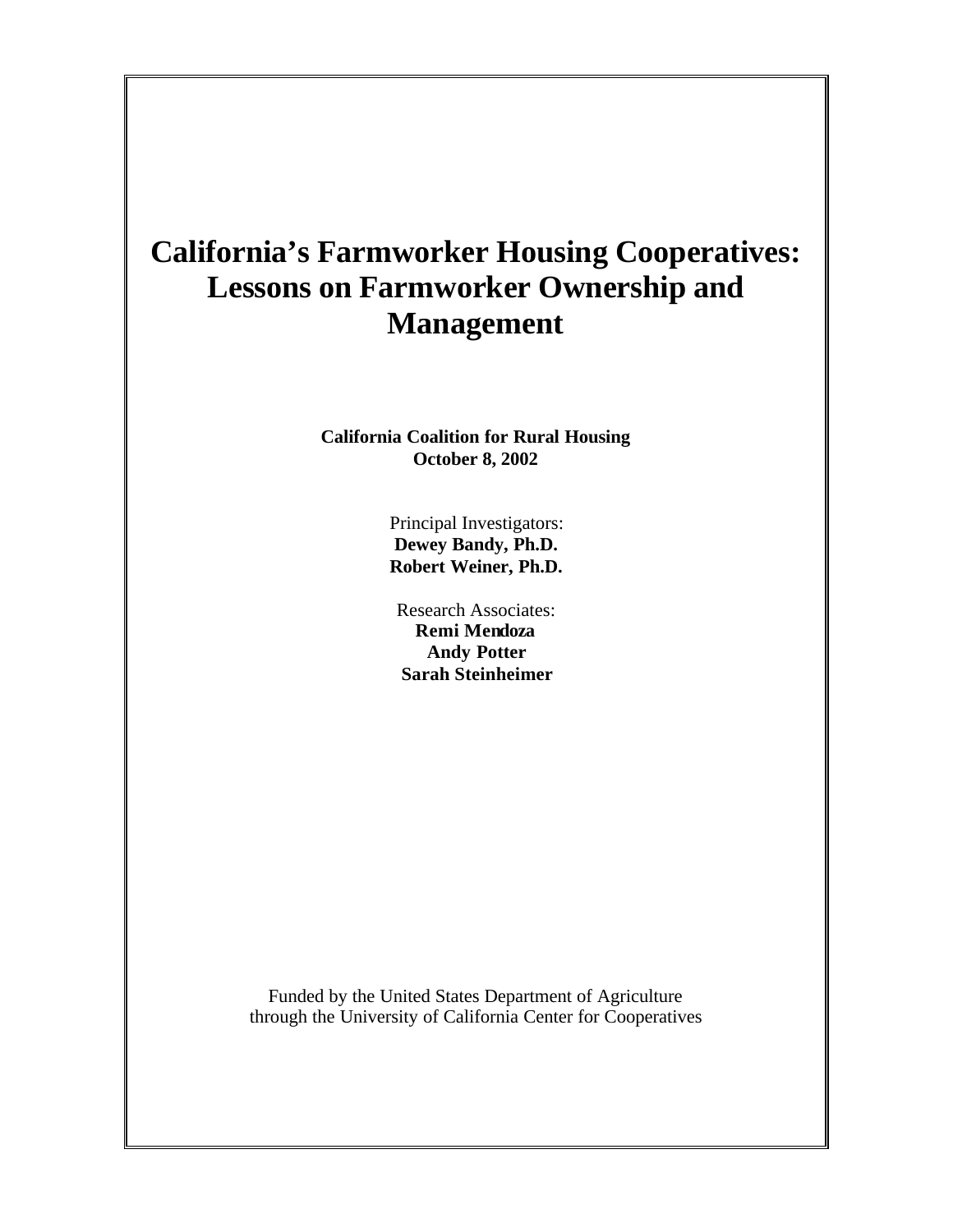#### **Acknowledgements**

This research was made possible through a grant from University of California Center for Cooperatives with funding provided by the United States Department of Agriculture. As with any research project, the contributions and participation of many individuals were necessary to complete this work. The California Coalition for Rural Housing would like to recognize the contributions to this research made by Denise Boswell, Hector de la Rosa, Jeff Deiss, Alfred Diaz-Infante, Pat Dyas, Reed Flory, Rafael Galvan, Ruben Garcia, Pat McGuire, Dan McKell, Ed Moncrief, Ellen Reed, Vincente Ruelas, Jose Trujillio and Jose Vasquez. A special thanks to Shermain Hardesty, Kenneth Farrell, Kim Coontz, Liz Esper and Jonathan Barker from the Center for Cooperatives for their assistance with this research.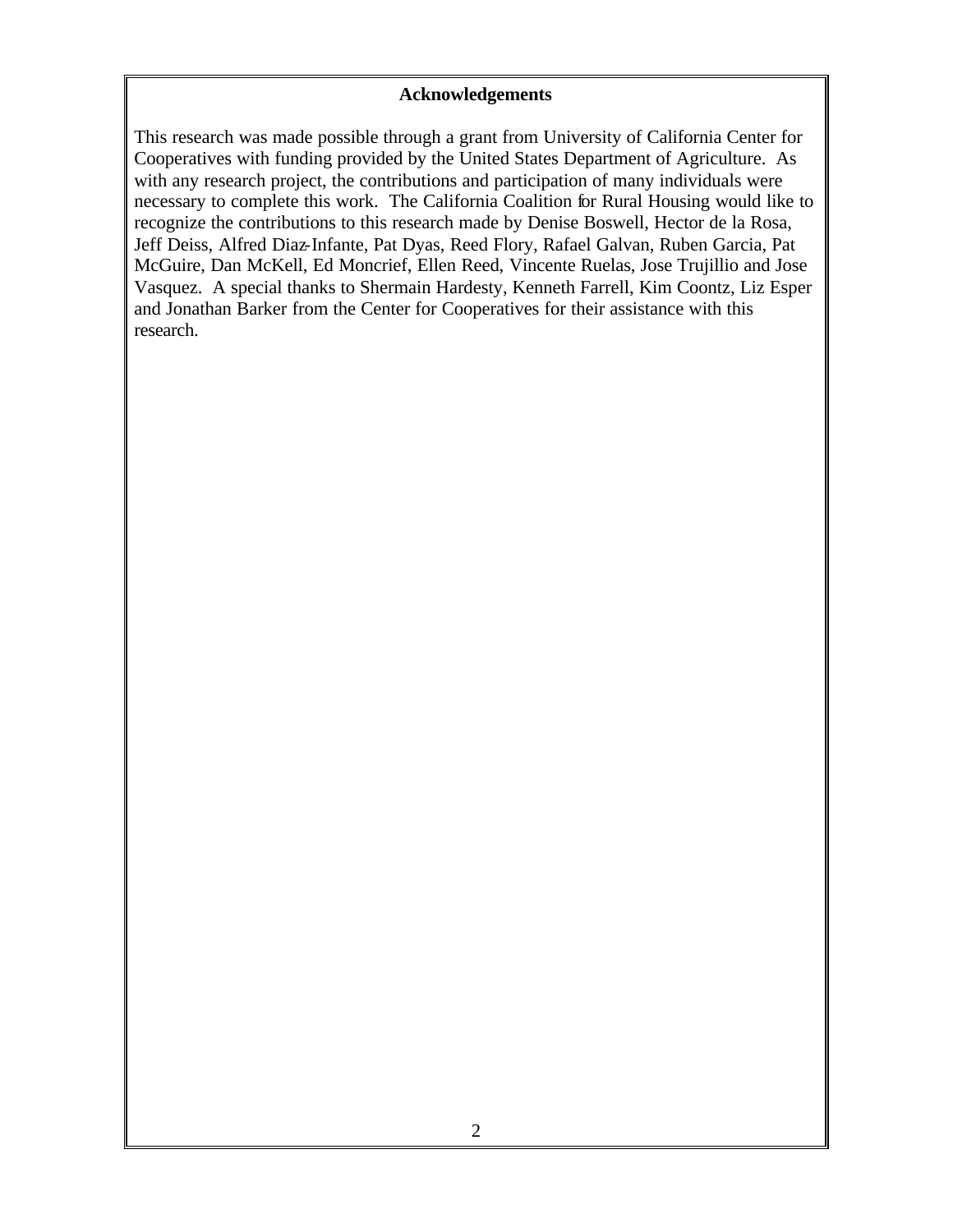|            | <b>Table of Contents</b>                                                 |                |  |  |
|------------|--------------------------------------------------------------------------|----------------|--|--|
|            | Acknowledgements                                                         | $\overline{2}$ |  |  |
| I.         | <b>Executive Summary</b>                                                 | 4              |  |  |
| Π.         | Scope and Purpose of the Study                                           | 8              |  |  |
| III.       | <b>Case Studies</b>                                                      | 17             |  |  |
|            | Case Study: San Jerardo                                                  | 21             |  |  |
|            | Case Study: La Buena Esperana                                            | 27             |  |  |
|            | Case Study: Santa Elena                                                  | 32             |  |  |
|            | Case Study: Las Casas de Madera                                          | 38             |  |  |
| IV.        | Membership Participation and Valuation of<br><b>Cooperative Benefits</b> | 43             |  |  |
| V.         | <b>Resident Control</b>                                                  | 50             |  |  |
| VI.        | Membership Development                                                   | 54             |  |  |
| VII.       | Member Evaluation of the Cooperative Model                               | 57             |  |  |
| VIII.      | Conclusions                                                              | 59             |  |  |
| References |                                                                          | 63             |  |  |
|            | Appendix A: California Farmworker Housing Cooperatives                   | 65             |  |  |
|            | Appendix B: History of San Jerardo                                       | 66             |  |  |
|            | Appendix C: History of La Buena Esperanza<br>70                          |                |  |  |
|            | Appendix D: History of Santa Elena<br>75                                 |                |  |  |
|            | Appendix E: History of Las Casas de Madera                               | 80             |  |  |
|            |                                                                          |                |  |  |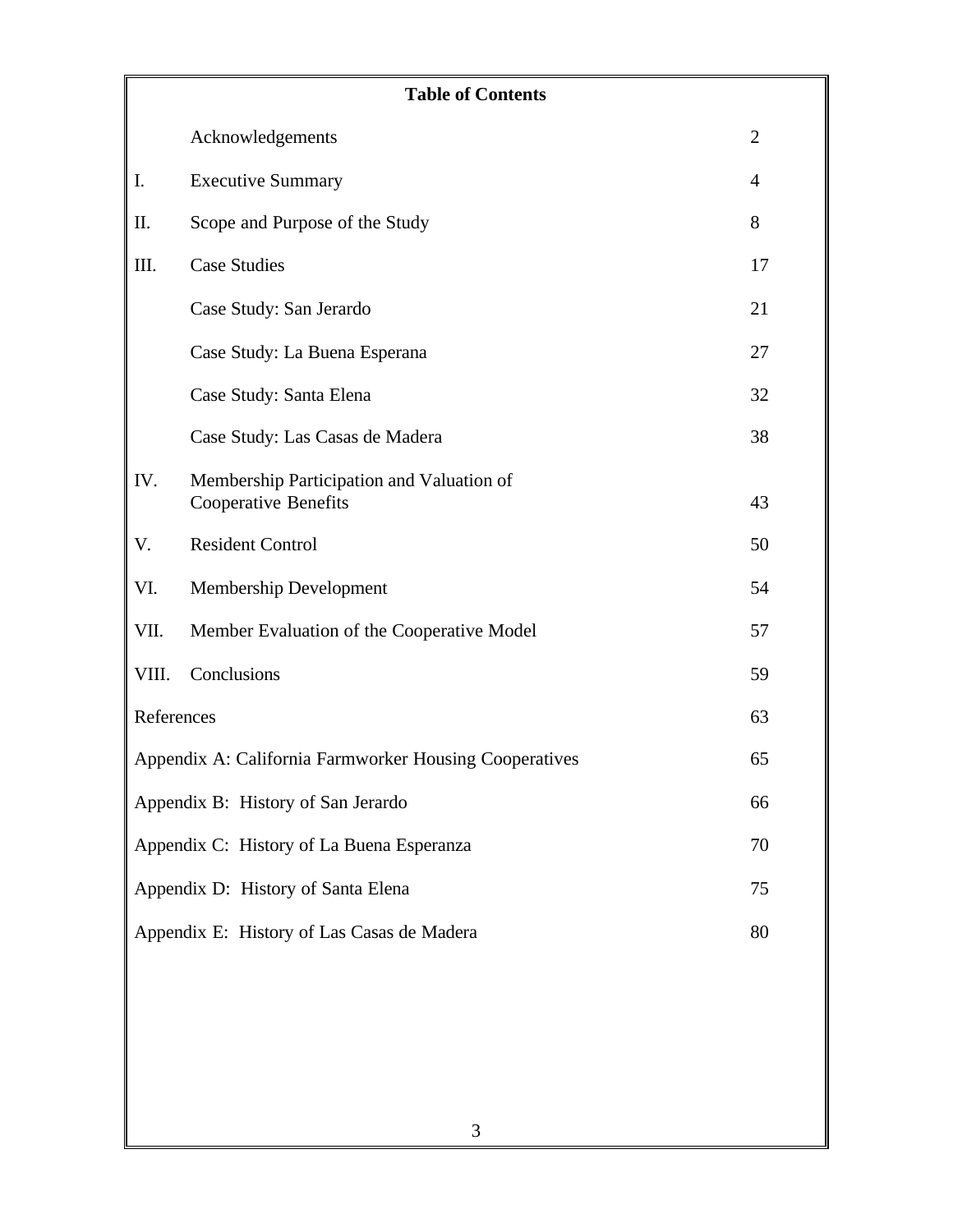# **EXECUTIVE SUMMARY**

# **A. Purpose of Study**

This study was undertaken by the California Coalition for Rural Housing (CCRH) to evaluate the effectiveness of the cooperative model in providing affordable home ownership to California's farmworkers. The cooperative housing model has been employed in California for almost three decades and there are now 11 farmworker housing cooperatives operating in the state. Although they vary in terms of funding sources, equity structures and occupational restrictions, all of these cooperatives share a common structure in which low-income farmworkers have an opportunity to collectively own and democratically operate their own housing.

Typically, farmworker housing cooperatives serve as an intermediate form of ownership when single-family housing is impractical. Often home ownership is not feasible either because of the limited incomes of the farmworkers to be served or development constraints such as zoning, site characteristics or high land costs. These types of constraints may restrict the kinds of housing that can be built on a site to a specific type, such as multifamily units. Density or minimum lot size requirements can combine with the size and shape of a specific site to render an affordable single-family subdivision impractical. In many cases high land costs can increase the cost per home beyond the reach of lowincome farmworkers – even with subsidies. Cooperatives can sometimes fit into this intermediate slot due to lower share purchase costs, easier financial qualification standards and employment of a higher density, multifamily-type project design.

Because all of the farmworker housing cooperatives in the state have required substantial public subsidies to develop, appreciation restrictions, in some form have been placed on share sales. Additional restrictions prohibit renting out of units, ownership of more than one share per household, or nonmembers sitting on the board of directors. The cooperative itself is governed by a board of directors elected by the members with one vote per household. Key decisions about the operation of the cooperative such as selection of the management agent or method, maintenance budget or house rules are made by the board.

This study comes at a propitious time. With the November 2002 passage of the Housing and Emergency Shelter Trust Fund Bond Act of 2002, which provides a \$200 million setaside for farm labor housing, it is critical that resources are channeled into farmworker housing models that have demonstrated their effectiveness. In this study we explored the questions of effectiveness and sought to determine whether the farmworker housing cooperative models provides farmworkers with meaningful control and affordable ownership.

# **B. Methodology**

To answer these questions, CCRH selected four farmworker housing cooperatives that were representative of typical development forms, funding, occupational restrictions and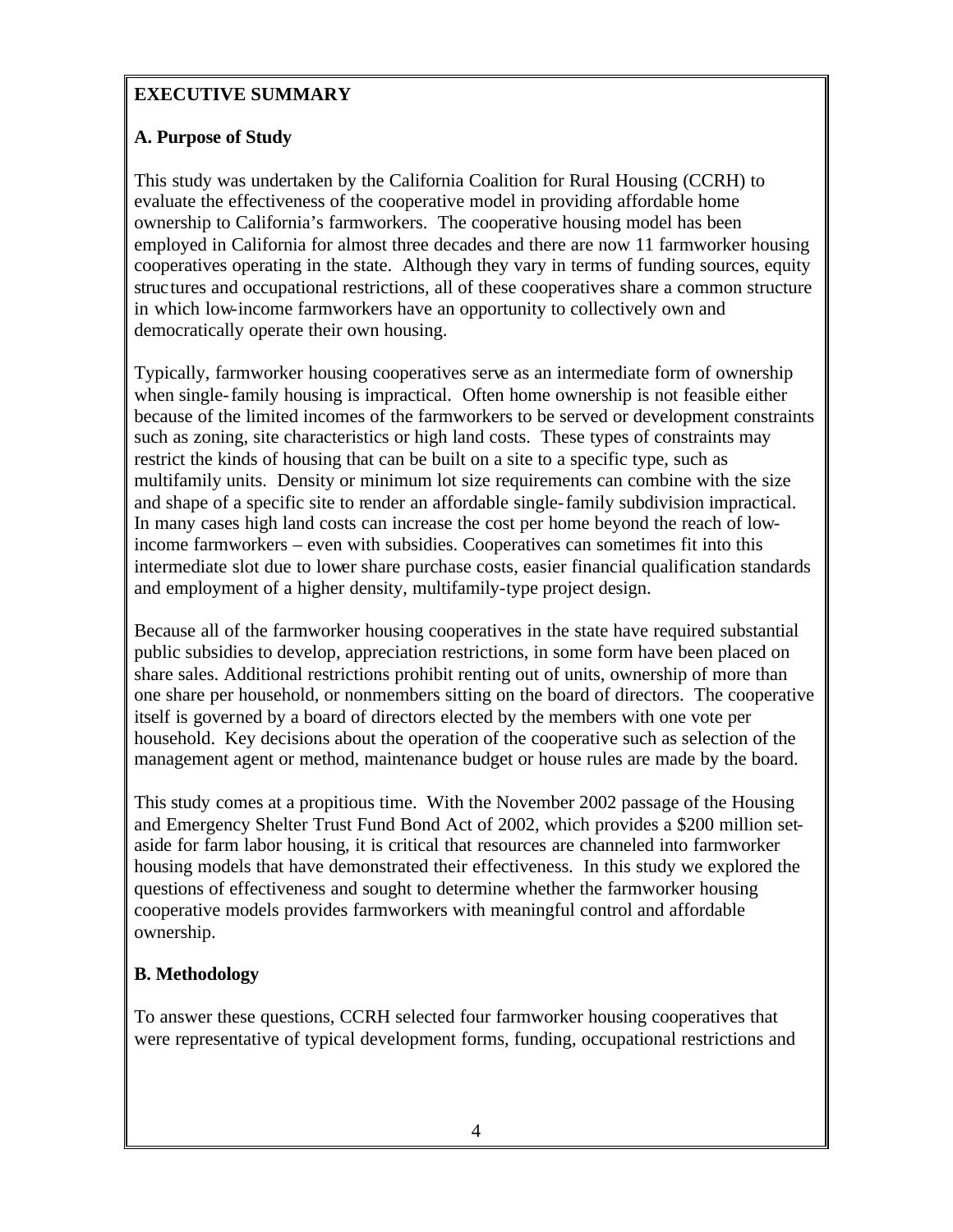share appreciation formulas. Residents were asked to evaluate cooperative performance and benefits on a structured-response mail questionnaire that achieved a 69% return rate.

Key professional informants were interviewed regarding the history, operation and performance of the cooperatives. Relevant documents, records, and other secondary data were also reviewed to cross check survey data and evaluate cooperative viability.

# **C. Summary of Findings**

## **I. Cooperative housing is a viable and effective model to provide meaningful ownership and control to low- and moderate-income farmworkers.**

One of the principal findings of this study is that cooperative housing does work for farmworkers. Our findings show that the cooperative housing model has been largely successful in providing farmworkers with meaningful control and affordable ownership of their housing. All four cooperatives are well managed and financially viable. We found no evidence of any major operational or financial problems either in our interviews with informants or review of cooperative records. Nor were there any significant compliance issues with any of the agencies responsible for regulatory oversight. Survey data showed the majority of respondents rated cooperative performance in the areas of management, maintenance, enforcement of house rules and their elected boards as satisfactory or better.

## **II. Limited equity cooperatives continue to provide affordable ownership to current and future farmworkers owners.**

The two housing cooperatives that were organized as limited-equity cooperatives under state law and have to restrict share appreciation to an annual percentage increase continue to provide affordable ownership to current and new farmworkers. Unlike the other two cooperatives in our study that allowed for more rapid escalation of share prices and entry costs, the low share prices of limited equity cooperatives provide a much lower and accessible entry cost ranging from \$2,000 to \$3,000. Somewhat surprisingly, many residents in these limited equity cooperatives value the ownership benefit even though the amount of equity is nominal. Our research suggests that the psychological and social benefits low-income farmworkers derive from ownership may be more significant that previously thought.

## **III. The restricted equity and no-equity cooperatives may eventually become affordable only to farmworkers with incomes at or close to moderate-income levels due to high entrance costs.**

The no-equity cooperative in our study was a mobile home park in which the land and improvements are owned by the cooperative, but the mobile home units are owned individually. Share prices are fixed and not allowed to increase. Entrance costs, however, are quite high in this cooperative due to individual ownership of mobile home units and the lack of any limits on the sales price of mobile home units to incoming members. Current sales prices range from \$70,000 up to \$100,000. In the other, restricted-equity cooperative,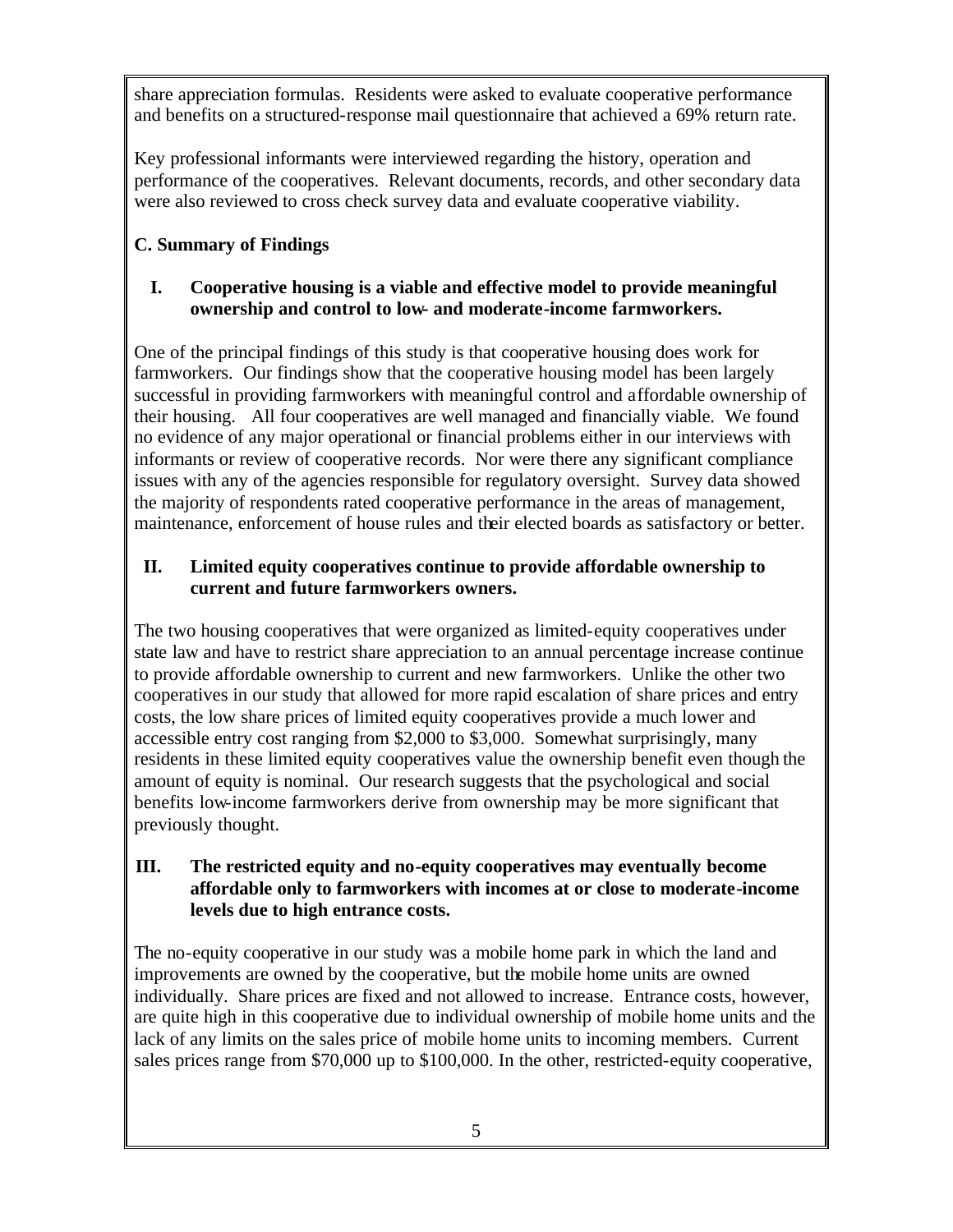share prices appreciate based on each unit's proportionate share paid on the principal of the blanket mortgage plus authorized improvements. Over time, share prices have increased significantly as more of the principal is paid down. Current share prices of \$28,000 now price out most low-income households. Unless these cooperatives find ways to subsidize or assist new members with share purchases, they will eventually be unable to provide ownership to lower income residents. The future for these cooperatives may be a niche for more moderate-income farmworkers who are unable to purchase a single-family home.

## **IV. All four farmworker cooperatives still continue to serve current, retired and former farmworkers.**

All four cooperatives have continued to serve almost entirely farmworkers. Almost all of the membership consists of households engaged in farm labor, former farmworker households who have changed occupations, farmworker households that are receiving public assistance or retired/disabled farmworkers. Only 3% of the membership of these cooperatives has no farm labor background. Even the cooperative with the least restrictive occupational requirements, Las Casas de Madera, still remains a predominantly farmworker cooperative after 20 years of operation.

## **V. Most farmworkers participate in their cooperatives and value the benefits offered by cooperative housing, but many feel limited control over the management and operation of the cooperative.**

Data from the study shows that residents do value the benefits of cooperative housing – resident governance, low-cost quality housing and ownership, in particular, stand out. For most respondents, these were important – if not always the most important - motivations in their decisions to seek membership in a housing cooperative. By and large, residents do participate in the governance of the cooperative. Most residents feel they exercise at least a moderate degree of control over management, maintenance, house rules and the selection of new members. However, while a majority of residents experience at least moderate levels of control over their housing, many other residents feel they have little or no control.

## **VI. Farmworkers in this study strongly endorse the cooperative housing model and support the development of more farmworker housing cooperatives.**

Most of the residents surveyed rated cooperative housing as superior to rental housing and believed that more farmworker housing cooperatives should be built. Very few respondents felt rental housing was equal to or better than cooperative housing or that cooperatives should not be used for farmworker housing. However, support for the cooperative housing model, while strong, was also qualified. This is consistent with other data that found many residents had mixed or unsatisfactory experiences with some aspects of resident control.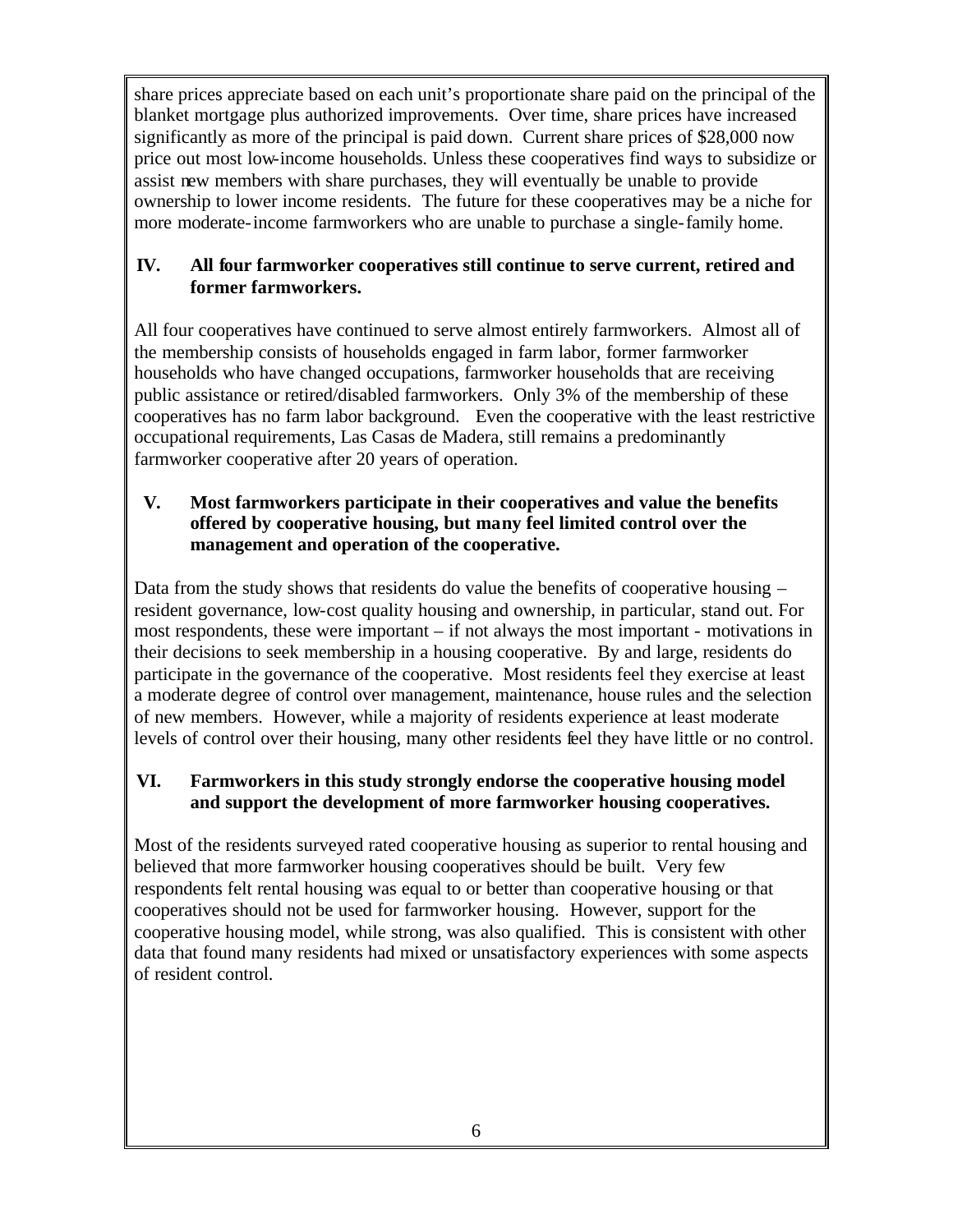## **VII. Farmworker cooperatives in this study need to conduct more outreach and training to their membership.**

Increased training, membership development and outreach are needed to address the dissatisfaction and lack of control experienced by many residents. Respondents identified insufficient knowledge of cooperative housing as one of the primary reasons more residents did not participate. Solid majorities of those surveyed at each of the four cooperatives felt that many members did not understand how cooperatives worked and that more training was needed.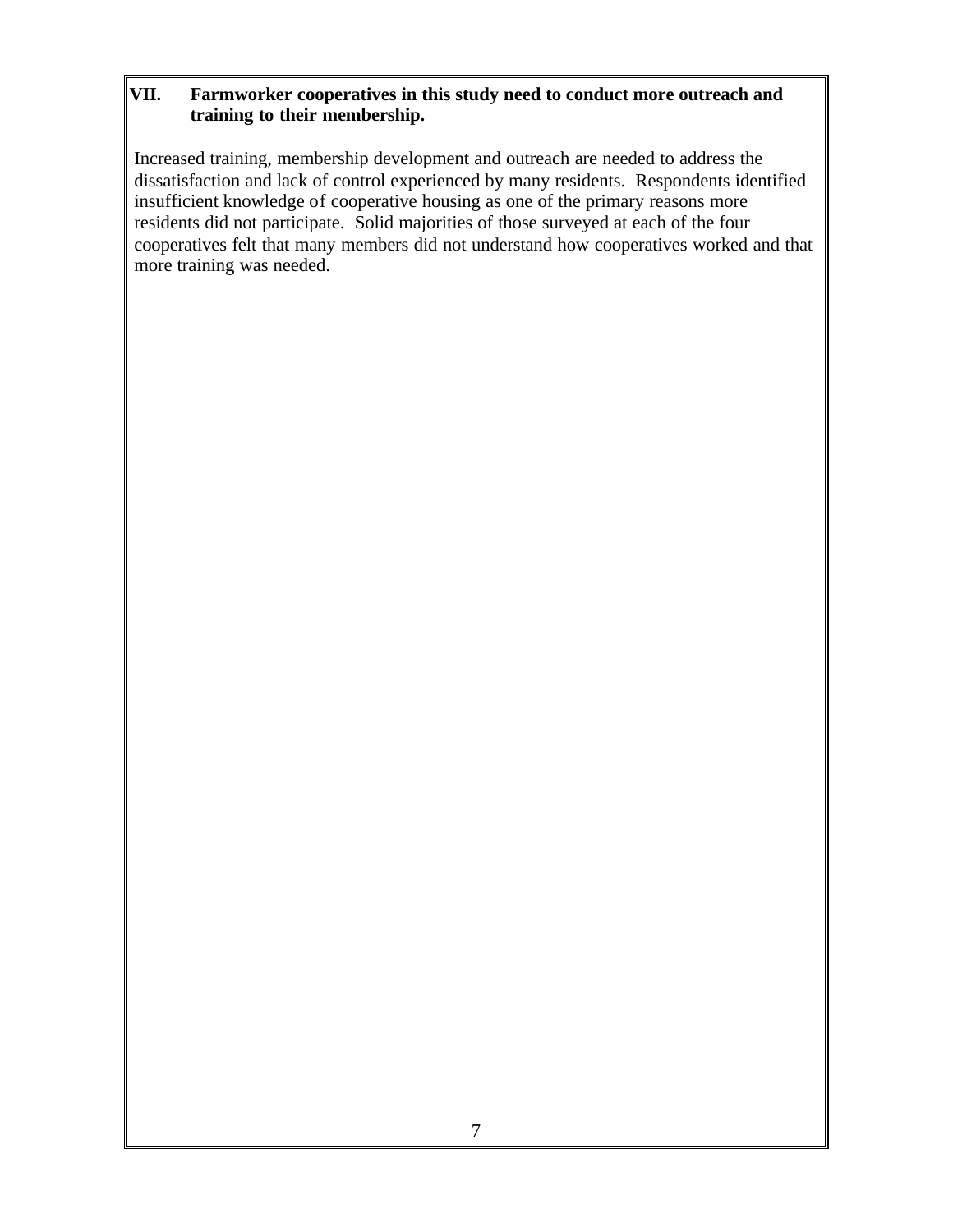# **I. SCOPE AND PURPOSE OF THE STUDY**

# **A. Introduction**

As California moves to meet the challenge of housing the state's farmworkers, it becomes increasingly important to identify housing models that best serve the needs of this vital social group. The impact of persistent and worsening shortages of decent, sanitary and affordable farmworker housing is now reaching beyond farmworkers and is affecting agricultural industries and communities (Working Group on Agriculture and Affordable Housing 2001). Recent initiatives from agriculture, the public sector, communities and affordable housing advocates are recognition of the urgency of the problem and the need to find more effective solutions. Among the recent major developments are:

- 2001 Napa County voters adopted an initiative supported by the local growers to create a farmworker housing trust funded by assessments on agricultural land.
- 2001 Growers, farmworker advocates and community groups formed a coalition to increase the supply of farmworker housing in Ventura County
- 2002 The California Department of Housing and Community Development (HCD) convened a farmworker housing task force to provide stakeholder input on the department's farmworker housing programs, policies and strategies.
- 2002 Proposition 46, the Housing and Emergency Shelter Trust Fund Bond Act of 2002, will secure a \$200 million set-aside for farm labor housing if passed on the November 2002 ballot
- 2003 HCD is slated to complete production of the agency's first statewide farmworker housing plan

This increased interest in farmworker housing has been driven by the impact of high housing costs, sprawl, urbanization of rural areas, loss of agricultural land, changing demographics and rapid population growth throughout much of California. The impact of farmworker housing shortages on agricultural industries and communities is bringing state government, growers, agricultural communities, environmental groups and affordable housing advocates together to seek solutions. If these efforts are to be successful, they will require that the investment of resources be channeled to those forms of housing that have been proven to meet the needs of farmworkers. This study was undertaken to evaluate the effectiveness of one model that has been in use in the state for three decades to provide affordable ownership for farmworkers – housing cooperatives.

# *Farmworker Housing Cooperatives*

Although the development of farmworker housing cooperatives has not become widespread, there are 11 farmworker housing cooperatives in operation in California today (see Appendix A for a list). At least 4 of them were initiated by farmworkers themselves to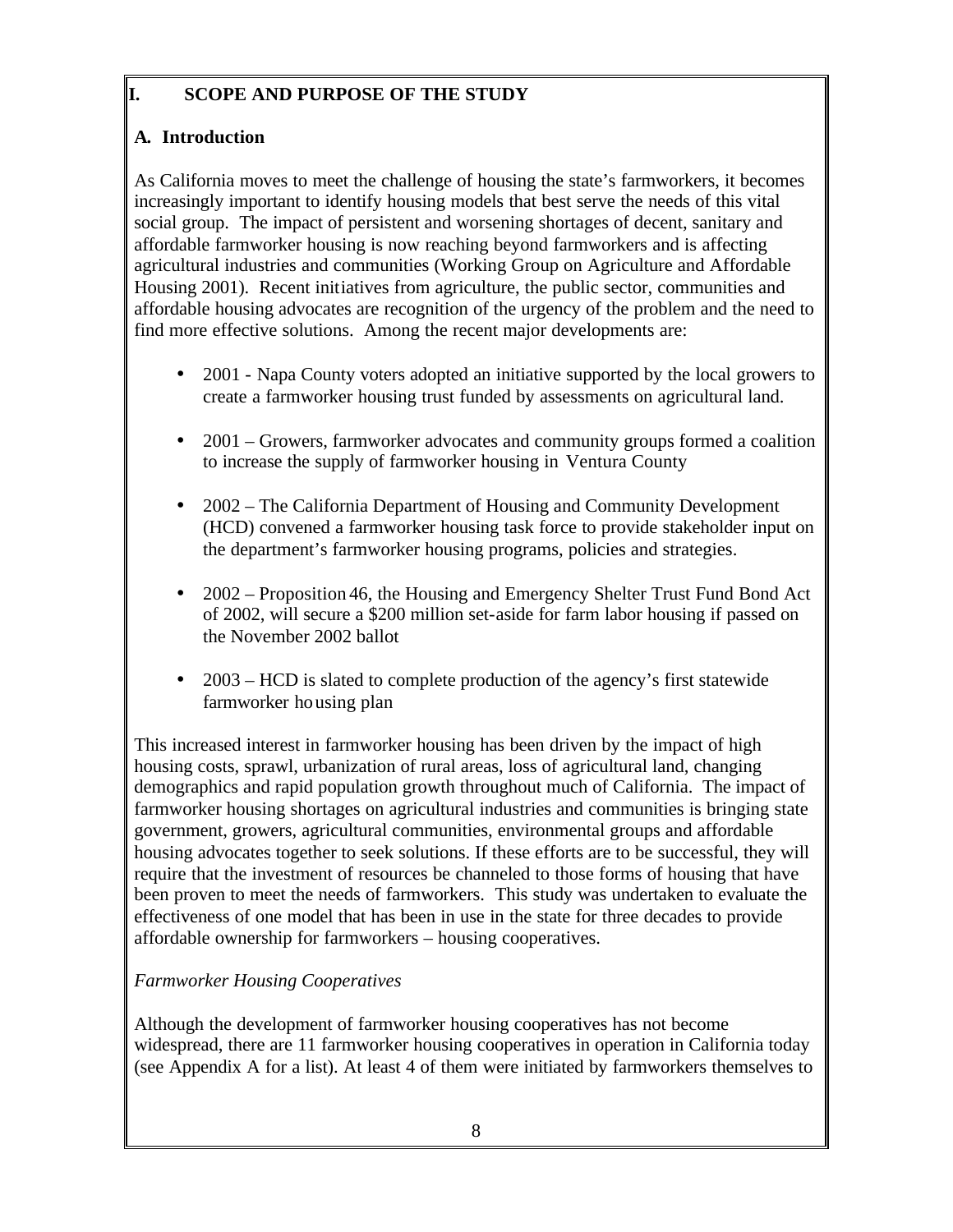secure a decent home for their families and establish roots in the communities they live in (Bandy 1992, Bordenave 1979). In each of these cases, the cooperative housing model was chosen because it offers what farmworkers aspire to and need most from their housing: affordability, quality, security, ownership and control.

Fulfilling these kinds of housing needs is usually seen as best accomplished through single-family housing that is made affordable to farmworkers through public subsidies and/or self-help labor savings. But despite the undeniable success of many communities in developing viable and attractive single-family housing for farmworkers, this model cannot always be applied. In some cases constraints of land, high real estate values, financial resources and zoning make single-family housing impractical. Even with subsidies to write down costs, farmworkers are among the poorest social groups in the state and many will simply not be able to afford home ownership. It is in these situations that the cooperative model can provide an alternative or intermediate model of home ownership.

### *Cooperative Ownership Structure*

Farmworker housing cooperative provide ownership through a structure that differs greatly from other housing models. Unlike condominiums or single-family homes, the residents of a cooperative do not individually own a permanent dwelling unit nor do they take out an individual mortgage. Instead, the cooperative is structured as a nonprofit public benefit corporation that owns the land, buildings and other improvements. The cooperative holds a `blanket' mortgage for the entire development and assesses members monthly carrying charges to cover debt service and operating costs.

Cooperative members own a share in the cooperative corporation, but unlike other corporations or condominiums, share ownership is limited to one per household. Share ownership entitles the household to occupy a unit and gives each household one vote in elections. Members are free to move and sell or "transfer" their share, but farmworker cooperatives typically prevent windfall gains and maintain affordability by restricting sha re value based on a preset appreciation formula.

Farmworker cooperatives are self-governing through an elected board of directors responsible for the overall operation of the cooperative. Through the board, residents can influence house rules, management of the housing, levels and quality of maintenance, provision of resident services and increases in monthly carryings charges. Since share transfers require board approval of new members, cooperatives provide residents with an opportunity to choose their neighbors. This democratic governance is reinforced by a common ownership structure that creates both self-interest and mutual interest in the larger welfare of the cooperative on the part of members.

### *Farmworker Housing Cooperative Research*

Despite the presence of 11 farmworker housing cooperatives in the state and the potential of the cooperative model as an intermediate form of ownership, there has been surprisingly little research on its effectiveness. We know little in a systematic way about how well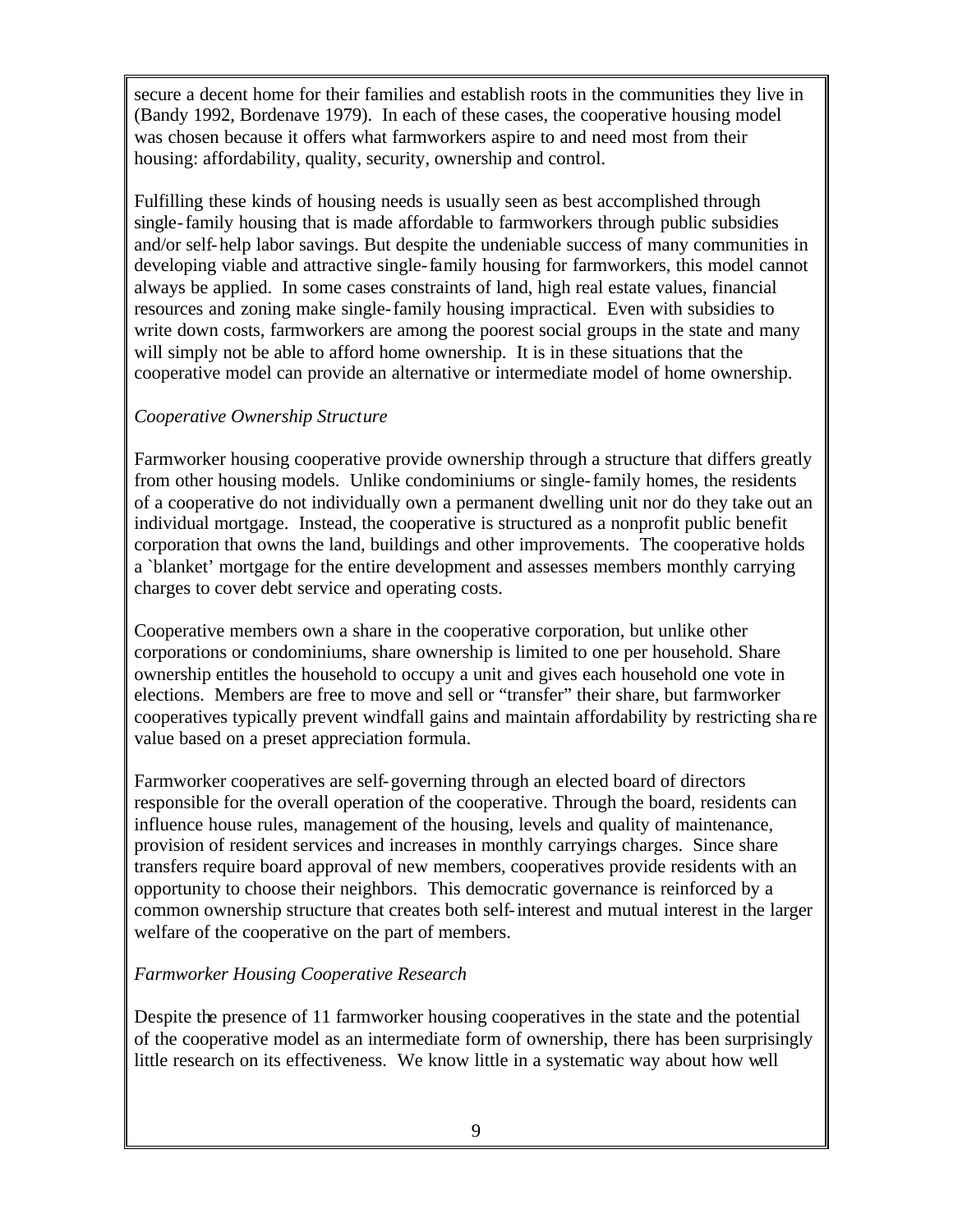these cooperatives have worked.<sup>1</sup> Did they actually achieve their purpose of providing ongoing affordable ownership for farmworkers? Do farmworkers value the ownership and control benefits cooperatives offer? Are farmworkers able to effectively own and operate their own housing and maintain its financial and physical viability? In short, is cooperative housing for farmworkers a model that should be pursued? These are the essential questions that this study seeks to answer.

# **B. Study Objectives**

The goal of this study, then, is to determine how effectively the cooperative model has both worked for and been valued by farmworkers along several dimensions. Seven research questions were set out to guide this evaluation:

- 1. Operational Performance and Viability: *Over time, are farmworkers able to maintain the financial integrity of the housing they own and operate?*
- 2. Affordable Farmworker Home Ownership: *Over time, does the cooperative model continue to provide affordable ownership opportunities for farmworkers?*
- 3. Farmworker Utilization: *Over time, do farmworker cooperatives continue to serve primarily farmworkers?*
- 4. Membership Valuation of Cooperative Benefits**:** *Do farmworker shareholders value the equity, participation and control benefits cooperatives offer*
- 5. Membership Control: *Do farmworker shareholders exercise meaningful control or influence over the operation and management of their housing?*
- 6. Membership Development: *Do farmworker cooperatives provide the membership with the training and information necessary for them to effectively own and operate their housing?*
- 7. Member Evaluation of the Cooperative Model: *Based on their experiences with cooperative housing, do farmworkers endorse the cooperative model for farmworker housing?*

# **C. Study Methodology**

 $\overline{a}$ 

These research questions were addressed through intensive case studies of four representative farmworker housing cooperatives. Both objective and subjective measures and methodologies were employed. Among the methods employed, were mail return questionnaires, structured interviews with key informants and regulatory agencies,

 $<sup>1</sup>$  Dewey Bandy covered some issues of operational effectiveness in a comprehensive study of housing</sup> cooperatives in the state that included farmworker housing in a 1993 study. Also see Gordon 1995 and Heskin and Bandy 1989.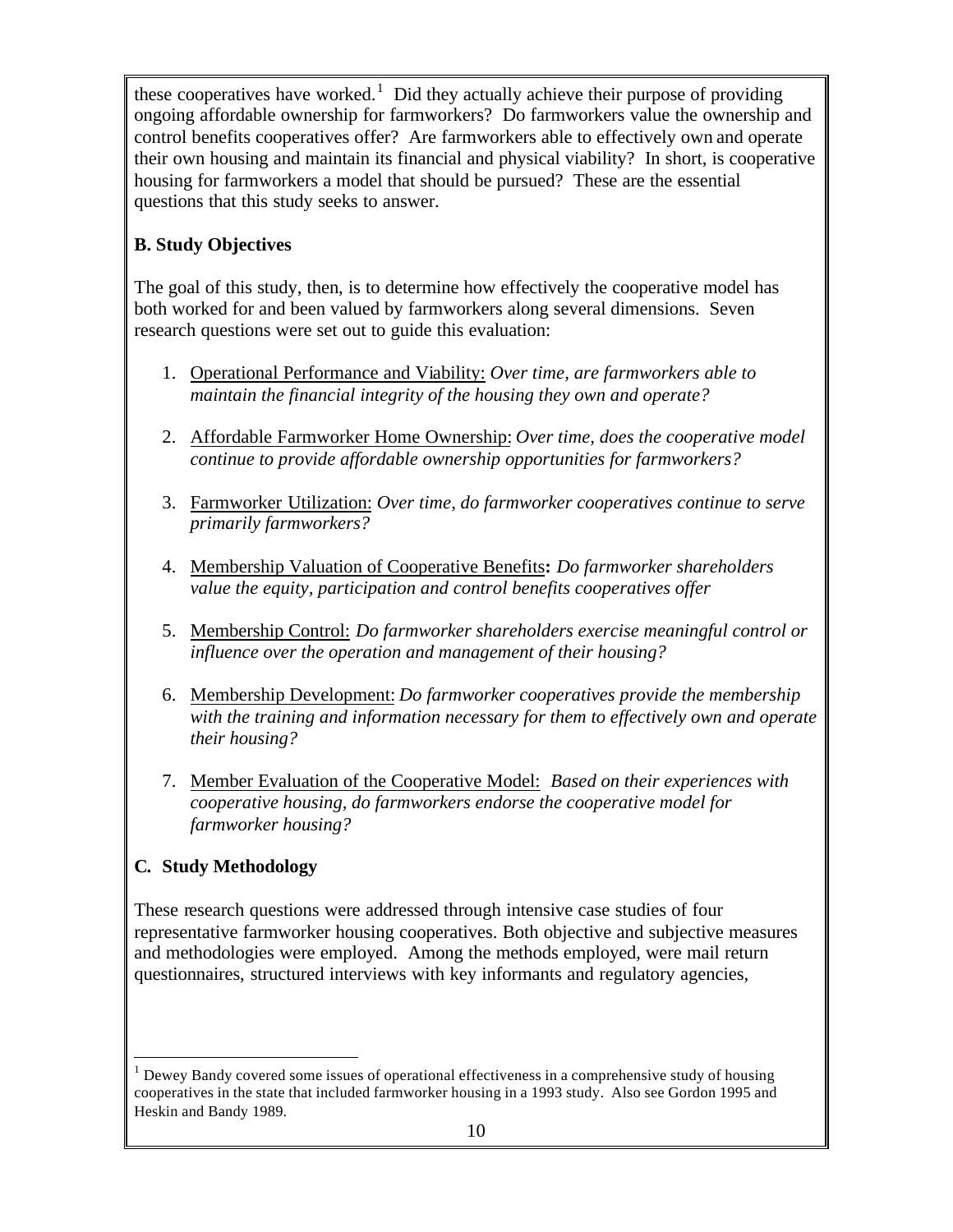examination of organizational documents and records, analysis of secondary data sources and review of previous research. These methods were used to assess the experience of current membership with the cooperative model, develop demographic and occupational profiles of each cooperative, determine whether the cooperatives are financially sound, and identify significant operational problems or issues. We developed a 34-question survey instrument to assess resident perceptions and experience with cooperative housing. A bilingual staff person, with a farmworker background, participated in the development and translation of the questionnaire. This same staff person convened and facilitated a group of farmworker residents at one of the cooperatives to pretest the instrument. After final modifications based on the pretest, the questionnaire was mailed to all 275 residents at the four cooperatives.

A target response rate of 50% for the entire sample was set. To ensure that goal was met, we secured the support of each cooperative board and the site manager for the survey. A CD player was offered as a raffle prize at each cooperative for households returning a survey. Bilingual staff conducted door-to-door outreach to further increase response rates. As a result, an overall response rate of 69% for the entire sample was attained. Table I provides a breakdown of response rates.

| <b>Table I: Resident Survey Response Rates</b> |       |                           |        |  |  |
|------------------------------------------------|-------|---------------------------|--------|--|--|
|                                                |       | Number of Number Response |        |  |  |
| Cooperatives                                   | Units | Responding                | Rate   |  |  |
| Las Casas de Madera (CDM)                      | 75    | 49                        | 65%    |  |  |
| La Buena Esperanza (LBE)                       | 40    | 35                        | 88%    |  |  |
| San Jerardo (SJ)                               | 60    | 29                        | 48%    |  |  |
| Santa Elena (STE)                              | 100   | 76                        | 76%    |  |  |
| <b>Total</b>                                   | 275   | 189                       | $69\%$ |  |  |

Residents were queried regarding household demographic and occupational characteristics, reasons for moving into the cooperative, valuation of key cooperative benefits, participation, levels of control over the operation of the cooperative, their assessment of current cooperative management and their overall rating of the cooperative model for housing farmworkers. Survey questions were predominantly structured response with provision for additional comments by the respondents.

Key informants were interviewed based on their experience with the history, development, operation and oversight of the cooperatives. These interviews provided important background and historical information and helped assess cooperative management, resident services physical condition, fiscal status and resident relations. Transcripts and tape recordings of interviews, conducted by Dr. Bandy while completing his dissertation on farmworker housing cooperatives, further supplemented interviews with key informants.

A number of secondary data sources were used to address the research objectives of this study. Internal cooperative records such as reports, audits, management plans, operating budgets and organizational documents were made available at all four cooperatives for use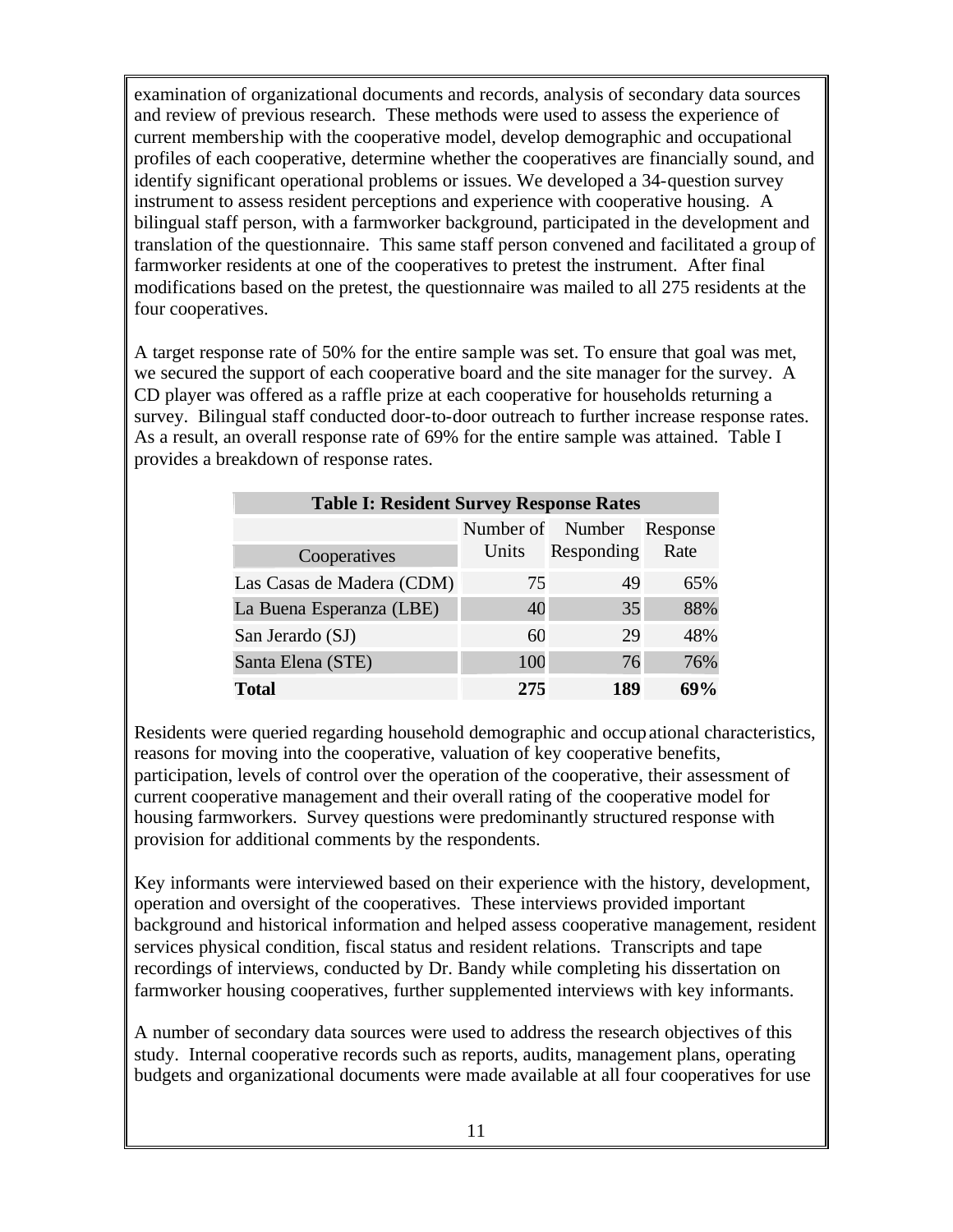in the study. Other sources included newspaper articles, cooperative publications, related research and public records and documents.

## **D. Selection of Case Study Cooperatives**

The four cooperatives selected are representative of the development form, project type, equity structure and occupational eligibility requirements typical of farmworker housing cooperatives in the state. These criteria are as follows:

## *Project type*

The case studies were selected to be representative of the different forms farmworker cooperative housing takes and the development methods. As a form of group of ownership, farmworker cooperatives tend to be either mobile home parks or some type of multifamily development. Within the state, farmworker and other affordable housing cooperatives have been developed as traditional multi-story apartment or town home-style housing, scattered site developments with a mix of structure types, single-story multiplex projects or clustered detached single-story cottages. Development methods have included new construction, acquisition and rehabilitation of both occupied and unoccupied housing and combinations of all of these methods.

## *Equity structure*

The equity structure of the cooperative pertains to how equity appreciation is realized when shareholders sell or, transfer their shares. Because ownership occurs through the cooperative and financed through a single or 'blanket' mortgage, ownership and equity are realized through holding a share in the cooperative. All of the cooperatives in the case studies and all of the state's farmworker housing cooperatives restrict share/equity appreciation. Equity appreciation methods can be specified by the major funding programs under which the cooperative is organized and/or by California state law. The general methods, which are discussed in more detail below, are linking share appreciation to the units' proportionate contribution to principal payments on the blanket mortgage or limiting the share increase to a set annual percentage or index such as the consumer price index. The third method is to simply prohibit any increase in the share value. This is most applicable to mobile home cooperatives where the goal of the cooperative is to commonly own the park but allow for individual ownership of the mobile home units.

*Limited equity:* Passage of AB 1364 in 1978 established the limited equity cooperative in California. Cooperatives organized under Section 1103.4 of the California Business and Professions Code and Section 3307.5 of the Health and Safety code are nonprofit public benefit corporations. At least \$100,000 or 50% of the construction costs, whichever is less - must come from a subsidized grant or loan source. In addition, the cooperative must execute a regulatory agreement with a public agency for the duration of its subsidies. Annual share appreciation cannot exceed 10% per year plus the value of any improvements made to the unit by the shareholder. The price of the initial share cannot exceed 3% of the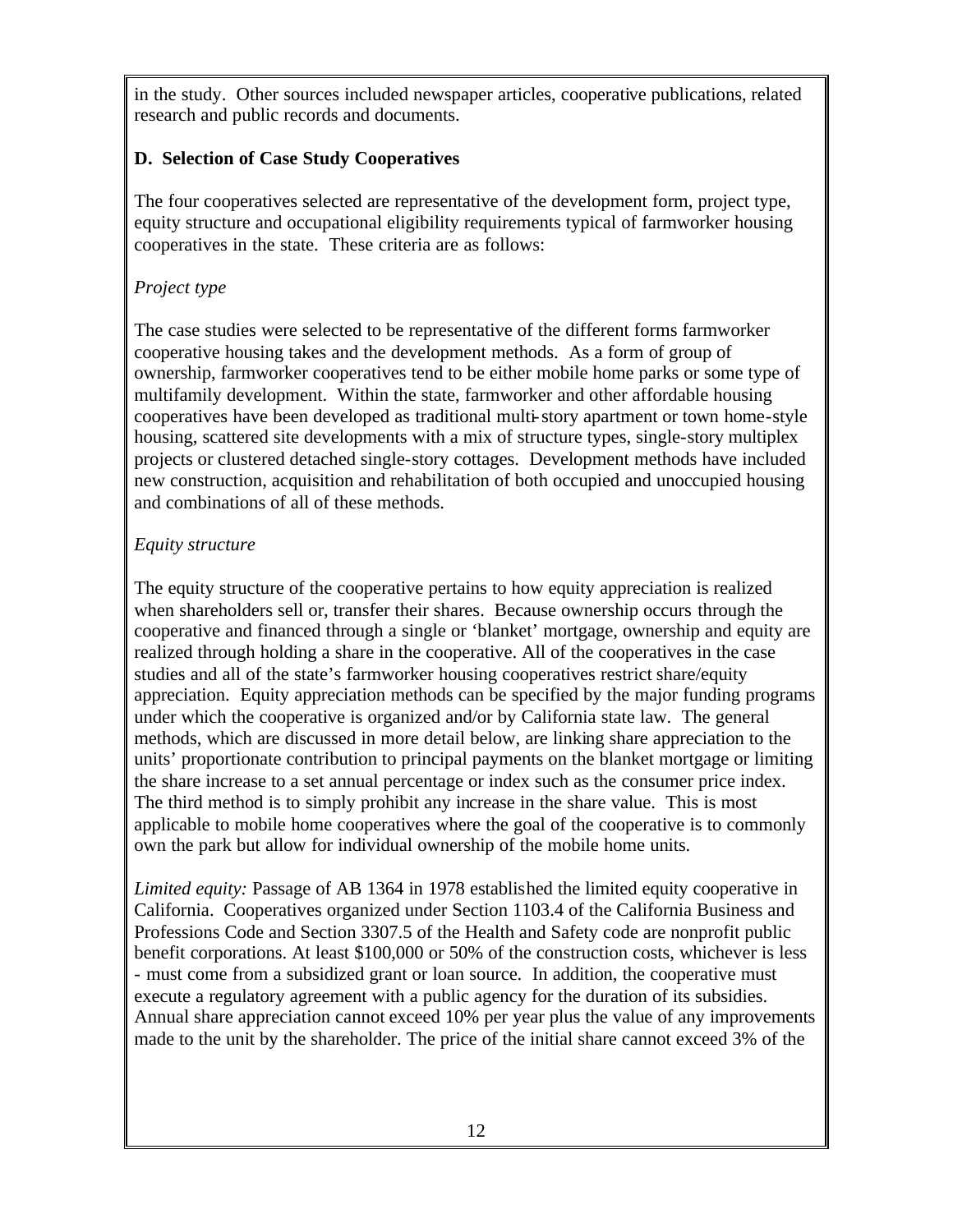value of the unit. This limited appreciation prevents rapid increase of the share prices and maintains affordable ownership for long periods of time.

*Restricted Equity:* Many cooperatives organized prior to the 1978 passage of AB 1364 in 1978 were organized under loan programs through the U.S. Department of Housing and Urban Development (HUD) or the U.S. Department of Agriculture's Rural Housing Service (RHS) agency – formerly known as Farmer Home Mortgage Administration (FmHA) (Sazama 1996). These types of equity restrictions were placed on the one cooperative in this study organized under the RHS Section 515 Rural Rental Housing Loan Program. The restrictions prohibit the sale of shares at market value and require new members to meet the income eligibility standards of the RHS Section 515 program, which limit admission to low- and moderate-income households. Share prices can appreciate based on each unit's proportionate share paid on the principal of the blanket mortgage plus authorized improvements. Over time, share prices can increase significantly and price out most low-income households (Agora Group 1992).

*Fixed Equity:* The one mobile home park in this study is a fixed equity cooperative that prohibits any share appreciation. The share price serves as a membership fee and confers occupancy, voting and other rights on the shareholder. The land is owned by the cooperative while the shareholder individually owns their mobile home unit. Since the shareholder can sell their mobile home unit without any price restrictions, the entry costs for new members (share cost plus the purchase price of the mobile home unit) can become quite high. Any sale of the mobile home unit, however, would still be contingent on both the new member meeting any applicable income and/or occupational eligibility standards and the cooperative's approval of the new member.

### *Occupational Eligibility Restrictions*

Occupational eligibility standards for farmworker housing are determined by the funding programs or land use regulations under which farm labor housing is developed. Generally, these restrictions divide into very strict occupational requirements under the RHS Section 514 and 516 Rural Housing Loan and Grant Programs (RHS 514/516) that require all households to be engaged in agricultural labor and more flexible occupational restrictions required by the California Department of Housing and Community Development Farm Worker Housing Grant Program (FWHG) or land use restrictions.

*RHS 514/516:* Occupancy is limited to low- and moderate-income farmworker households who derive a substantial amount of their income from farm labor. Priority for admission is given to households with higher proportions of farm labor income. Continued household employment in farm labor is a condition for occupancy. Except for disabled or retired farmworkers, households that do not continue in farm labor must leave the cooperative. Additionally, RHS 514/516 define farm labor as direct employment by a farmer, group of farmers or labor contractor who are directly engaged in cultivation and harvesting of food, fiber and livestock. Eligible farm work can also include processing, packaging and delivery of agricultural products produced by a farm operator or group of farm operators. However, employment in related agricultural activities such as packing, shipping, or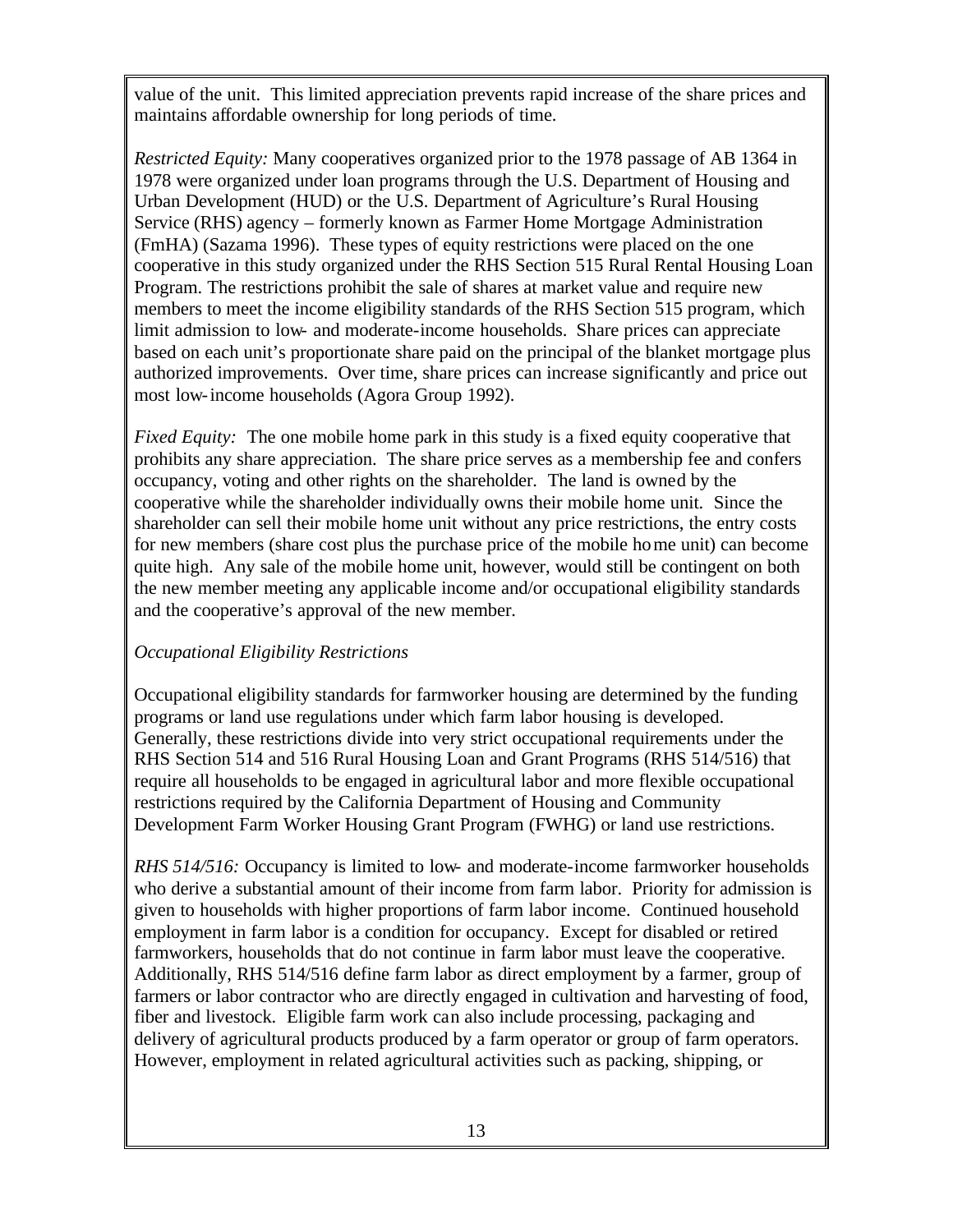processing, that are not part of a fa rm owner's overall operations are not considered farm labor.

*FWHG:* The more flexible occupational restrictions of the FWHG can require that all or some of households seeking admission derive a substantial portion of their income from agricultural labor and/or require that some portion of the units be occupied by households meeting those farm labor requirements. FWHG occupational standards, however, do allow households to leave farm labor entirely after they move in. In addition, the FWHG program expands on the USDA farm labor criteria to include agriculturally- related employment, such as packing, processing and shipping, even it is not owned by a farm operator. The number of units covered by the FWHG occupational requirements is based on the proportion of FWHG funds within the total development cost of a housing project. If the FWHG funds constitute more than 25% of the total project costs, all of the units are covered by FWHG eligibility requirements. When the FWHG amount is less than 25% of the total projects costs, restrictions are applied to only to a share of the units proportionate to the FWHG proportion of the total project costs.

*Use Permits:* Zoning or other land use restrictions may place farm labor restrictions on the use or occupancy of housing project. In one of the case studies, the cooperative was able to obtain a use permit to develop the housing only on the condition that the housing be used for agricultural labor. The use permit, in this case, required that households derive a substantial proportion of their income from farm labor in order to be eligible to occupy the housing. However, the use permit did not require farmworkers that leave agricultural labor to move out of the cooperative.

### *Resident control and democratic governance*

It is standard practice for farmworker and other affordable housing cooperatives to be structured to ensure democratic governance through an elected board of directors. One vote is allocated to each share and households are prohibited from owning more than one share. Only residents may own shares in the cooperative and only shareholders may serve on the board of directors. Absentee ownership is not allowed and members are prohibited from renting out their units. Articles of incorporation and bylaws will typically contain detailed and specific procedures and requirements for nominations and elections, general membership and board meetings, organizational record keeping, meeting procedures and the like. All four cooperatives easily met these criteria.

### *Management Structure*

One of the principal benefits of cooperative housing is the control over management it affords residents. Cooperatives can contract with a qualified professional entity to provide basic management services such as maintenance and repairs, marketing and intake, enforcement of house rules, income and occupational certifications of member households, reporting and fiscal management. If the cooperative does not feel satisfied with the performance of the management company, they are free to shop for another management entity.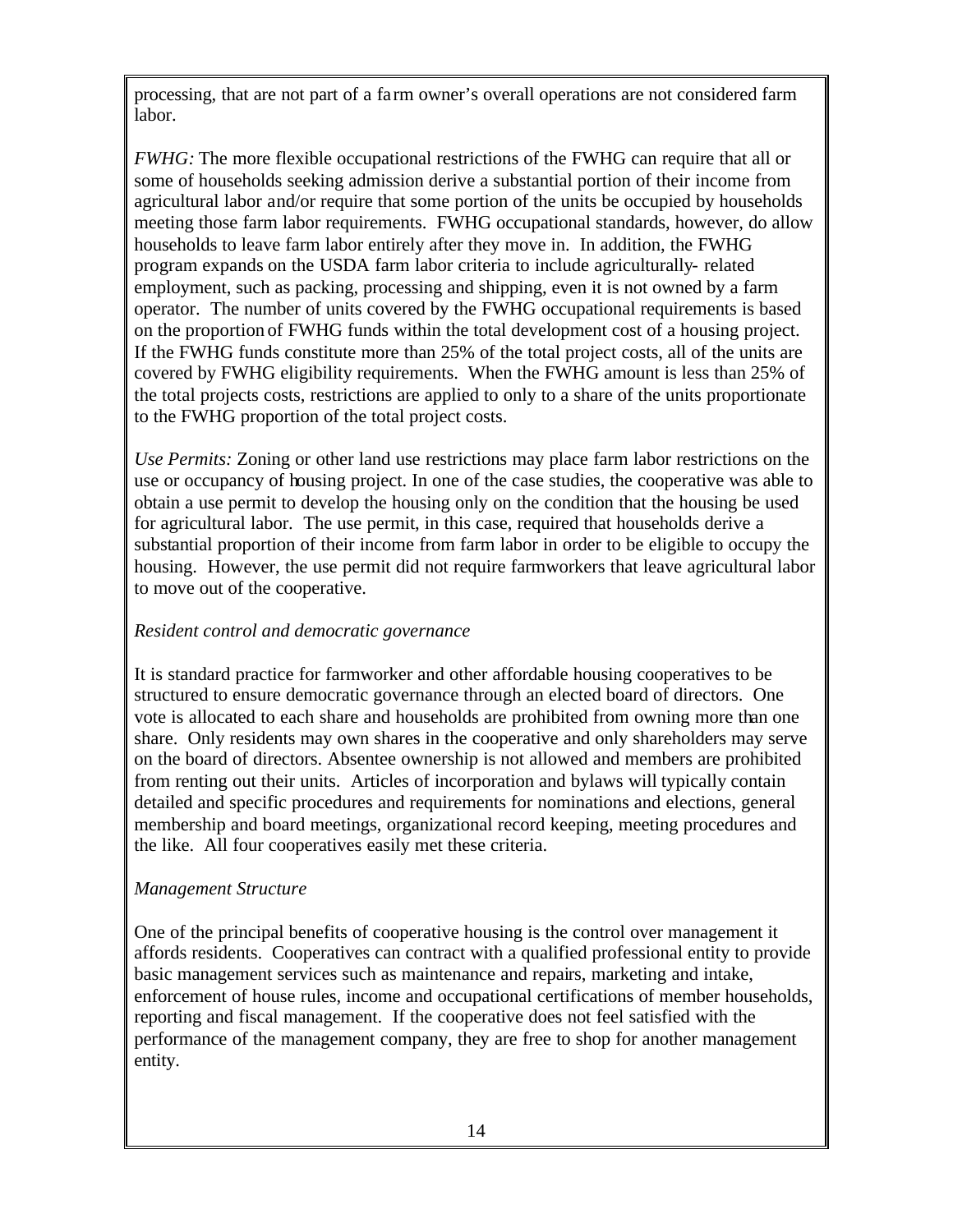*Professional Management:* Contracting for professional services can be challenging for both the cooperative and the management agent. Typically, management companies work for an owner of a property and not for the residents. Cooperatives blur those roles and the management agent must learn to work with residents who are also the owners. Further, because the residents democratically operate cooperatives, there is a need for ongoing support, board training, and membership development. This, in turn, places greater demands for services and involvement on a management company than are normally found with rental housing.

The reverse problem of excessive demands from the cooperative, is when the management agent "takes over" the cooperative. This happens when the cooperative board of directors is unable and/or unwilling to exercise appropriate oversight and evaluation. A cooperative board can easily slip into over-reliance on the information, reports and recommendations provided by the management agent. This is particularly true when the board is made up of lower-income members whose education, occupation, and life experience has not prepared them for dealing with the complexities of property management. Ongoing technical assistance, training and membership development by a sponsor organization or private consultant is necessary for lower-income boards to effectively management the management company.

*Self-Management:* In a self-managed cooperative, the cooperative performs basic management functions. This can be accomplished through the cooperative hiring management and maintenance staff as employees of the cooperative, members performing some management functions, and contracting with various vendors. If carried out properly, self-management can result in considerable cost savings by eliminating the profit and overhead charged by a management agent. Self-management can also provide cooperatives members more direct control over their housing, without having to work though a management company.

The challenges of self-management are in some ways similar to contracting professional management. Board members must master the skills necessary to act as both an employer and property manager. This can be challenging for lower income board members who often lack the kinds of professional and technical skills and experience that is required. (Heskin and Bandy 1989, Sazama and Wilcox 1995) Also, the direct control over operations provided by self-management can be a double-edged sword. With the direct control come opportunities for favoritism, laxity in following established procedures and even board corruption. Self-management requires the cooperative to police itself. If the board does not provide sufficient authority to their manager and staff to enforce rules and implement policies, the cooperative can face significant maintenance, social, compliance and financial problems.

### *Case studies*

Based on these criteria, the following four case studies were selected for the study. All four are in different parts of Monterey County, which is a major agricultural area in the state.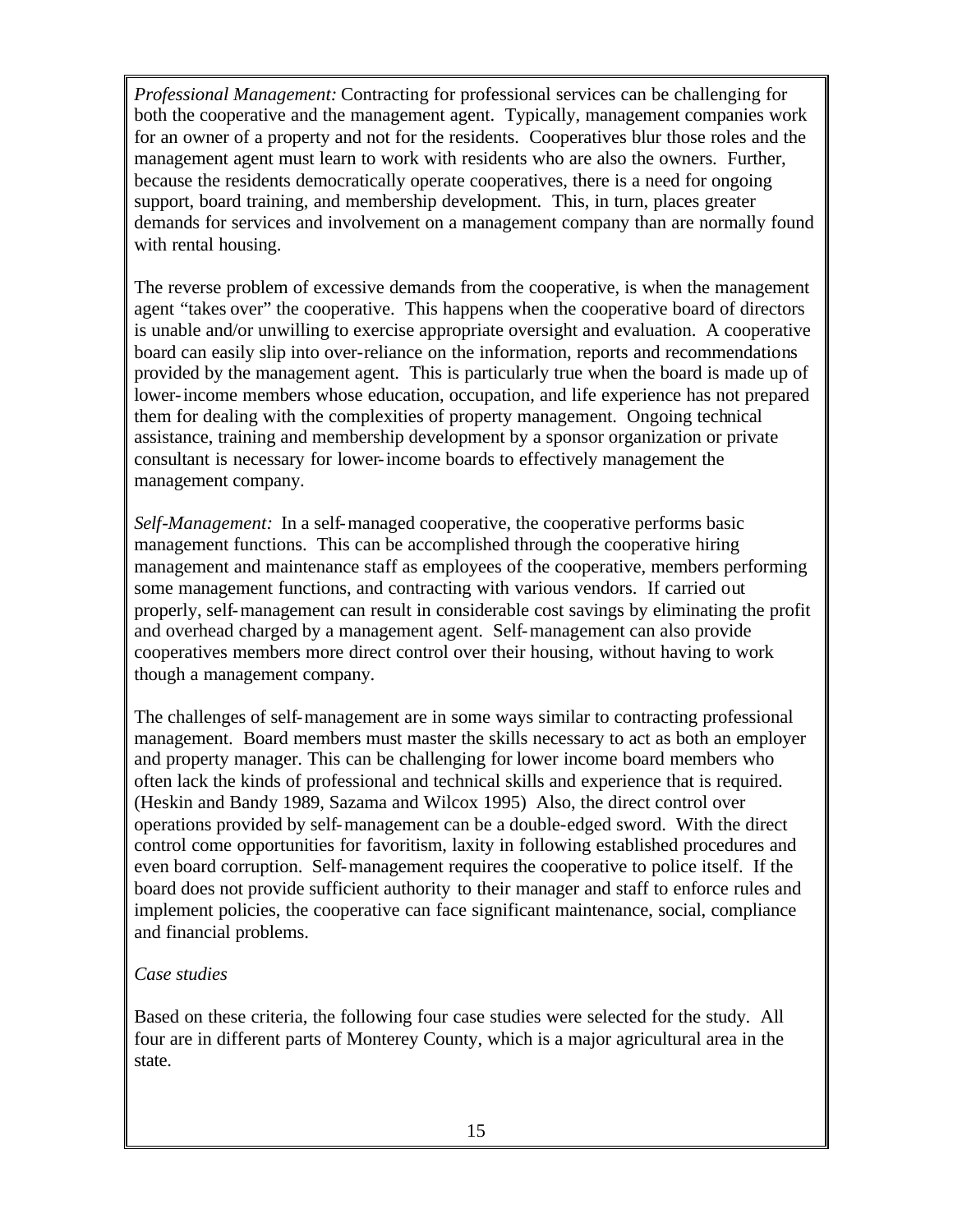*La Buena Esperanza:* This is a 40-unit new construction, apartment-style two-story development. It was incorporated under state laws as a limited equity cooperative. RHS 514/516 occupational restrictions apply and all households must be low- or moderateincome households that meet USDA agricultural employment criteria.

*Las Casas de Madera:* This 75-unit development is also a new construction, town home style development incorporated under state laws as a limited equity cooperative. Although developed explicitly to serve farmworkers, its primary funding sources do not place occupational restrictions on occupancy. FWHG funding for the cooperative does require that households who derive a substantial portion of their income from farm labor occupy a minimum of 22 units at all times.

*San Jerardo:* This is an acquisition and rehabilitation cooperative consisting of 60 units laid out in clustered single-story, multiplex buildings. It was incorporated under the RHS Section 515 Rural Rental Housing Loan Program prior to 1978 and is a restricted equity cooperative. Both the use permit and the FWHG require that all households derive a substantial portion of their income from farm labor at the time of occupancy. However, they are later free to leave farm labor if they so chose.

*Santa Elena*: Santa Elena is a 100-space mobile home park cooperative that was purchased by farmworkers and substantially rehabilitated. It is incorporated as a fixed-equity cooperative. There are no restrictions on the sale of mobile home units by members. FWHG funding requires that all households derive a substantial portion of their income from farm labor at the time of occupancy. However, they are later free to leave farm labor if they so chose.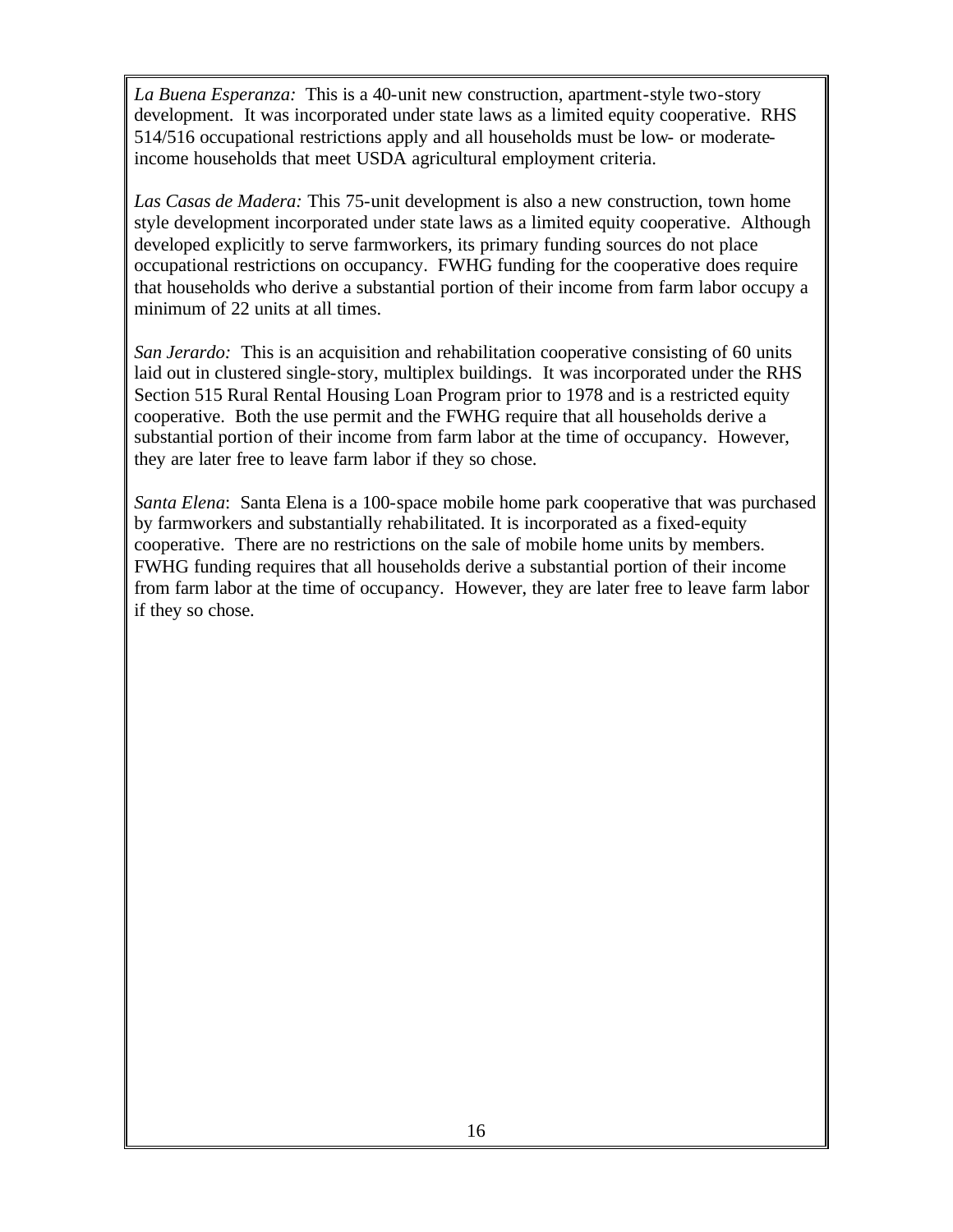# **III. CASE STUDIES**

# **A. Background: Monterey County**

Monterey County is representative of many of the agricultural areas in California and the farmworker housing crisis in the state. Located on the coast at almost the midpoint of state, the county is characterized by scenic geography, a temperate climate and fertile soil. The county encompasses 3,332 square miles with a population of 401,762. The Salinas Valley runs the length of the county along its center and is one of the major vegetable producing regions of the nation. There are two major urban areas in the county – the City of Salinas and the Monterey Peninsula.

# *Demographics*

The two major population groups in Monterey County's are whites and Latinos. According to the 2000 Census, Latinos make up approximately 46% of the county's population with the whites population at about 40%. The urbanized, western half of the county along the coast and Monterey Peninsula is famous for its spectacular scenery, recreation and quality of life (Figure 1). It is characterized by a higher income, more white population with the tourism industry concentrated in this area. Housing costs are the highest in the county and few of the low-income workers employed in the service and tourism industries can afford to reside there (Monterey County 2001A & B). Most of these workers cluster in the Salinas areas and other communities outside the Peninsula and commute in.



**Figure 1: Monterey County and location of Case Studies**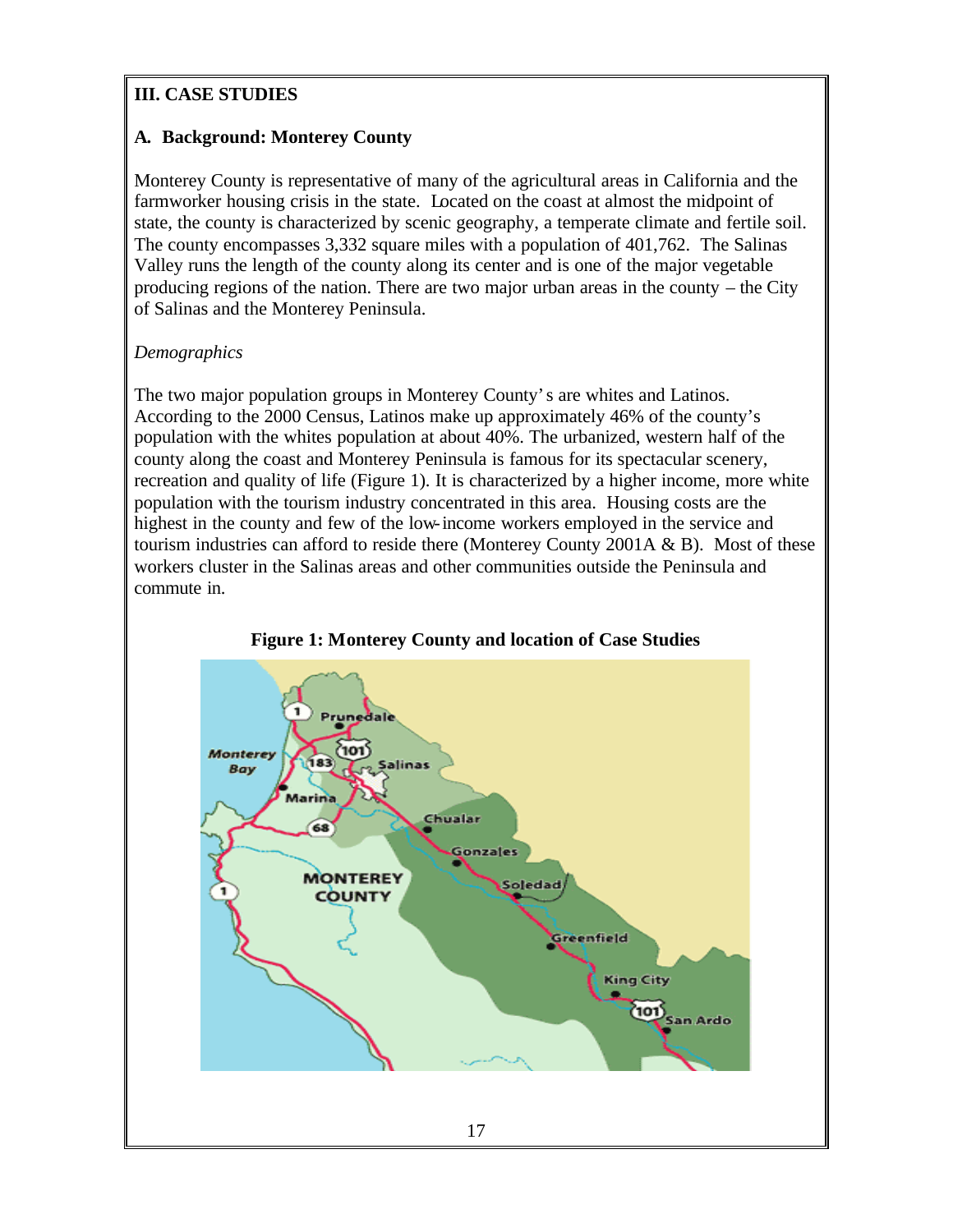The northern and southern parts of the county – including the city of Salinas – are the mirror opposites of the Monterey Peninsula. Agriculture is extensive and the primary economic activity in these areas. Most of the Latinos, farmworkers and the 13% of Monterey County's population that are in poverty are concentrated in these areas (Census 2000, Monterey County 2001A & B).

# *Housing*

As a result of jobs-housing imbalances, the attractiveness of the Monterey Peninsula and proximity to high cost areas such as San Jose County and Silicon Valley – Monterey County is characterized by high housing costs and serious shortages of affordable rental housing. Single-family housing prices are among the highest in the nation (National Association of Home Builders 2002). Even in the lower income and agricultural areas of the county, single-family home prices are well out of the reach of farmworkers and other low-income groups.

Rental housing has not been spared from these high housing costs. In the county's largest city, Salinas, rents have increased at three times the rate of inflation between 1997-2001 (Salinas 2002 Housing Element). According to 2002 data from the National Low Income Housing Coalition, a household earning minimum wage would have to work 96 hours a week to afford a two-bedroom rental priced at U.S. Department of Housing and Urban Development (HUD) Fair Market Rents (FMR) for Monterey County (National Low Income Housing Coalition 2002). If a three-bedroom rental were needed, the minimum wage household would need to work 134 hours each week to afford the FMR.

# **B. Agriculture and Farmworkers**

The county is one of the top ranking agricultural counties in the state (California Department of Food and Agriculture 2002). According to the California Department of Food and Agriculture, the gross value of the county's agricultural production in 2000 was over \$2.9, placing it third among the state's 58 counties. Nationally, Monterey County is one of the largest vegetable producing counties in the nation. Agricultural production is diverse and includes vegetables, fruits and nuts, various field crops dairy and livestock.

Agriculture is the major industry and requires a large, low-wage workforce to toil in its farms, vineyards, ranches, dairies, and food packaging and processing operations (Monterey County 2001B). Consequently, Monterey County has one of the highest concentrations of farmworkers in the state to work in its agricultural sector (Smith-Heimer, et.al. 1998). Recent estimates for just the seasonal and migrant workforce range from 72,258 up to 128,584 (Applied Survey Research 2001).

# *Farmworker Housing in Monterey County*

The farmworker population is characterized by severe poverty and poor housing conditions. A 2001 survey of farmworkers in the region, conducted by Applied Survey Research for the Counties of Monterey and Santa Cruz, found that farmworkers had the lowest earnings of any occupational group in the county with an annual median income of just \$11,000. Almost all of these farmworkers rent their housing. Over one-third of the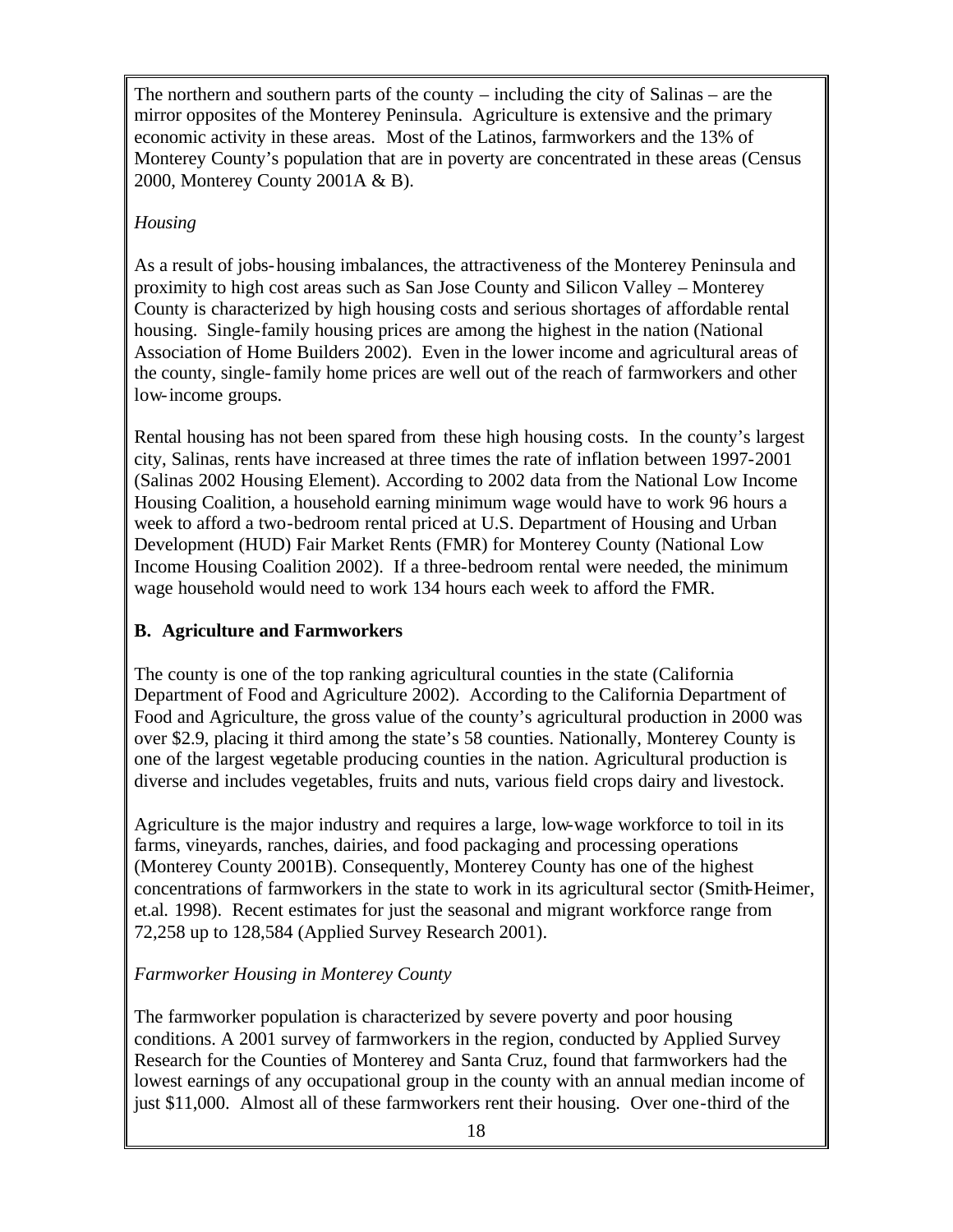farmworkers pay more than half of their gross income towards housing costs and over onehalf of the farmworkers surveyed paid 30% or more of their gross income for housing.

Housing conditions were grim for most farmworkers. About 11% of the farmworkers surveyed reported living in a car, shed, garage, motel or rooming house. Overcrowding was a serious problem, with over one quarter of those surveyed reporting that at least one person in the household had to sleep in the living room. One-fifth of the Monterey County farmworkers lacked any plumbing in their dwelling units. Another one-third reported insufficient heating in their dwelling, over one-third had basic households appliances that did not work properly and over half reported insect infestations.

# **C. Locations of the Case Studies**

*Salinas:* Both Las Casas de Madera (CDM) and San Jerardo (SJ) are located in Salinas. Salinas is the largest city in Monterey County with a population of 151,060 according to the 2000 Census. Known as the "salad bowl of the world," agriculture remains vital to the local economy. Approximately 8,000 farmworkers are estimated to be residing in the city. Latinos are now in the majority and make up approximately 60% of the population. The poverty rate in the city is approximately 17%. According to the city's 2002 Housing Element, Salinas is experiencing a serious shortage of affordable housing. Over forty percent of all renters were paying more than 30% over their income towards housing. Median sales price of a new home in 2001 was \$232,000 (U.S. Census 2000, City of Salinas Housing Element 2001, Salinas Californian 2002).

*King City:* La Buena Esperanza (LBE) is located in this small agricultural city in southern Monterey County. King City has a population of 11,094. Its economy is sustained by agriculture with food processing and packing as the major agricultural activities within the city limits. There is a large Latino population in the city. The median home value in the city is \$245,000 and the average monthly apartment rent is \$750 (U.S. Census 2000, Salinas Californian 2002, King City 2002).

*Soledad:* Santa Elena (STE) is also located in a small agricultural town in southern Monterey County with a population of 11,263. Its economy is somewhat diversified due to a nearby state prison. However, agriculture remains vital to the economic base of the city. The city has a large Latino population. The median home value is \$240,500 and the average monthly rent is \$756 (U.S. Census 2000, Salinas Californian 2002)

### **D. Farmworker housing cooperatives in Monterey County**

California farmworker housing cooperatives originated in Monterrey County with the development and organization of San Jerardo in Salinas by the Central Coast Counties Community Development Corporation (CCCDC) in 1976. The experience and expertise that was gained through San Jerardo ultimately was translated into the development of five other farmworker housing cooperatives in the county. San Jerardo served as a source of inspiration and support for farmworker leaders at two of the other three cooperatives chosen for case studies. When CCCDC elected to move out of housing development in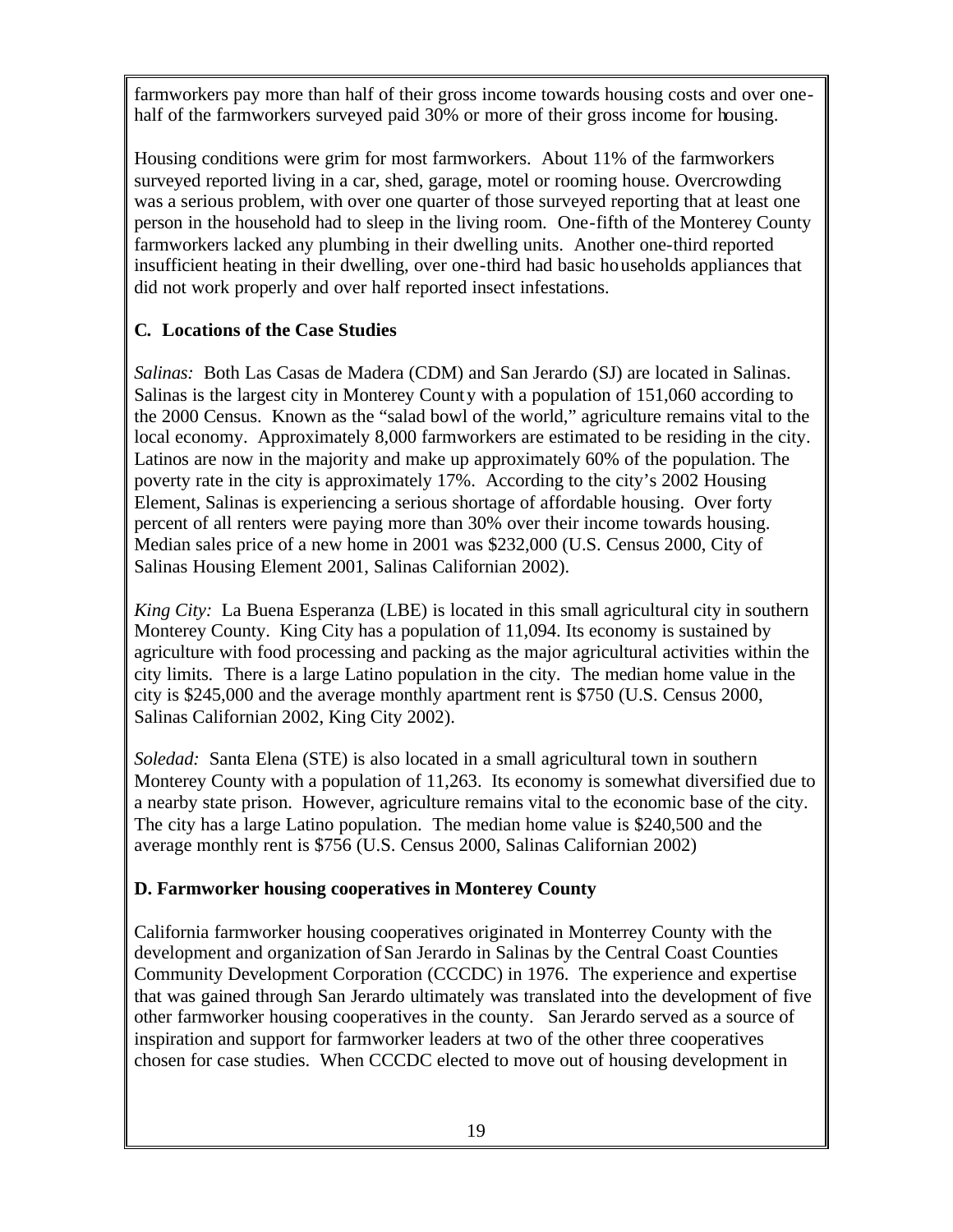1979, staff that had worked on San Jerardo left to found a new housing development corporation, Community Housing Improvement Systems Association (CHISPA). This infusion of skills and experience enabled CHISPA to develop three more farmworker housing cooperatives, including two of our case studies, in the county.

This concentration of farmworker housing cooperatives helped us utilize the limited resources available for the study more efficiently. The cluster of six farmworker housing cooperatives, in Monterey County enabled us to easily select four representative case studies that met our selection criteria. Proximity of the cooperatives to one another enabled us to more efficiently and intensively employ the limited funds available to support this research. This was especially important due to the extensive outreach and onsite, bilingual support that was required to ensure high response return rates on the resident questionnaires.

## **E. Research Objectives for Case Study Section**

In this section, we will first overview the development history of each cooperative and the reasons that led to the organization of a farmworker cooperative. After laying out the development context, we will provide basic data on its structure, funding, management, affordability, occupational restrictions and demographic characteristics of the cooperative. We will then present our data and findings relative to research questions 1 through 3. These objectives pertain to the viability and operational performance of the cooperative, whether it provides affordable ownership opportunities and if the cooperative continues to serve a predominantly farmworker population. In the next section we will present our data and findings on research questions 4 through 7. These objectives assess membership valuation of cooperative benefits, levels of membership control, membership training and development needs, and the overall evaluation of the farmworker cooperative model by the members themselves.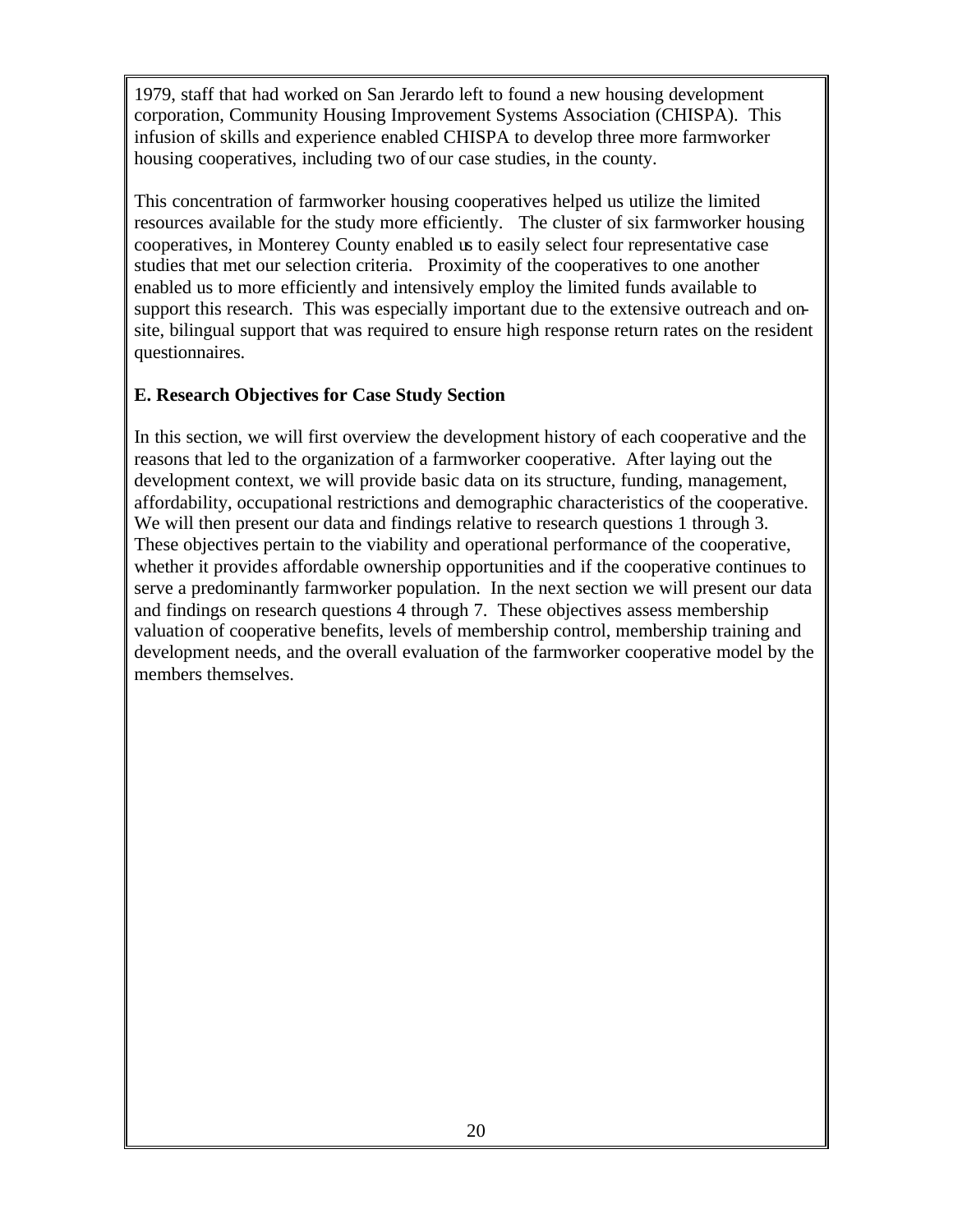**Case Study:** San Jerardo (SJ) **Developer:** Central Coast Counties Community Development Corporation (CCCDC) **Location:** Cooperative is located on a 32.6-acre site in Monterey County outside the Salinas city limits on Old Stage Road. Including the property across from the entrance on Old Stage Road, all surrounding land is active cropland. **Type:** Multifamily – rehabilitation, clustered single story multiplex units. **Units:** 60 cooperative units **Management:** Self-managed **Equity:** Restricted Equity –shareholder's equity increases on a prorated basis as the mortgage principal is paid down and the value of any shareholder improvements. **Share Prices:** \$24,000 to \$28,000 **Services:** Head Start childcare program, convenience store, below-market farmworker rental housing **Eligibility:** RHS 515 eligibility requirements restrict eligibility to low-income and moderate-income households. The state Department of Housing and Community Development's Farm Worker Housing Grant Program (FWHG) mandates strong preference being given to lower income farmworker households for admission to the cooperative. A county use permit requires households derive at least 51% of income from agricultural labor at the time of occupancy. Continued employment in agricultural labor is not a condition of the use permit and households may remain in the cooperative if they leave agricultural labor. **Major Funding Sources** • RHS Section 515 Rural Rental Housing Loan Program (RHS 515) • RHS Section 523 Rural Rental Assistance • Department of Housing and Community Development's Farm Worker Housing Grant Program (FWHG) • Housing Assistance Council Grant • Campaign for Human Development Grant **Development Synopsis:** The development of the San Jerardo cooperative was initiated by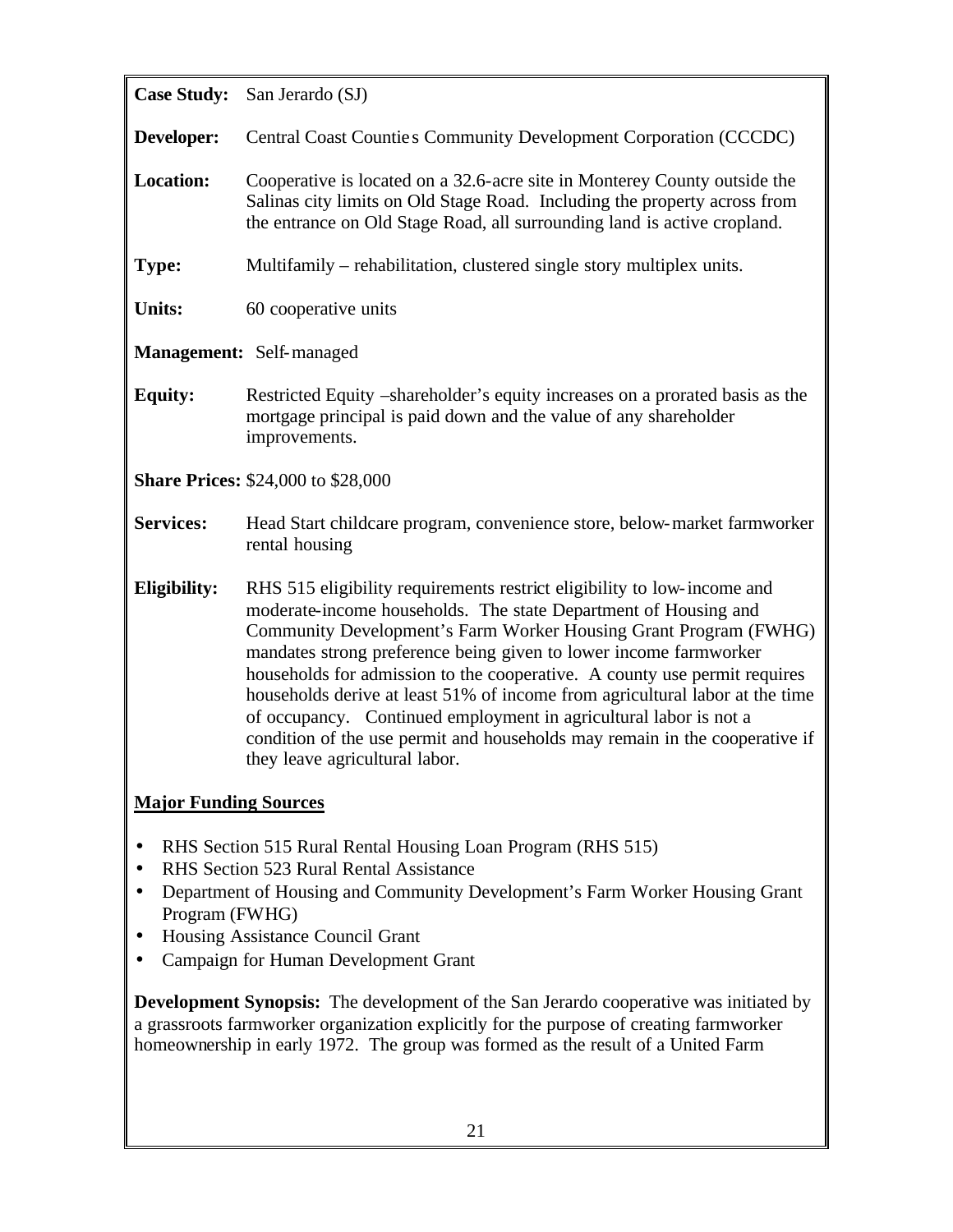Worker (UFW) organizing drive. When the labor camp in which the farmworkers were living was sold, they squatted in the streets of Salinas for over two weeks until they were relocated to temporary housing in the form of an unused labor camp. The group then proceeded to secure ownership of the camp through a very unorthodox purchase. Christening their organization and property after the Mexican patron saint of gamblers, San Jerardo, the group formed a development partnership with the now defunct Central Coast Counties Development Corporation (CCCDC). Key leadership roles were played by CCCDC staff person Ed Moncreif and the leader of the farmworkers, Sixto Torres. A cooperative structure for their future housing was chosen as a compromise. The families desired unrestricted ownership but a condominium or single-family project was infeasible due to the zoning on the land and lack of potential funding sources. The other alternative, rental housing, was equally undesirable because it would not provide the farmworkers with ownership or control. With assistance from California Rural Legal Assistance (CRLA), CCCDC and the San Jerardo families fought a lengthy battle against local school district and growers who opposed the cooperative. At the same time they had to surmount numerous bureaucratic obstacles from federal and state agencies. In the end however, their determination won out. Development rights were secured in 1975, the first ever funding from the U.S. Department of Agriculture's Rural Housing Services (RHS) agency – then FmHA - for a farmworker cooperative was committed in 1977 and construction of the 60 unit cooperative was completed in 1979.

#### **San Jerardo: Operational Performance and Viability**

### **Research Question:** *Over time are farmworkers able to maintain the financial integrity of the housing they own and operate?*

Interviews with RHS staff indicated that San Jerardo has had no significant default, fiscal, maintenance or other compliance issues. Reviews of San Jerardo audits, fiscal reports and other financial documents revealed no significant financial or operational problems or issues. Contacts with professionals familiar with the cooperative indicated no significant or financial, maintenance or management issues. One professional commented that the cooperative could exercise better oversight of members' additions – such as yard fencing. But this concern was more over the physical appearance of the units than deterioration or maintenance. Reserve amounts required by RHS appear to be adequate.

As shown by Table SJ-1, when members were asked to assess elements critical to the financial and operational viability of the cooperative, solid majorities give satisfactory or better marks to maintenance, site management, and the board. However, the cooperative also received negative evaluations in these areas from 13% to 24% of the respondents.

Resident evaluations of services were a cause of some concern. Less than half, or 44% of the respondents rated cooperative services as satisfactory or better. Even though the cooperative does offer services, about one quarter of the sample were not aware of any of them. Overall, the data suggest that some member service needs are possibly not being met and/or members may not be fully informed regarding services.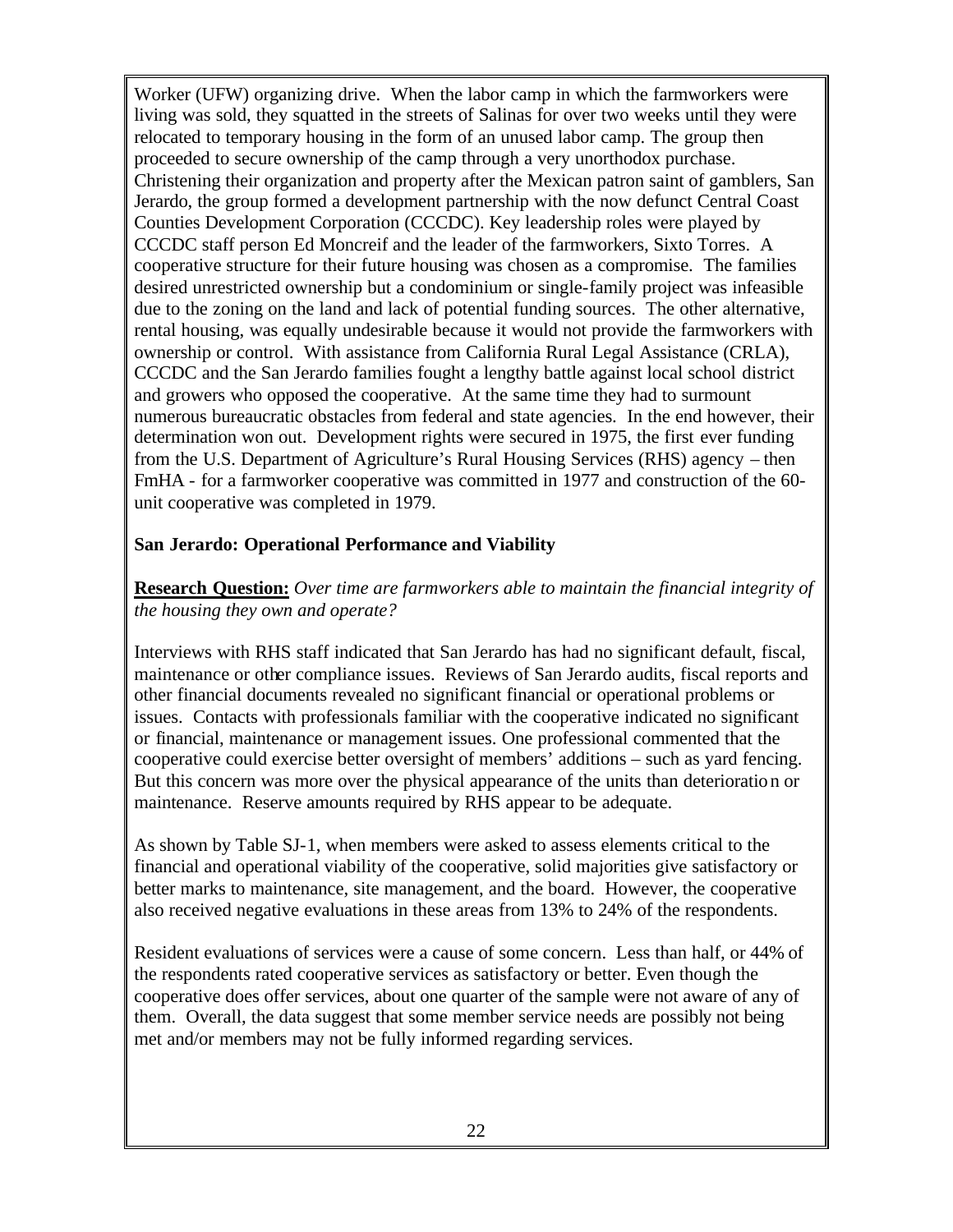|           |            |                        |                    | <b>Table SJ-1: Resident Evaluation of Cooperative Operations</b> |                 |
|-----------|------------|------------------------|--------------------|------------------------------------------------------------------|-----------------|
|           |            |                        | Enforcement        | Performance                                                      | Resident        |
| Response  | Management | Maintenance            | <b>House Rules</b> | of Board                                                         | <b>Services</b> |
| Excellent | $3(10\%)$  | (3%)<br>1              | $0(0\%)$           | 1(3%)                                                            | (3%)            |
| Good      | 9(31%)     | 13 (45%)               | 11 (38%)           | 10(34%)                                                          | 5(17%)          |
| Fair      | 8(28%)     | 6(21%)                 | $9(31\%)$          | 11 (38%)                                                         | (24%)           |
| Poor      | 2 $(7%)$   | (7%)<br>$\overline{2}$ | $3(10\%)$          | 1(3%)                                                            | 2 $(7%)$        |
| Very Bad  | 4(14%)     | 4 $(14%)$              | 4(14%)             | $3(10\%)$                                                        | 5(17%)          |
| No Opin.  | 2(7%)      | (3%)                   | 1(3%)              | 2(7%)                                                            | 1(3%)           |
| No Resp.  | 1(3%)      | 2 $(7%)$               | 1(3%)              | 1(3%)                                                            | 1(3%)           |
| Other     | $0(0\%)$   | $0(0\%)$               | $0(0\%)$           | $0(0\%)$                                                         | 7(24%)          |
| Totals    | 29 (100%)  | 29 (100%)              | 29 (100%)          | 29 (100%)                                                        | 29 (100%)       |

### **San Jerardo: Affordable Farmworker Ownership**

**Research Question**: *Over time, does the cooperative model continue to provide affordable ownership opportunities for farmworkers?*

The RHS 515 mortgage limits occupancy to low and moderate-income households and provides for very low monthly carrying charges. The RHS 515 program regulations establish minimum and maximum monthly carrying charges. Monthly carrying charges to residents are reduced or subsidized through the very low interest rate on the RHS 515 mortgage. Minimum or "Basic" monthly carrying charges are set at an amount necessary to service the low interest RHS 515 mortgage and meet operating costs. The maximum, or "Market" monthly charges that can be assessed are established based on the operating costs and projected debt service if the low interest, RHS 515 mortgage subsidy was not provided. Within these constraints, cooperative members pay 30% of their income - less a utility adjustment - toward their monthly carrying charge.

The RHS Section 521 Rural Rental Assistance Program provides assistance in cases where the Basic carrying charges would exceed 30% of a household's adjusted income. This program pays the difference between 30% of a household's adjusted income and the monthly basic carrying charge. Seventeen households receive this assistance. As Table SJ-2 shows, monthly housing costs are low for the area and well below the Low Income Housing Tax Credit (LIHTC) rents for very low-income households in Monterey County.

| <b>Table SJ-2: Carrying Charges</b> |               |                   |             |                    |  |
|-------------------------------------|---------------|-------------------|-------------|--------------------|--|
| Unit Size                           | <b>Number</b> | <b>Basic Rent</b> | Market Rent | <b>LIHTC Rents</b> |  |
| Two Bedroom                         | 2             | \$150             | \$260       | \$605              |  |
| Three Bedroom                       | 35            | \$245             | \$430       | \$690              |  |
| Four Bedroom                        | 23            | \$275             | \$480       | \$780              |  |
| <b>Total</b>                        | 60            |                   |             |                    |  |
| RHS 521 Rental                      |               |                   |             |                    |  |
| <b>Assistance Units</b>             |               |                   |             |                    |  |
|                                     |               | $2^{\circ}$       |             |                    |  |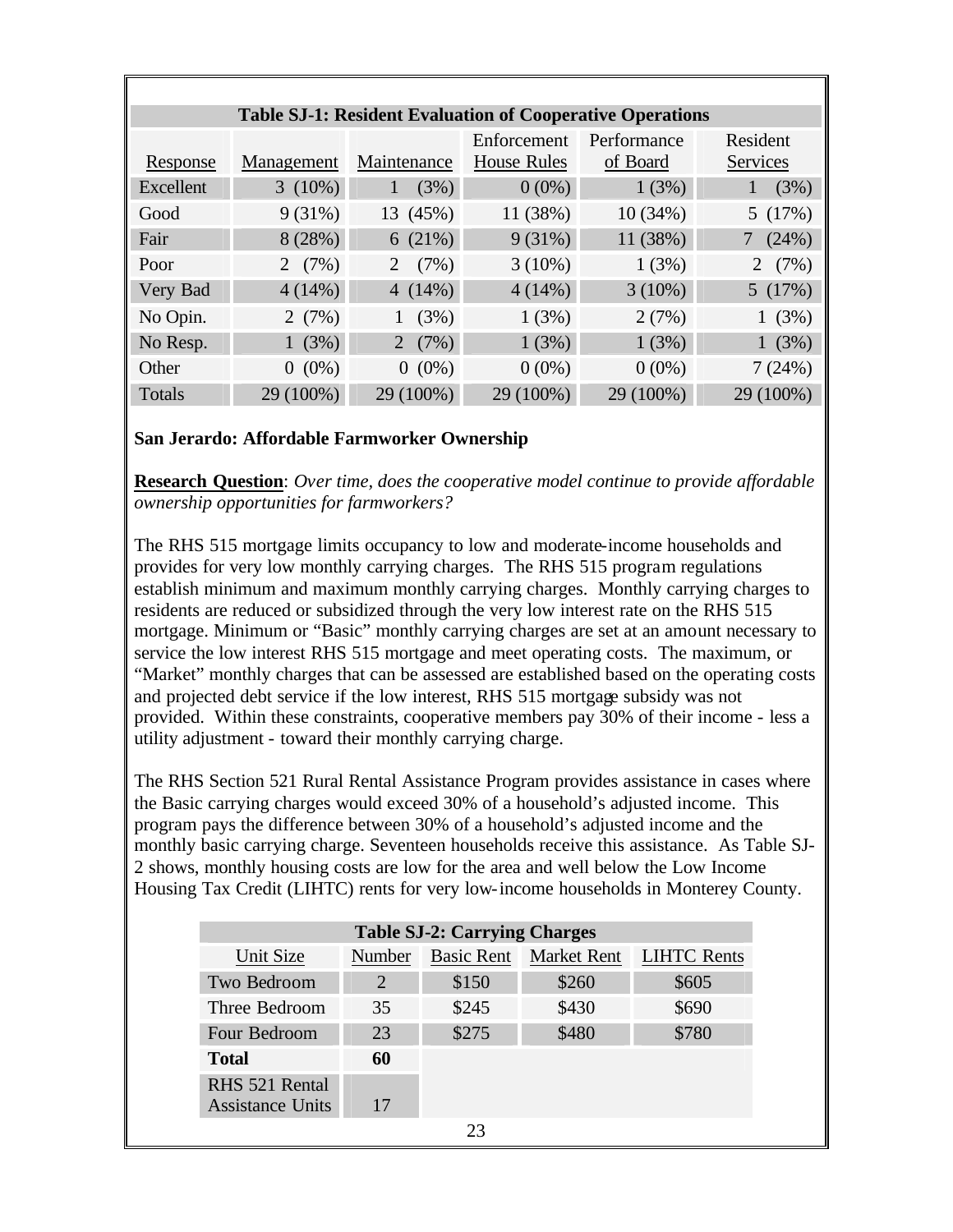Share prices were the highest of any of the cooperatives in the study. Because the transfer value of the share is determined by the units' proportionate share of principle paid on the RHS 515 mortgage, share prices at the cooperative range from \$24,000 to \$28,000. These high costs clearly present a formidable barrier to very low-income and low-income households.

In the future, these share prices may become even higher. Currently the cooperative is planning to pay off its RHS 515 mortgage early. The goal is to end the equity restrictions required by the RHS 515 program. Although this will end RHS income eligibility restrictions, the use permit will still allow only farmworker households to move into the cooperative. Even if the cooperative were to continue the RHS 515 mortgage, rising share prices may present significant challenges for the cooperative to maintain compliance with occupational restrictions.

One mitigating factor may be the high housing costs of Monterey County. Like many areas of California, the costs of buying a single-family home have skyrocketed. Even with a large down payment, most farmworker families would not make enough income to qualify for a mortgage on a home purchase. Waiting lists for subsidized, first-time homebuyer and self-help housing are long. Given these conditions, San Jerardo will likely continue to fill an important niche for farmworker families who can raise the purchase price of a share. A former manager of the cooperative projected that in the future the cooperative will still serve farmworker families with incomes closer to moderate income levels - 70% and 110% of the area's median income. The money for the share purchase would most likely be raised from family and other personal resources.

### **San Jerardo: Farmworker Utilization**

#### **Research Question:** *Over time, do farmworker cooperatives continue to serve primarily farmworkers?*

Use permit restrictions require households moving into the cooperative to earn at least 51% of their income from agricultural labor at the time of occupancy. The FWHG also places agricultural labor requirements on the cooperative. However, neither the use permit nor the FWHG mandates continued farm labor employment as a requirement to maintain residency or cooperative membership. This provides farmworker families who move into San Jerardo an opportunity to move into other forms of employment and leave farm labor.

In interviews, current and former managers of the property stated that many farmworker families take advantage of that opportunity. They believe the cooperative serves a dual role of both providing security and housing for lower income farmworkers families and a platform for economic advancement out of farm labor. This dual role of providing both farmworker ownership and opportunity for economic progress is supported by occupational and income data from our sample, cooperative records and USDA RHS reports. Table SJ-3 summarizes this occupational data from the sample and the cooperative. Eleven of the 29 households in our sample have at least one household member currently engaged in farm labor and seven households are retired from farm labor. Just six of those households are engaged exclusively in agricultural labor employment and only three reported having at least one member engaged in migratory farmwork. For the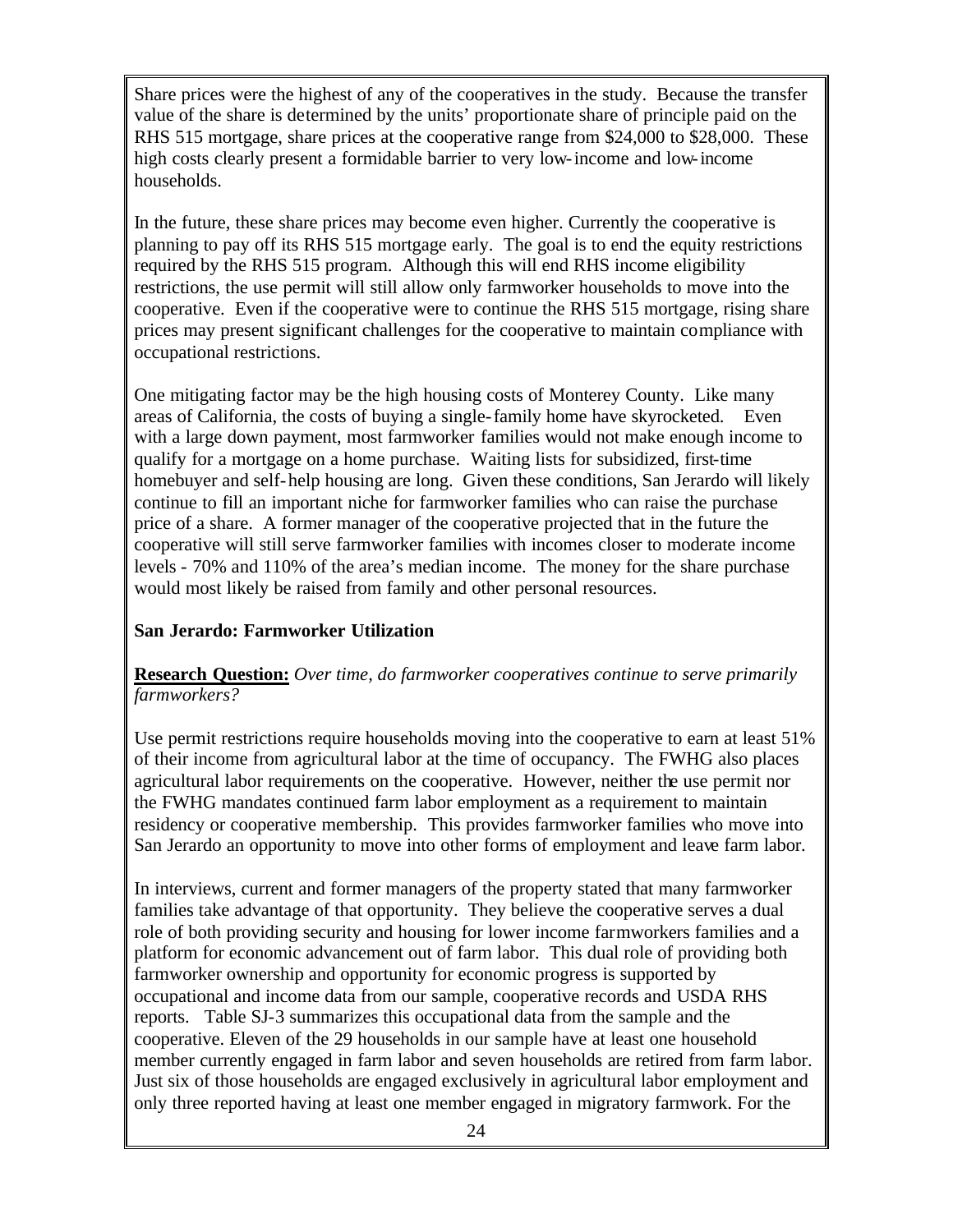entire cooperative, USDA RHS data shows about one-third of the households are active in farm labor, approximately one-half are households no longer engaged in farm labor and just over one-sixth are retired from farmwork

| <b>Table SJ-3: Household Occupational Characteristics</b> |                 |         |          |         |  |
|-----------------------------------------------------------|-----------------|---------|----------|---------|--|
| Category                                                  | <b>Total HH</b> | Percent | Sample   | Percent |  |
| Household member in Farmwork                              | 20              | 33%     | 11       | 38%     |  |
| Former Farmworker Household                               | 31              | 52%     | 10       | 35%     |  |
| <b>Retired Farmworker Household</b>                       | 9               | 15%     | 7        | 24%     |  |
| No Farmwork History                                       | $\theta$        | $0\%$   | $\Omega$ | $0\%$   |  |
| No data provided by respondent                            |                 |         |          | 3%      |  |
| <b>Total</b>                                              | 60              | 100%    | 29       | 100%    |  |
| Migrant Farmworker Household                              | Not available   | N/A     | 3        | 10%     |  |
| Only Farm Labor reported                                  | Not available   | N/A     | 6        | 21%     |  |

USDA RHS demographic data shows San Jerardo to be a mixed income cooperative that still serves mainly lower income current or former farmworker families. Approximately two-thirds of the 60 households that make up the cooperative are low-income or very lowincome. The remaining households are moderate-income and above.

Most households are families with children. In just over three-fourths, or 46 of the 60 cooperative households at least one member is a minor. Almost one-third, or 19 households include at least one disabled member. In nine households (15%) at one or more members are elderly.

San Jerardo households are generally employed. Fifty-one households, or 85%, derive most of their household income through work. Twelve households receive on social security earnings and 15 receive on various forms of public assistance. However, in most cases of public assistance these are relatively nominal sums in the form of food stamps.

Survey data and cooperative records show that most San Jerardo residents are long term. The average tenure for residents participating in the survey is 13.6 years with a median tenure of 14 years. Cooperative records show the average tenure to be 9.7 years with a median of 10.3 years.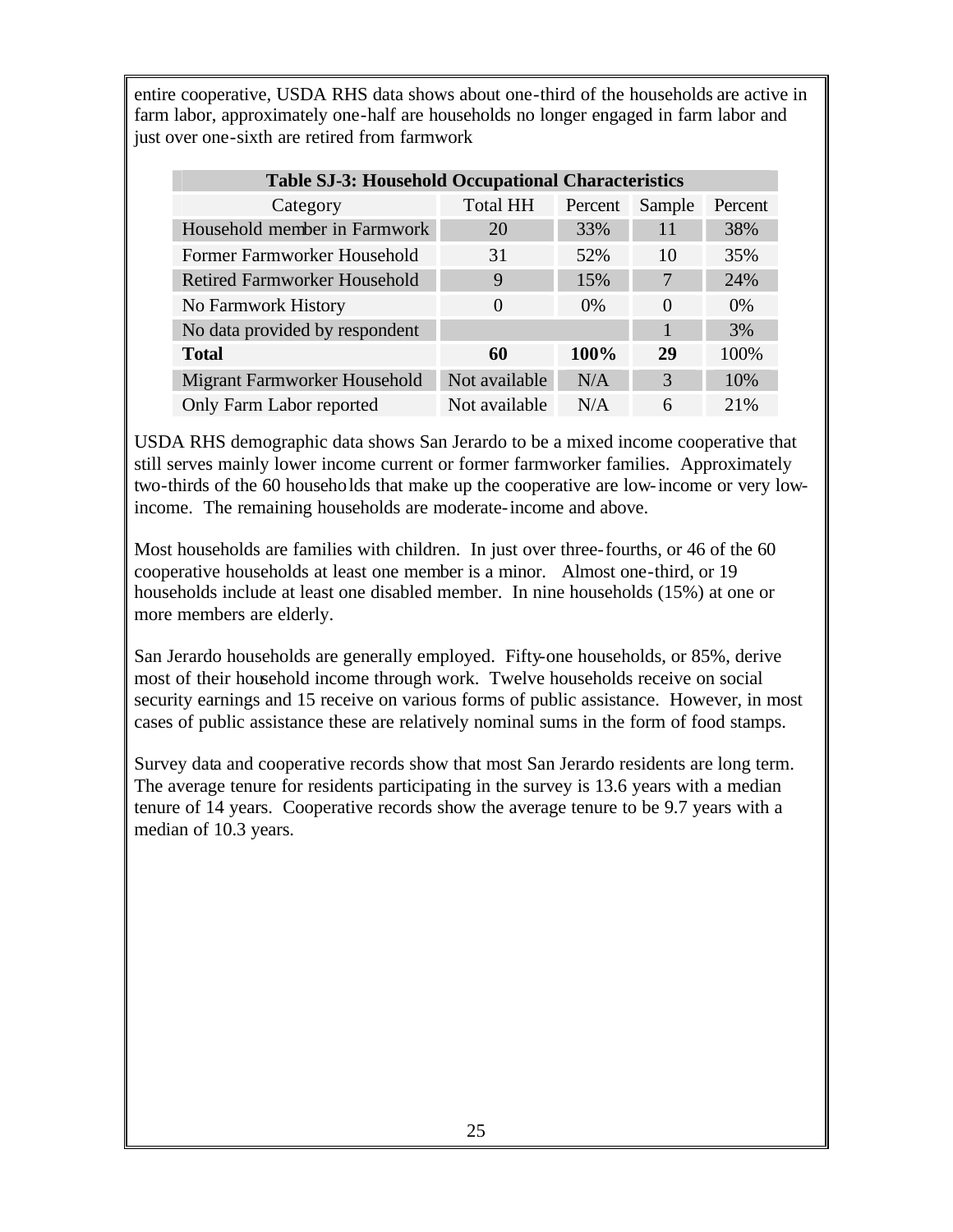| <b>Table SJ-4: Income and Demographic Characteristics</b> |          |         |                |         |
|-----------------------------------------------------------|----------|---------|----------------|---------|
| Category                                                  | Total HH | Percent | Sample         | Percent |
| Very Low-Income                                           | 31       | 52%     | 19             | 66%     |
| Low-Income                                                | 8        | 13%     | 6              | 21%     |
| Moderate-Income & Above                                   | 21       | 35%     | $\overline{4}$ | 13%     |
| <b>Income Totals</b>                                      | 60       | 100%    | 29             | 100%    |
| Employed                                                  | 51       | 85%     | 26             | 90%     |
| <b>Families with Children</b>                             | 44       | 73%     | 19             | 66%     |
| One or more Elderly HH Member                             | 41       | 68%     | 7              | 24%     |
| One or more Disabled HH Member                            | 18       | 30%     | 11             | 38%     |
| <b>HH</b> receiving Social Security                       | 12       | 20%     | 10             | 34%     |
| <b>HH</b> receiving Public Assistance                     | 15       | 25%     |                | 3%      |
| Average Tenure in Years                                   | 9.7      |         | 13.6           |         |
| Median Tenure in Years                                    | 10.3     |         | 14.0           |         |

**Findings:** San Jerardo continues to provide secure and stable ownership opportunities for primarily low-income active, retired and former farmworker families. This may change as increasingly high share values price out lower-income farmworkers. However, given the high costs of single-family housing in Monterey County, it is likely the cooperative will still continue to provide ownership for farmworker households who are close to or in the moderate income range and can not otherwise qualify or afford to purchase a house on the open market. Also, the low carrying charges may offset somewhat the "sticker shock" of San Jerardo's high share prices. The overall management, maintenance and the fiscal health of the cooperative appear to be satisfactory. Data from the study supports the contention that the cooperative serves as a springboard for economic advancement by farmworkers.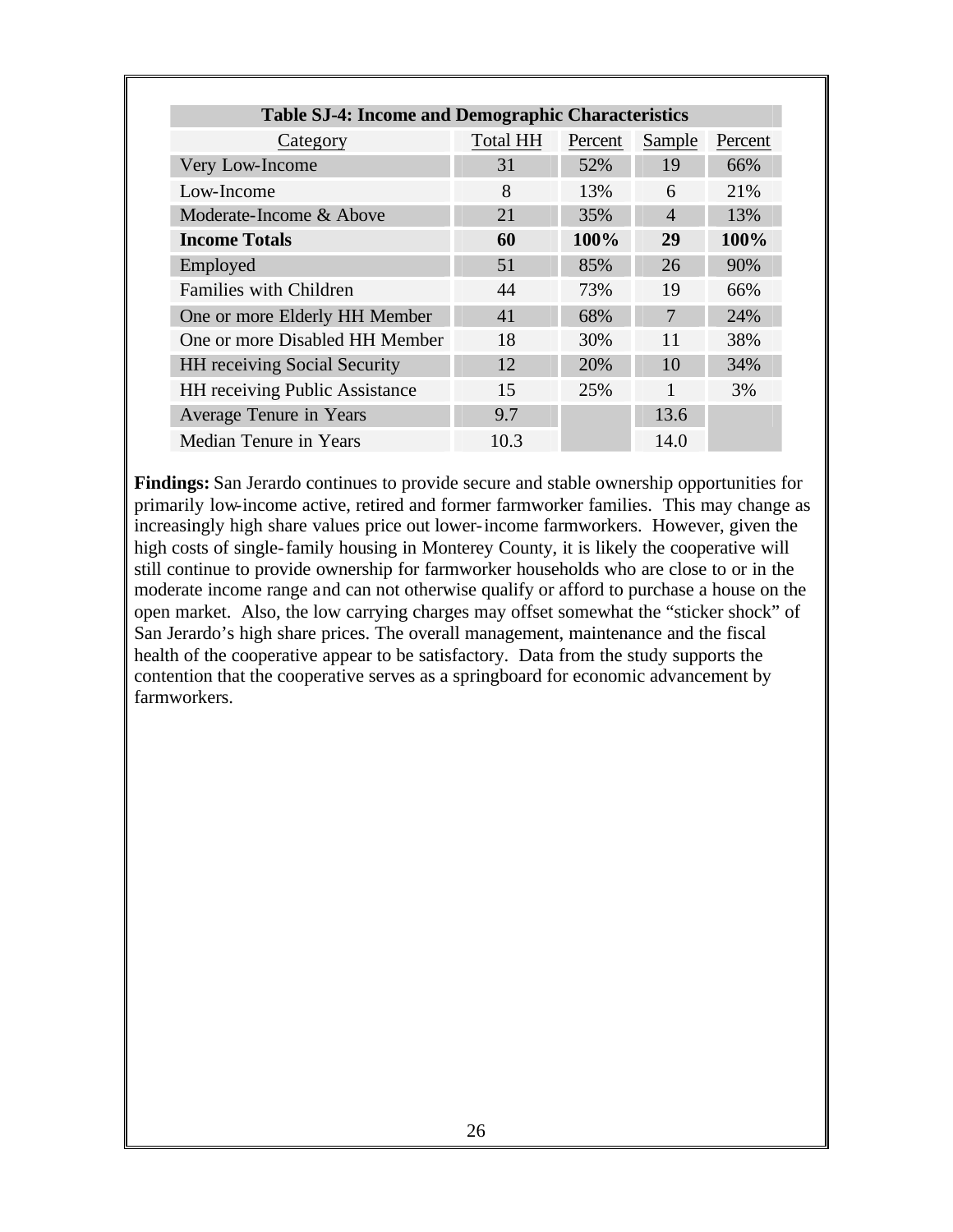|                              | Case Study: La Buena Esperanza (LBE)                                                                                                                                                                                                                                  |
|------------------------------|-----------------------------------------------------------------------------------------------------------------------------------------------------------------------------------------------------------------------------------------------------------------------|
| Developer:                   | Community Housing Improvement Systems and Planning Association<br>(CHISPA)                                                                                                                                                                                            |
| <b>Location:</b>             | The cooperative is located on a 2.82-acre parcel in King City, a small<br>agricultural city in southern Monterey County. La Buena Esperanza was<br>the first permanent farmworker housing development in King City.                                                   |
| <b>Type:</b>                 | Multifamily - new construction of town home-style units                                                                                                                                                                                                               |
| <b>Units:</b>                | 40 cooperative units                                                                                                                                                                                                                                                  |
|                              | <b>Management: Professionally Managed</b>                                                                                                                                                                                                                             |
| <b>Equity:</b>               | Limited equity – shareholder equity increases based on an annual cost of<br>living factor plus improvements to the unit.                                                                                                                                              |
| <b>Share Prices: \$2,000</b> |                                                                                                                                                                                                                                                                       |
| <b>Services:</b>             | None                                                                                                                                                                                                                                                                  |
| Eligibility:                 | RHS 514 and 516 eligibility requirements cover all of the units. Occupants<br>of these units must be engaged in farm labor unless they are disabled or are<br>retired from farmwork. Otherwise, households that leave farm labor must<br>move out of the cooperative. |

#### **Funding Sources**

- RHS Section 514 Farm Labor Housing Loan
- RHS Section 516 Farm Labor Housing Grant
- HCD Farm Worker Housing Grant

**Development Synopsis:** La Buena Esperanza (LBE) was the second cooperative project undertaken by the newly formed CHISPA headquartered in Salinas in 1979. The project originated out of the efforts by migrant farmworkers to find permanent housing in King City. Inspired by the example of San Jerardo, a group of farmworker families who resided at a seasonal migrant housing center decided to squat in the streets of King City when the camp closed for the season. Like the San Jerardo families, they wanted to own homes and settle down in the community. Although they were not able to force authorities to relocate them to permanent housing, they stayed together as a group. Their quest for permanent housing in the King City area soon brought them into contact with CHISPA. CHISPA assigned a staff person, Jose Vasquez, to work with the families. He worked closely with the leader of the farmworkers, Josephina Felix, to acquire housing in King City and win over community support. At that time King City had no farmworker housing and the mood in the small town was hostile to this type of housing. After a lengthy and frustrating search, Vasquez was finally able to locate a vacant site. Funding was acquired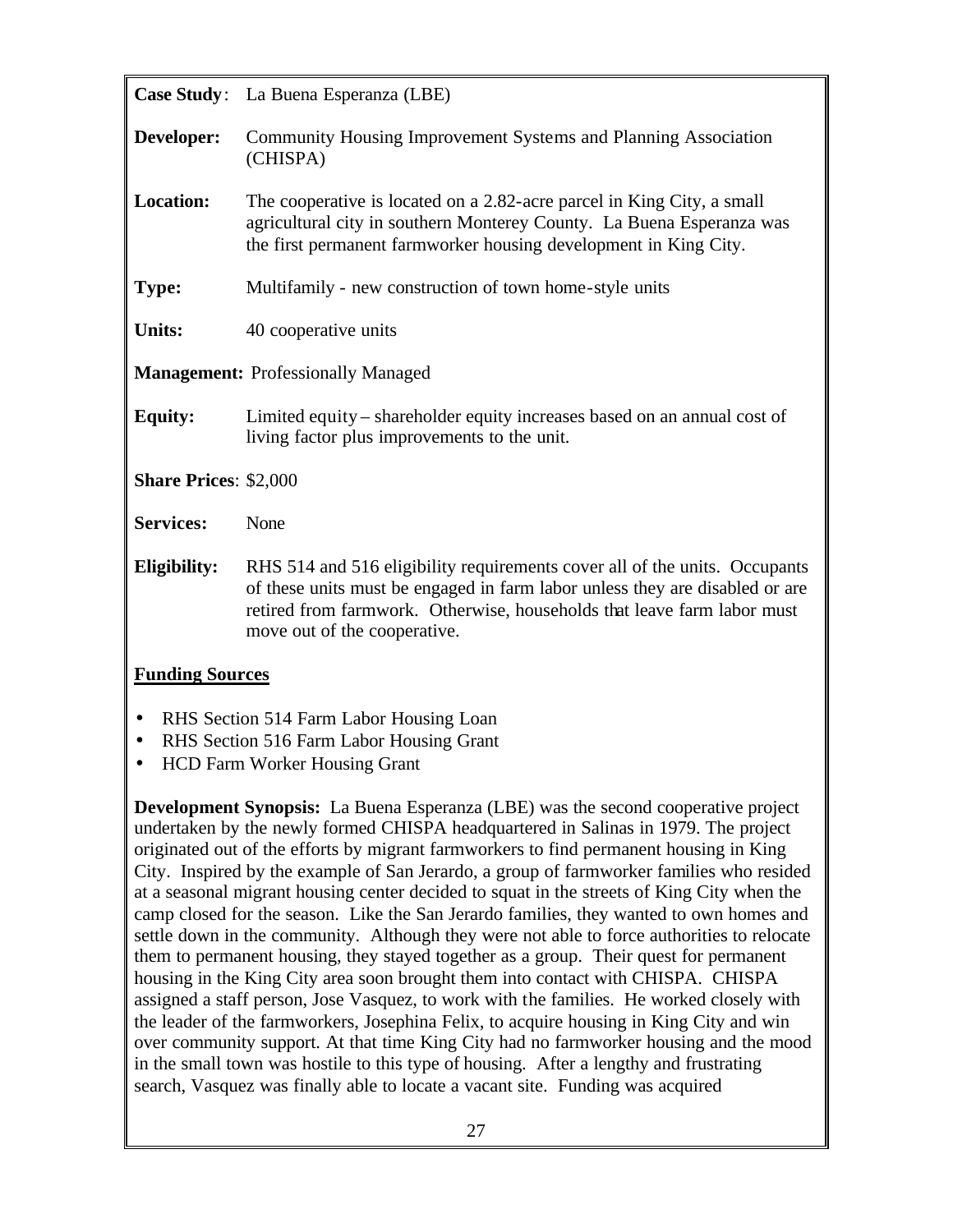to purchase the land and the efforts of the families moved towards obtaining the necessary approvals for their housing. The families decided the name of their future housing should reflect their aspirations and named the property La Buena Esperanza – "the good hope" in English.

Once again, the cooperative model was chosen as a compromise. Rental housing would not satisfy the families' desires for control and ownership and single family and condominium projects were infeasible for the site and the funding sources available at that time. With the first farmworker housing project in King City facing a lengthy and potentially hostile review process, it was essential to win over community support. Vasquez and Felix conducted extensive outreach to growers, civic leaders and public officials to persuade them of the need for farmworker housing. Although the review process did prove to be lengthy, detailed and difficult, their persistence paid off. With the behind-the-scenes support of civic leaders, La Buena Esperanza was finally approved for development by the city council in 1982.

Construction was completed in 1984. La Buena Esperanza became a showcase of quality farmworker housing and would open the door for more farmworker housing projects in the town. Thanks, in part, to La Buena Esperanza, CHISPA went on to develop a series of single-family farmworker ownership projects in King City and the nearby city of Greenfield. Over the years, many members of the cooperative have gone on to purchase these homes.

### **La Buena Esperanza: Operational Performance and Viability**

**Research Question:** *Over time are farmworkers able to maintain the financial integrity of the housing they own and operate?*

CCRH interviews with HCD and RHS oversight staff found no compliance, fiscal or management issues. Interviews with professional informants familiar with the development and management staff showed the project to be well managed with no significant operational issues. Reviews of audits, operating budgets, reports and other relevant cooperative records and documents confirmed these assessments and did not find any significant fiscal or operational issues.

Respondents generally gave high ratings on cooperative performing in areas critical to the viability of the cooperative. As Table LBE –1 shows, over 60% of the respondents rated maintenance, site management and enforcement of house rules as "good" or "excellent." Over half of the respondents gave the board of directors high marks for their performance. Altogether, the proportion of respondents who rated management, maintenance, enforcement of house rules and board performance as at least satisfactory (fair) ranged from 68% up to 92%. By way of comparison, negative ratings seldom exceeded 10% of the sample - ranging from 6% up to 12 %.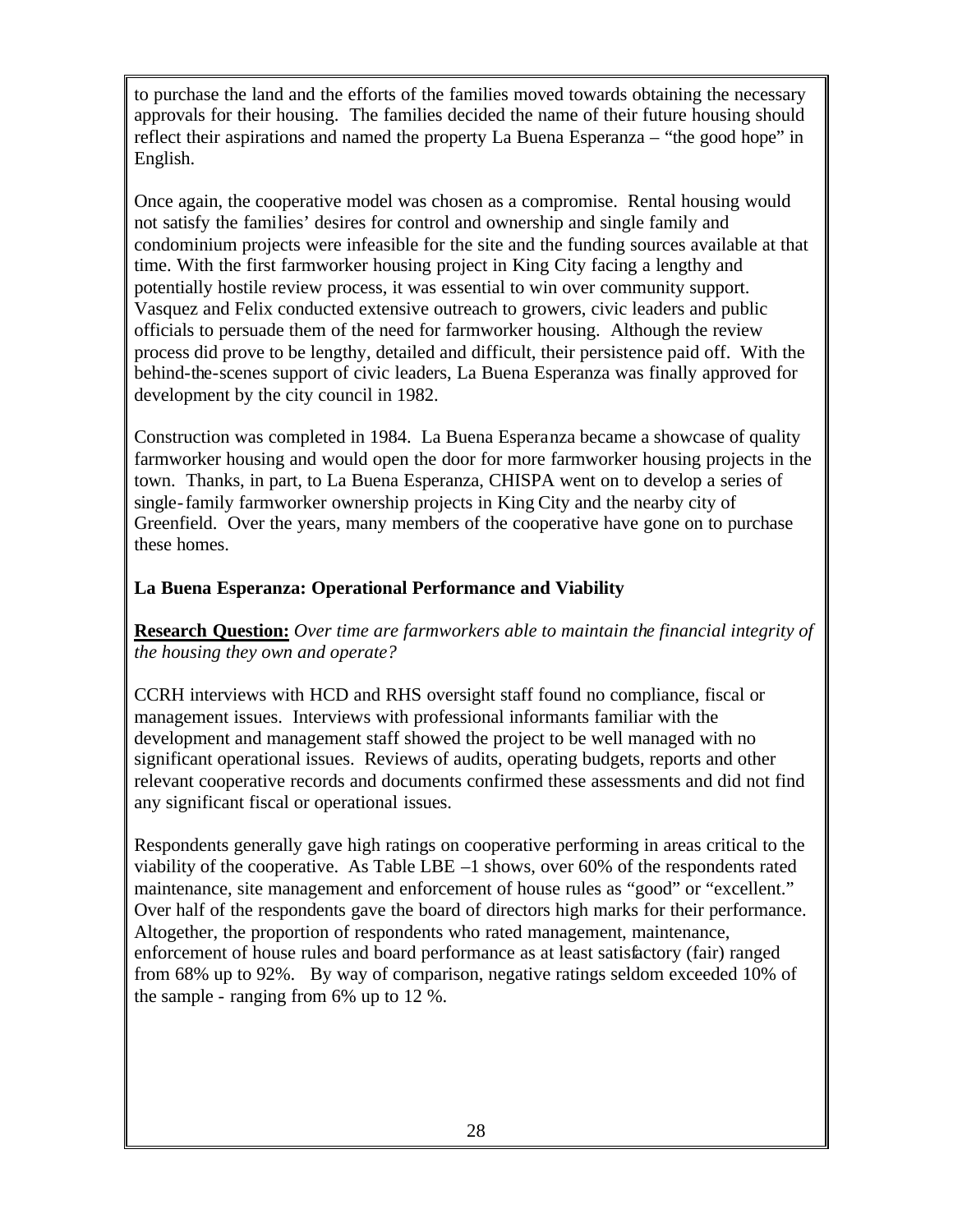| <b>Table LBE-1: Resident Evaluation of Cooperative Services</b> |                     |                           |                            |                         |  |
|-----------------------------------------------------------------|---------------------|---------------------------|----------------------------|-------------------------|--|
| Response                                                        | Management          | Maintenance               | Enforcement<br>House Rules | Performance<br>of Board |  |
| Excellent                                                       | 10(29%)             | 9(26%)                    | 6(17%)                     | 5(14%)                  |  |
| Good                                                            | 13 (37%)            | 14 (40%)                  | 17 (49%)                   | 14 (40%)                |  |
| Fair                                                            | 7(20%)              | 9(26%)                    | 7(20%)                     | 5(14%)                  |  |
| Poor                                                            | (3%)                | 2 $(6%)$                  | $0(0\%)$                   | 3(9%)                   |  |
| Very Bad                                                        | 2 $(6%)$            | $(0\%)$<br>$\overline{0}$ | 2 $(6%)$                   | (3%)                    |  |
| No Opinion                                                      | $(0\%)$<br>$\Omega$ | $(0\%)$<br>$\overline{0}$ | $(0\%)$<br>$\overline{0}$  | 6(17%)                  |  |
| No Response                                                     | 2 $(6%)$            | (3%)                      | 3(9%)                      | (3%)                    |  |
| <b>Total Sample</b>                                             | 35 (100%)           | 35 (100%)                 | 35 (100%)                  | 35 (100%)               |  |

#### **La Buena Esperanza: Affordable Farmworker Ownership**

**Research Question**: *Over time, does the cooperative model continue to provide affordable ownership opportunities for farmworkers?*

As Table LBE-2 shows, La Buena Esperanza continues to provide affordable ownership opportunities for low-income current and former farmworkers. Monthly carrying charges are quite low and well below tax credit rents set at levels affordable to very low-income households. All monthly carrying charges at La Buena Esperanza are set at the subsidized or 'Basic' amount. If the Basic carrying charge exceeds 30% of a household's adjusted income, rental assistance is available through the RHS Section 521 Rural Rental Assistance Program. This program pays the difference between 30% of a household's adjusted income and the monthly Basic carrying charge. Over half of the households at La Buena Esperanza receive assistance through this program.

| <b>Table LBE-2: Carrying Charges</b> |        |                   |                   |  |  |
|--------------------------------------|--------|-------------------|-------------------|--|--|
| Unit Size                            | Number | <b>Basic Rent</b> | <b>LIHTC Rent</b> |  |  |
| Two Bedroom                          | 8      | \$395             | \$605             |  |  |
| Three Bedroom                        | 24     | \$460             | \$690             |  |  |
| Four Bedroom                         | 8      | \$510             | \$780             |  |  |
| <b>Total</b>                         | 40     |                   |                   |  |  |
| RHS 521 Rental                       |        |                   |                   |  |  |
| <b>Assistance Units</b>              | 27     |                   |                   |  |  |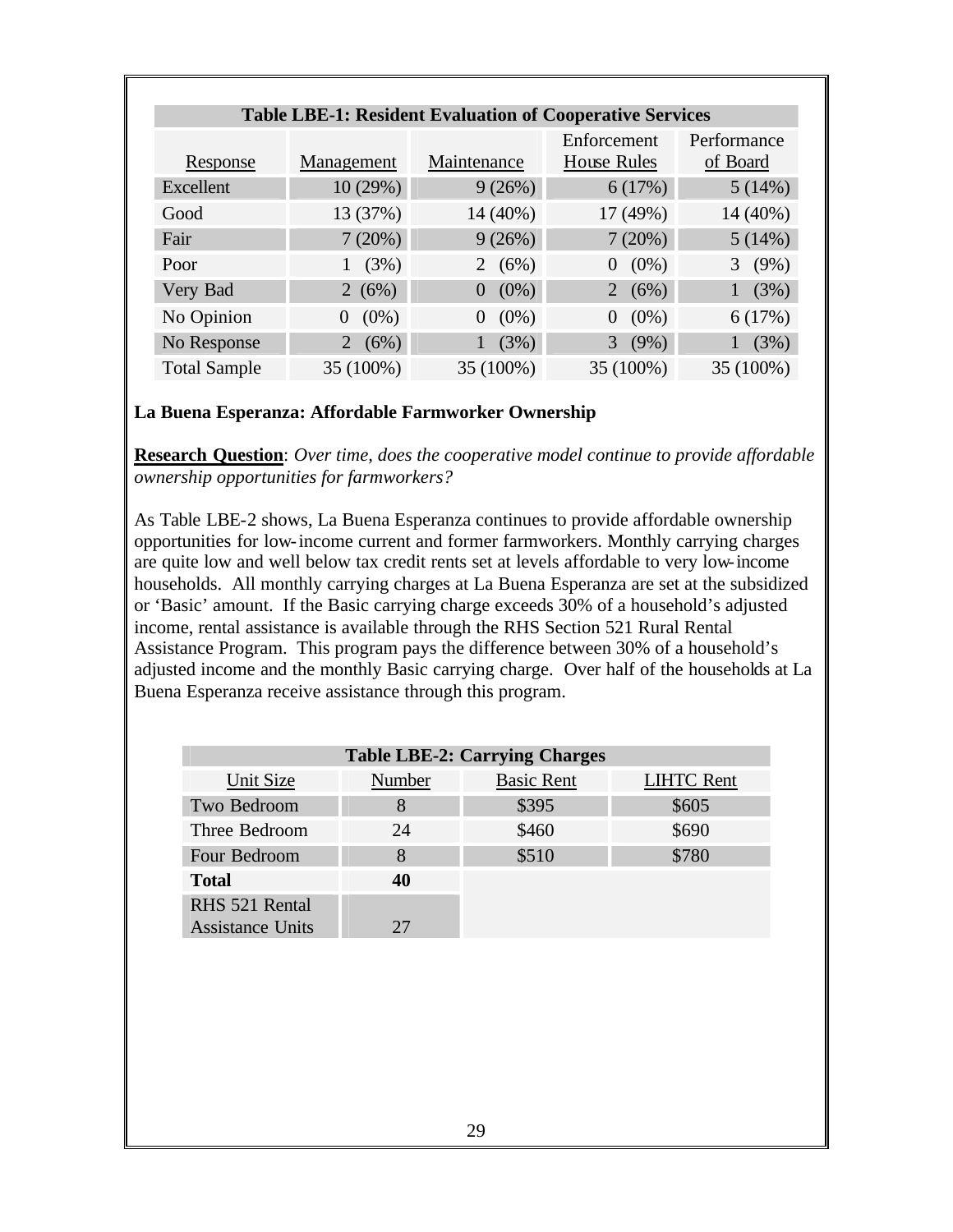## **La Buena Esperanza: Farmworker Utilization**

**Research Question:** *Over time, do farmworker cooperatives continue to serve primarily farmworkers?*

Because RHS 514 and 516 regulations require households to be engaged in farm labor as their primary employment - unless the household head is disabled or retired from farm labor – to be eligible for occupancy, La Buena Esperanza membership is entirely farmworker households. Over 80% of the cooperative households are engaged in farm labor. Three households are retired and another three are farmworker households that are on public assistance.

These proportions are roughly the same for our sample of survey respondents. Eighty percent of the respondents were engaged in farm labor. Four households in our sample had at least one household member engaged in migrant farm labor. Reflecting the farmworkeronly occupational restrictions of the cooperative, three-fourths of our sample was engaged only in farm labor. This was the highest rate of employed households engaged solely in farm labor of all the cooperatives studied. Table LBE-3 summarizes the occupational demographics of the cooperative and our survey sample.

| <b>Table LBE-3: Household Occupational Characteristics</b> |                 |         |                       |               |  |  |
|------------------------------------------------------------|-----------------|---------|-----------------------|---------------|--|--|
| Category                                                   | <b>Total HH</b> | Percent | Sample                | Percent       |  |  |
| Household member in Farmwork (Employed)                    | 33              | 82%     | 28                    | 80%           |  |  |
| Disabled Farmworker Household                              |                 | 3%      |                       | Not Available |  |  |
| <b>Retired Farmworker Household</b>                        | 3               | 8%      | 3                     | 9%            |  |  |
| Farmworker Hshold. on Public Assistance*                   | 3               | 8%      | $\overline{4}$        | 11%           |  |  |
| <b>Total</b>                                               | 40              | 100%    | 35                    | 100%          |  |  |
| Migrant Farmworker Household                               | Not Available   | N/A     | $\overline{A}$        | 11%           |  |  |
| Only Farm Labor reported                                   | Not Available   | N/A     | 21                    | 75%           |  |  |
| Unemployed or Disabled Farmworker**                        | Not Available   | N/A     | $\mathcal{D}_{\cdot}$ | 6%            |  |  |

Differences may be accounted for by different time periods in data collection.

\*\* Categories and data combined in survey

La Buena Esperanza is almost an entirely low-income cooperative made up mainly of working families with children. Although RHS 514 and 516 income eligibility regulations allow moderate-income households, approximately four-fifths of the households are very low-income and almost all the remaining households are low-income. There is only one moderate-income household in the cooperative.

The average household size for the survey sample is 4.2 and with a median size of four. USDA RHS data shows the average size household for the entire cooperative to be 4.15 with a median of four persons per household. Over 80% of the cooperative and sample consists of agriculturally employed families with children according to both survey and USDA RHS data.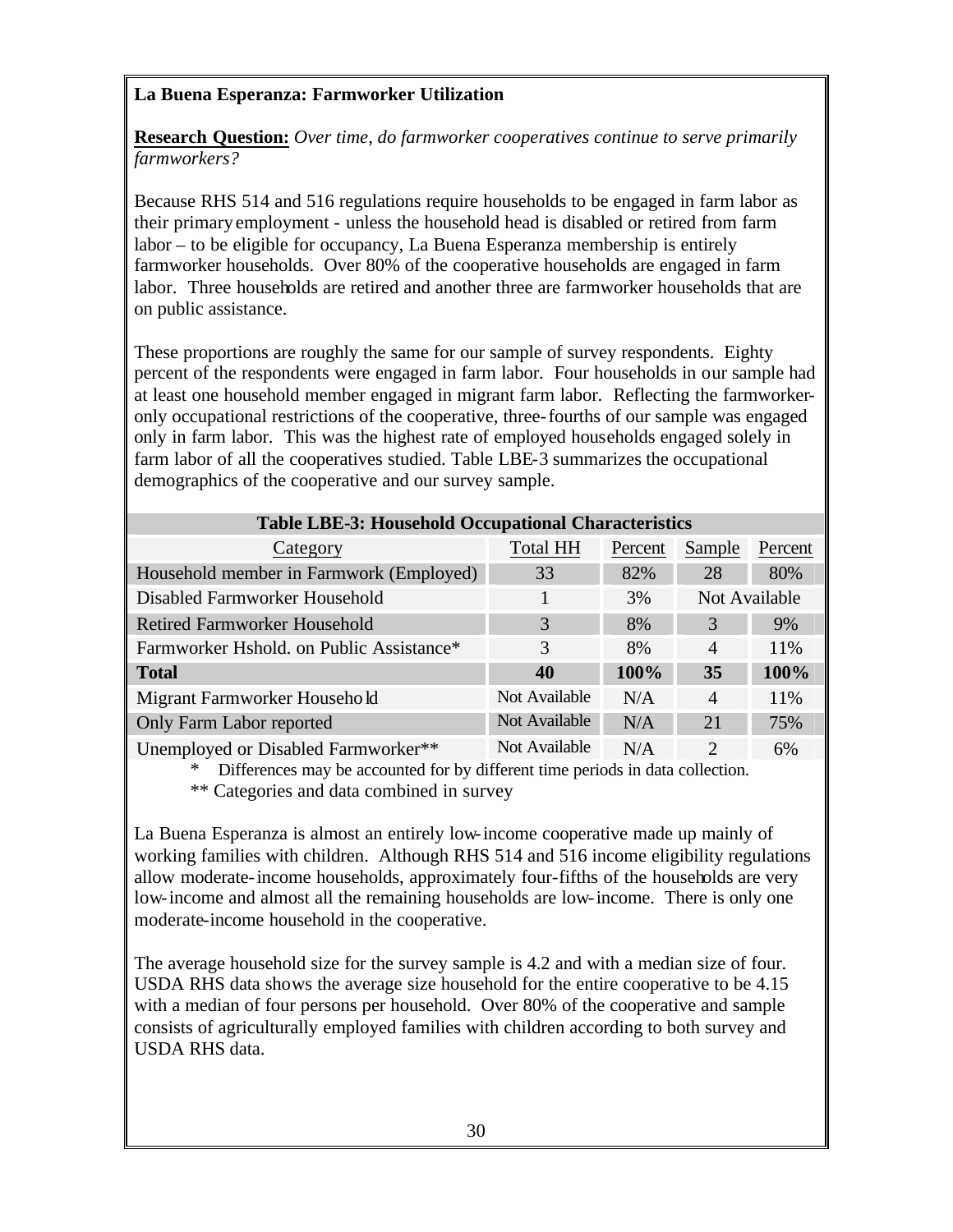| <b>Table LBE-4: Income and Demographic Characteristics</b> |                 |         |        |         |
|------------------------------------------------------------|-----------------|---------|--------|---------|
| Category                                                   | <b>Total HH</b> | Percent | Sample | Percent |
| Very Low-Income                                            | 32              | 82%     | 29     | 83%     |
| Low-Income                                                 | 6               | 15%     | 5      | 14%     |
| Moderate-Income & Above                                    |                 | 3%      |        | 3%      |
| <b>Income Totals</b>                                       | 40              | 100%    | 35     | 100%    |
| <b>Families with Children</b>                              | 34              | 85%     | 29     | 83%     |
| <b>Single Parent Family</b>                                | Not Available   | N/A     | 5      | 14%     |
| Hshlds. W/Elderly Member                                   | 5               | 10%     | 5      | 14%     |
| Average Tenure in Years                                    | 6.8             |         | 6.3    |         |
| Median Tenure in Years                                     | 6.0             |         | 6.0    |         |

Occupational restrictions may also contribute to the lowest length of tenure of all four case studies. USDA RHS regulations require farmworker families who leave farm labor employment to move out of the cooperative. This may be reflected in an average tenure of 6.8 years and a median tenure of 6.0 years, as shown in Table LBE-4. These average and median tenure figures are approximated in data from our sample.

**Findings:** With the strictest occupational restrictions of the study combined with low share prices, limits on equity appreciation and very-low monthly carrying charges, La Buena Esperanza proportionately provides more affordable ownership opportunities for farmworkers than any other cooperative in the study. However, the strict occupancy requirements may come at the cost of forcing households that seek economic advancement to move out of the cooperative if they leave farm labor. Further, while the low-cost share provides accessible ownership, there is little opportunity for any substantial economic gain through ownership. In spite of these limitations, La Buena Esperanza provides financially accessible and very affordable ownership opportunities to lower income farmworker families – most of whom likely would not be able to afford the higher cost of entry to cooperatives like Santa Elena or San Jerardo. Interview data, survey responses and reviews of internal cooperative records and financial documents show La Buena Esperanza to be well managed with no significant operational, financial or compliance issues. Most respondents rated management, maintenance, enforcement of house rules and board performance as at least satisfactory or better.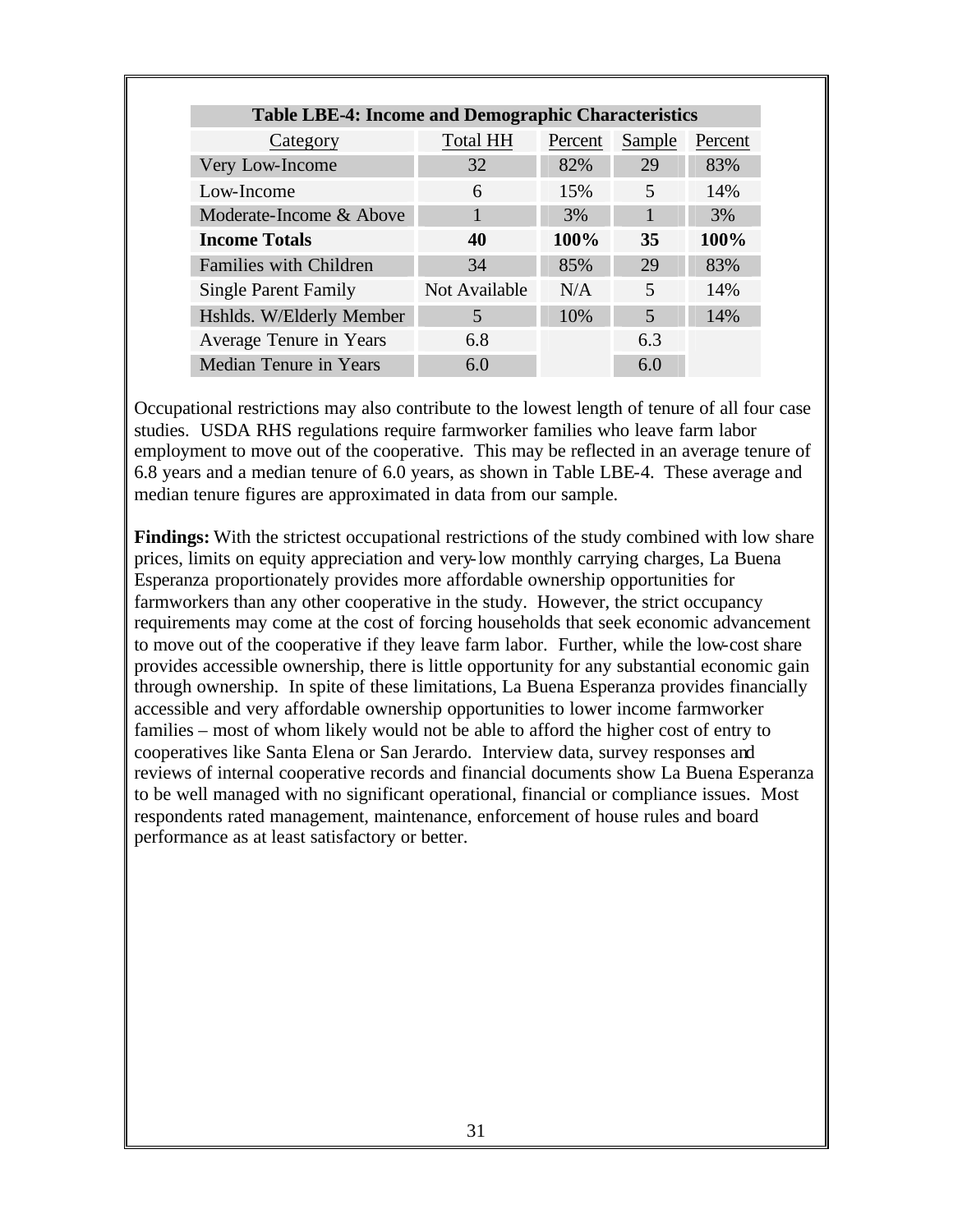| <b>Case Study:</b>         | Santa Elena (STE)                                                                                                                                                                                                                                                                                                                                                                    |  |  |
|----------------------------|--------------------------------------------------------------------------------------------------------------------------------------------------------------------------------------------------------------------------------------------------------------------------------------------------------------------------------------------------------------------------------------|--|--|
| Developer:                 | Cooperativa Santa Elena                                                                                                                                                                                                                                                                                                                                                              |  |  |
| <b>Location:</b>           | Mobile home park near the Highway 101 boundary in the city of Soledad in<br><b>Monterey County</b>                                                                                                                                                                                                                                                                                   |  |  |
| <b>Type:</b>               | Mobile Home Park –acquisition and rehabilitation                                                                                                                                                                                                                                                                                                                                     |  |  |
| <b>Units:</b>              | 100 cooperative mobile home spaces                                                                                                                                                                                                                                                                                                                                                   |  |  |
|                            | <b>Management: Self-managed</b>                                                                                                                                                                                                                                                                                                                                                      |  |  |
| <b>Equity:</b>             | Fixed Equity – transfer value of share is fixed and does not appreciate.<br>Mobile home units are owned by individual cooperative members who<br>negotiate the sale price with the buyer. Buyer must be approved by the<br>cooperative for membership and meet other eligibility requirements.                                                                                       |  |  |
| <b>Share Prices: \$500</b> |                                                                                                                                                                                                                                                                                                                                                                                      |  |  |
| <b>Services:</b>           | Scholarship program funded by member assessments.                                                                                                                                                                                                                                                                                                                                    |  |  |
| <b>Eligibility:</b>        | HCD Farm Worker Housing Grant (FWHG) eligibility requirements cover<br>all of the units. A household must be engaged in farm labor at the time of<br>occupancy in order to move into the cooperative. They can, however, later<br>leave farm labor entirely and still occupy the unit. High priority in filling<br>the units must be given to very low-income farmworker households. |  |  |
| <b>Funding Sources</b>     |                                                                                                                                                                                                                                                                                                                                                                                      |  |  |
|                            | National Cooperative Bank (NCB) mortgage – paid off                                                                                                                                                                                                                                                                                                                                  |  |  |

- HCD Farm Worker Housing Grant (FWHG)
- City of Soledad Community Development Block Grant

**Development Synopsis:** Santa Elena was developed through a partnership of farmworkers, California Rural Legal Assistance (CRLA) and Rural Communities Assistance Corporation (RCAC). Some of the key leaders in this effort were farmworker and park resident Ruben Garcia, Ellen Reed and Marta Erisman from RCAC and Hector de la Rosa from CRLA. The project began in 1978 when farmworkers residing in the badly deteriorated, privately owned Pinnacles Mobile Home Park became tired of constant rent increases and substandard living conditions. They were aware of, and inspired by, the efforts of farmworkers to develop the San Jerardo cooperative and began to organize. Leaders from the Pinnacles met with CRLA to explore strategies for the farmworkers to purchase the park. It was decided to put pressure on the owners of the Pinnacles through litigation over physical conditions. Additionally, CRLA and the farmworker leaders began an advocacy campaign to have the city take code enforcement action against the Pinnacles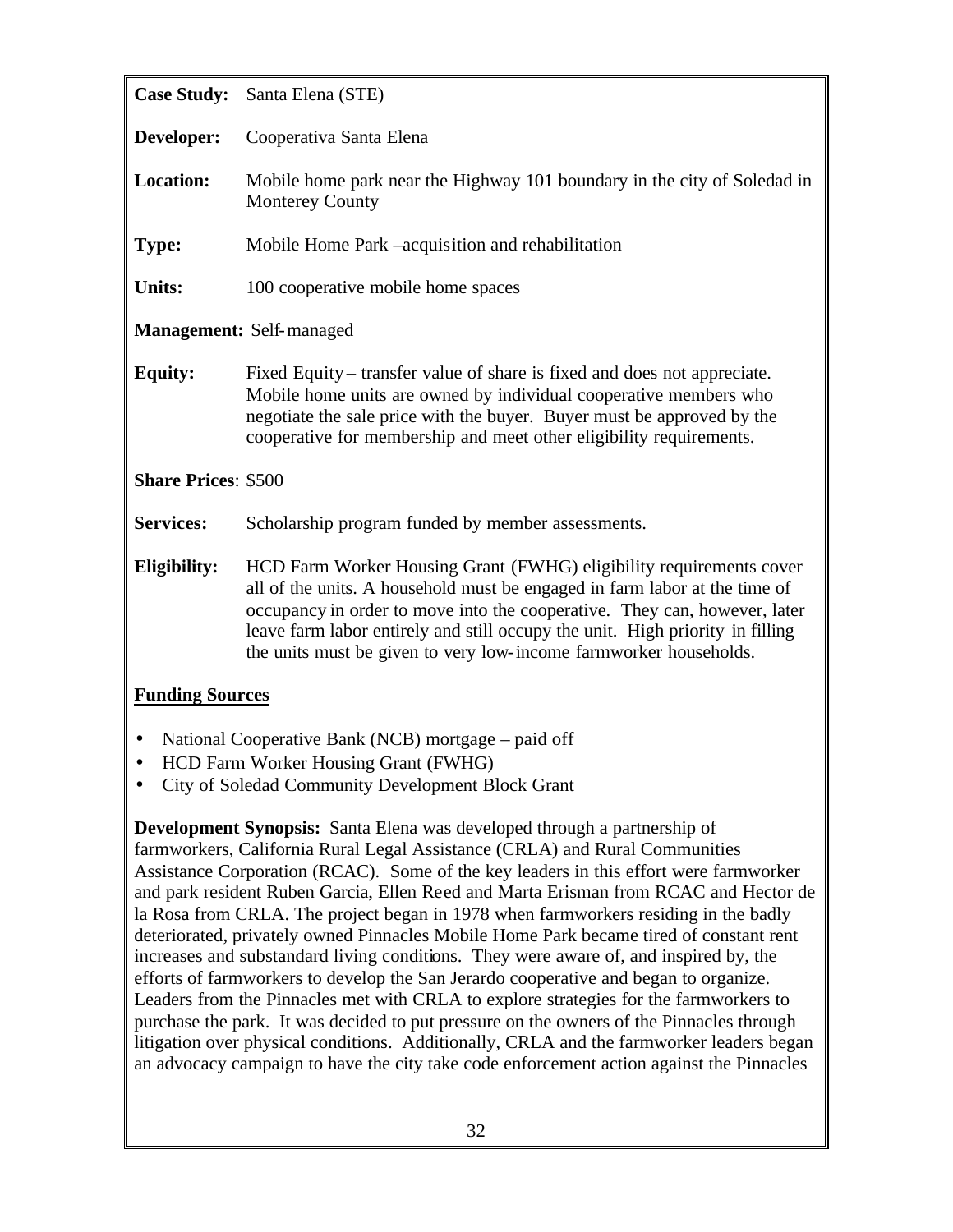owners. As a result of the legal action and city pressure, the Pinnacles owners became open to selling the property to the farmworkers. With the assistance of RCAC, primary financing for the purchase and rehabilitation of the park was obtained from the National Cooperative Bank, the state Farm Worker Housing Grant program and a city Community Development Block Grant (CDBG). RCAC staff also provided training and technical assistance to help the Pinnacles farmworkers organize a fixed-equity mobile home park and learn how to operate it. As a result of this work, the farmworkers were well prepared to assume ownership and management responsibilities when the sale of the park was completed in 1980. The farmworkers decided to name the cooperative after RCAC staff person Ellen Reed in appreciation of her assistance in preparing them for ownership.

#### **Santa Elena: Operational Performance and Viability**

**Research Question:** *Over time are farmworkers able to maintain the financial integrity of the housing they own and operate?*

Santa Elena is in excellent financial condition. Through efficiencies and cost savings achieved through self-management, Santa Elena has paid off its NCB mortgage and has no other outstanding debt. Interviews with HCD staff assigned to monitor the project, current and former managers and professional informants confirmed that the cooperative has had no major or significant operational issues, defaults, management, fiscal maintenance or other compliance issues. Our reviews of internal organizational records, audits and other financial documents also showed no significant problems or areas of concern. Operating budgets and reserves for the cooperative appear to be adequate.

Survey respondents also reported satisfactory performance in areas necessary to maintain the viability of the cooperative. As shown by Table STE -1, the majority of respondents rated maintenance, site management, enforcement of house rules and the performance of the board as "good" or "excellent." When respondents rating performance in these areas as at least satisfactory (fair) are included, the percentages range from 81% up to 91%. Negative ratings in these areas ranged from 3% up to 13 %.

Resident services and programs got the lowest marks with one-fifth of those surveyed rating the performance as "poor" or "very bad." Another seven responses in the "other" category indicate respondents who feel that the cooperative does not provide programs or services for the residents. Altogether, almost one-third of the respondents had negative ratings of the cooperative in this area.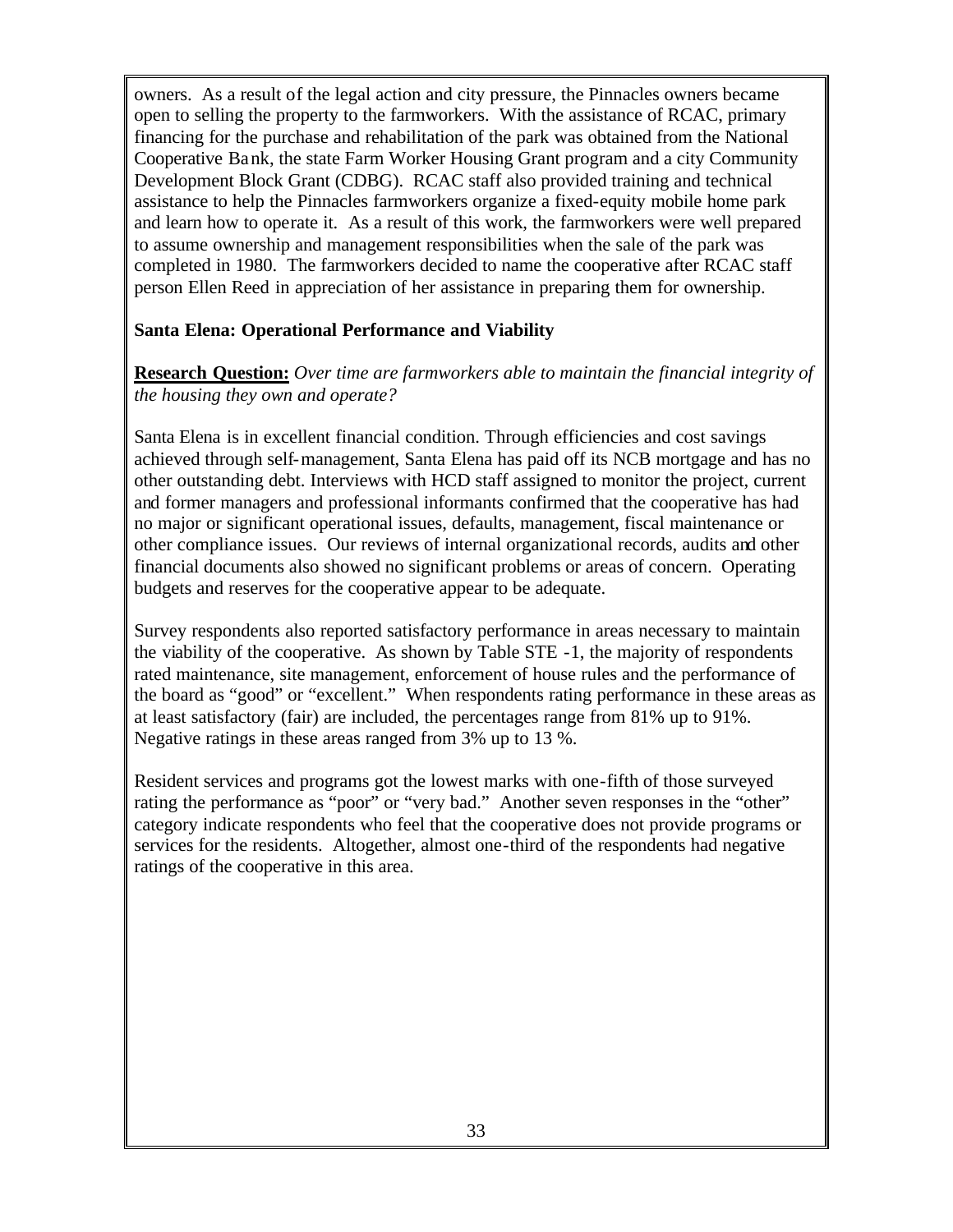| <b>Table STE-1: Resident Evaluation of Cooperative Operations</b> |                     |                        |                        |                        |                 |
|-------------------------------------------------------------------|---------------------|------------------------|------------------------|------------------------|-----------------|
|                                                                   |                     |                        | Enforcement            | Performance            | Resident        |
| Response                                                          | Management          | Maintenance            | <b>House Rules</b>     | of Board               | <b>Services</b> |
| Excellent                                                         | 15 (20%)            | 18 (24%)               | 20 (26%)               | 22 (29%)               | 12(16%)         |
| Good                                                              | 30 (39%)            | 35 (46%)               | 23 (30%)               | 26 (34%)               | 21 (28%)        |
| Fair                                                              | 19(25%)             | 16(21%)                | 19(25%)                | 15 (20%)               | 15(20%)         |
| Poor                                                              | (5%)<br>4           | $(0\%)$<br>$\Omega$    | 5(7%)                  | $(8\%)$<br>6           | (12%)<br>9.     |
| Very Bad                                                          | $(4\%)$<br>3        | $\overline{2}$<br>(3%) | (3%)<br>$\overline{2}$ | (5%)<br>$\overline{4}$ | $(8\%)$<br>6    |
| Other                                                             | $(0\%)$<br>$\Omega$ | $(0\%)$<br>$\Omega$    | $(0\%)$<br>$\Omega$    | $(0\%)$<br>$\Omega$    | $(9\%)$         |
| No Opinion                                                        | $(1\%)$<br>1        | $(1\%)$<br>1           | (5%)<br>$\overline{4}$ | $(1\%)$<br>1           | $(1\%)$         |
| No Response                                                       | (5%)<br>4           | (5%)<br>4              | (3%)<br>3              | (3%)<br>$\overline{2}$ | (7%)<br>5       |
| <b>Total Sample</b>                                               | 76 (100%)           | 76 (100%)              | 76 (100%)              | 76 (100%)              | 76 (100%)       |

#### **Santa Elena: Affordable Farmworker Ownership**

**Research Question**: *Over time, does the cooperative model continue to provide affordable ownership opportunities for farmworkers?*

As a cooperative, Santa Elena does provide affordable ownership of the land component of mobile home ownership. The cooperative ownership of the park removes a major cost component in mobile home ownership – land costs. Santa Elena further removes the risk associated with mobile home parks that lease out space to mobile home owners – rent increases or conversion of the park to another use. As Table STE-2 shows, monthly carrying charges for mobile home spaces are very low at only \$180. Share prices are fixed at \$500 with no appreciation. These factors may account for the large number of long-term members residing in the park.

However, the sales price of the mobile homes is not restricted in any way. Current sale prices for mobile home units are approximately \$70,000 for single-sized mobile home and \$100,000 for doublewide mobile homes. This presents a significant hurdle for low-income households who would like to join the cooperative. However, with median home prices in Soledad at \$240,500, there are few other ownership alternatives available for farmworkers in the community.

These prices are mitigated somewhat by an innovative loan program operated by the Community Bank. Normally, financing a purchase of one of the older mobile homes would present both appraisal and qualifying problems for a lower income farmworker seeking a loan. To facilitate these transactions, Community Bank has adopted less stringent underwriting and appraisal standards for low-income farmworker loan applicants. However, they do require up to a 30% down payment on the part of farmworkers seeking a loan. According to the manager, low-income farmworkers have been able to raise the down payment through personal and extended family resources. Even so, some of the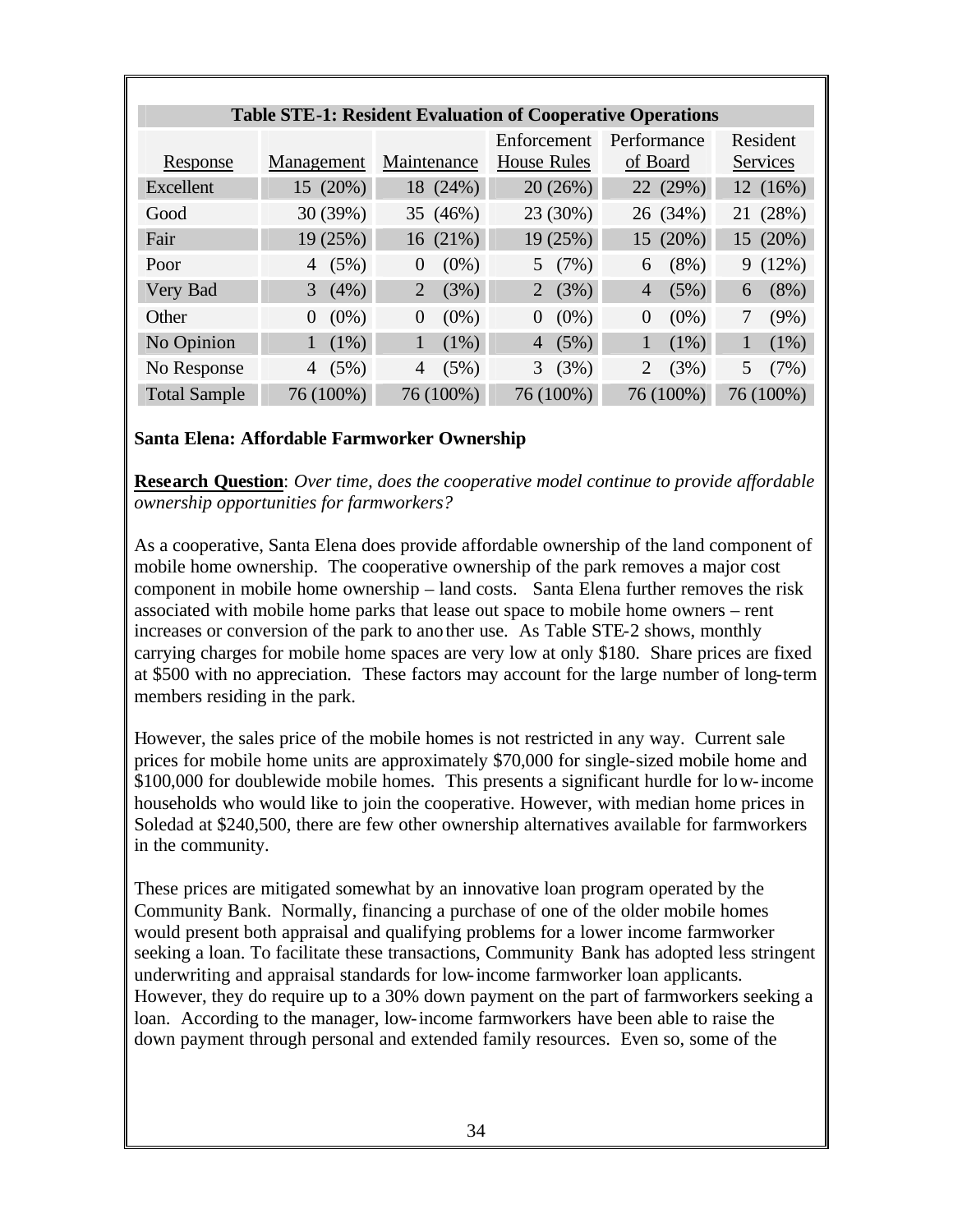professional informants we spoke with expressed concerns that Santa Elena, like San Jerardo, will not be affordable to very low-income households in the future.

| Table STE -2: Carrying Charges |            |                         |                  |  |  |
|--------------------------------|------------|-------------------------|------------------|--|--|
|                                |            | Monthly                 | 2001 LIHTC Rents |  |  |
| Space Size                     | Number     | <b>Carrying Charges</b> | $@50\%$          |  |  |
| Single-sized                   | 22         | \$180                   | N/A              |  |  |
| Double-wide                    | 28         | \$180                   | N/A              |  |  |
| <b>Total Units</b>             | <b>100</b> |                         |                  |  |  |
| <b>HCD FWHG Spaces</b>         | 100        |                         |                  |  |  |

#### **Santa Elena: Farmworker Utilization**

**Research Question:** *Over time, do farmworker cooperatives continue to serve primarily farmworkers?*

The residents at Santa Elena are primarily very low-income households with at least one member engaged in farm labor. Although, the FWHG allows households to leave farm labor after they move in, most households at the cooperative are still engaged in some form of agricultural work. This differs from San Jerardo and Las Casas de Madera, where more residents appear to leave agricultural employment.

Table STE-3 summarizes occupational data collected from the sample and the cooperative. Data collected from cooperative records show about three-quarters of the households are still engaged in farm labor (Table STE-3). Over one-fifth of the cooperative is no longer engaged in farmwork due to either retirement or employment outside the agricultural sector. Survey sample data approximated the data obtained from the cooperative's records.

| <b>Table STE-3: Household Occupational Characteristics</b> |                 |         |                |         |  |  |
|------------------------------------------------------------|-----------------|---------|----------------|---------|--|--|
| Category                                                   | <b>Total HH</b> | Percent | Sample         | Percent |  |  |
| Household member in Farmwork                               | 77              | 77%     | 62             | 82%     |  |  |
| Former Farmworker Household                                | 12              | 12%     | 7              | 9%      |  |  |
| <b>Retired Farmworker Household</b>                        | 11              | 11\%    | 7              | 9%      |  |  |
| No Farmwork History                                        | $\Omega$        | $0\%$   | $\Omega$       | $0\%$   |  |  |
| <b>Total</b>                                               | <b>100</b>      | 100%    | 49             | 100%    |  |  |
| Migrant Farmworker Household                               | Not available   | N/A     | $\overline{A}$ | 5%      |  |  |
| Only Farm Labor reported                                   | Not available   | N/A     | 7              | 9%      |  |  |
| Unemployed/Disabled Farmworker                             | Not available   | N/A     | 6              | 8%      |  |  |

Santa Elena differs from the other two cooperatives whose occupational restrictions also allow farmworkers to leave agricultural employment after they become members. At San Jerardo and Las Casas de Madera, proportionally larger numbers of households have left farm labor altogether than at Santa Elena. A probable explanation has to do with the location and economy of Soledad. Soledad has a much smaller population than Salinas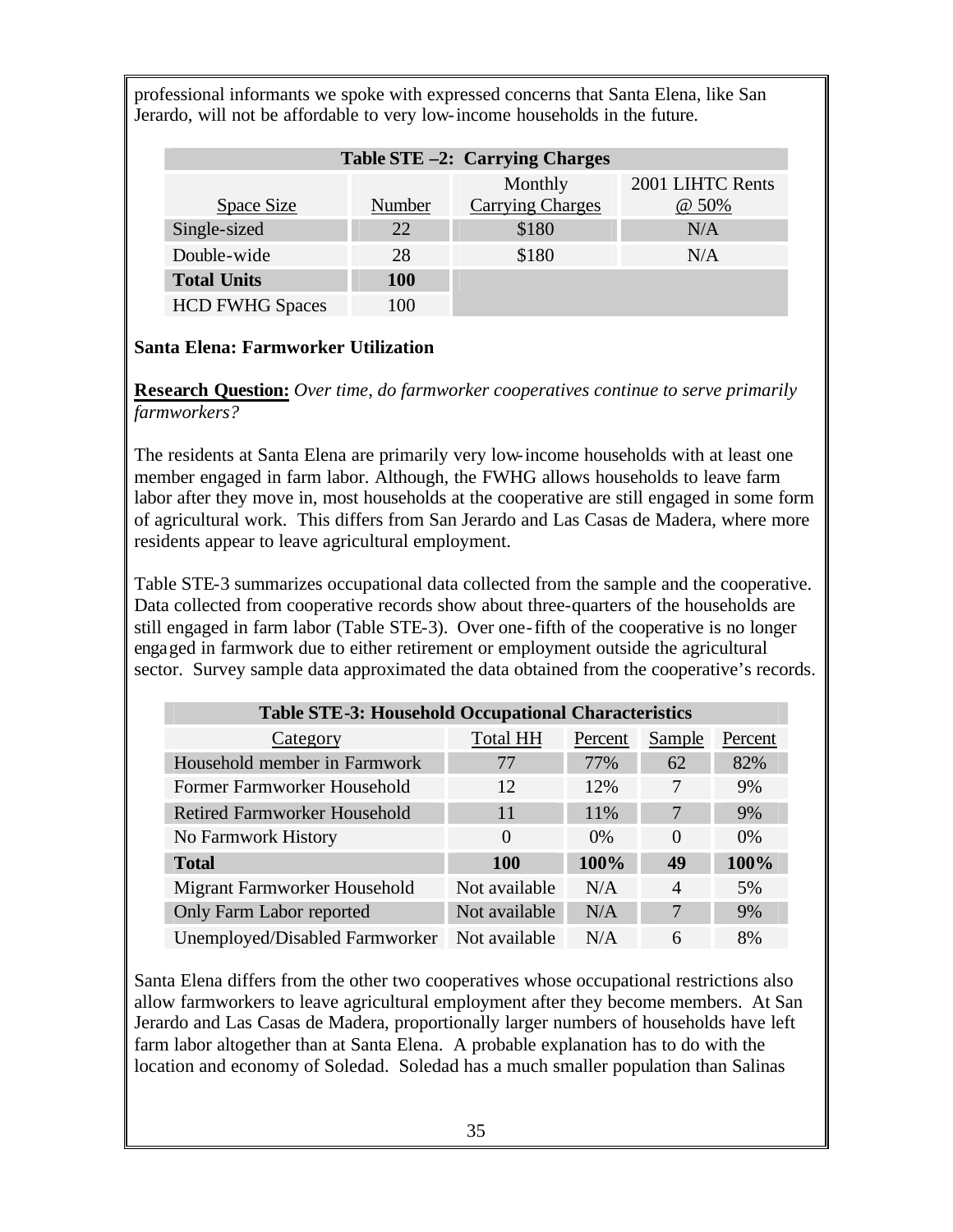and much less diversified economy. Employment is mainly at the local state prison or in agriculture. Salinas is the only major population center near Soledad and is located about 30 miles north of town. These various factors likely combine to limit the opportunities for occupational changes for Santa Elena residents.

This predominance of agricultural employment is reflected in the income characteristics of the residents. As Table STE-4 shows, Santa Elena is made up of almost entirely lowincome households. Approximately four-fifths of the households are very low-income and the rest are at low- income levels. Approximately one-half of the households are very lowincome and one-third are at low-income levels. Most of the households are working families with children. The average size household for the entire cooperative was 3.8 and for the sample 3.7. Median household size for both the cooperative and sample were 4.0 persons. The average tenure for residents participating in the survey was 12.7 years with a median tenure of 10 years.

| <b>Table STE-4: Income and Demographic Characteristics</b> |                 |         |          |         |  |
|------------------------------------------------------------|-----------------|---------|----------|---------|--|
| Category                                                   | <b>Total HH</b> | Percent | Sample   | Percent |  |
| Very Low-Income                                            | 56              | 56%     | 42       | 86%     |  |
| Low-Income                                                 | 35              | 35%     | 7        | 14%     |  |
| Moderate-Income & Above                                    | 6               | 6%      | $\theta$ | $0\%$   |  |
| No data                                                    | 3               | 3%      |          |         |  |
| <b>Income Totals</b>                                       | <b>100</b>      | 100%    | 49       | 100%    |  |
| Families with Children                                     | Not Available   | $0\%$   | 51       | 67%%    |  |
| Average Tenure in Years                                    | 3               |         | 12.7     |         |  |
| Median Tenure in Years                                     | 10.3            |         | 10.0     |         |  |

**Findings:** Santa Elena is providing long term and very affordable ownership opportunities for some of the poorest farmworker families in the county. Monthly housing costs are very low and the share price is nominal. An innovative financing program through Community Bank provides some help for farmworkers who are trying to purchase a mobile home from a departing member. However, the cost of mobile home units is between \$70,000 and \$100,000, and the bank does require a 30% down payment. While this allows lowerincome farmworkers to realize some equity appreciation, it will also mean that many lowincome farmworkers will be unable to afford to live there. It could also mean that those who do manage to scrape together the money for the down payment could be burdened by high housing costs as they try to pay off any family or other informal loans used for the down payment.

Data suggests that households tend to remain in farmwork longer at Santa Elena than other cooperatives with the same occupational restrictions. This may be due to the economy and location of Soledad. Both subjective and objective data strongly indicates that Santa Elena's self-management system has been very successful. The cooperative has retired its blanket mortgage and is debt free. Interviews with professional informants, HCD regulatory staff and reviews of cooperative documents revealed no significant problems or compliance issues. The majority of respondents expressed satisfaction with management, maintenance, enforcement of house rules and board performance. Responses regarding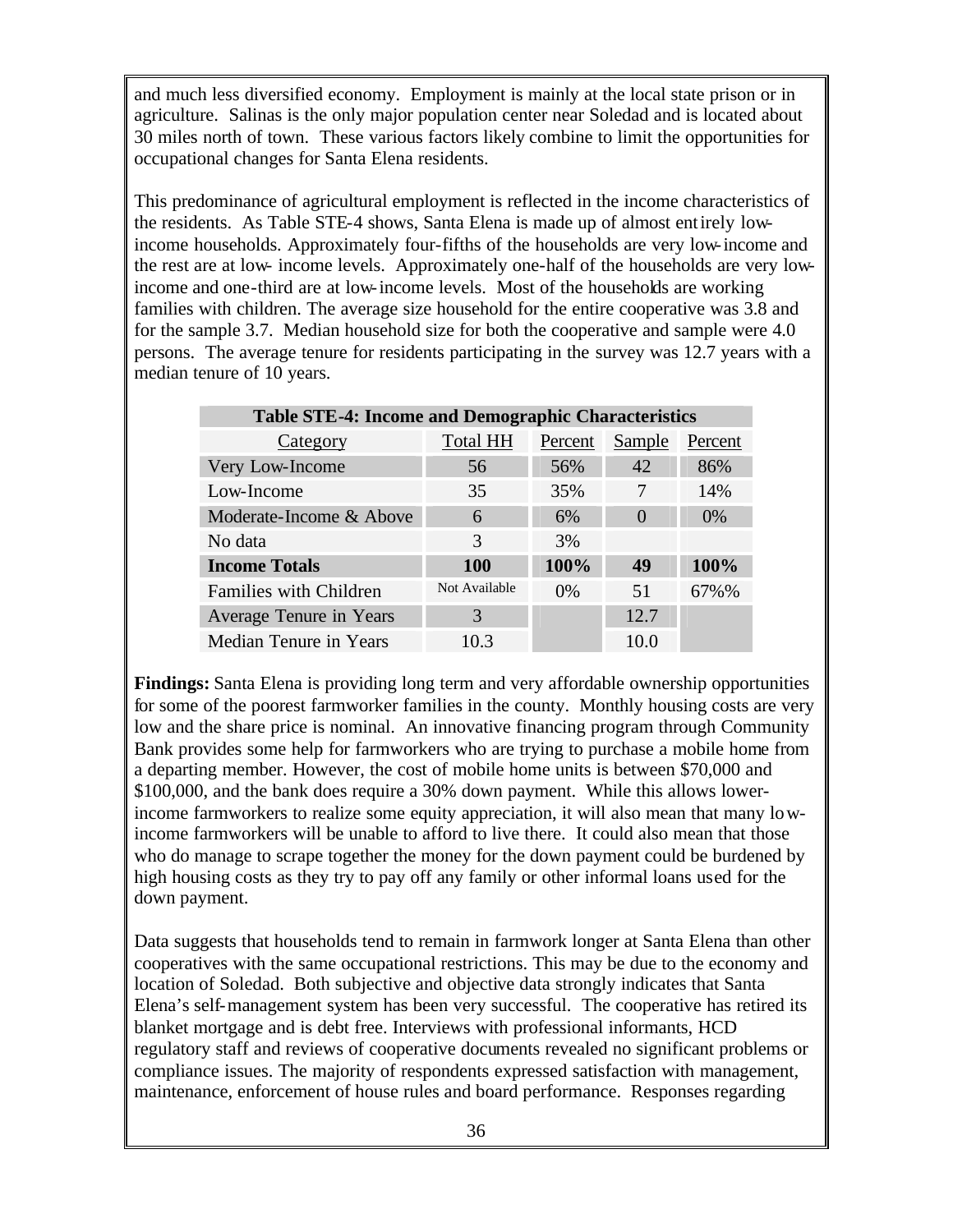cooperative services were of some concern and may be an area for the cooperative board to follow up on. The cooperative received particularly high ratings in the areas of maintenance and board performance.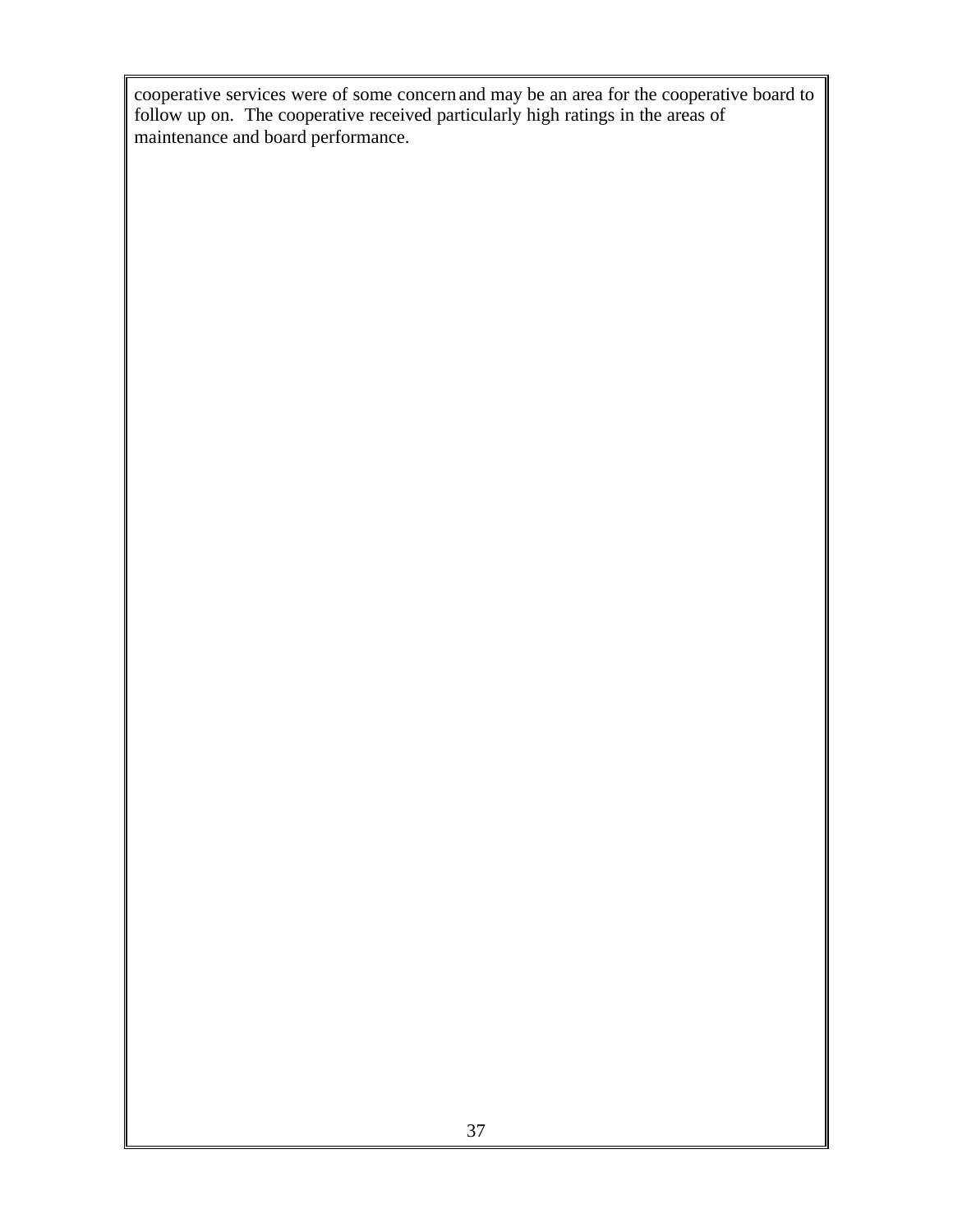|                                                                                                 | Case Study: Las Casas de Madera (CDM)                                                                                                                                                                                                                                                                                                                                                                 |  |  |  |
|-------------------------------------------------------------------------------------------------|-------------------------------------------------------------------------------------------------------------------------------------------------------------------------------------------------------------------------------------------------------------------------------------------------------------------------------------------------------------------------------------------------------|--|--|--|
| Developer:                                                                                      | Community Housing Improvement Systems and Planning Association<br>(CHISPA)                                                                                                                                                                                                                                                                                                                            |  |  |  |
| <b>Location:</b>                                                                                | Infill development of a blighted center city neighborhood in the city of<br>Salinas in Monterey County                                                                                                                                                                                                                                                                                                |  |  |  |
| Type:                                                                                           | Multifamily - New construction of town-home style units                                                                                                                                                                                                                                                                                                                                               |  |  |  |
| <b>Units:</b>                                                                                   | 75 cooperative units                                                                                                                                                                                                                                                                                                                                                                                  |  |  |  |
|                                                                                                 | <b>Management:</b> Professional management                                                                                                                                                                                                                                                                                                                                                            |  |  |  |
| <b>Equity:</b>                                                                                  | Limited Equity – shareholders equity increases based on an annual 4.5%<br>cost of living factor plus improvements to the unit.                                                                                                                                                                                                                                                                        |  |  |  |
|                                                                                                 | <b>Share Prices: \$2,400 to \$3,000</b>                                                                                                                                                                                                                                                                                                                                                               |  |  |  |
| <b>Services:</b>                                                                                | None                                                                                                                                                                                                                                                                                                                                                                                                  |  |  |  |
| Eligibility:                                                                                    | Funding from the state Department of Housing and Community<br>Development Farm Worker Housing Grant (FWHG) requires that<br>households who derive a substantial portion of their income from farm labor<br>occupy a minimum of 22 units. A HUD Section 8 contract provides rental<br>assistance for all 75 units and requires households to be very low-income in<br>order to receive the assistance. |  |  |  |
| <b>Funding Sources</b><br>HUD Section 8 New Construction and Substantial Rehabilitation Program |                                                                                                                                                                                                                                                                                                                                                                                                       |  |  |  |

- HCD Farm Worker Housing Grant
- U.S. Office of Community Services Self-Help Development Grant
- City of Salinas Community Development Block Grant
- City of Salinas Redevelopment Agency Bond

**Development Synopsis:** Las Casas de Madera (CDM) was the first cooperative project undertaken by the newly formed CHISPA headquartered in Salinas in 1979. Ed Moncrief had left CCCDC to organize CHISPA. He employed the experience gained from San Jerardo to make CDM the centerpiece of a CHISPA revitalization strategy that targeted an overcrowded, deteriorated section of the Hebbron Heights neighborhood in central Salinas. Prior to development, the site was home to some forty farmworker families living in overcrowded, squalid bungalows, sheds and shacks dating back to the 1930s.

CHISPA conducted extensive outreach in the neighborhood and held a number of community meetings to promote the plan to redevelop the site as a housing cooperative. These efforts culminated in the spring of 1980 when Las Casas de Madera, Inc. was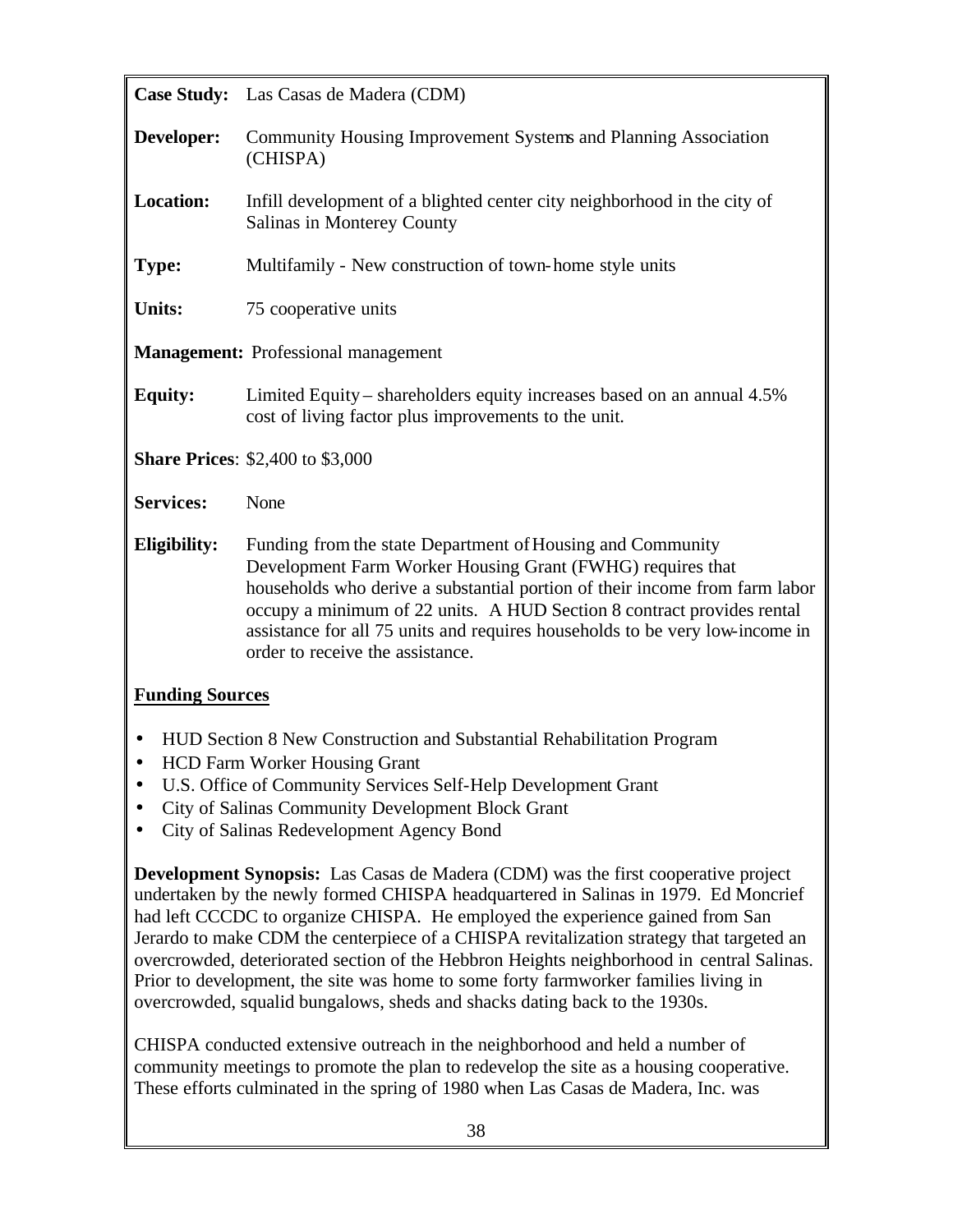organized. The latter was not a cooperative but a non-profit corporation that acted as the families' transitional development entity. The development plan called for seventy-five townhouse units with stucco exteriors, porches, and fenced rear patios. A majority of these units were family-sized with three and four bedrooms. Additional amenities included a 2,100 square foot community room and a playground for small children.

Through this partnership with the farmworkers, CHISPA secured bond financing, FWHG funding and a Section 8 New Construction rental assistance contract. Upon the completion of the project in 1982, seventy-five Section 8-eligible farmworker households occupied the project. Over the next eighteen months, the cooperative membership adopted articles and by-laws, instituted monthly dues, and elected officers and board members. Initial share costs were \$1,800.

### **Las Casas de Madera: Operational Performance and Viability**

**Research Question:** *Over time are farmworkers able to maintain the financial integrity of the housing they own and operate?*

Our interviews with HCD staff assigned to monitor the project revealed no major or significant operational issues, defaults, management, fiscal maintenance or other compliance issues. Reviews of internal financial and organizational documents revealed no significant problems or areas of concern. Interviews with current managers and professional informants familiar with the project, found no significant operational, fiscal or compliance issues with the exception of the possible future impact of deferred maintenance.

Las Casas de Madera was developed as family housing with the majority of units three and four bedrooms. Although CHISPA used standard, mid-range building materials in constructing the project, heavy use and breakage over the years has taxed the replacement reserve account. In 2000, the manager and Board secured additional CDBG funding from the City of Salinas to repair roofs, repave parking lots, replace patio fencing and paint building exteriors. Current reserve amounts appear sufficient to address future needs and this potential problem may be under control.

Responses from the survey indicate that the cooperative is performing well in areas necessary to maintain the viability of the cooperative. As shown by Table CDM -1, the majority of respondents rated maintenance, site management, enforcement of house rules and the performance of the board as "good" or "excellent." When respondents rating performance in these areas as at least satisfactory (fair) are included, the percentages range from 71% up to 85%. Negative ratings in these areas ranged from 2% up to 18 %.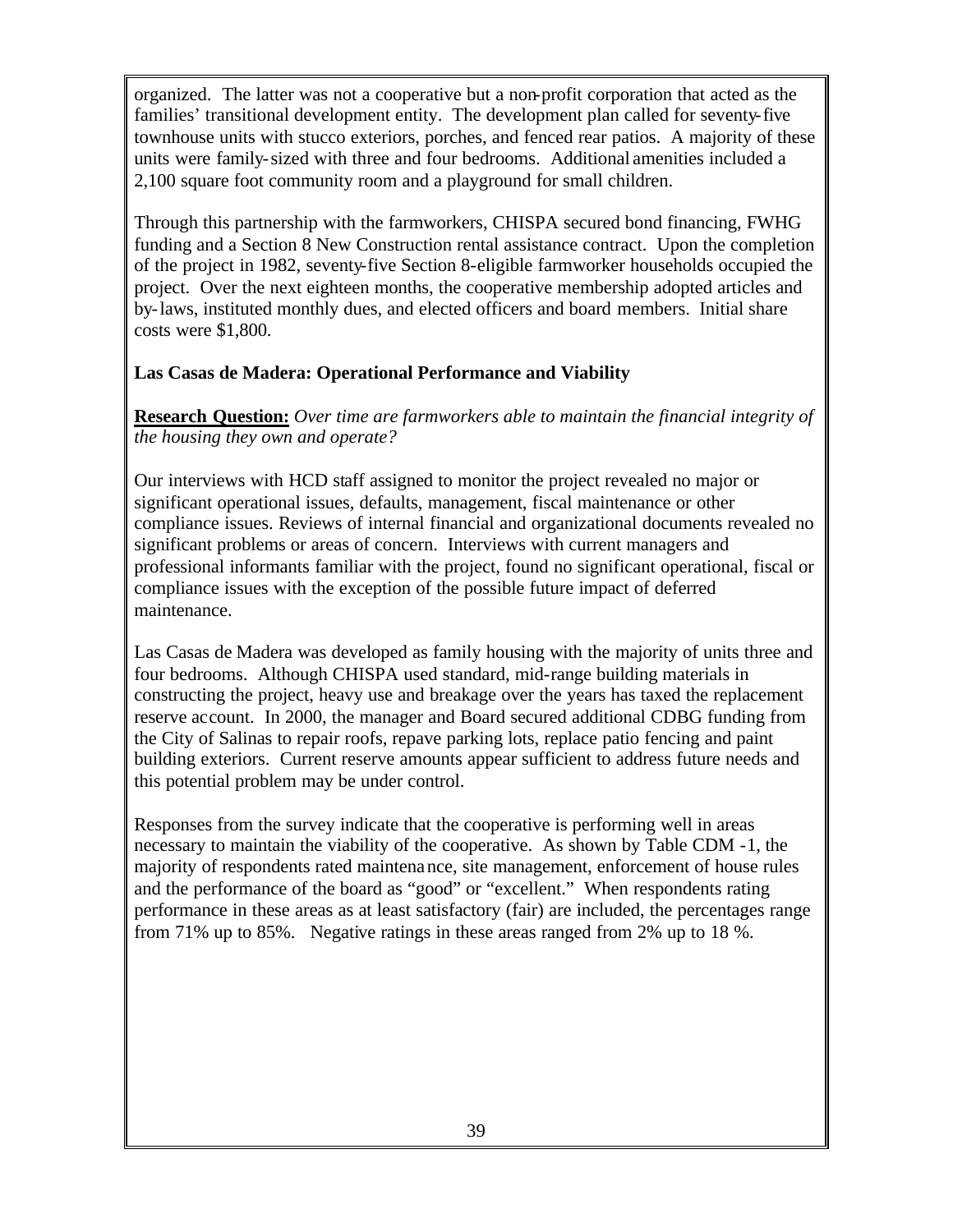| <b>Table CDM-1: Resident Evaluation of Cooperative Services</b> |                     |                     |                                   |                         |  |  |  |  |
|-----------------------------------------------------------------|---------------------|---------------------|-----------------------------------|-------------------------|--|--|--|--|
| Response                                                        | Management          | Maintenance         | Enforcement<br><b>House Rules</b> | Performance<br>of Board |  |  |  |  |
| Excellent                                                       | 14 (29%)            | (22%)<br>11         | 8(16%)                            | 11(22%)                 |  |  |  |  |
| Good                                                            | 12 (24%)            | 21 (43%)            | 19 (39%)                          | 14 (29%)                |  |  |  |  |
| Fair                                                            | $10(20\%)$          | 10(20%)             | 10(31%)                           | 10(20%)                 |  |  |  |  |
| Poor                                                            | 3(6%)               | (2%)                | $5(10\%)$                         | 6(12%)                  |  |  |  |  |
| Very Bad                                                        | $5(10\%)$           | $(0\%)$<br>$\theta$ | (2%)                              | (6%)<br>3               |  |  |  |  |
| Other                                                           | $(0\%)$<br>$\theta$ | $(0\%)$<br>$\theta$ | $(0\%)$<br>$\Omega$               | $(0\%)$<br>$\theta$     |  |  |  |  |
| No Opinion                                                      | (2%)                | $(0\%)$<br>$\theta$ | (3%)<br>$\Omega$                  | (7%)<br>$\overline{2}$  |  |  |  |  |
| No Response                                                     | $(8\%)$<br>4        | 6(12%)              | 6(12%)                            | (3%)<br>3               |  |  |  |  |
| <b>Total Sample</b>                                             | 49 (100%)           | 49 (100%)           | 49 (100%)                         | 49 (100%)               |  |  |  |  |

#### **Las Casas de Madera: Affordable Farmworker Ownership**

**Research Question**: *Over time, does the cooperative model continue to provide affordable ownership opportunities for farmworkers?*

Las Casas de Madera continues to provide affordable ownership opportunities for lowincome current and former farmworkers. Section 8-assistance is provided to all of the units. Eligibility standards for Section 8 require that household income be below 50% of median income for Monterey County. Under the Section 8 contract, the household pays 30% of their income towards the monthly carrying charge. The balance of the monthly carrying charge is paid to the cooperative through the HUD Section 8 assistance. Table CDM-2 shows the current Section 8 contract rents and compares them with Low Income Housing Tax Credit rents set at levels affordable to very low-income households.

Ownership opportunities at Las Casas de Madera are affordable due to its limited equity structure. Shares appreciate at a set rate of four and a half percent annually. As a result, share prices for the cooperative are low – ranging from \$2,400 to \$3,000.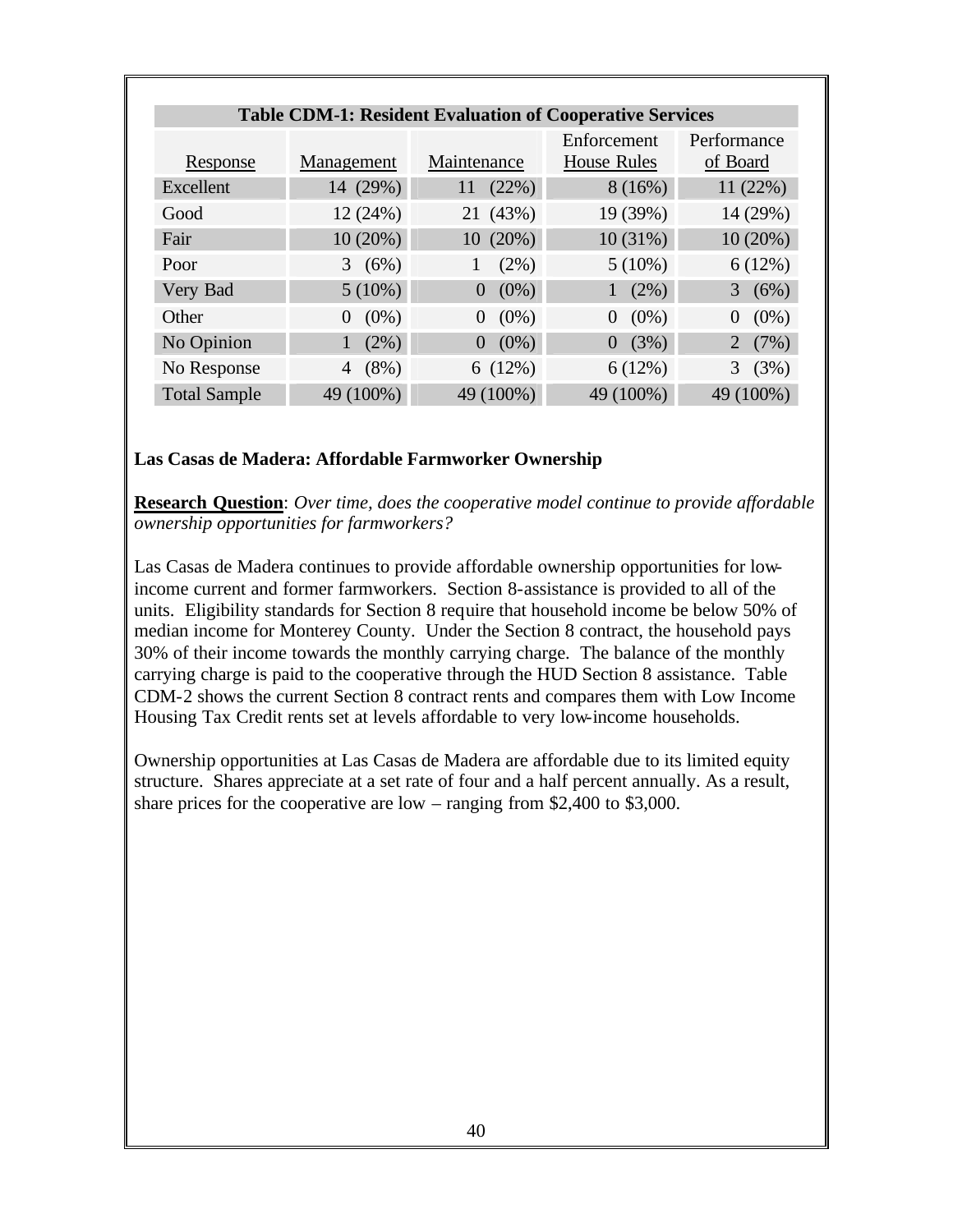| Table CDM-2: Carrying Charges |                           |                         |             |  |  |  |  |  |
|-------------------------------|---------------------------|-------------------------|-------------|--|--|--|--|--|
|                               | <b>Section 8 Contract</b> | 2002 LIHTC              |             |  |  |  |  |  |
| Unit Size                     | <b>Number</b>             | <b>Carrying Charges</b> | Rents @ 50% |  |  |  |  |  |
| Two Bedroom                   | 22                        | \$826                   | \$605       |  |  |  |  |  |
| Three Bedroom                 | 28                        | \$1,028                 | \$699       |  |  |  |  |  |
| Four Bedroom                  | 25                        | \$1,128                 | \$780       |  |  |  |  |  |
| <b>Total Units</b>            | 75                        |                         |             |  |  |  |  |  |
| <b>HCD FWHG Units</b>         | 22                        |                         |             |  |  |  |  |  |
| <b>Section 8 Units</b>        | 75                        |                         |             |  |  |  |  |  |

### **Las Casas de Madera: Farmworker Utilization**

**Research Question:** *Over time, do farmworker cooperatives continue to serve primarily farmworkers?*

Las Casas de Madera is an occupationally mixed, predominantly low-income cooperative that serves primarily current and former farmworkers. Although Las Casas de Madera was originally developed to provide affordable ownership to farmworkers, the primary funding sources – Section 8 New Construction and the City of Salinas bond financing - do not require the units to be occupied by households actively engaged in farm labor. The FWHG, however, does require that at least 22 units be occupied at all times by active farmworker households.

Demographic information from cooperative records and the questionnaire shows that Las Casas de Madera houses a significant number of active, retired and former farmworkers. As Table CDM-3 shows, almost 90% of member households are current, retired or former farmworkers. Active farmworker households constitute the largest occupational group at the cooperative with former farmworker households a close second. Retired farmworkers outnumber the handful of households with no farm labor history.

| <b>Table CDM-3: Household Occupational Characteristics</b> |                 |         |        |         |  |  |  |  |
|------------------------------------------------------------|-----------------|---------|--------|---------|--|--|--|--|
| Category                                                   | <b>Total HH</b> | Percent | Sample | Percent |  |  |  |  |
| Household member in Farmwork                               | 29              | 39%     | 18     | 37%     |  |  |  |  |
| Former Farmworker Household                                | 25              | 33%     | 13     | 27%     |  |  |  |  |
| <b>Retired Farmworker Household</b>                        | 12              | 16%     | 11     | 22%     |  |  |  |  |
| No Farmwork History                                        | 9               | 12%     | 7      | 14%     |  |  |  |  |
| <b>Total</b>                                               | 75              | 100%    | 49     | 100%    |  |  |  |  |
| Migrant Farmworker Household                               | Not available   | N/A     | 3      | 6%      |  |  |  |  |
| Only Farm Labor reported                                   | Not available   | N/A     | 13     | 19%     |  |  |  |  |
| Unemployed/Disabled Farmworker                             | Not available   | N/A     | 11     | 23%     |  |  |  |  |

As at other cooperatives in the study, current and former managers and professional informants stated that the cooperative provides an opportunity for farmworkers to improve their economic status, which often means leaving agricultural labor. Data from our survey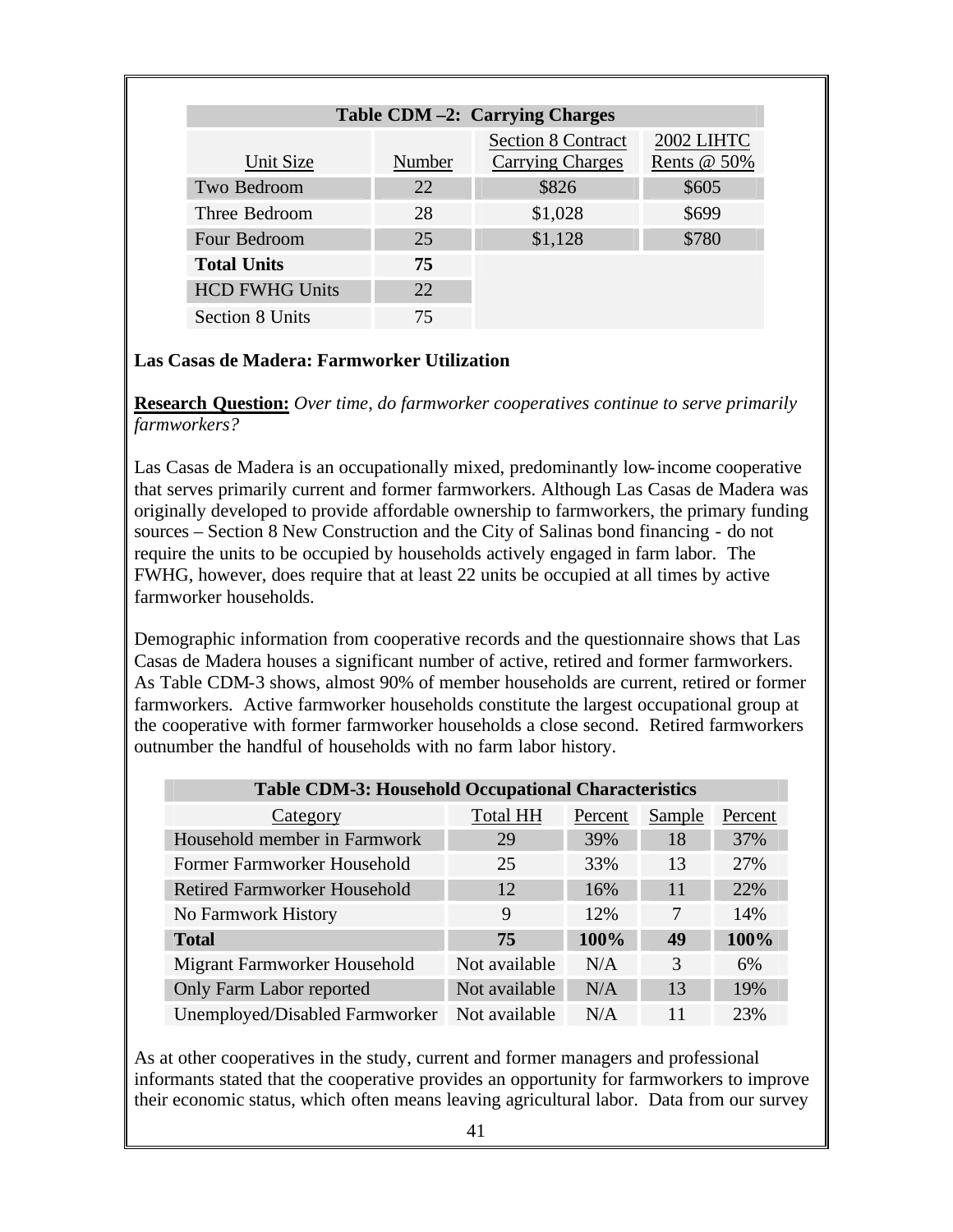and cooperative records support this contention. As indicated by Table CDM-3, a little less than a fifth of our sample is engaged exclusively in farm labor. Another indicator is the small number of households engaged in migrant labor – just three.

In contrast to San Jerardo, which has a more mixed-income membership, Las Casas de Madera is entirely a low-income cooperative. Approximately four-fifths of the households are very low-income and the rest are at low-income levels. Most of the households are working families with children. As Table CDM-4 shows, almost three- quarters of our sample were households with children. The average household size for the entire cooperative was 4.15 and 4.2 for the sample. Median household size for both the cooperative and sample were 4. The average tenure for residents participating in the survey was 8.2 years with a median tenure of 7.0 years. Cooperative records show the average tenure to be 9.7 with a median of 10.3 years.

| <b>Table CDM-4: Income and Demographic Characteristics</b> |                   |         |              |         |  |  |  |
|------------------------------------------------------------|-------------------|---------|--------------|---------|--|--|--|
| Category                                                   | <b>Total HH</b>   | Percent | Sample       | Percent |  |  |  |
| Very Low-Income                                            | 61                | 81%     | 42           | 86%     |  |  |  |
| Low-Income                                                 | 14                | 19%     |              | 14%     |  |  |  |
| Moderate-Income & Above                                    | $\mathbf{\Omega}$ | $0\%$   | $\mathbf{0}$ | $0\%$   |  |  |  |
| <b>Income Totals</b>                                       | 75                | 100%    | 49           | 100%    |  |  |  |
| Families with Children                                     | Not Available     | $0\%$   | 36           | 73%     |  |  |  |
| Average Tenure in Years                                    | 9.7               |         | 8.2          |         |  |  |  |
| Median Tenure in Years                                     | 10.3              |         | 7.0          |         |  |  |  |

**Findings:** With its low share prices and Section 8 assistance Las Casas de Madera provides an important ownership opportunity to farmworkers – especially very low-income families. However, the low-cost share also means there is little opportunity for any substantial economic gain through ownership. Ratings by survey respondents, interviews with HCD staff and professional informants and reviews of internal cooperative records and financial documents show the cooperative to be well managed and operated with no significant financial or compliance issues. Majorities of respondents expressed satisfaction with management, maintenance, enforcement of house rules and board performance. Like the other cooperatives, data from the survey and interviews with professional informants suggest that this cooperative can assist farmworkers to advance economically and socially.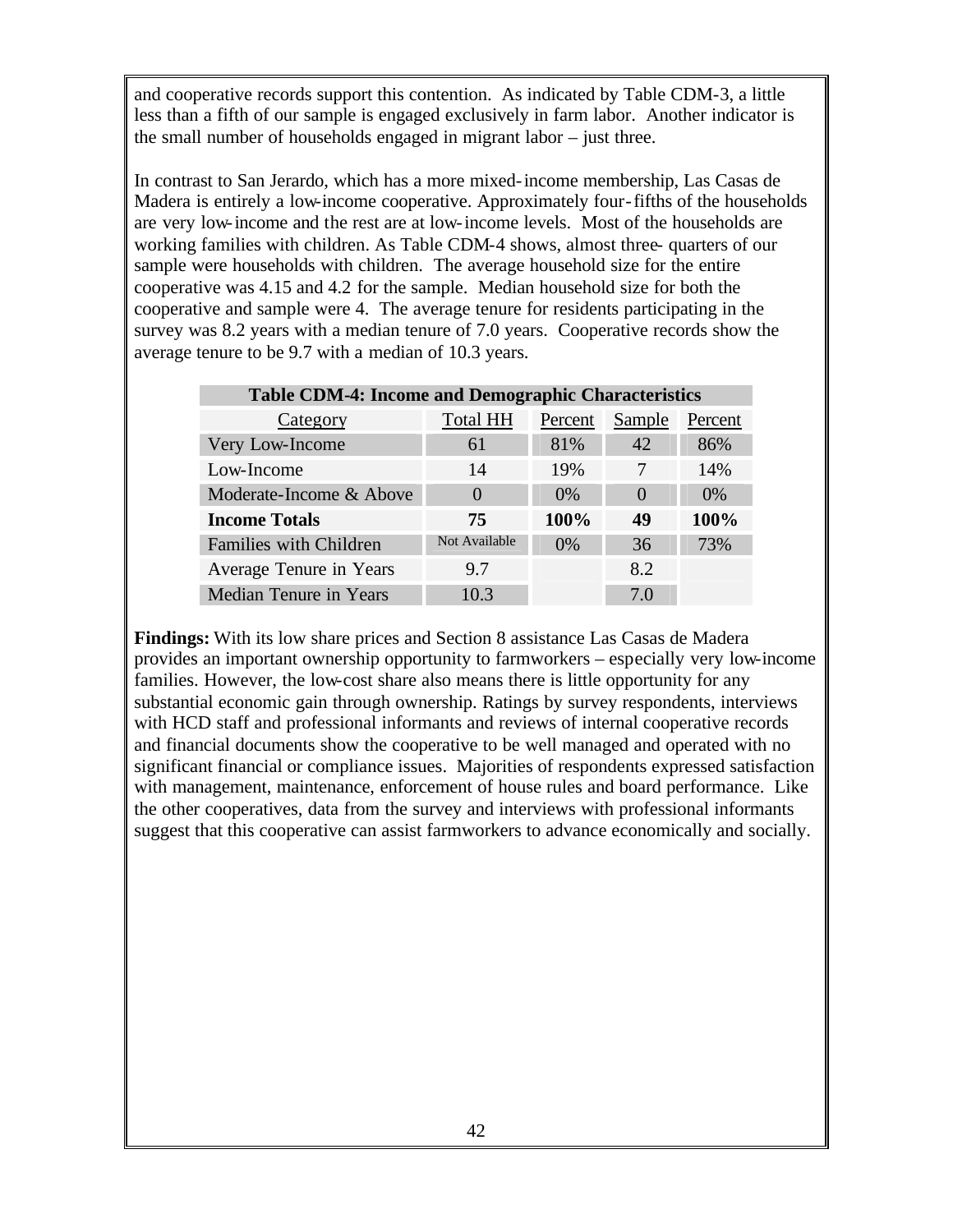# **IV. MEMBERHSIP PARTICIPATION AND VALUATION OF COOPERATIVE BENEFITS**

### **A. Research Question:** *Do farmworker shareholders value the equity, participation and control benefits cooperatives offer?*

In many ways, this section of the study is the most important in assessing the effectiveness of farmworker housing cooperatives. At its essence, the cooperative housing model is a user-owner model. Membership allows farmworkers to exercise a level of ownership and control of their housing that would not be available to them through either the housing market or subsidized rental housing. Regardless of how many farmworkers cooperatives continue to serve, or whether they remain financially viable housing developments, if the members do not value these benefits or do not feel they can attain them through the cooperative, it makes little sense to continue this model as a means to house farmworkers.

This farmworker valuation of the cooperative model is crucial because many affordable housing developers are reluctant to utilize the cooperative model. A common refrain from these developers is that it does not make sense to utilize a model that is difficult to develop and provides such limited ownership. In this view, cooperative members will not value the ownership of a share that is little more than a "glorified" security deposit. It makes more sense, the argument goes, to develop more participatory models of rental housing that can stabilize low-income residents and prepare them, through housing counseling services, for eventual "real" ownership through subsidized single-family housing (Sazama and Wilcox 1995).

In this section, we look at how cooperative members actually value the benefits the cooperative model offers. Do they feel a sense of ownership and control over their housing and is it meaningful to them? Are members participating in the governance of their cooperative? Or do they feel a lack of control and ownership? Given their experience, how would they compare cooperatives with rental housing and would they recommend the continuation of this model of farmworker housing?

### *Motivations for Cooperative Membership*

The starting point in assessing membership valuation of cooperatives is whether it was influential in the decision to move into the housing. Survey data show that the cooperative character (ownership and control) of the housing was an important, although not primary, reason for residents moving into the housing. Residents were asked to select all the reasons that informed this decision. As Table II shows, cooperative features were the third most selected reason for the entire sample. For Las Casas de Madera, San Jerardo and Santa Elena, the cooperative factor was the third most selected reason and for La Buena Esperanza it ranked fourth.

When asked specifically to rate the importance of the housing being a cooperative in their decision to move in, 63% of the respondents reported it was "very important" - an almost six-to-one ratio over those (11%) indicating that it was not important. These high ratings held for all four cooperatives as shown by Table III. When combined with those who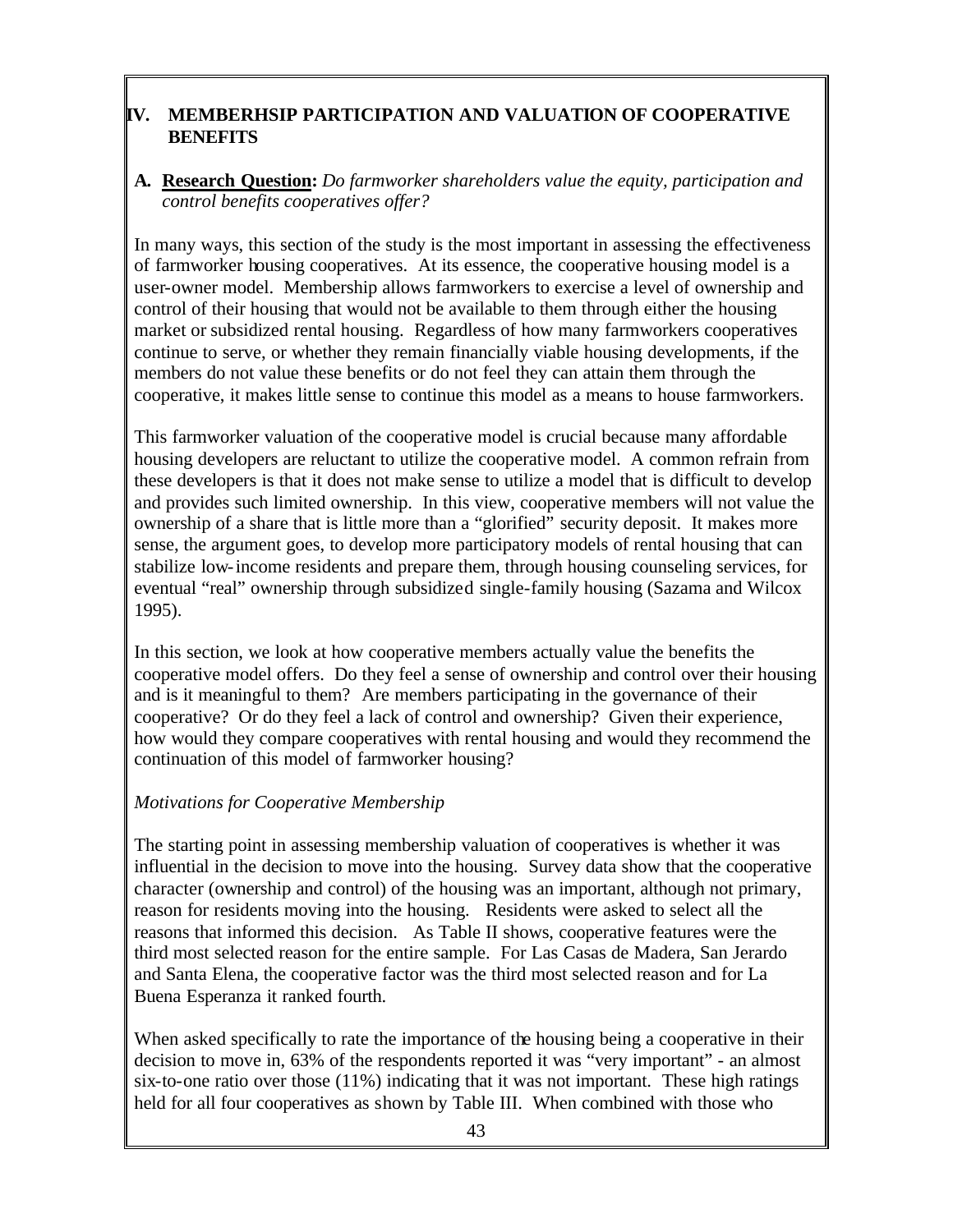responded "somewhat important," almost three-fourths of the sample located in the housing, at least in part, because it was a cooperative.

| Table II: Reasons for Moving into Co-op |            |            |                             |               |       |  |  |  |  |
|-----------------------------------------|------------|------------|-----------------------------|---------------|-------|--|--|--|--|
| Categories                              | <b>CDM</b> | <b>LBE</b> | <b>SJ</b>                   | <b>STE</b>    | Total |  |  |  |  |
| Sample Size                             | 49         | 35         | 29                          | 76            | 189   |  |  |  |  |
| Low Monthly Housing Cost                | 28         | 24         | 19                          | 37            | 108   |  |  |  |  |
| Quality of the Housing                  | 20         | 17         | 14                          | 35            | 86    |  |  |  |  |
| Cooperative: ownership/control          | 13         | 10         | 17                          | 34            | 74    |  |  |  |  |
| <b>Location of Housing</b>              | 12         | 13         | 10                          | 17            | 52    |  |  |  |  |
| <b>Housing Stability</b>                | 11         | 9          | 8                           | 15            | 43    |  |  |  |  |
| <b>Just Needed Housing</b>              | 3          | 3          | 6                           | 5             | 17    |  |  |  |  |
| Other                                   |            | 1          | $\mathcal{D}_{\mathcal{L}}$ | 4             | 8     |  |  |  |  |
| No Response                             |            |            | $\mathbf{\Omega}$           | $\mathcal{D}$ | 3     |  |  |  |  |
| Totals                                  | 56         | 49         | 49                          | 101           | 255   |  |  |  |  |

| <b>Table III: Importance of Cooperative in Move-in Decision</b> |          |           |           |            |            |  |  |  |
|-----------------------------------------------------------------|----------|-----------|-----------|------------|------------|--|--|--|
| Categories                                                      | CDM      | LBE       | <b>SJ</b> | <b>STE</b> | Total      |  |  |  |
| Very Important                                                  | 31 (63%) | 22 (63%)  | 19(66%)   | 48 (63%)   | 120(63%)   |  |  |  |
| Somewhat Important                                              | 7(14%)   | 3(9%)     | $4(14\%)$ | 7(9%)      | $21(11\%)$ |  |  |  |
| Slightly Important                                              | 4(8%)    | 2(6%)     | 2(7%)     | 4(5%)      | 12(6%)     |  |  |  |
| Not Important                                                   | $4(8\%)$ | $4(11\%)$ | 2(7%)     | 10(13%)    | $20(11\%)$ |  |  |  |
| No Response                                                     | 3(6%)    | $4(11\%)$ | 2(7%)     | 7(9%)      | 16(8%)     |  |  |  |
| Totals                                                          | 49       | 35        | 29        | 76         | 189        |  |  |  |

# *Valuation of Cooperative Benefits*

Residents at all four case studies value important features of the cooperative model. As Table IV shows, when asked to pick the three best features of their housing, ownership and control went neck and neck with low monthly housing costs.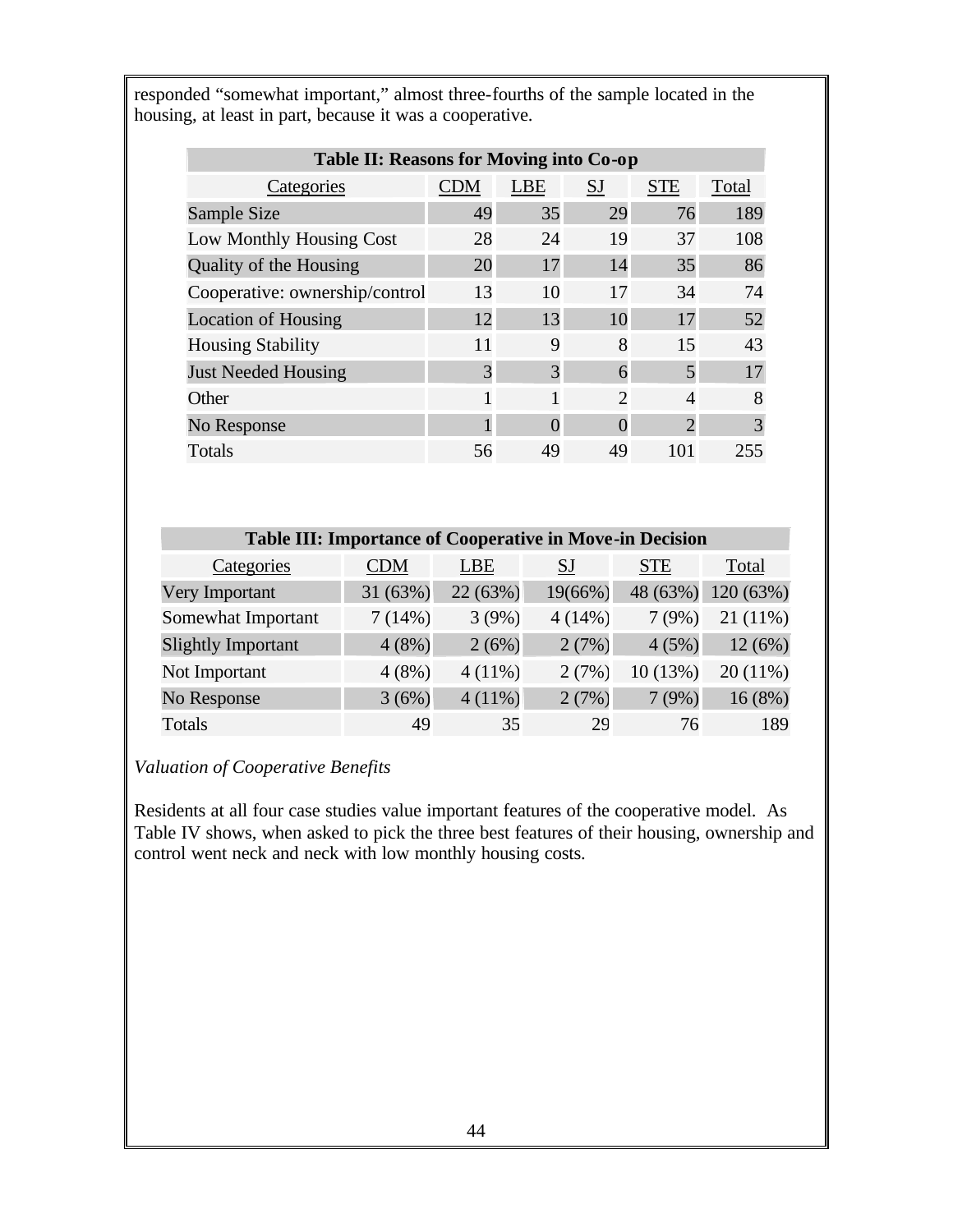| <b>Table IV: Three Best Features of Housing</b>                         |                |    |          |    |                             |  |  |
|-------------------------------------------------------------------------|----------------|----|----------|----|-----------------------------|--|--|
| <b>SJ</b><br><b>STE</b><br><b>CDM</b><br><b>LBE</b><br>Total<br>Feature |                |    |          |    |                             |  |  |
| Sample                                                                  | 49             | 35 | 29       | 76 | 189                         |  |  |
| No Response                                                             | $\overline{2}$ | 0  | $\Omega$ | 0  | $\mathcal{D}_{\mathcal{A}}$ |  |  |
| Ownership & Resident Control                                            | 41             | 19 | 23       | 69 | 145                         |  |  |
| Low Monthly Hsg Cost                                                    | 33             | 30 | 27       | 56 | 146                         |  |  |
| <b>Location of Cooperative</b>                                          | 16             | 15 | 18       | 30 | 79                          |  |  |
| Overall Quality of the Hsg                                              | 8              | 11 | 7        | 9  | 35                          |  |  |
| Security & Safety of the Hsg                                            | 17             | 13 |          | 29 | 63                          |  |  |
| Good Management                                                         | 8              | 6  | 3        | 6  | 23                          |  |  |
| Other                                                                   |                |    |          |    |                             |  |  |

When asked to rate the Ownership and Resident Control benefits offered by their cooperative, solid majorities in all four case studies rated these benefits highly (Table V). Almost three-fourths ranked ownership as an "Important" or "Very Important" benefit. As expected, ratings of the ownership were highest at San Jerardo and Santa Elena where membership provides the highest equity returns to members. But, it is noteworthy that even at the low-equity cooperatives of Las Casas de Madera and La Buena Esperanza the majority of respondents highly rated the ownership benefit.

| <b>Table V: Rating of Ownership Benefit</b> |            |            |          |                    |           |  |  |
|---------------------------------------------|------------|------------|----------|--------------------|-----------|--|--|
| Categories                                  | <b>CDM</b> | <b>LBE</b> | SJ       | <b>STE</b>         | Total     |  |  |
| Very Important Benefit                      | 26(53%)    | $18(51\%)$ |          | 19 (66%) 43 (57%)  | 106 (56%) |  |  |
| <b>Important Benefit</b>                    | 8(16%)     | 3(9%)      |          | $6(21\%)$ 16 (21%) | 33 (17%)  |  |  |
| Somewhat Important                          | $1(2\%)$   | 2(6%)      | 2(7%)    | 6(8%)              | 11(6%)    |  |  |
| Not much of a benefit                       | 3(6%)      | $0(0\%)$   | $0(0\%)$ | $1(1\%)$           | 4(2%)     |  |  |
| No Benefit                                  | 3(6%)      | 2(6%)      | $0(0\%)$ | $0(0\%)$           | 5(3%)     |  |  |
| No Opinion/Don't Know                       | 7(14%)     | 9(26%)     | 2(7%)    | (12%)<br>9         | 27 (14%)  |  |  |
| No Response                                 | $1(2\%)$   | 1(3%)      | $0(0\%)$ | $1(1\%)$           | 3(2%)     |  |  |
| Sample Size                                 | 49         | 35         | 29       | 76                 | 189       |  |  |

Resident control benefits were slightly less valued than ownership. Sixty-nine percent of all the residents surveyed rated this benefit as "important or "very important" (Table VI). At three of the four cooperatives, the resident control benefit was rated by over 70% of the respondents as "important" or "very important". Only at La Buena Esperanza did the ratings drop below 50% for "important" or "very important". Even so, a majority (58%) of the residents still rated this benefit as at least "somewhat important" or higher.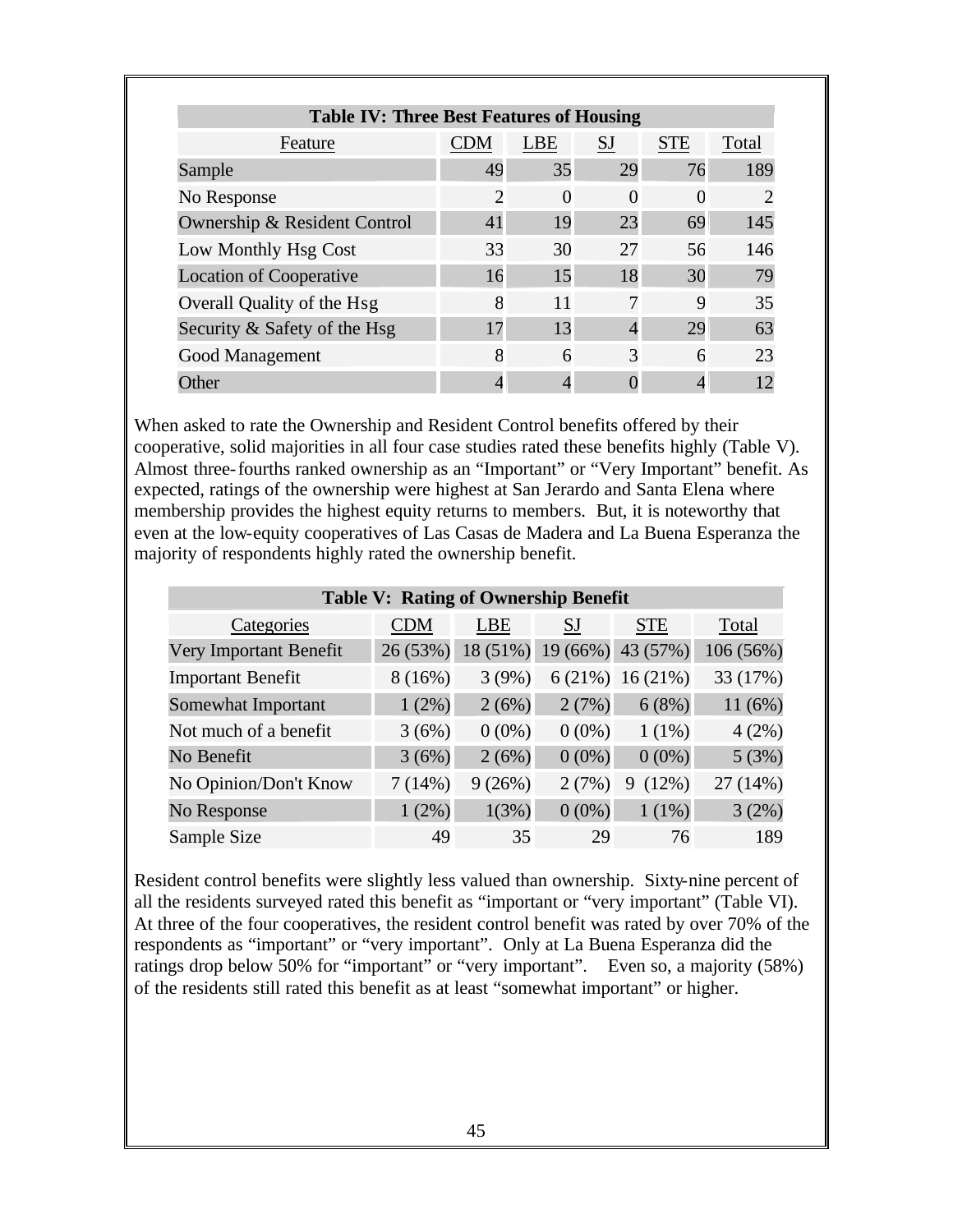| <b>Table VI: Rating of Resident Control Benefit</b> |            |            |           |                    |          |  |  |  |
|-----------------------------------------------------|------------|------------|-----------|--------------------|----------|--|--|--|
| Categories                                          | <b>CDM</b> | LBE        | <b>SJ</b> | <b>STE</b>         | Total    |  |  |  |
| Very Important Benefit                              | 24 (49%)   | $14(40\%)$ | 14 (48%)  | 41(54%)            | 93 (49%) |  |  |  |
| <b>Important Benefit</b>                            | 11(22%)    | 3(9%)      |           | $9(31\%) 15(20\%)$ | 38 (20%) |  |  |  |
| Somewhat Important                                  | 4(8%)      | 3(9%)      | $0(0\%)$  | 5(7%)              | 12(6%)   |  |  |  |
| Not much of a benefit                               | 3(6%)      | 2(6%)      | 1(3%)     | 3(4%)              | 9(5%)    |  |  |  |
| No Benefit                                          | $0(0\%)$   | 3(9%)      | 1(3%)     | $1(1\%)$           | 5(3%)    |  |  |  |
| No Opinion/Don't Know                               | 6(12%)     | 9(26%)     | 2(7%)     | $8(11\%)$          | 25 (13%) |  |  |  |
| No Response                                         | 1(2%)      | 1(3%)      | 2(7%)     | 3(4%)              | 7(4%)    |  |  |  |
| Sample Size                                         | 49         | 35         | 29        | 76                 | 189      |  |  |  |

### *Resident Participation*

Besides ownership, cooperatives offer residents a chance to make or influence key decisions about their housing. Who manages the housing and how they do it, the selection of new members, house rules and maintenance levels are all ultimately determined by the residents through an elected board of directors. But in order to control, residents have to participate. If they don't, a management company or a small clique of well-organized members can easily fill the power vacuum. Alternatively, the cooperative can simply deteriorate organizationally, physically, and financially if the members are not watching the store. Ultimately, participation affects viability (Rioux and Rioux 1994, Sazama and Wilcox 1995).

Participation also goes to the heart of member valuation of cooperative benefits. If members don't participate in the affairs of the cooperative by voting, attending meetings, or serving as board members, they are in effect voting with their feet. The level of participation can be important indicator of the value members place on one of the principal benefits of cooperative housing.

It is also through participation that the social development of the membership occurs. Many of the professional informants and mangers interviewed spoke of the empowerment poor farmworkers gain through participation. As they gain new skills and knowledge by actually owning and operating their own housing, socially marginalized farmworkers can become active and participating members of the communities they live in. In this view, the set of participatory experiences gained through the cooperative become the platform for social and economic progress.

### *Participation Levels at the Cooperatives*

 $\overline{a}$ 

Overall, data from returned questionnaires show high levels of participation within the full sample and from each individual cooperative. We found no significant<sup>2</sup> difference in participation between cooperatives based on self-management or equity structure.

 $2^{2}$  As used in this study, 'significant' does not refer to any statistical tests of significance.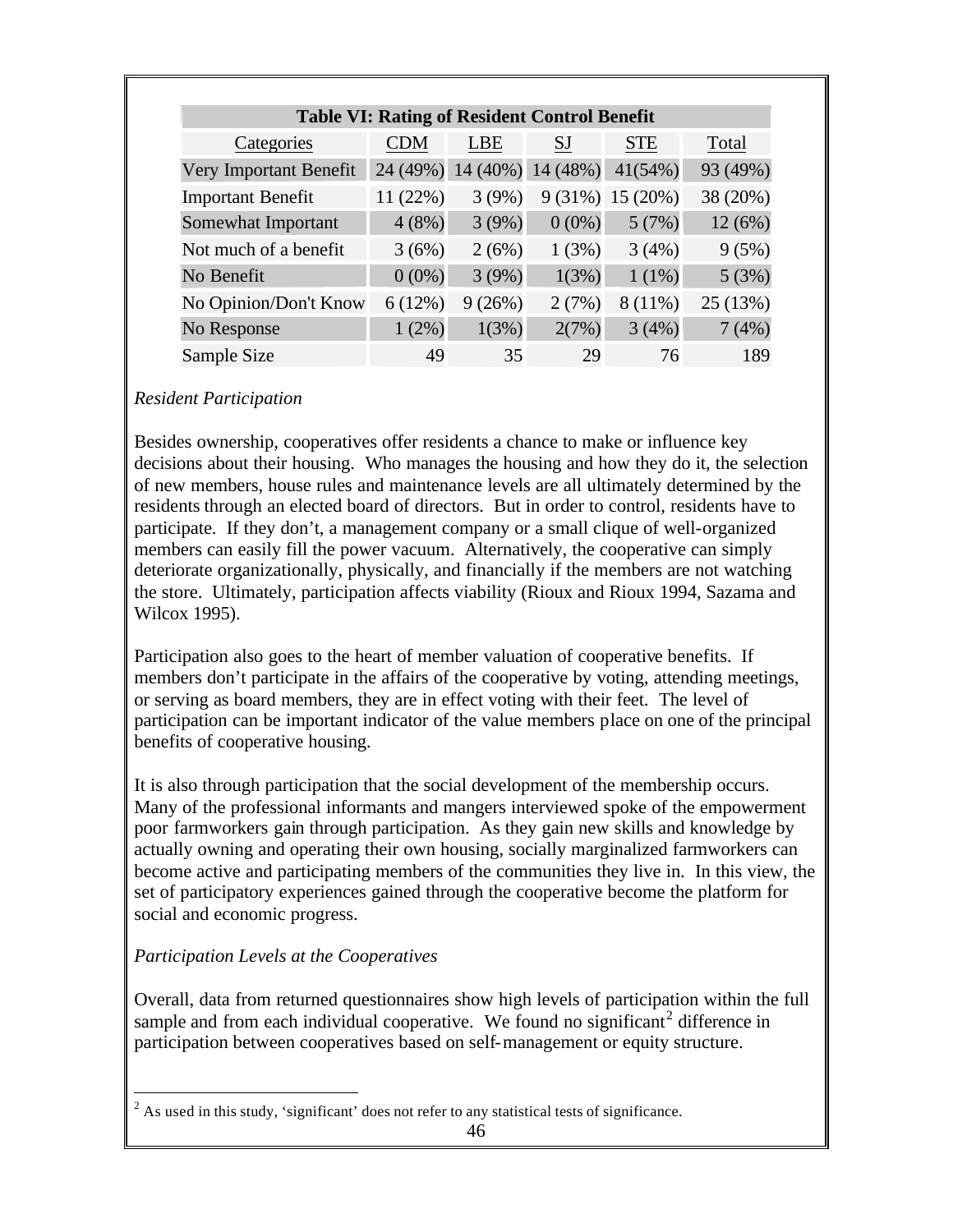One measure of participation is service on the board of directors. Widespread board service throughout a cooperative's membership suggests an active and engaged membership. Conversely, if only a few members have served on the cooperative board it may mean that members have little interest in the affairs of the cooperative or participating in them. As Table VII shows, almost one-third of the overall sample has served on the cooperative board.

| <b>Table VII: Service on the Board of Directors</b> |            |            |          |            |          |  |  |  |
|-----------------------------------------------------|------------|------------|----------|------------|----------|--|--|--|
| Category                                            | <b>CDM</b> | <b>LBE</b> | SJ       | <b>STE</b> | Total    |  |  |  |
| Yes - have served                                   | 8(16%)     | 9(26%)     | 16(55%)  | 22 (29%)   | 55 (29%) |  |  |  |
| $No$ – never served                                 | 36 (73%)   | 24 (69%)   | 13 (45%) | 52 (68%)   | 125(66%) |  |  |  |
| Nonresponding                                       | $5(10\%)$  | 1(3%)      | $0(0\%)$ | $1(1\%)$   | 7(4%)    |  |  |  |
| Don't know                                          | $0(0\%)$   | 1(3%)      | $0(0\%)$ | $1(1\%)$   | 2(1%)    |  |  |  |
| <b>Total Sample</b>                                 | 49         | 35         | 29       | 76         | 189      |  |  |  |

Respondents were also asked to assess their own levels of participation at meetings, in elections, and in the overall affairs of the cooperative. As Tables VIII and IX show, respondents across the board report fairly high levels of participation. Well over half of those queried reported frequent attendance at board meetings and nearly 70% reported frequent attendance at general membership meetings.

| <b>Table VIII: Attendance at Board Meetings</b> |            |            |           |            |          |  |  |  |  |
|-------------------------------------------------|------------|------------|-----------|------------|----------|--|--|--|--|
| Rating                                          | <b>CDM</b> | <b>LBE</b> | <b>SJ</b> | <b>STE</b> | Total    |  |  |  |  |
| Frequently                                      | 26 (53%)   | 26 (74%)   | 20 (69%)  | 42(55%)    | 114(60%) |  |  |  |  |
| Occasionally                                    | 9(18%)     | 9(26%)     | 2(7%)     | 20 (26%)   | 40 (21%) |  |  |  |  |
| Seldom                                          | 4(8%)      | $0(0\%)$   | 1(3%)     | $8(11\%)$  | 13 (7%)  |  |  |  |  |
| <b>Never</b>                                    | 8(16%)     | $0(0\%)$   | 6(21%)    | 5(7%)      | 19 (10%) |  |  |  |  |
| No Response                                     | 2(4%)      | $0(0\%)$   | $0(0\%)$  | 1(1%)      | 3(2%)    |  |  |  |  |
| <b>Total Sample</b>                             | 49         | 35         | 29        | 76         | 189      |  |  |  |  |

#### **Table IX: Attendance at General Membership Meetings**

| Rating              | <b>CDM</b> | <b>LBE</b> | SJ        | <b>STE</b> | Total     |
|---------------------|------------|------------|-----------|------------|-----------|
| Frequently          | 31 (63%)   | 24 (69%)   | 24(83%)   | 51 (67%)   | 130 (69%) |
| Occasionally        | $10(20\%)$ | 9(26%)     | $3(10\%)$ | 15 (20%)   | 37 (20%)  |
| Seldom              | 1(2%)      | $0(0\%)$   | $0(0\%)$  | 4(5%)      | 5(3%)     |
| Never               | $5(10\%)$  | 2(6%)      | 2(7%)     | 4(5%)      | 13 (7%)   |
| No Response         | 2(4%)      | $0(0\%)$   | $0(0\%)$  | 2(3%)      | 4(2%)     |
| <b>Total Sample</b> | 49         | 35         | 29        | 76         | 189       |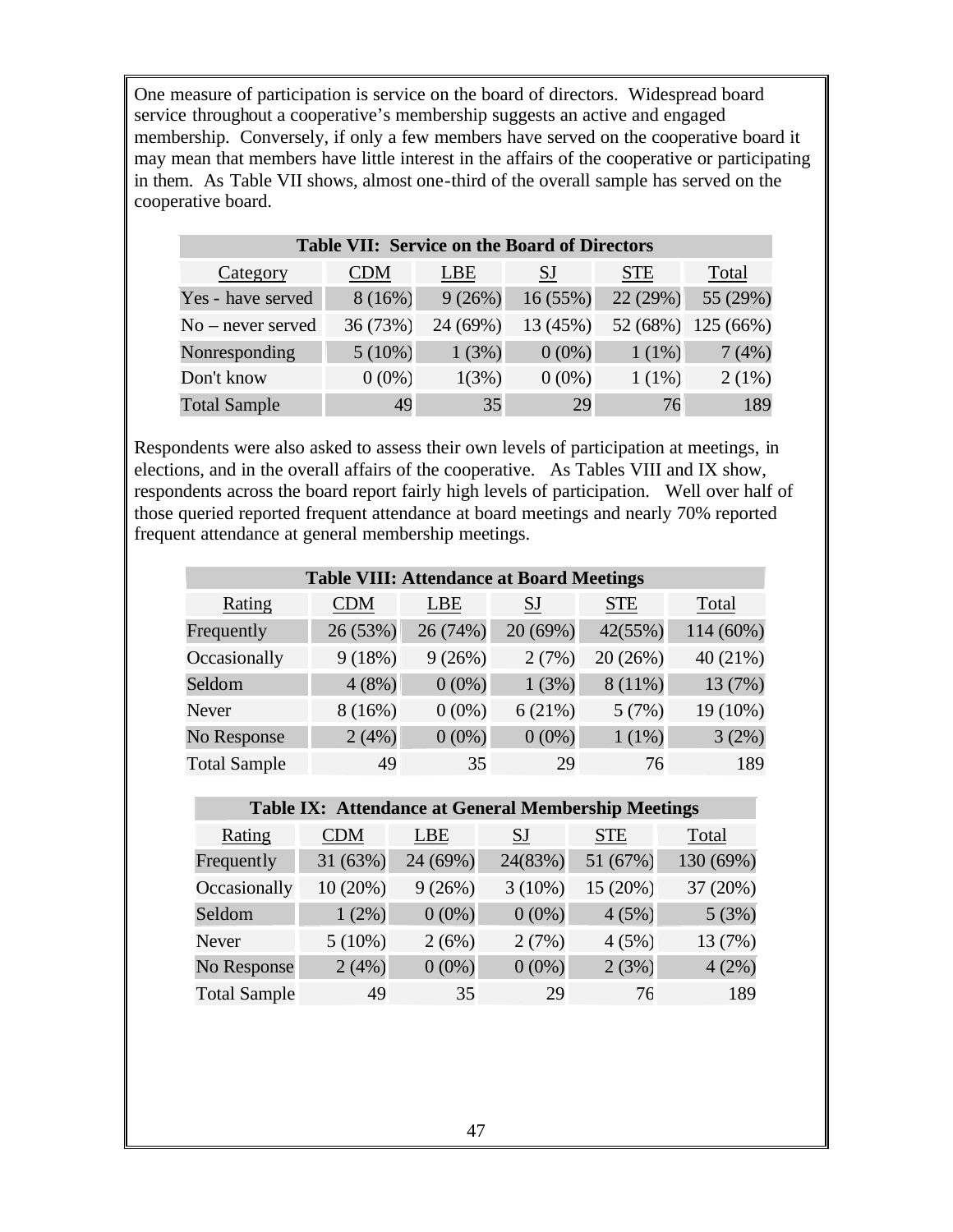Nearly three-fourths of our sample reported voting in the last cooperative election. The two higher-equity cooperatives, San Jerardo and Santa Elena, showed much higher voter turnout than the two low-equity cooperatives (see Table X). But, on other measures of participation, we found no significant differences between cooperatives based on either equity or self-management.

| <b>Table X: Voted in Last Board Election</b> |            |           |           |            |           |  |  |  |  |
|----------------------------------------------|------------|-----------|-----------|------------|-----------|--|--|--|--|
| Category                                     | <b>CDM</b> | LBE       | <b>SJ</b> | <b>STE</b> | Total     |  |  |  |  |
| Voted                                        | 27(55%)    | 20 (57%)  | 27 (93%)  | 63 (83%)   | 137 (72%) |  |  |  |  |
| Did not Voted                                | 20 (41%)   | 8 (23%)   | 2(7%)     | $11(14\%)$ | 41 (22%)  |  |  |  |  |
| Don't know                                   | $1(2\%)$   | $4(11\%)$ | $0(0\%)$  | $1(1\%)$   | 6(3%)     |  |  |  |  |
| No Response                                  | $1(2\%)$   | 3(9%)     | $0(0\%)$  | $1(1\%)$   | 5(3%)     |  |  |  |  |
| <b>Total Sample</b>                          | 49         | 35        | 29        | 76         | 189       |  |  |  |  |

As shown in Table XI, respondents generally rated their personal participation in the cooperative as high or very high. Two-thirds of the sample assessed their participation as "high" or "very high." Overall, almost 90% of the sample reported at least moderate participation rates. Respondent participation rates did not vary significantly between cooperatives or as a result of equity structure or self-management.

| <b>Table XI: Level of Respondent Participation</b> |            |               |                     |            |              |  |  |  |  |
|----------------------------------------------------|------------|---------------|---------------------|------------|--------------|--|--|--|--|
| Category                                           | <b>CDM</b> | <b>LBE</b>    | <b>SJ</b>           | <b>STE</b> | Total        |  |  |  |  |
| Very High                                          | 18 (37%)   | $(20\%)$<br>7 | (24%)<br>7          | 13 (17%)   | 45 (24%)     |  |  |  |  |
| High                                               | 15 (31%)   | 14 (40%)      | (45%)<br>13         | 37 (49%)   | 79 (42%)     |  |  |  |  |
| Moderate                                           | 11 (22%)   | $(20\%)$      | 6(21%)              | 17(22%)    | 41 (22%)     |  |  |  |  |
| Low                                                | 3(5%)      | $(0\%)$<br>0  | $(0\%)$<br>$\theta$ | $1(1\%)$   | (2%)<br>4    |  |  |  |  |
| Very Low                                           | $1(2\%)$   | $(0\%)$<br>0  | $(0\%)$<br>$\Omega$ | $1(1\%)$   | $(1\%)$<br>2 |  |  |  |  |
| No Opinion                                         | $0(0\%)$   | 6(17%)        | (7%)<br>2           | 6(8%)      | (7%)<br>14   |  |  |  |  |
| No Response                                        | $1(2\%)$   | (3%)          | (3%)                | $1(1\%)$   | (2%)         |  |  |  |  |
| <b>Total Sample</b>                                | 49         | 35            | 29                  | 76         | 189          |  |  |  |  |

Respondents also, generally, gave high marks to their neighbors on the question of participation – although at somewhat lower levels than their ratings of their own involvement in the cooperative. As Table XII shows, over one-half (56%) of the respondents rated membership participation rates as "high" or greater.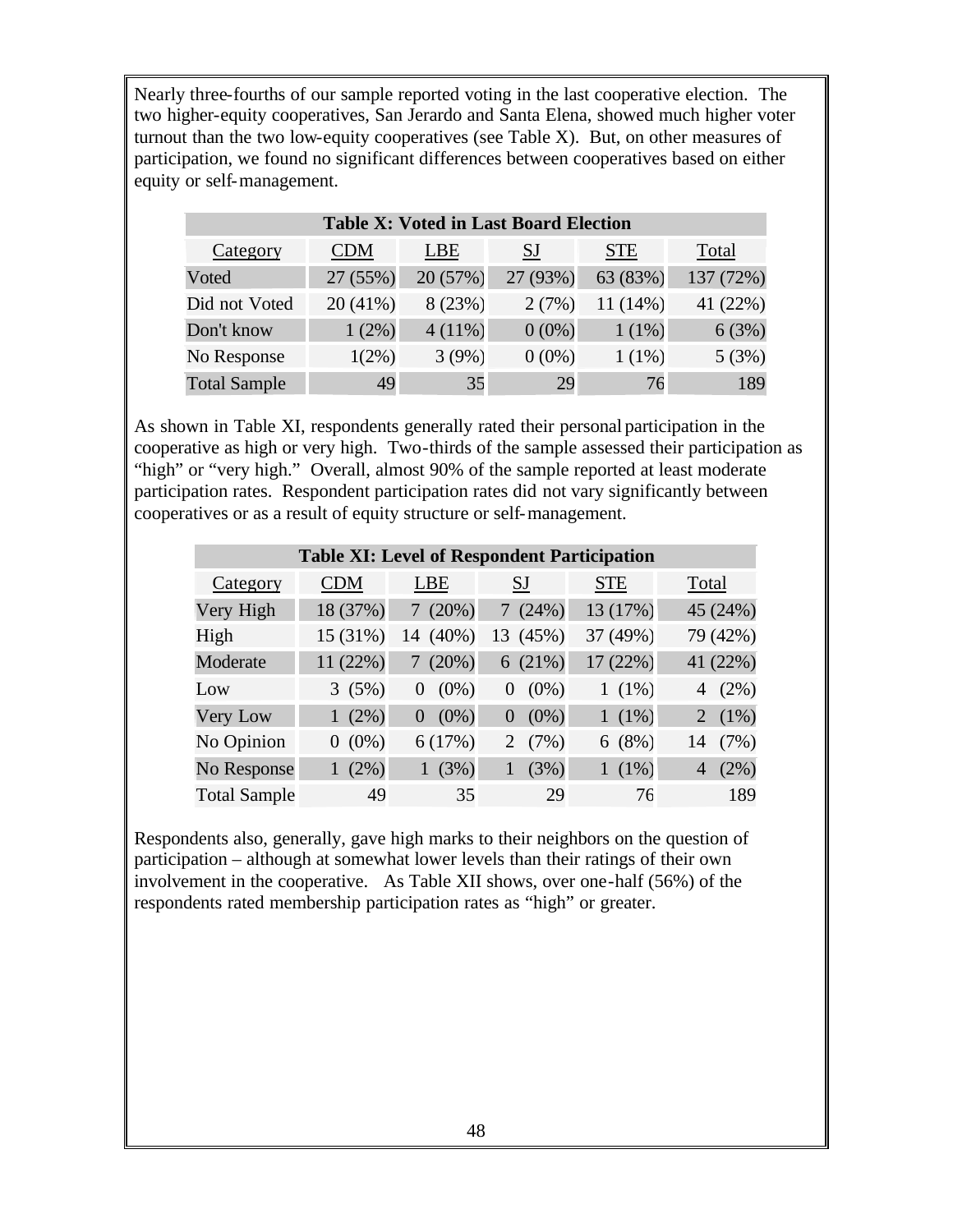| <b>Table XII: Participation Rates of Cooperative Membership</b> |            |           |                      |                                     |                            |  |  |  |
|-----------------------------------------------------------------|------------|-----------|----------------------|-------------------------------------|----------------------------|--|--|--|
| Category                                                        | <b>CDM</b> | LBE       | <b>SJ</b>            | STE                                 | Total                      |  |  |  |
| Very High                                                       | 8(16%)     | $4(11\%)$ |                      |                                     | $1(3\%)$ 18 (24%) 31 (16%) |  |  |  |
| High                                                            | 23(47%)    |           |                      | 15(43%) 13 (45%) 25 (33%) 76 (40%)  |                            |  |  |  |
| Some                                                            | 14(29%)    |           |                      | 11 (31%) 10 (34%) 20 (26%) 55 (29%) |                            |  |  |  |
| Low                                                             | 2 $(4%)$   | $(0\%)$   | 2(7%)                | 5(7%)                               | (5%)<br>9                  |  |  |  |
| Very Low                                                        | $1(2\%)$   | 3%)<br>1  | 2 $(7%)$             | 2(3%)                               | 6(3%)                      |  |  |  |
| No Opinion                                                      | $0(0\%)$   | 3<br>9%)  | (3%)<br>$\mathbf{1}$ | 4 $(5%)$                            | 8(4%)                      |  |  |  |
| No Response                                                     | $1(2\%)$   | (3%)      | $(0\%)$<br>$\Omega$  | 2(3%)                               | $(2\%)$<br>$\overline{4}$  |  |  |  |
| <b>Total Sample</b>                                             | 49         | 35        | 29                   | 76                                  | 189                        |  |  |  |

Data from questions on participation show an active and involved membership at all four cooperatives. Board membership appears to turn over rather than grouping among just a few activist members. The majority of cooperative members report that they attend meetings, vote in elections and involve themselves in the affairs of the cooperative on a regular basis. It should be noted that very few respondents either from the sample as a whole or from individual cooperatives gave low marks on any of these measures. We also thought it significant that, in general, overall participation rates do not appear to be effected by higher equity values or self-management. In sum, residents of the cooperatives studied do participate at fairly high levels in their cooperatives.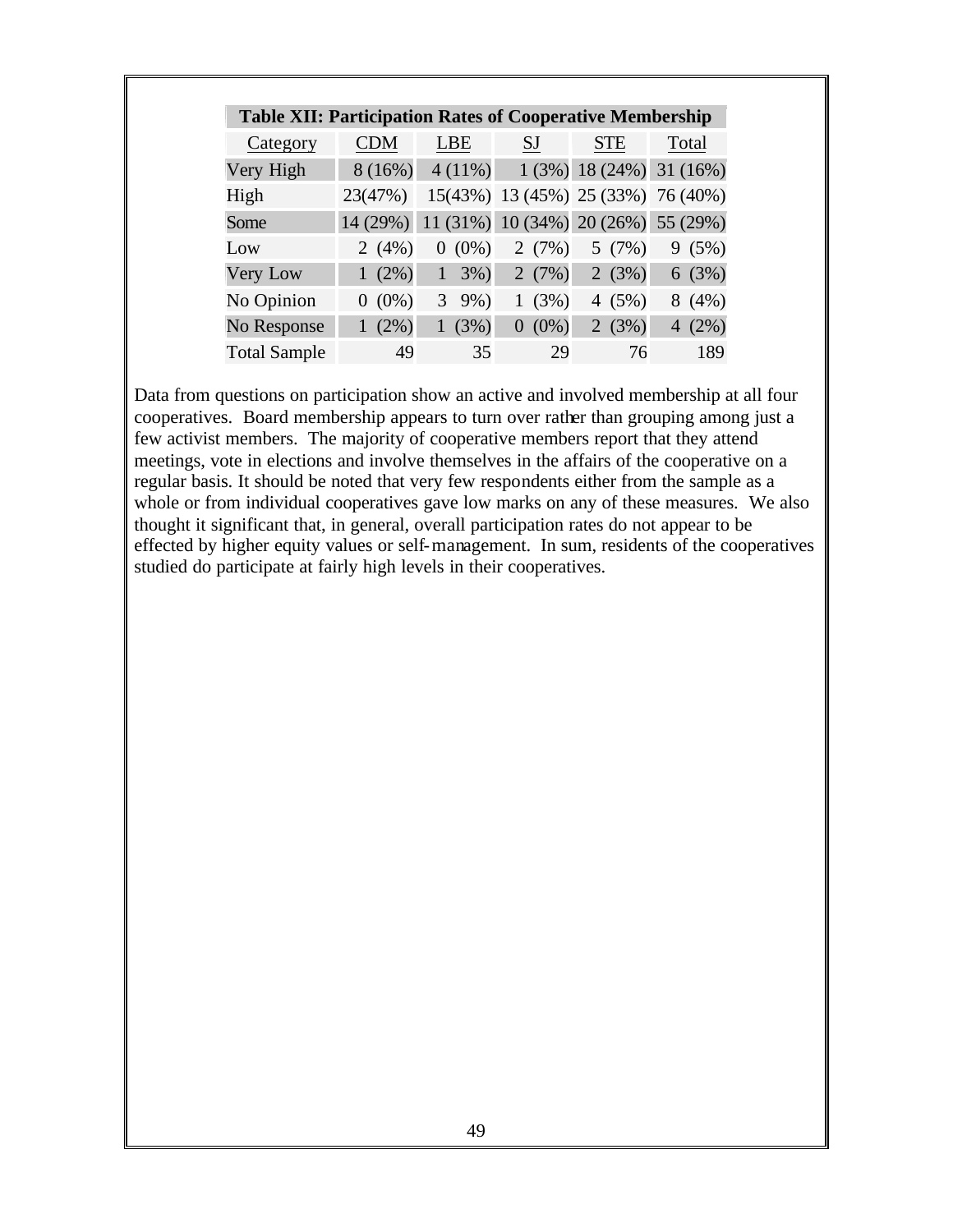# **V. RESIDENT CONTROL**

**Research Question:** *Do farmworker shareholders exercise meaningful control or influence over the operation and management of their housing?*

Resident control is both a primary benefit of cooperative housing and essential for the long-term viability of the housing. It is through resident control that farmworkers can derive the empowerment benefits offered by cooperative housing. At the same time, resident control is the first - and most important - line of oversight in ensuring that the cooperative is run in an efficient and prudent manner. In the absence of an active and empowered membership, inefficiencies, fiscal mismanagement, favoritism, and outright corruption can flourish. A minority of well-organized and self-interested members may become entrenched on the board and use the cooperative for their own ends. Or a management company may fill the void of resident leadership and effectively usurp the role of the board and residents by default. Whatever the scenario, the viability of the cooperative, like any form of housing, ultimately depends on the actions of its owners.

In this part of the study, we explored whether residents experience a sense of control over their housing. We asked residents to evaluate the degree of influence and control cooperative members exert over the management and operation of their cooperatives. The starting point for this inquiry was the extent to which members exercise control through their elected board of directors. Overall, a little over one-quarter of the sample felt residents had high levels of control of the cooperative through the board and over one-third felt that members had at least moderate levels of control through the board (Table XIII). One-fourth of the respondents, however, felt residents had little or no control over the cooperative.

When broken down by cooperative, majorities of respondents report moderate or greater control through their boards at three of the four developments. We detected no significant differences between cooperatives based on equity or self-management on this question. It is noteworthy, however, that significant minorities ranging from about one-fifth to onethird of the respondents at each cooperative indicated very little effective resident control of their housing through the board of directors.

| <b>Table XIII: Resident Control Through The Cooperative Board</b> |            |              |           |            |            |  |  |  |
|-------------------------------------------------------------------|------------|--------------|-----------|------------|------------|--|--|--|
| Category                                                          | <b>CDM</b> | <b>LBE</b>   | <b>SJ</b> | <b>STE</b> | Total      |  |  |  |
| A lot of control                                                  | 18 (37%)   | 6(17%)       | $3(10\%)$ | 24 (32%)   | 51 (27%)   |  |  |  |
| Moderate control                                                  | 15 (31%)   | 10(29%)      | 16(55%)   | 28 (37%)   | 69 (37%)   |  |  |  |
| Very little control                                               | 6(12%)     | 7(20%)       | 6(21%)    | 7(9%)      | 26(14%)    |  |  |  |
| No control                                                        | 6(12%)     | $(9\%)$<br>3 | 4(14%)    | $(9\%)$    | $20(11\%)$ |  |  |  |
| No op/don't know                                                  | (6%)<br>3  | 7(20%)       | $0(0\%)$  | (9%)       | (9%)<br>17 |  |  |  |
| No response                                                       | $(2\%)$    | (6%)<br>2    | $0(0\%)$  | 3(4%)      | 6(3%)      |  |  |  |
| <b>Total Sample</b>                                               | 49         | 35           | 29        | 76         | 189        |  |  |  |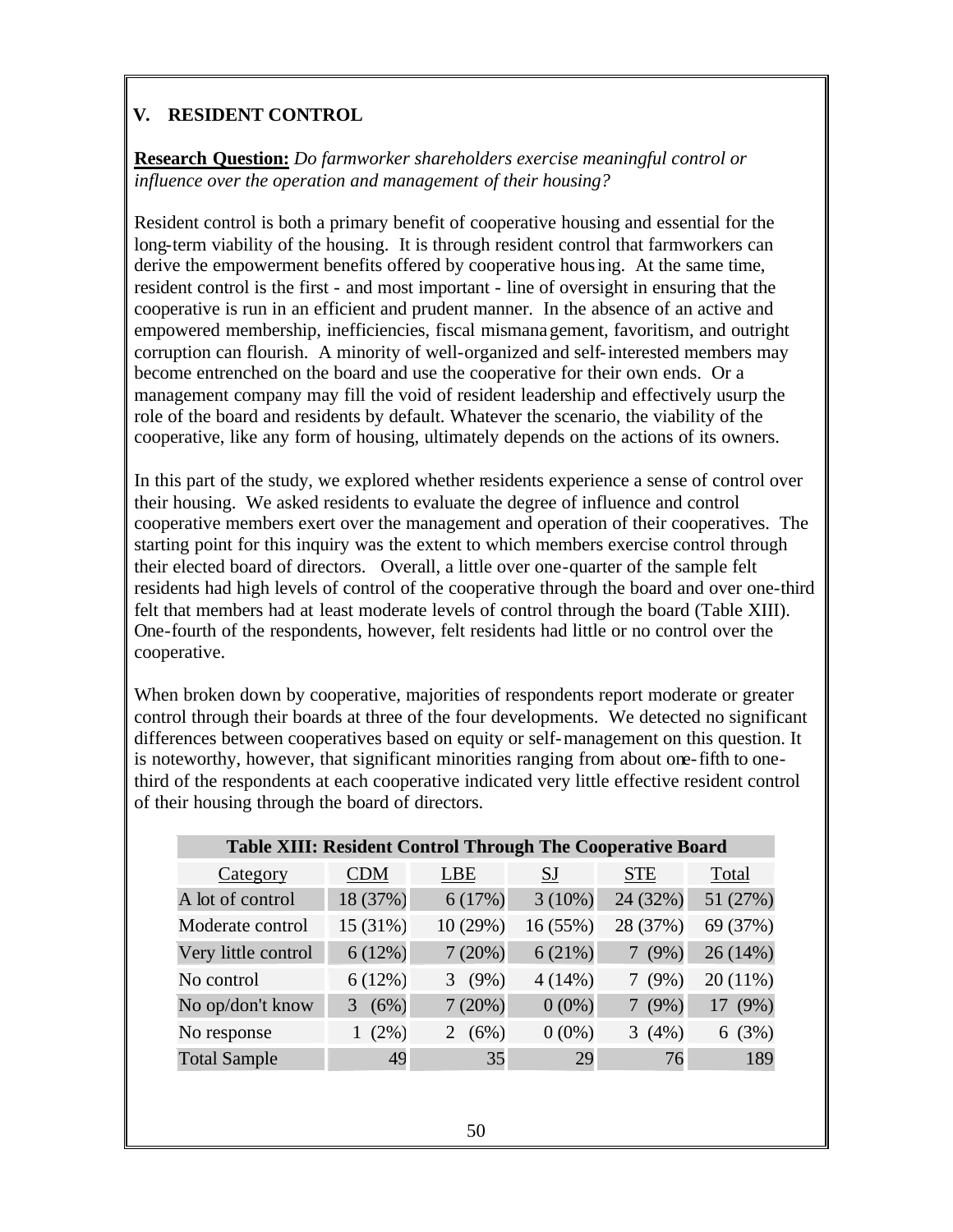As indicated below, however, when queried about *specific* areas of resident control – management, maintenance expenditures, setting house rules and selection of new members - we found the sense of control by cooperative members dropped noticeably.

#### *Management*

Control over management showed a noticeable split between the self-managed cooperative of Santa Elena and the two cooperatives that hire a management company. Residents at the cooperatives using a management agent were asked the extent to which they agreed or disagreed with the following statement:

*The coop board is very weak and the management company really makes all the decisions and doesn't listen to the residents*.

The level of control experienced by the respondent was indicated by the extent of agreement or disagreement with the statement.

As Table XIV shows, the majority of residents feel some lack of control over the management agent and that the management agent is not responsive to the residents. About one-third of the residents feel they have very little control and that the management agent is not responsive to cooperative members. This compares with about one-quarter of the sample that feels they have moderate to strong control over the management company and that the management agent is responsive to the cooperative membership.

| Table XIV: Resident and board control over management process |            |            |          |  |  |  |  |  |
|---------------------------------------------------------------|------------|------------|----------|--|--|--|--|--|
| Category                                                      | <b>CDM</b> | <b>LBE</b> | Total    |  |  |  |  |  |
| <b>Strong Control</b>                                         | 4(8%)      | 1(3%)      | 5(6%)    |  |  |  |  |  |
| <b>Moderate Control</b>                                       | 12(24%)    | 5(14%)     | 17(20%)  |  |  |  |  |  |
| <b>Slight Lack of Control</b>                                 | 7(14%)     | 8 (23%)    | 15(18%)  |  |  |  |  |  |
| <b>Lack of Control</b>                                        | 8(16%)     | 5(14%)     | 13 (15%) |  |  |  |  |  |
| <b>Strong Lack of Control</b>                                 | 9(18%)     | $4(11\%)$  | 13 (15%) |  |  |  |  |  |
| No op/Don't know                                              | 7(14%)     | 9(26%)     | 16(19%)  |  |  |  |  |  |
| No response                                                   | 2(4%)      | 3(9%)      | 5(5%)    |  |  |  |  |  |
| <b>Total Sample</b>                                           | 49         | 35         | 84       |  |  |  |  |  |

In contrast, when the residents of Santa Elena were asked a similar question - adapted for self-management – they reported a strong sense of control over the management process. At Santa Elena, residents were asked their level of agreement with the following statement:

*The coop doing its own management instead of hiring a management company is a good way to give residents a strong voice in how the property is run.*

As Table XV shows, about two-thirds of the Santa Elena respondents reported moderate to strong control over the self-management process. Less than 10% of the respondents expressed a lack of control of the management process.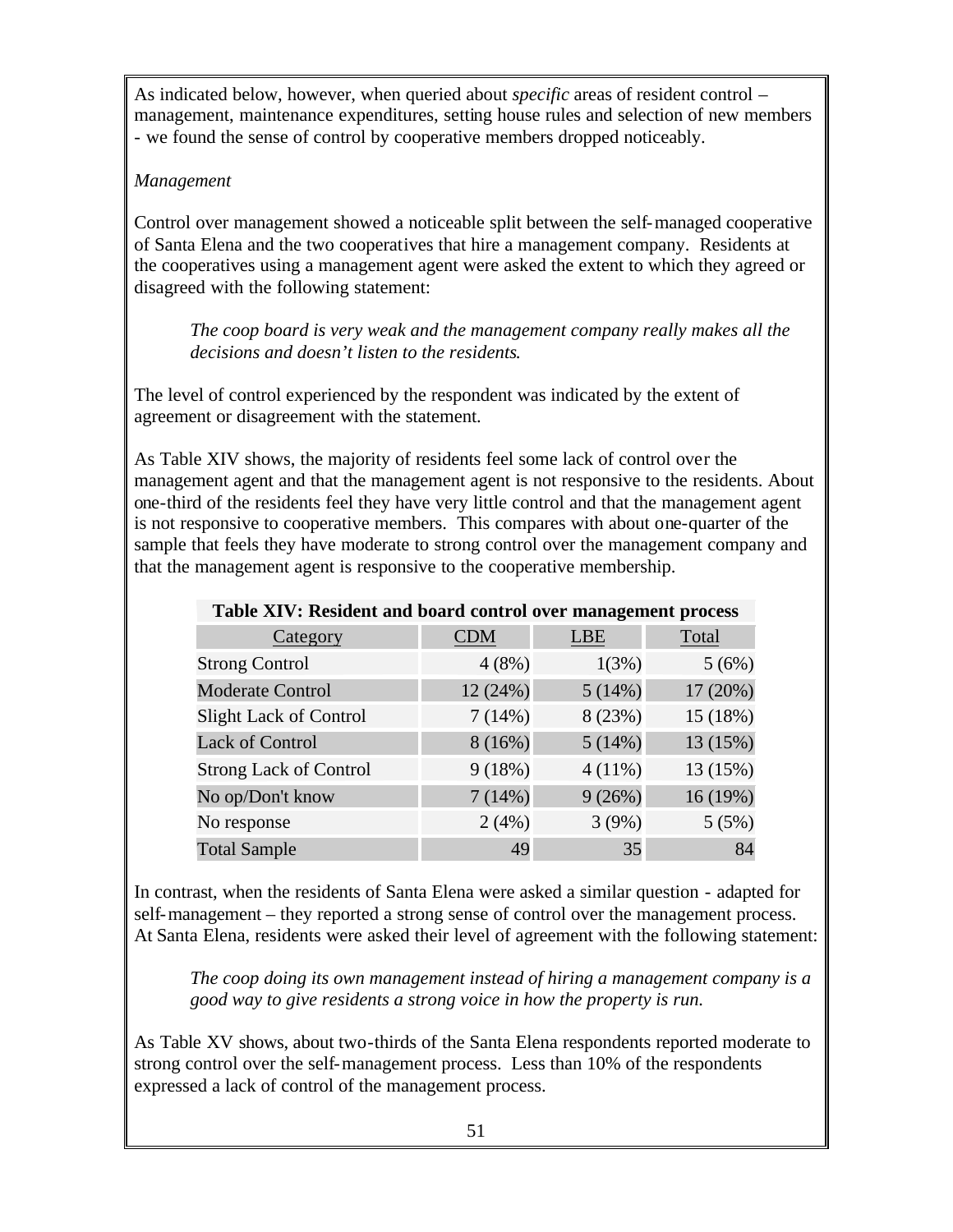| <b>Table XV: Resident Control Over</b><br><b>Self Management Process</b> |                |      |  |  |  |  |  |
|--------------------------------------------------------------------------|----------------|------|--|--|--|--|--|
| Category                                                                 | Number         | %    |  |  |  |  |  |
| No response                                                              | 5              | 7%   |  |  |  |  |  |
| Strongly agree                                                           | 36             | 47%  |  |  |  |  |  |
| Agree (Moderate)                                                         | 16             | 21%  |  |  |  |  |  |
| Slightly agree                                                           | $\overline{4}$ | 5%   |  |  |  |  |  |
| Disagree                                                                 | 6              | 8%   |  |  |  |  |  |
| Strongly disagree                                                        | 1              | 1%   |  |  |  |  |  |
| No op/Don't know                                                         | 8              | 11%  |  |  |  |  |  |
| <b>Totals</b>                                                            | 76             | 100% |  |  |  |  |  |

#### *Maintenance*

As Table XVI shows, just under one-half (49%) of the sample felt residents had medium to strong control over maintenance expenditures. However, about one-third (34%) of the sample expressed very little or no control over maintenance expenditures.

The sense of control varied significantly by cooperative, with respondents from the selfmanaged cooperatives reporting the highest levels of control. Las Casas de Madera residents were split evenly on this question. At La Buena Esperanza, respondents expressing higher levels of control exceeded the number reporting little or no control by a slight margin.

| Table XVI: Resident Control Over Maintenance Expenditures |            |              |                     |            |           |  |  |  |
|-----------------------------------------------------------|------------|--------------|---------------------|------------|-----------|--|--|--|
| Category                                                  | <b>CDM</b> | <b>LBE</b>   | SJ                  | <b>STE</b> | Total     |  |  |  |
| <b>High Control</b>                                       | 9 (18%)    | 2(6%)        | 5(17%)              | 25 (33%)   | 41 (22%)  |  |  |  |
| Moderate control                                          | 11 (22%)   | 12 (34%)     | 15 (52%)            | 13 (17%)   | 51 (27%)  |  |  |  |
| Very little control                                       | 8(16%)     | 5(14%)       | $3(10\%)$           | 14 (18%)   | 30(16%)   |  |  |  |
| No control                                                | 12(24%)    | $(9\%)$<br>3 | 5(17%)              | 14 (18%)   | 34 (18%)  |  |  |  |
| No op/don't know                                          | 8(16%)     | $11(31\%)$   | (3%)                | 7(9%)      | 27 (14%)  |  |  |  |
| No response                                               | $1(2\%)$   | 2 $(6%)$     | $(0\%)$<br>$\theta$ | 3(4%)      | (3%)<br>6 |  |  |  |
| <b>Total Sample</b>                                       | 49         | 35           | 29                  | 76         | 189       |  |  |  |

#### *House Rules*

As Table XVII shows, responses were very similar for resident levels of control over house rules. Once again, a little less than half the respondents reported moderate or higher levels of control with about a one-third feeling they had little or no control. Also similar to maintenance, the self-managed cooperatives had the highest levels of control. At Las Casas de Madera, a slight plurality of residents expressed moderate and higher levels of control while at La Buena Esperanza almost half of the respondents felt very little or no control over house rules.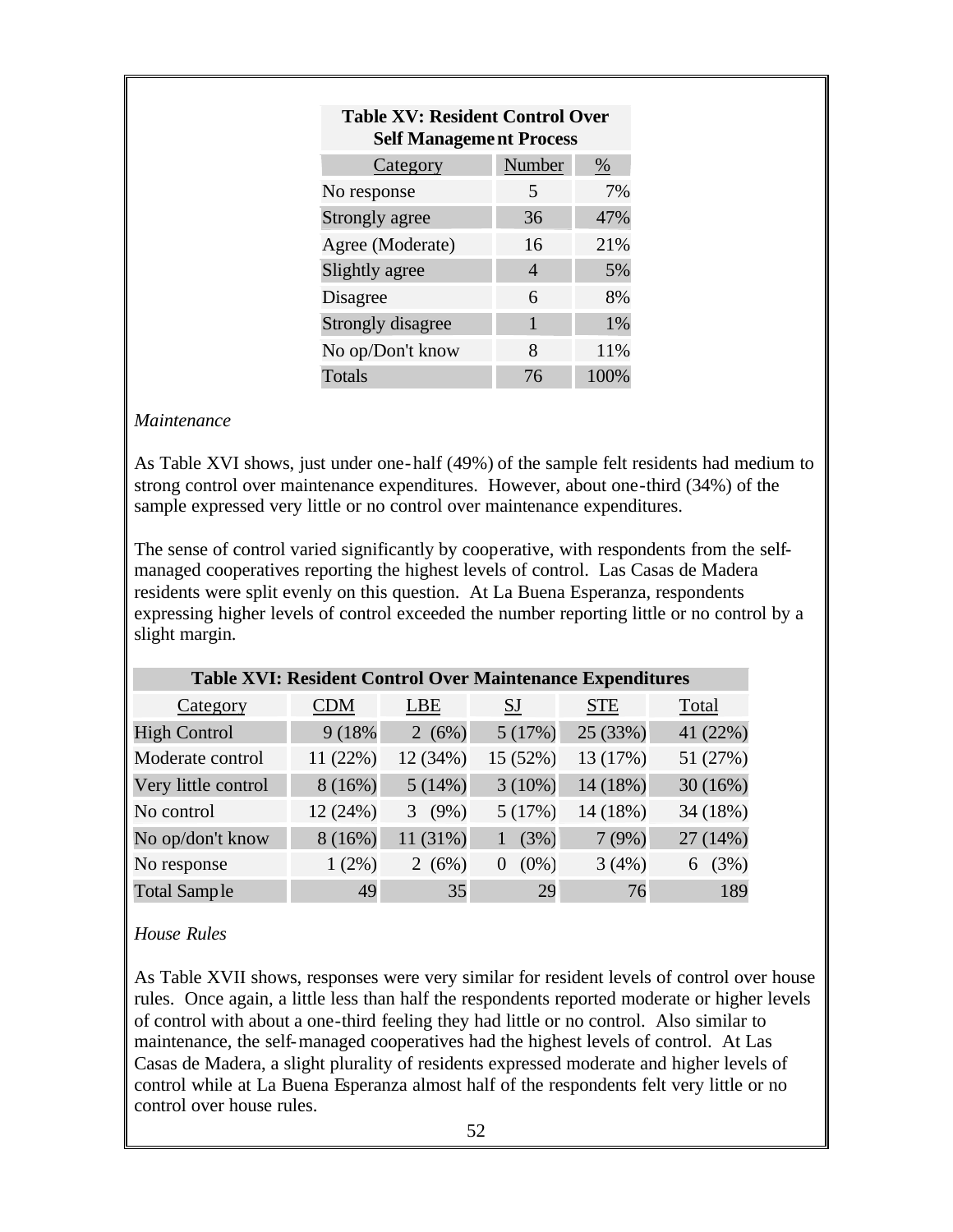| <b>Table XVII: Resident Control Over House Rules</b> |            |            |          |            |          |  |  |  |
|------------------------------------------------------|------------|------------|----------|------------|----------|--|--|--|
| Category                                             | <b>CDM</b> | <b>LBE</b> | SJ       | <b>STE</b> | Total    |  |  |  |
| High control                                         | 11 (22%)   | 2(6%)      | 2(7%)    | 16(21%)    | 31 (16%) |  |  |  |
| Moderate control                                     | 10(20%)    | 6(17%)     | 15 (52%) | 25 (33%)   | 56 (30%) |  |  |  |
| Very little control                                  | $5(10\%)$  | 5(14%)     | 6(21%)   | $11(14\%)$ | 27 (14%) |  |  |  |
| No control                                           | 14 (29%)   | 11(31%)    | 4(14%)   | 12(16%)    | 41 (22%) |  |  |  |
| No op/don't know                                     | $5(10\%)$  | 9(26%)     | 1(3%)    | $8(11\%)$  | 23 (12%) |  |  |  |
| No response                                          | 4(8%)      | 2(6%)      | 1(3%)    | 4(5%)      | 11(6%)   |  |  |  |
| <b>Total Sample</b>                                  | 49         | 35         | 29       | 76         | 189      |  |  |  |

#### *New Member Selection*

Residents expressed a slightly higher level of control over the selection of new members to the cooperative. A little over half (51%) of the respondents reported moderate to high levels of control in this area (Table XVIII). However, as in other areas of resident control, approximately one-third of the sample felt residents had little or no control over member selection. For individual cooperatives, a majority of the residents from both of the selfmanaged cooperatives, again, expressed higher control levels than the cooperatives that use management companies. A slight plurality of residents at La Buena Esperanza felt they had little or no control over resident selection while a slight plurality at Las Casas de Madera reported moderate to high control over resident selection.

| <b>Table XVIII: Resident Control Over New Member Selection</b> |            |          |           |            |                   |  |  |  |
|----------------------------------------------------------------|------------|----------|-----------|------------|-------------------|--|--|--|
| Category                                                       | <b>CDM</b> | LBE      | <b>SJ</b> | <b>STE</b> | Total             |  |  |  |
| <b>High Control</b>                                            | 12 (24%)   | 2(6%)    | 5(17%)    |            | 32 (42%) 51 (27%) |  |  |  |
| Moderate control                                               | 10(20%)    | 11 (31%) | 11 (38%)  |            | 14 (18%) 46 (24%) |  |  |  |
| Very little control                                            | 6(12%)     | 3(9%)    | 7(24%)    |            | $6(8\%)$ 22 (12%) |  |  |  |
| No control                                                     | 11(22%)    | 12 (34%) | 4(14%)    |            | 15 (20%) 42 (22%) |  |  |  |
| No op/don't know                                               | $5(10\%)$  | 6(17%)   | 1(3%)     | 4(5%)      | 16(8%)            |  |  |  |
| No response                                                    | $5(10\%)$  | 1(3%)    | 1(3%)     | 5(7%)      | 12(6%)            |  |  |  |
| Total                                                          | 49         | 35       | 29        | 76         | 189               |  |  |  |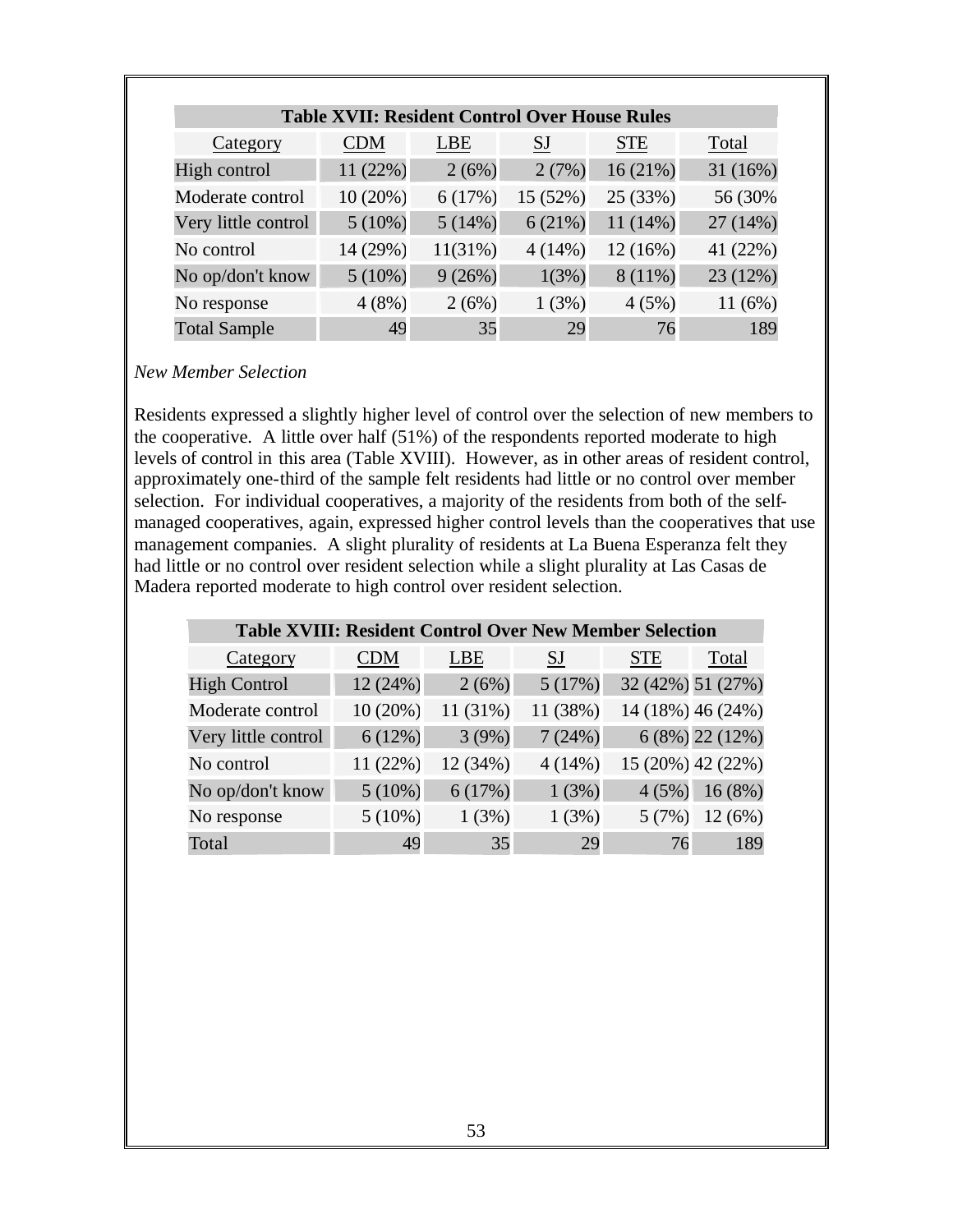# **VI. MEMBERSHIP DEVELOPMENT**

**Research Question:** *Do farmworker cooperatives provide their membership with the training and information necessary for them to effectively own and operate their housing?*

While our study shows that most residents value the control and ownership benefits of cooperatives, participate in cooperative governance and, in most cases, experience at least moderate levels of control, we also found indications that all was not well. When respondents were asked to name the three things they liked least about their cooperative, control and ownership issues topped the list, as shown by Table XIX. Residents expressed dissatisfaction about features of cooperative ownership – mainly concerning the restrictions on appreciation – and the perceived lack of resident control.

|                               | <b>Table XIX: Three Worst Cooperative Features</b> |                |                |            |          |        |  |  |  |
|-------------------------------|----------------------------------------------------|----------------|----------------|------------|----------|--------|--|--|--|
| Feature                       | <b>CDM</b>                                         | <b>LBE</b>     | <b>SJ</b>      | <b>STE</b> | Total    | Total% |  |  |  |
| Sample Size                   | 49                                                 | 35             | 29             | 76         | 189      | 100%   |  |  |  |
| No Response                   | 9                                                  | 11             | 6              | 14         | 40       | 21%    |  |  |  |
| <b>No Resident Control</b>    | 18                                                 | 6              | 8              | 15         | 47       | 16%    |  |  |  |
| No Financial Gain             | 8                                                  | $\overline{4}$ | 8              | 9          | 29       | 10%    |  |  |  |
| Poor Quality Housing          | $\mathbf{1}$                                       | $\overline{4}$ | $\overline{4}$ | 5          | 14       | 5%     |  |  |  |
| Security – Crime              | 7                                                  | 10             | 7              | 9          | 33       | 11%    |  |  |  |
| <b>Bad Management</b>         | 9                                                  | $\overline{4}$ | 6              | 12         | 31       | 11%    |  |  |  |
| <b>High Monthly Hsg. Cost</b> | 5                                                  | 5              | $\Omega$       | 5          | 15       | 5%     |  |  |  |
| Don't Like Location           | 7                                                  | $\overline{2}$ | $\Omega$       | 5          | 14       | 5%     |  |  |  |
| No Real Ownership             | 23                                                 | 11             | 14             | 10         | 58       | 20%    |  |  |  |
| Problems w/ Neighbors         | $\overline{0}$                                     | $\overline{0}$ | $\overline{0}$ | $\Omega$   | $\Omega$ | $0\%$  |  |  |  |
| Other - Misc.                 | 6                                                  | $\overline{4}$ | 6              | 11         | 27       | 9%     |  |  |  |
| Other - No Negatives          | $\overline{4}$                                     | $\mathbf{1}$   | 3              | 19         | 27       | 9%     |  |  |  |
| Totals                        | 78                                                 | 46             | 47             | 70         | 295      | 100%   |  |  |  |

It should be noted that expressions of dissatisfaction with resident control are not always clear-cut. Democratic governance of a housing cooperative does not guarantee that the right decisions will always be made or that all parties will be satisfied with the outcomes produced by that process. It is possible that, in some cases, dissatisfaction with a particular outcome may lead to a conclusion that the process itself is somehow not working. In other cases, dissatisfaction may actually indicate that resident control is working. Members, for example, who fail to meet their responsibilities and find themselves on the enforcement end of an otherwise reasonable policy, may blame the cooperative process for their own shortcomings and misconduct.

One factor, however, that may contribute to this dissatisfaction is the need for more member training and education. When members of a cooperative do not understand what a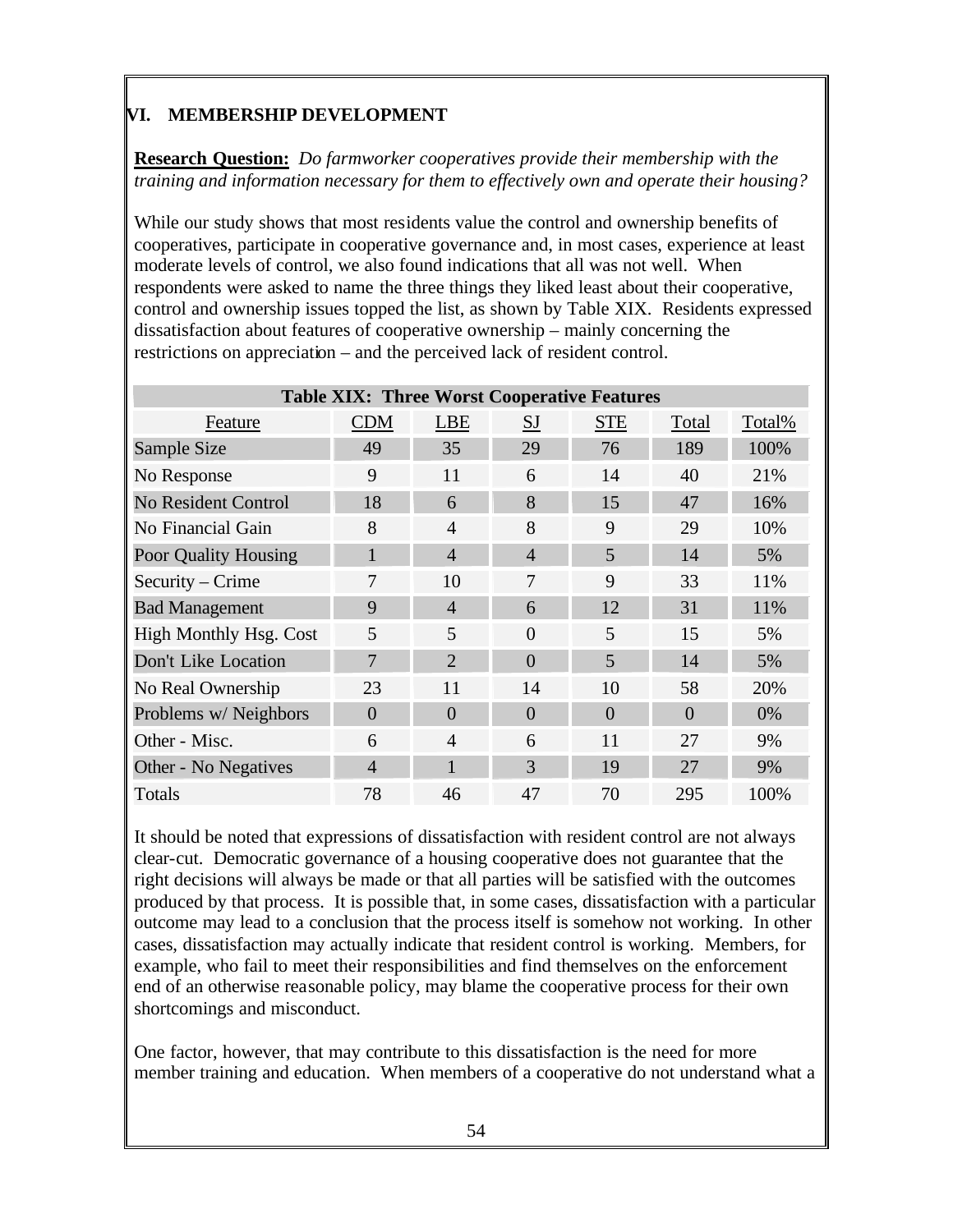cooperative is, how it operates, the ownership structure and/or what their roles are, a lack of participation and dissatisfaction can set in. Existing problems can be exacerbated and new problems created. As mutually owned and governed housing, it is essential that cooperative members have the knowledge and tools to carry out their responsibilities (Heskin and Bandy 1989).

The need for training also relates to dissatisfaction with ownership restrictions that are part and parcel of affordable housing cooperatives. In our interviews with current managers, former managers, and professional informants, the point was made that new cooperative members sometimes do not completely understand cooperative ownership and its limitations. Training and orientation must often surmount formidable linguistic, literacy and cultural barriers. Further, when farmworker cooperatives are formed as the result of grassroots farmworker initiatives - as these case studies were - the original goal of unrestricted homeownership can change. Inevitably, modifications and compromises occur as the dream of homeownership takes the form of a cooperative with public subsidies, occupational eligibility requirements and equity restrictions. When these changes in the original goal occur, farmworkers may experience disappointment and frustration.

Data from our study strongly suggests that more member outreach and training is needed at all four cooperatives. When residents were asked what were the reasons members did not participate, the lack of knowledge and understanding of cooperatives was the most frequently cited, as shown in Table XX. At two of the cooperatives, this reason was selected most frequently and ranked second and third at the remaining two cooperatives.

| Table XX: Reason Membership Doesn't Participate |            |                  |                                             |                            |                    |  |  |  |  |
|-------------------------------------------------|------------|------------------|---------------------------------------------|----------------------------|--------------------|--|--|--|--|
| Category                                        | <b>CDM</b> | LBE              | SJ                                          | <b>STE</b>                 | Total              |  |  |  |  |
| No Coop knowledge                               |            |                  | 12 (24%) 8 (23%) 11 (38%) 19 (25%) 50 (25%) |                            |                    |  |  |  |  |
| Long Ag work hours                              |            | $9(18\%)$ 9(26%) |                                             | 6 (21%) 23 (30%) 47 (30%)  |                    |  |  |  |  |
| Too busy                                        | 2(4%)      | 2(6%)            |                                             | $1(3\%)$ 11 (14%) 16 (14%) |                    |  |  |  |  |
| Disatis f. w/Coop operation                     | 3(6%)      | 1(3%)            | $0(0\%)$                                    | 5(7%)                      | 9(7%)              |  |  |  |  |
| Apathy                                          | 4(8%)      | 3(9%)            | $0(0\%)$                                    | $1(1\%)$                   | $8(1\%)$           |  |  |  |  |
| Tensions w/ membership                          | 3(6%)      | $0(0\%)$         | 4(14%)                                      | $0(0\%)$                   | 7(0%)              |  |  |  |  |
| No opinion/don't know                           |            | $7(14\%)$ 9(26%) | $3(10\%)$                                   |                            | $9(12\%)$ 28 (12%) |  |  |  |  |
| No response                                     | 9(18%)     | 3(9%)            | $4(14\%)$                                   |                            | 8 (11%) 24 (11%)   |  |  |  |  |
| <b>Total Sample</b>                             | 49 (100%)  | 35               | 29                                          | 76                         | 189                |  |  |  |  |

We also asked respondents if they agreed or disagreed with the following statement:

*Most residents in the cooperative don't really understand what cooperative housing is and how it works. Residents really need a lot of training.*

As Table XXI shows, over half of the sample expressed moderate to strong agreement with the statement and over 60% were in at least slight agreement. Solid majorities at each cooperative expressed moderate to strong agreement with the statement. Some level of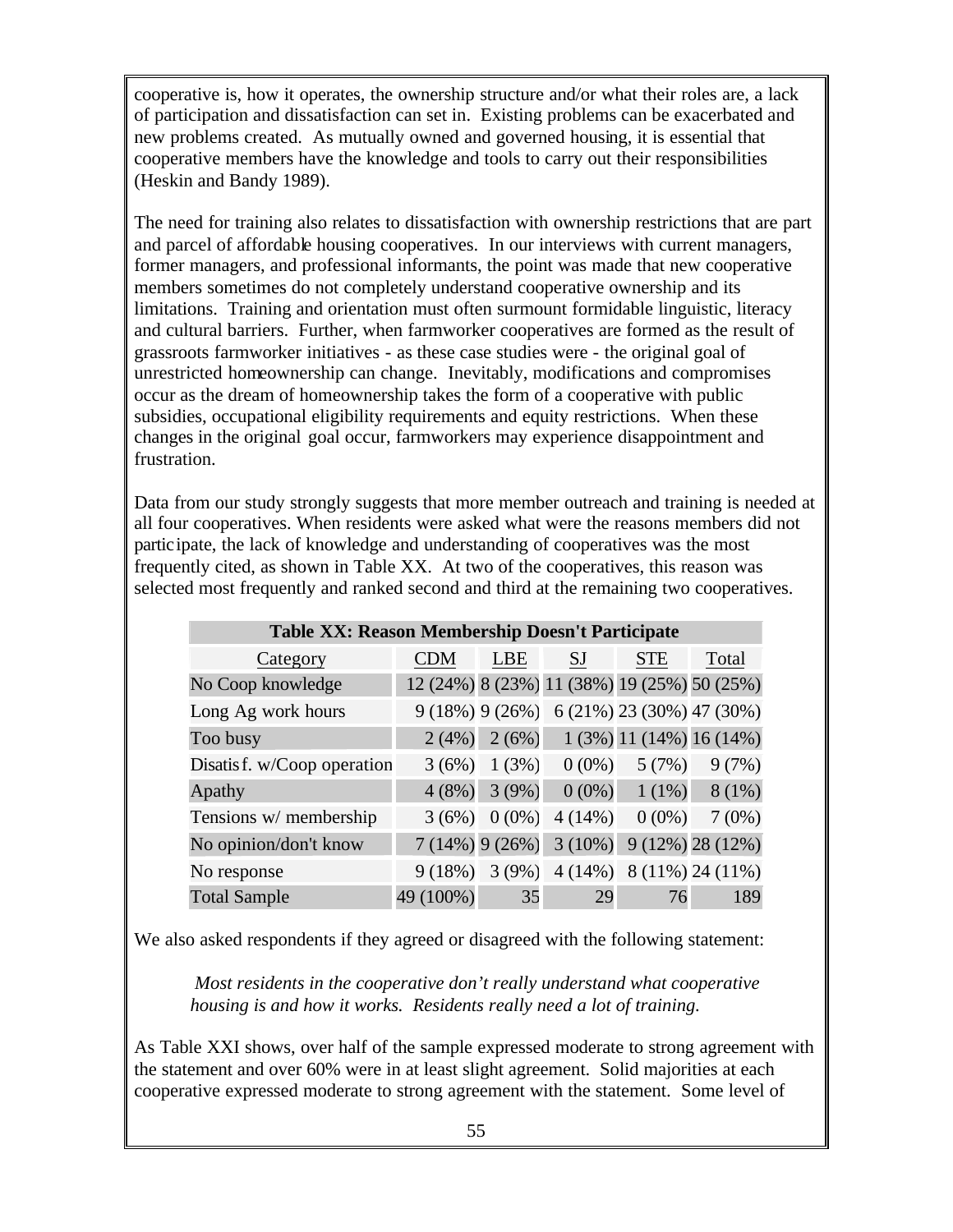agreement with the statement was expressed at levels ranging from slightly over 60% up to 80% of respondents at each of the cooperatives.

| Table XXI: Residents Need For Training on Housing Cooperatives |            |                                              |          |                           |                           |  |
|----------------------------------------------------------------|------------|----------------------------------------------|----------|---------------------------|---------------------------|--|
| Category                                                       | <b>CDM</b> | <b>LBE</b>                                   | SJ       | <b>STE</b>                | Total                     |  |
| Strongly agree                                                 |            | 18 (37%) 12 (34%) 13 (45%) 23 (30%) 66 (35%) |          |                           |                           |  |
| Agree                                                          | 11 (22%)   | $11(31\%)$                                   |          | 6 (21%) 23 (30%) 51 (27%) |                           |  |
| Slightly agree                                                 | 2(4%)      | 2(6%)                                        |          |                           | 4 (14%) 11 (14%) 19 (10%) |  |
| Disagree                                                       | 5(10%)     | 1(3%)                                        | 2(7%)    | $8(1\%)$                  | 16(8%)                    |  |
| <b>Strongly disagree</b>                                       | $0(0\%)$   | $0(0\%)$                                     | $0(0\%)$ | 3(4%)                     | 3(2%)                     |  |
| No op/Don't know                                               | 8(16%)     | 6(17%)                                       | 2(7%)    |                           | $4(5\%)$ 20 (11%)         |  |
| No response                                                    | $5(10\%)$  | 3(9%)                                        | 2(7%)    | 4(5%)                     | 14 (7%)                   |  |
| <b>Totals</b>                                                  | 49         | 35                                           | 29       | 76                        | 189                       |  |

### **Table XXI: Residents Need For Training on Housing Cooperatives**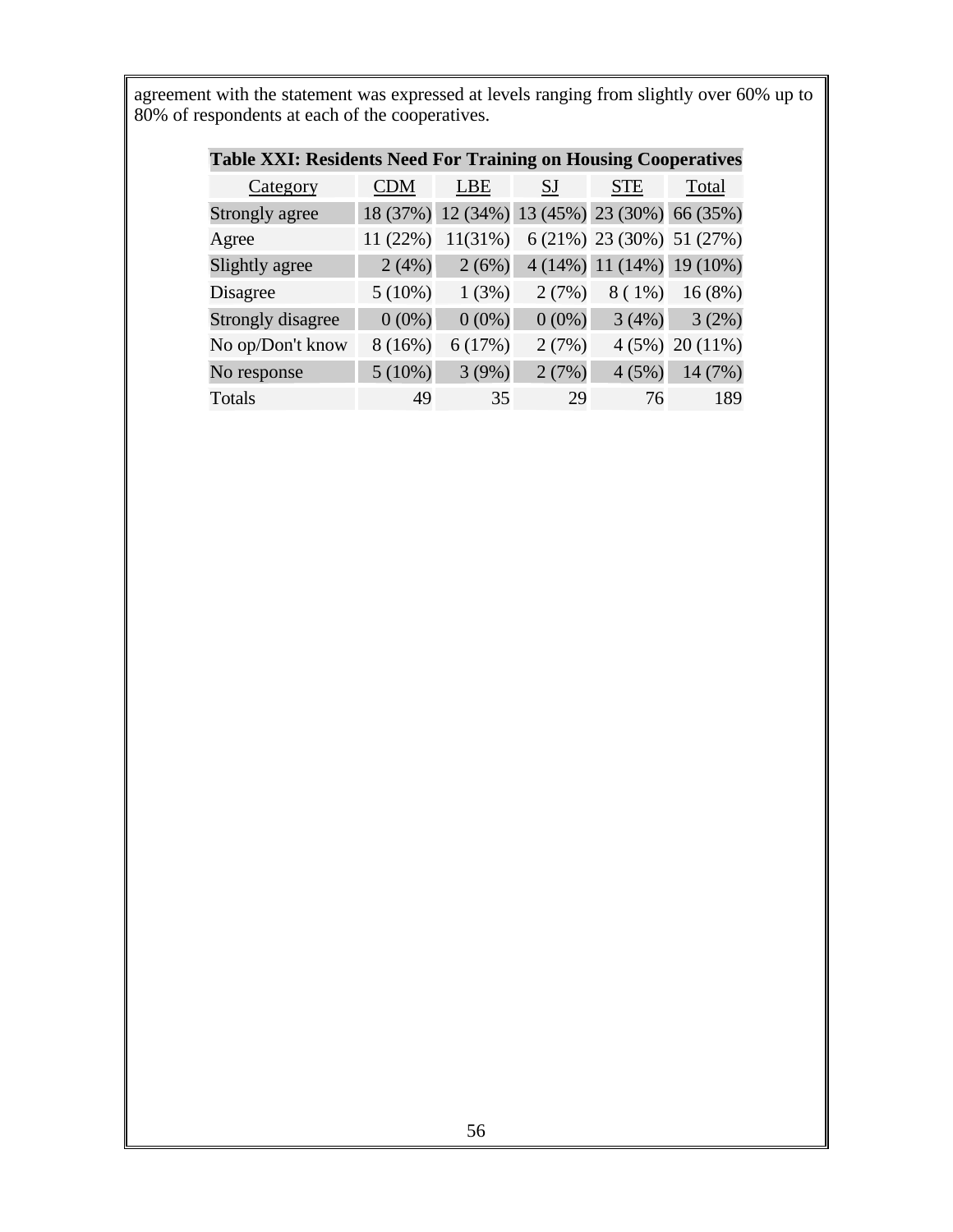# **VII. MEMBER EVALUATION OF COOPERATIVE MODEL**

**Research Question:** *Based on their experiences with cooperative housing, do farmworkers endorse the cooperative model for farmworker housing?* 

Our final area of inquiry concerned residents' rating of the cooperative model for farmworker housing. In the first of these final two questions put to respondents, we asked them to compare cooperative- with apartment-style rental housing. Finally, we asked them whether or not the cooperative model should be used in the future to house farmworkers. Their responses to these final two questions indicated a strong endorsement of the cooperative housing model.

## *Cooperative vs. Rental Housing*

Residents were asked to assess whether cooperative housing was better or comparable to rental housing, or if rental housing was superior to cooperative housing. By a solid 62% majority, respondents rated the cooperative model as "much better" than rental housing. Only seven respondents in the entire sample felt that rental housing was superior to cooperative housing. Once again, the self-managed and high-equity cooperatives of San Jerado and Santa Elena most strongly rated the cooperative model over rental housing. At La Buena Esperanza and Las Casas de Madera, slightly over half of the respondents gave cooperatives a strong edge over rental housing.

However, the results also show that a sizeable minority of respondents did not strongly endorse the cooperative model (Table XXII). About one-fifth of the sample, or 23%, saw cooperatives as either about the same as rental housing or only slightly better. About one out of ten respondents felt that rental housing was superior or equal to cooperative housing.

| <b>Table XXII: Cooperatives vs. Rental Housing</b> |            |                     |           |                    |    |          |  |
|----------------------------------------------------|------------|---------------------|-----------|--------------------|----|----------|--|
| Category                                           | <b>CDM</b> | <b>LBE</b>          | <b>SJ</b> | <b>STE</b>         |    | Total    |  |
| Coops are much better                              | 27 (55%)   | 18 (51%)            | 18 (62%)  | 55 (72%) 118 (62%) |    |          |  |
| Coops are a little better                          | 10(20%)    | 5(14%)              | 7(24%)    | $(9\%)$            |    | 29 (15%) |  |
| Both are about the same                            | 4(8%)      | 6(17%)              | $0(0\%)$  | (7%)               | 15 | $(8\%)$  |  |
| Rental is a little better                          | 2(4%)      | $(0\%)$<br>$\theta$ | 1(3%)     | $(1\%)$            | 4  | $(2\%)$  |  |
| Rental is a lot better                             | 2(4%)      | $(0\%)$<br>$\theta$ | $0(0\%)$  | $(1\%)$            | 3  | (2%)     |  |
| No op/Don't know                                   | $1(2\%)$   | 5(14%)              | 2(7%)     | (5%)<br>4          | 12 | (6%)     |  |
| No response                                        | 3(6%)      | (3%)                | 1(3%)     | 3<br>(4% )         | 8  | (4%)     |  |
| Totals                                             | 49         | 35                  | 29        |                    | 76 | 189      |  |

# *Endorsement of Farmworker Housing Cooperatives*

Respondents also provided a strong, but not overwhelming endorsement for building more farmworker housing cooperatives. As Table XX shows, over 60% of the respondents from three of the four cooperatives provided strong endorsements for the cooperative model.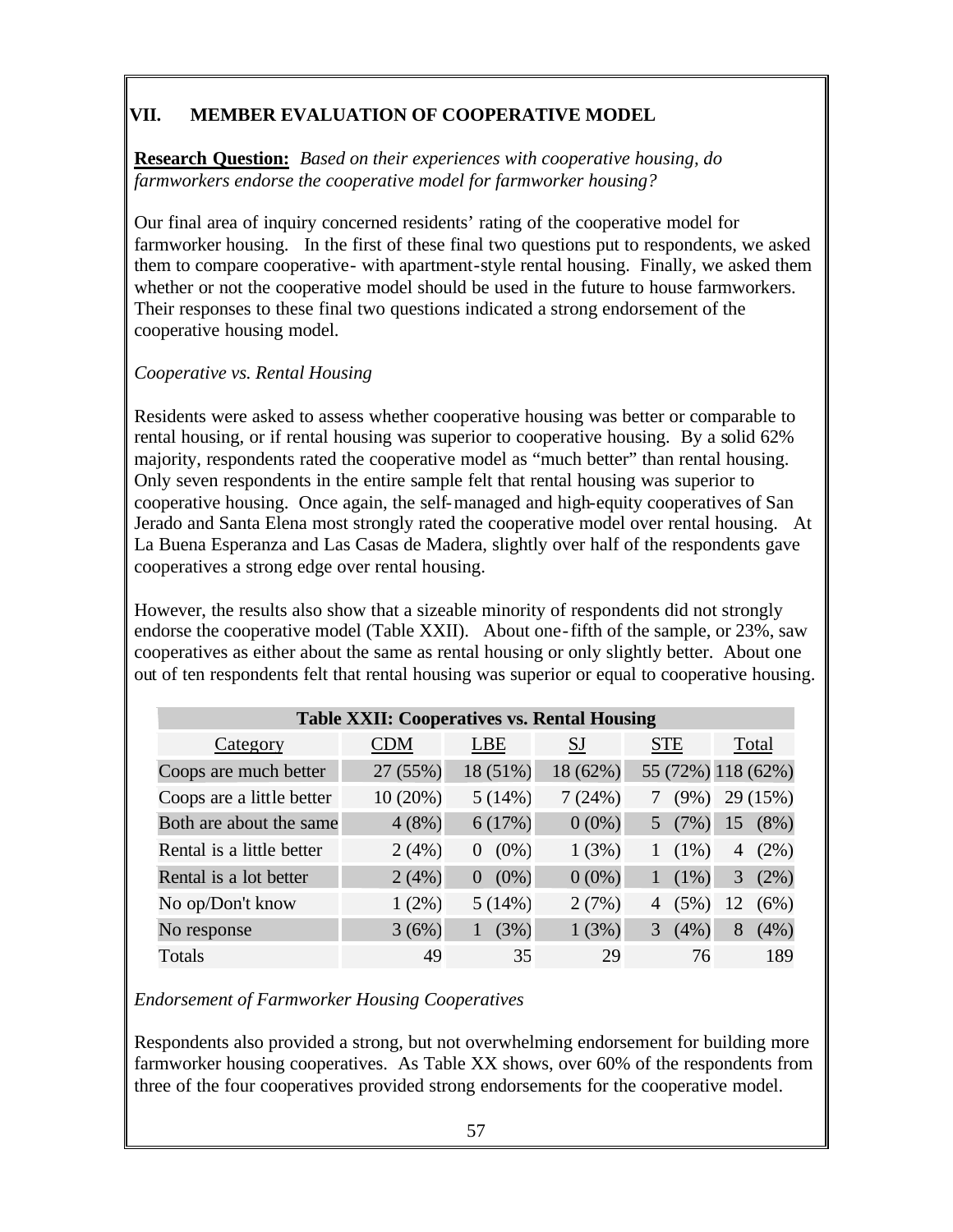Only a handful of respondents felt that the cooperative model was not suited for farmworkers and that other forms of housing should be built. However, about one-fifth of the sample gave only a lukewarm endorsement of cooperative housing. When these responses are combined with the negative ratings, about one-third of the sample expressed some degree of reservation about the suitability of the cooperative model to house farmworkers.

| <b>Table XXIII: Rating of Coop Model for Farmworker Housing</b> |            |            |           |            |          |  |
|-----------------------------------------------------------------|------------|------------|-----------|------------|----------|--|
| Category                                                        | <b>CDM</b> | <b>LBE</b> | <b>SJ</b> | <b>STE</b> | Total    |  |
| Great - build more                                              | 11 (22%)   | 9(26%)     | 1(3%)     | 18 (24%)   | 39 (21%) |  |
| Good - build more                                               | 22 (45%)   | 14 (40%)   | 13 (45%)  | 34 (45%)   | 83 (44%) |  |
| Fair - work with problems                                       | 9(18%)     | 9(26%)     | 6(21%)    | 17(22%)    | 41 (22%) |  |
| Poor - build other hsg.                                         | $1(2\%)$   | (6%)<br>2  | 2(7%)     | $0(0\%)$   | 5(3%)    |  |
| Very bad - build other hsg.                                     | $0(0\%)$   | $0(0\%)$   | $4(14\%)$ | 2(3%)      | 6(3%)    |  |
| No op/Don't know                                                | $0(0\%)$   | $0(0\%)$   | 1(3%)     | $1(1\%)$   | 2(1%)    |  |
| No response                                                     | 6(12%)     | $1(0\%)$   | 2(7%)     | 4(5%)      | 13 (7%)  |  |
| <b>Total Sample</b>                                             | 49         | 35         | 29        | 76         | 189      |  |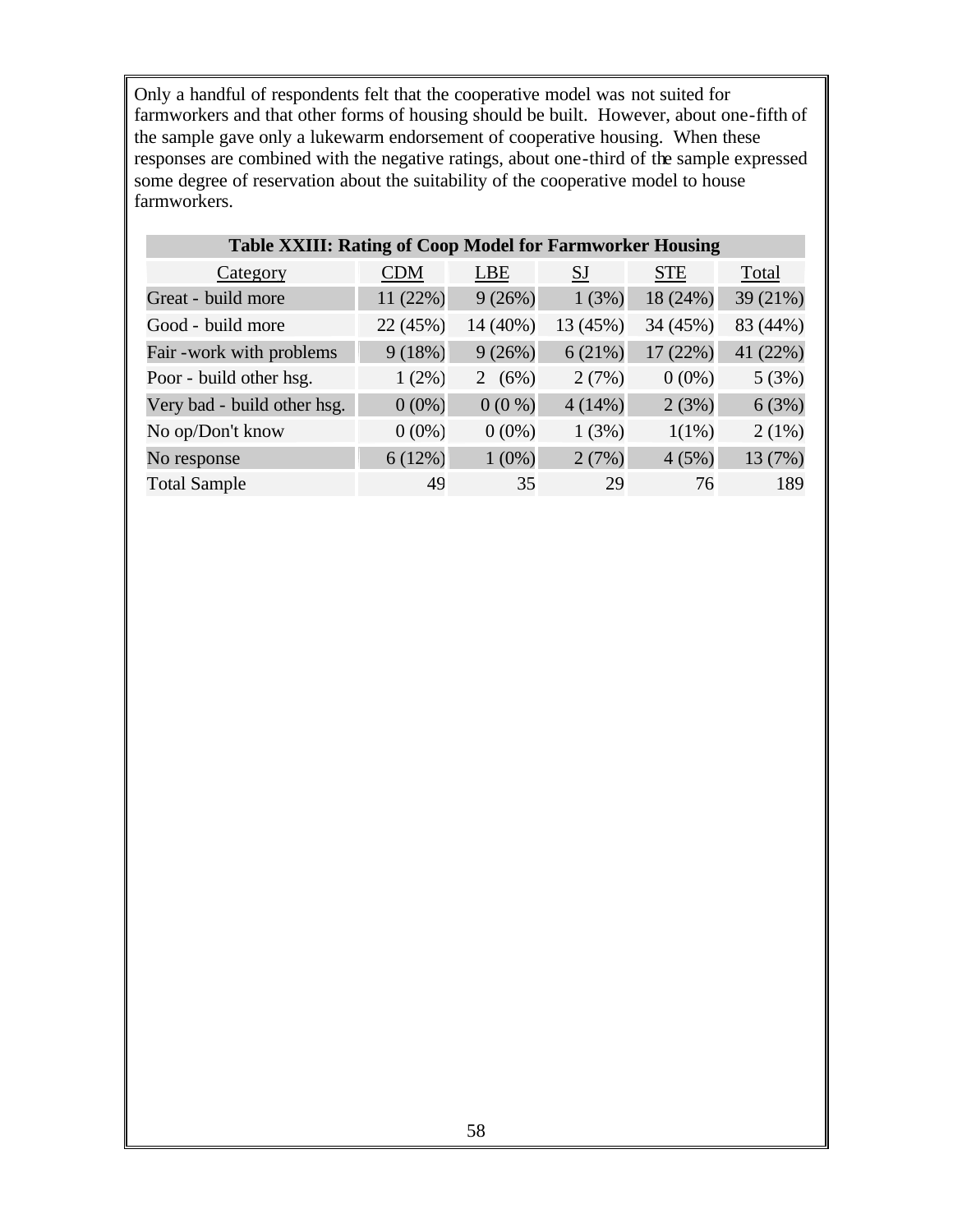# **VIII. CONCLUSIONS**

## **A. Cooperative housing is a viable and effective model to provide meaningful ownership and control to low- and moderate-income farmworkers.**

One of the principal findings of this study is that cooperative housing does work for farmworkers. All four cooperatives are well managed and financially viable. We found no evidence of any major operational or financial problems in either in our interviews with informants or review of cooperative records. There were no significant compliance issues with any of the oversight agencies – RHS or HCD. Further corroboration comes from the survey data where most respondents at all four cooperatives rated performance in management, maintenance, enforcement of house rules and their elected boards as satisfactory or better. Although we interviewed current and former managers of these cooperatives as well as professional informants involved in their development and later operations, not one identified any significant problems or expressed any concerns about their future viability. This is not to say that the management of these cooperative can't be improved or that current managers might not have any weaknesses. But, in terms of key operational and financial areas, we found no deficiencies.

#### **B. Limited equity cooperatives continue to provide affordable ownership to current and future farmworkers owners**.

The two limited equity cooperatives, La Buena Esperanza and Las Casas de Madera, continue to provide affordable ownership to current and new farmworkers. Unlike San Jerardo and Santa Elena, the low share prices provide a much lower and accessible entry cost due to share prices that range from \$2,000 to \$3,000. While this finding is not surprising, what is notable is that many residents in these cooperatives value the ownership benefit even though the amount of equity is nominal. Our research suggests that the psychological and social benefits low-income farmworkers derive from ownership may be more significant than previously thought.

#### **C. The restricted equity and no equity cooperatives may eventually become affordable only to farmworkers with incomes at or close to moderate-income levels due to high entrance costs.**

The entrance costs to San Jerardo and Santa Elena have increased to levels that are well beyond the reach of many, if not most, low-income farmworkers. Santa Elena's entrance costs are due to the unrestricted purchase price of mobile home units by incoming members. In the case of San Jerardo, the problem is the result of the equity restriction of the RHS 515 funding program it was organized under. If the RHS 515 loan is prepaid, there will be no restrictions on the sale of these shares. Unless these cooperatives find ways to subsidize or assist new members with share purchases, they will eventually be unable to provide home ownership opportunities to lower-income farmworkers. The future for these cooperatives may be a niche for more moderate-income farmworkers who are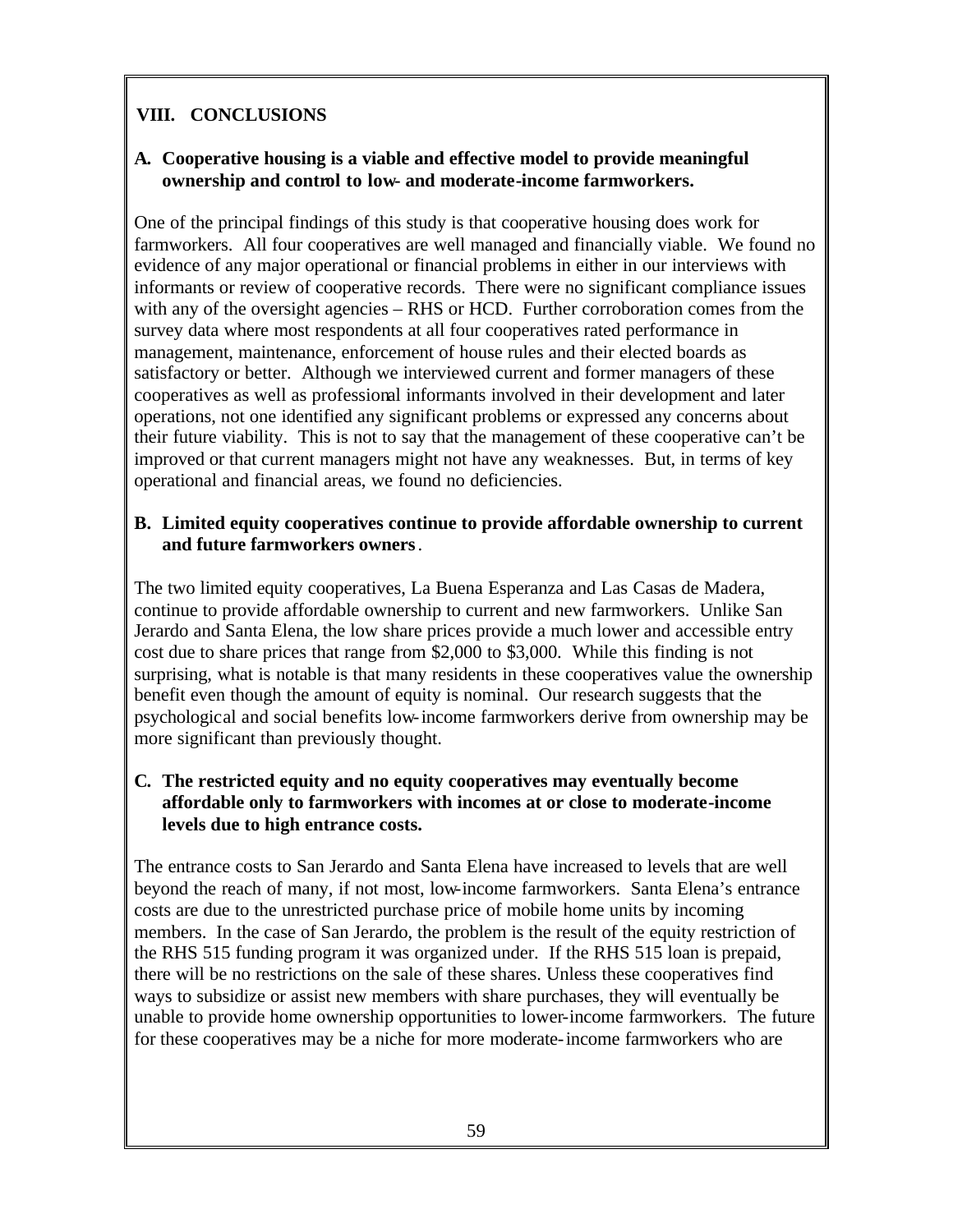unable to purchase a single-family home.<sup>3</sup> We would recommend that the boards in these two cooperatives begin exploring share loan purchase programs that could provide low or no interest loans to and require minimal down payments from low-income farmworkers.

### **D. All four farmworker cooperatives still continue to serve current, retired and former farmworkers.**

All four cooperatives have continued to serve almost entirely farmworkers. Only 3% of the membership of these cooperatives has no farm labor background. 97% of the membership is households engaged in farm labor, former farmworker households who have changed occupations, farmworker households that are receiving public assistance or retired/disabled farmworkers. Even the cooperative with the least restrictive occupational requirements, Las Casas de Madera, still remains a predominantly farmworker cooperative after 20 years of operation.

| <b>Table XXIV: Occupational Demographics</b> |     |     |    |            |       |     |  |
|----------------------------------------------|-----|-----|----|------------|-------|-----|--|
| Category                                     | `DM | LBE | SJ | <b>STE</b> | Total | %   |  |
| <b>Active Farmworker</b>                     | 29  | 33  | 28 | 77         | 167   | 59% |  |
| <b>Former Farmworker</b>                     | 25  |     | 31 | 12         | 68    | 24% |  |
| <b>Retired Farmworker</b>                    | 12  |     | 9  | 11         | 39    | 14% |  |
| No Farmwork History                          |     |     |    |            |       | 3%  |  |
| Total                                        |     |     | 68 | 100        | 283   | ገበ% |  |

### **E. Most Farmworkers participate in their cooperatives and value the benefits offered by cooperative housing, but many feel limited control over the management and operation of the cooperative.**

The findings in this section provide further evidence that cooperatives do work for farmworkers, but also raise some concerns for the cooperatives in our study. The data show that residents do value the benefits of cooperative housing – resident governance, low-cost quality housing and ownership, in particular, stand out. For most respondents, these were important – if not always the most important - motivations in their decisions to seek membership in a housing cooperative. By and large, residents do participate in the governance of the cooperative. Most residents feel they exercise some degree of control over management, maintenance, house rules and the selection of new members. Solid majorities of respondents felt cooperative housing was superior to rental housing and strongly endorsed the development of more cooperative housing for farmworkers.

We also think it important that the resident valuation of cooperative benefits was, generally, across the board. In particular, the data show that the value of ownership and control did not appear to be driven solely by higher share values. Even in the

 $\overline{a}$ 

 $3$  The National Housing Association of Housing Cooperatives calls for just such a role for cooperatives in a 2000 White Paper "Housing Cooperatives: An opportunity to exp and home ownership for moderate income families" http://www.coophousing.org/white\_page.htm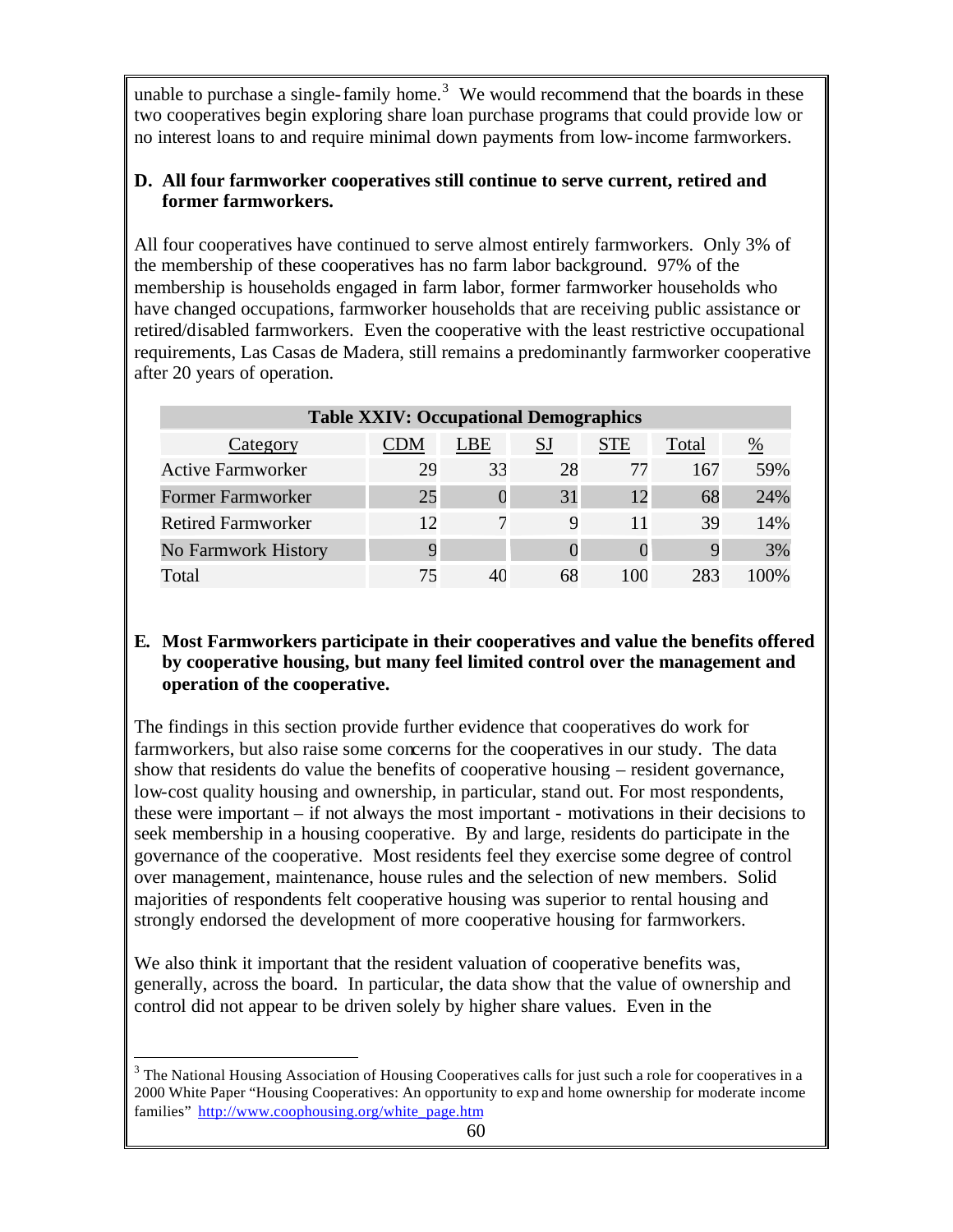low-equity cooperatives of La Buena Esperanza and Las Casas de Madera, many residents felt ownership was an important benefit and one that, at least partially, motivated their decision to move into the housing. Our findings suggest that the ownership confers important social and psychological benefits for lower-income farmworkers that go beyond the dollar value of their shares.

However, our study did uncover areas of concern. As Table XXV and the previous tables show, data from the resident-control questions indicate that, while in most cases a majority of residents experience at least moderate levels of control over their housing, many residents feel they have little or no control. In some of the cooperatives, those feeling little or no control were the majority. Even when the majority of respondents did report sufficient control, significant numbers of residents - usually about one-third of the sample – consistently reported a lack of control both at specific cooperatives and in the total sample.

#### **Table XXV: Summary of Strong to Moderate Resident Control Responses by Cooperative**

| Coop       | Board           | Management  | Maintenance | House Rules | New Members |
|------------|-----------------|-------------|-------------|-------------|-------------|
| <b>CDM</b> | <b>Majority</b> | Minority    | Tie         | Plurality   | Plurality   |
| <b>LBE</b> | Plurality       | Minority    | Plurality   | Minority    | Minority    |
| <b>SJ</b>  | Majority        | Unavailable | Majority    | Majority    | Majority    |
| <b>STE</b> | Majority        | Majority    | Majority    | Majority    | Majority    |

#### **F. Farmworkers in this study strongly endorse the cooperative housing model and support the development of more farmworker housing cooperatives.**

Cooperative residents do endorse the cooperative model. Majorities of residents believe that cooperative housing is superior to rental housing and that more farmworker housing cooperatives should be built. It is noteworthy that very few respondents felt that rental housing was equal to or better than cooperative housing or that cooperatives should no longer be used for farmworker housing. However, it should also be noted that some of the support for the cooperative housing model was lukewarm and qualified. This is consistent with data from other parts of the survey that indicate that many residents have mixed or unsatisfactory experiences with some facets of cooperatives – particularly resident control issues. These results also lend more support to our next finding that cooperatives may need to conduct more outreach and training for their membership.

#### **G. Farmworker cooperatives in this study need to conduct more outreach and training to their membership.**

An obvious starting point in addressing dissatisfaction and lack of control indicated by our findings is increased member outreach and training. Respondents identified insufficient knowledge of cooperative housing as one of the primary reasons more residents did not participate. Firm majorities at each of the four cooperatives felt that many members did not understand how cooperatives worked and that more training was needed. Determination of the specific reasons or causes for membership dissatisfaction, beyond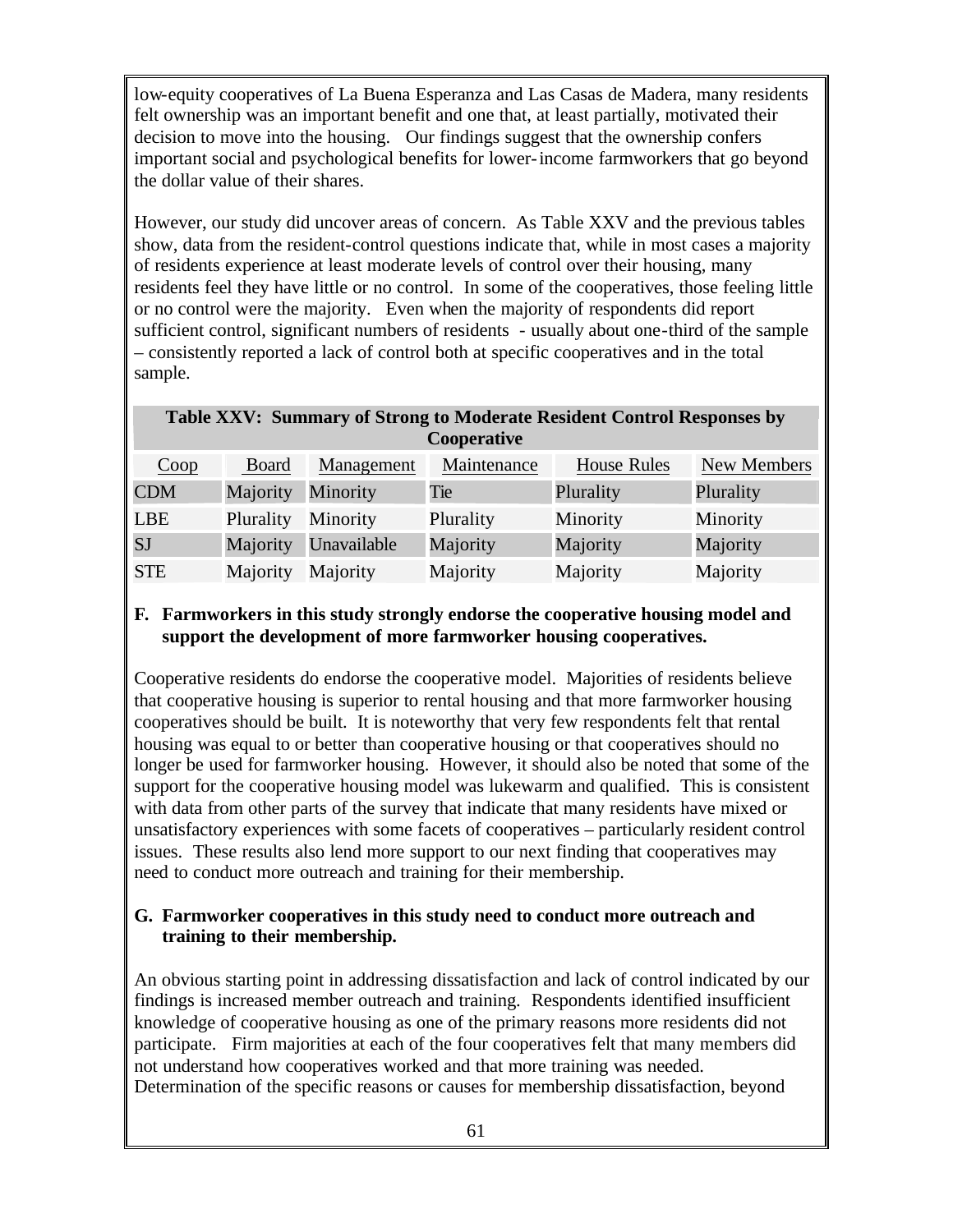simple statements in a survey questionnaire, would require a much more expanded scope of study and resources. These reasons or causes are, undoubtedly, richly nuanced and textured. In order to better understand and address areas of dissatisfaction revealed in this study, we would recommend that the cooperative boards reach out directly to their membership to fully uncover, explain, and address resident concerns.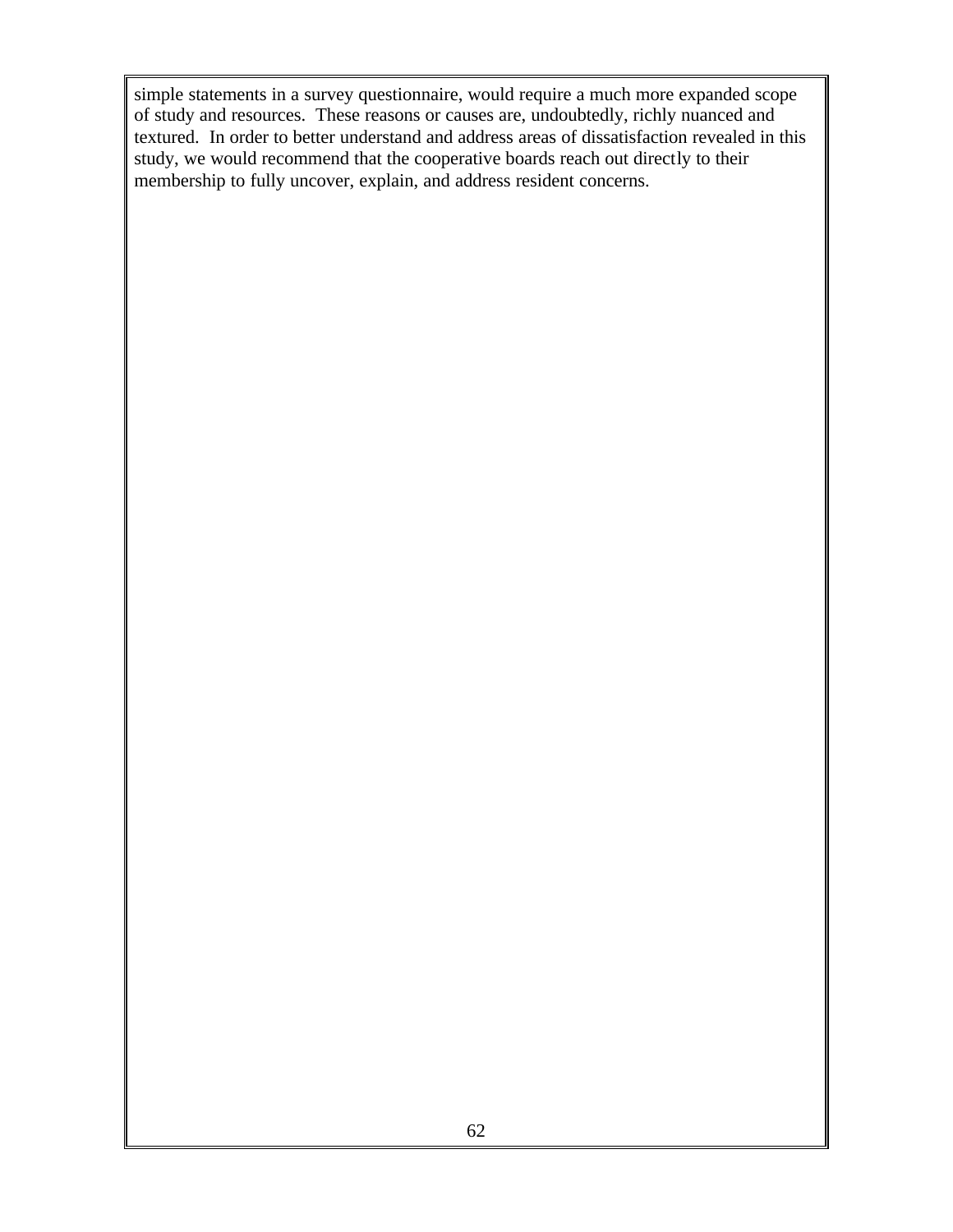## **References**

Agora Group, *California's Lower-Income Housing Cooperatives,* Davis, CA: University of California Center for Cooperatives, 1992.

Applied Survey Research *Farmworker Housing and Health: Needs Assessment Study of the Salinas and Pajaro Valleys,* Monterey and Santa Cruz Counties, 2001.

Bandy, Dewey, 1992 *Structure and Agency: Grassroots Planning and Development Under Structurally Adverse Conditions, Dissertation*: University of California, Los Angeles.

Dewey Bandy, *Characteristics and Operational Performance of California's Permanent Housing Cooperatives,* Davis, CA: Center for Cooperatives, University of California, 1993.

Bordenave, Jaime. 1979, *Of The People, By The People, For the People: Cooperative Housing for Rural America. Rural Community Assistance Corporation*: Washington D.C.

California Department of Food and Agriculture, *Agricultural Statistical Review*, http://www.cdfa.ca.gov/card/card\_new02.htm, 2002

City of Salinas, *City of Salinas Consolidated Plan* Salinas: California, 2001.

James Gordon, *An Assessment of Migrant and Seasonal Farm Workers' Need or Housing in California: How a Cooperative Model has Helped Meet that Need,* Davis, CA: Center for Cooperatives, University of California, 1995.

King City, http://www.kingcity.com/index.shtml, city website, 2002.

Heskin, Allan and Dewey Bandy, Limited Equity Housing Cooperatives in California: Proposals for Legislative Reform, California Policy Seminar, University of California, 1989.

Monterey County *Jobs and Housing Report*, http://www.co.monterey.ca.us/gpu/reports/index.html, 2001A

Monterey County, *Employment and Cost of Living Trends in Monterey County,*  http://www.co.monterey.ca.us/gpu/reports/index.html, 2001B

Paula Mushrush, Mark A. Larson, and Jerry D. Kraus, **Social** *Benefits of Affordable Housing Cooperatives,* Davis, CA: Center for Cooperatives, University of California, 1997.

National Association of Home Builders, *Housing Opportunity Index: Complete Listing by Affordability Rank* , http://www.nahb.org/reference\_list.aspx?sectionID=135*, 2002*

National Association of Housing Cooperatives, *Housing Cooperatives: An opportunity to expand homeownership of moderate income families,* White Paper, 2000.

National Low Income Housing Coalition, *Rental Housing for America's Poor Families: Farther Out of Reach,* http://www.nlihc.org/oor2002/index.htm, 2002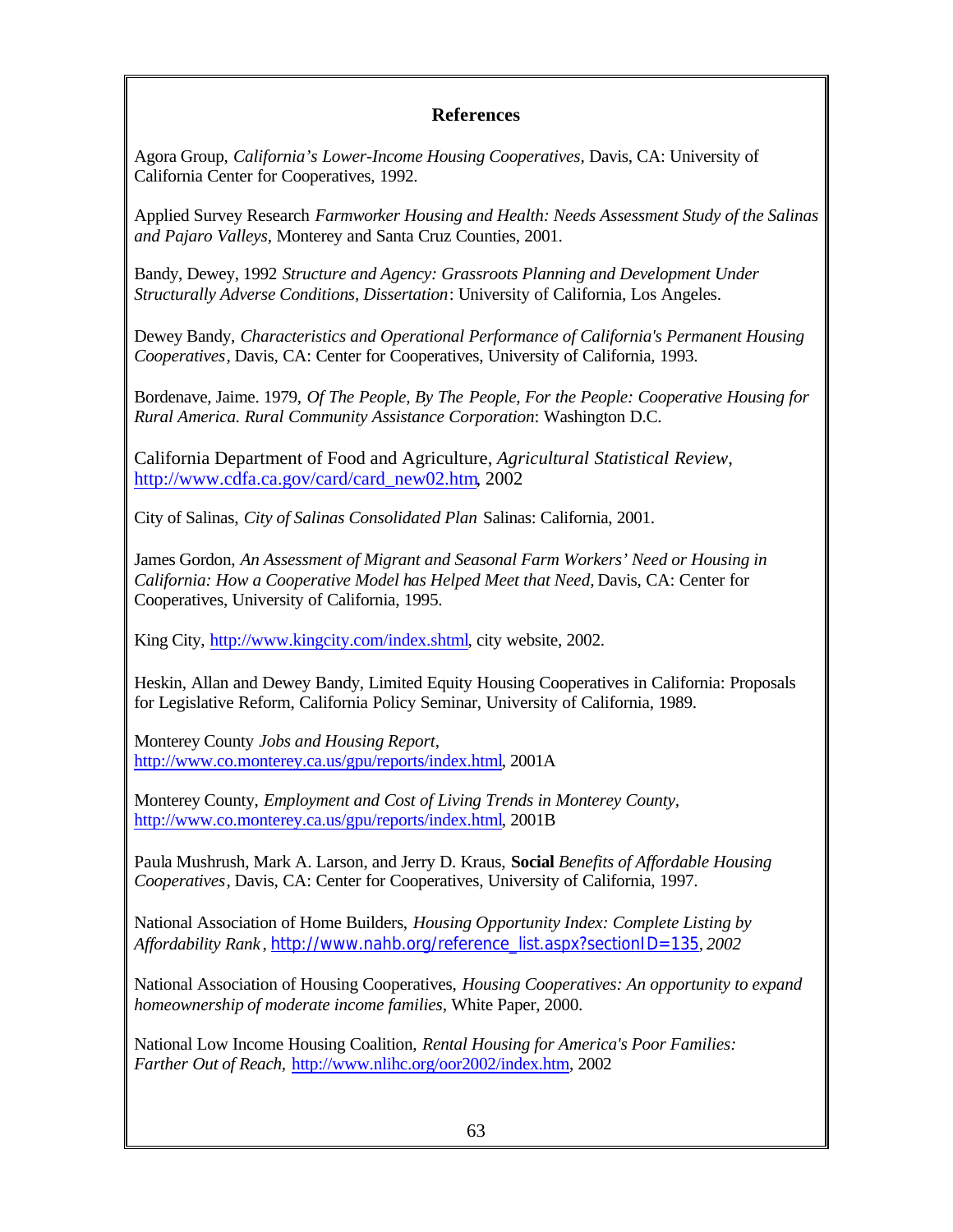#### **References**

Rioux, Gerald and Christine L. Rioux, *Limited Equity Housing Cooperatives: A Financing Opportunity for California Lenders"* Davis, CA: University of California Center for Cooperatives, 1994.

Salinas Californian, http://www.californianonline.com/communities/towns/kingcity.html, 2002

Salinas Californian, http://www.californianonline.com/communities/towns/salinas.html, 2002

Salinas California, http://www.californianonline.com/communities/towns/soledad.html, 2002

Sazama, Gerald W. *A Brief History of Affordable Housing Cooperatives in the United States* Department of Economics, University of Connecticut, 1996.

Sazama, Gerald W. and Roger Wilcox, *An Evaluation of Limited Equity Housing Cooperatives in the United States,* Center for Real Estate and Urban Economics, University of Connecticut, 1995.

Smith-Heimer, Michael, et. al., *The State of California's Housing Markets: 1990 – 1997*  Sacramento California, California Department of Housing and Community Development, 1998.

United States Census Bureau, *County and City Data Book 2000,* http://www.census.gov/prod/www/ccdb.html, 2000

Working Group on Agriculture and Affordable Housing *Operation of Farm Labor Housing in California: A Survey of Farmers/Ranchers,* California Coalition for Rural Housing, April 2001.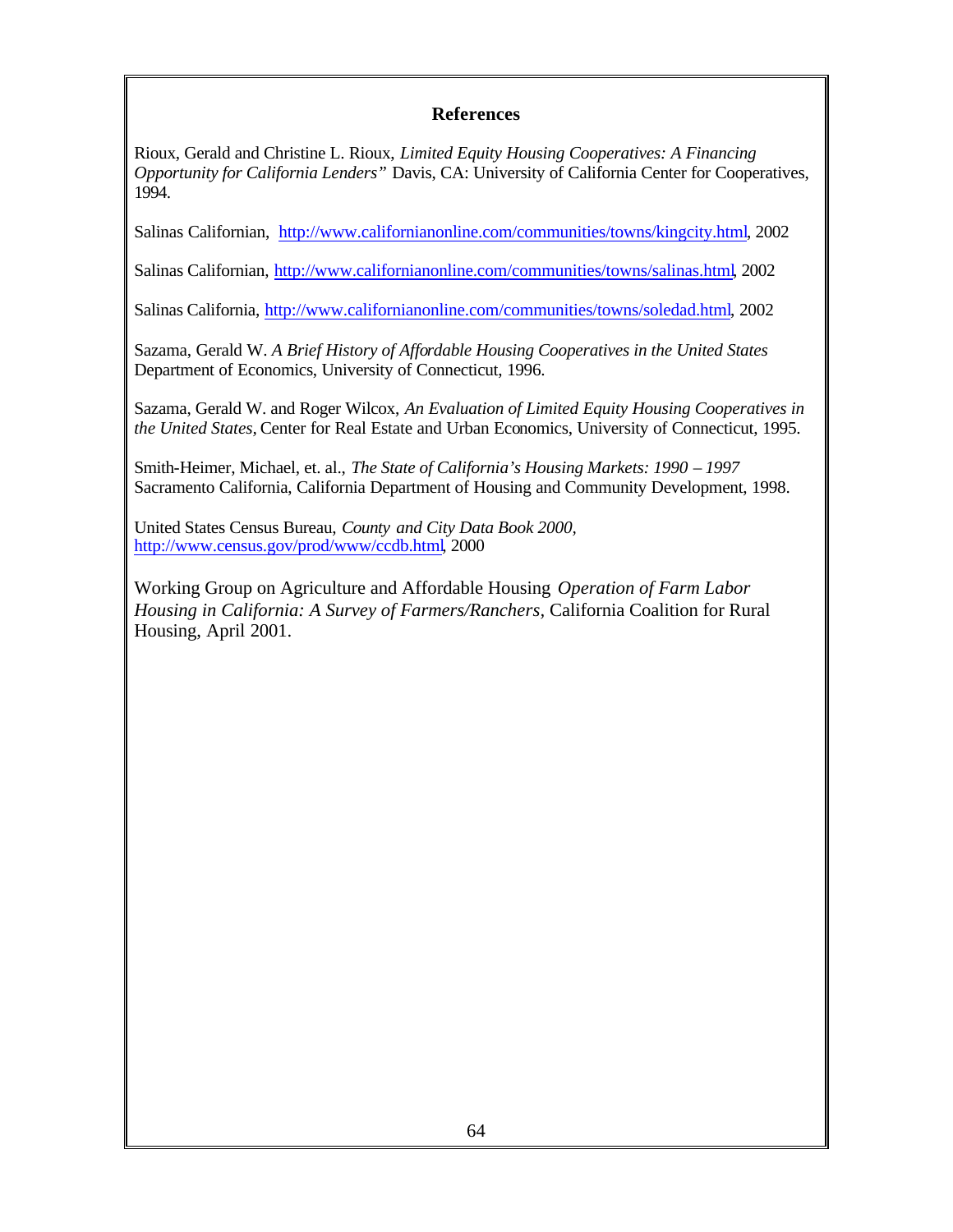# **Appendix A: California Farmworker Housing Cooperatives**

| <b>County</b>          | Cooperative                                | <b>City</b>      |
|------------------------|--------------------------------------------|------------------|
| Contra Costa           | La Colonia Santa Maria Housing Corporation | <b>Brentwood</b> |
| Contra Costa           | Villa De Guadalupe Coop                    | <b>Brentwood</b> |
| <b>Monterey County</b> | La Buena Esperanza                         | King City        |
| <b>Monterey County</b> | Las Casas de Madera                        | <b>Salinas</b>   |
| <b>Monterey County</b> | San Jerardo                                | <b>Salinas</b>   |
| <b>Monterey County</b> | Santa Elena                                | Soledad          |
| <b>Monterey County</b> | Vista de la Terraza                        | <b>Salinas</b>   |
| <b>Monterey County</b> | Cooperativa Las Tres Palmas                | Watsonville      |
| Ventura County         | Cabrillo Village                           | Saticoy          |
| Ventura County         | <b>Rancho Sespe</b>                        | Ventura          |
| Sonoma County          | <b>Santa Rosa Creek Commons</b>            | Santa Rosa       |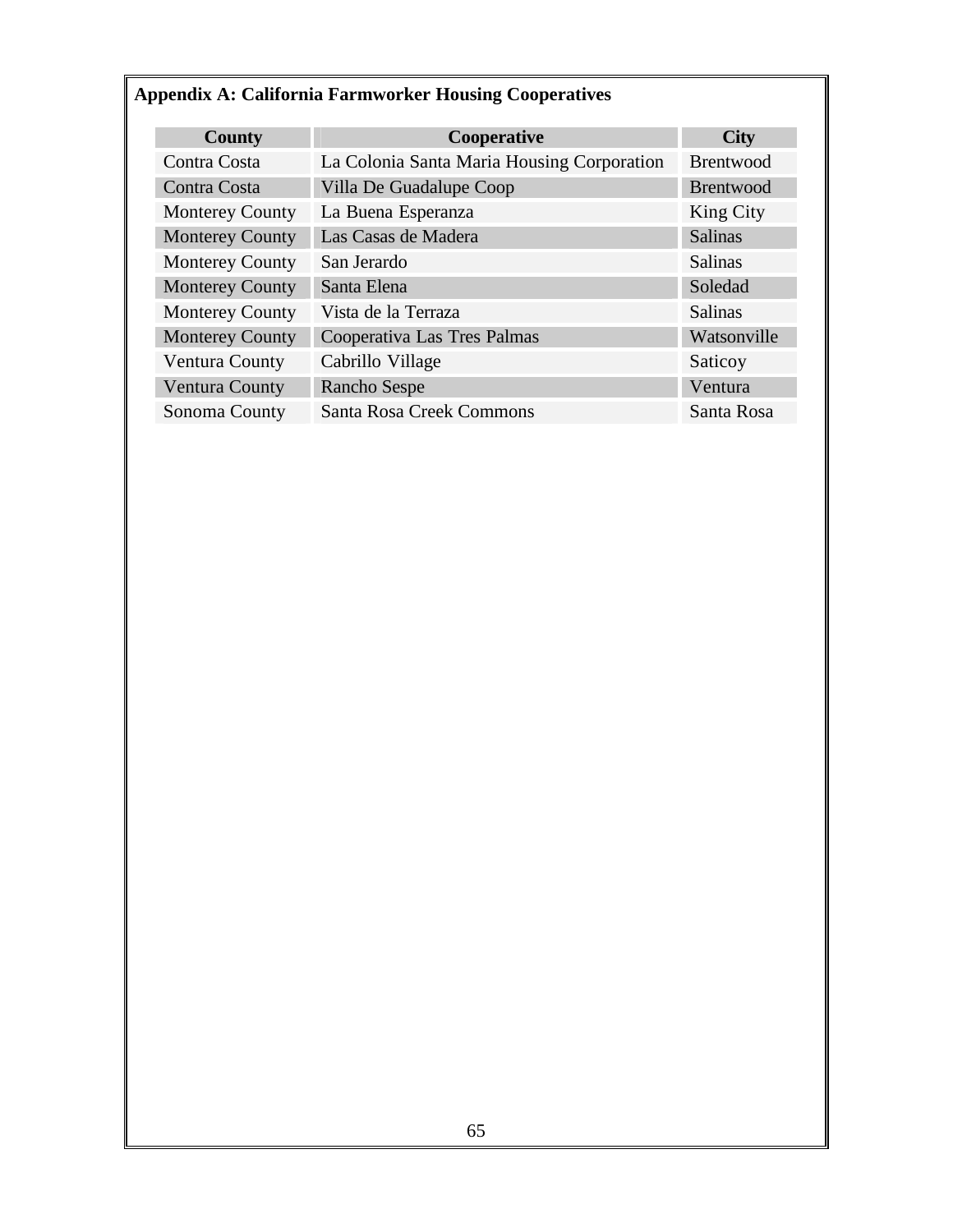# **Appendix – B: History of San Jerardo**

Any history of farmworker housing cooperatives in California begins with San Jerardo. Aptly named after the Mexican patron saint for gamblers, San Jerardo was born out of the turmoil and conflict of early UFW organizing drives in Salinas. It started when the grower who owned the La Posada labor camp in Salinas closed and sold the property in as part of a strategy to defuse a UFW organizing drive.

However, when the La Posada labor camp was closed in 1972, the families confounded local authorities that expected them to disperse. Thirty-two families set up tents, built makeshift cardboard shacks and converted their cars into sleeping quarters and even organized a "street" kitchen. They wanted to stay together and demanded permanent housing be found for them. Perplexed and embarrassed by the squatting action, which had had gone on for more than two weeks and had attracted national attention, city and county officials arranged for the families to be temporarily relocated to Camp McCallum - an abandoned labor camp at the outskirts of Salinas that was owned by the Monterey County Housing Authority (MCHA).

## **Purchase of the Camp**

This World War II-era camp was located in the midst of prime agricultural land. It's barracks had been designed to house single male agricultural workers and had not been used since 1967 when the Bracero program was closed down. Camp McCallum was in serious disrepair and was intended only as temporary housing until families could be relocated. The MCHA had little interest in providing permanent housing for the families and was eager to wash its hands of the troublesome farmworkers. However, the troublesome La Posada families began to consider the possibility of somehow converting Camp McCallum into permanent homes they could own. They resisted relocation and defied deadline after deadline by the MCHA to move out.

The living conditions at the dilapidated camp, however, were harsh. Over time, as the standoff between the farmworkers and the MCHA continued, more and more of the families moved out. When only a few families remained, the MCHA sold the property to a San Francisco entrepreneur Leo Briggs in April 1973.

Although the sale of the camp to Briggs should have marked the end of the saga of the La Posada families, it actually was a new beginning. The families were tired of living in labor camps and wanted to own their own homes. To them, the unwanted Camp McCallum was the potential site of their new homes. Even though many had relocated out of the camp, they had kept their group together and even added to it. Their leader, Sixto Torres, approached Briggs about buying the camp.

Briggs was an unorthodox entrepreneur and agreed to sell. A sales price of \$140,000 with a \$20,000 down payment was agreed to. Briggs would carry the balance interest free with payments of \$2,500 per month. A sales contract was written up on legal notebook paper. Sixto raised the \$20,000 in cash through share sales of \$500 to the membership. Each member agreed to pay \$50 per month as his or her share of monthly principal payments.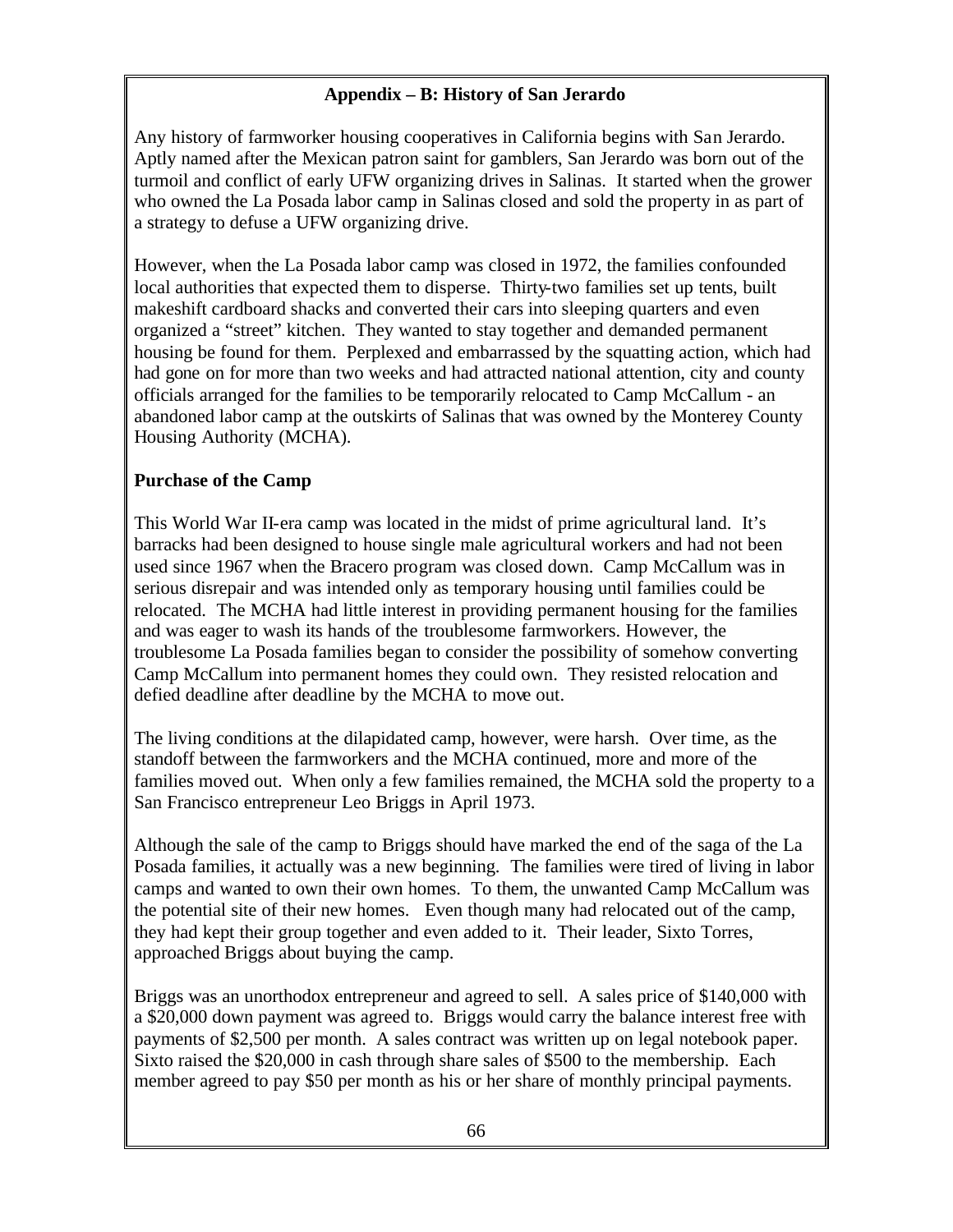All these transactions were in cash with hand written receipts issued by Sixto. Sixto kept the down payment funds in his briefcase then made the down payment to Briggs in cash.

# **Formation of the Cooperative**

With the land under their control, the families next sought professional assistance to develop housing. Central Coast Community Development Corporation (CCCDC) and California Rural Legal Services (CRLA) were contacted for assistance and both agencies agreed to help them. Ed Moncrief was assigned by CCCDC to work with the families. A development team was formed with staff from CCCDC, CRLA and Sixto Torres representing the farmworkers was formed under Moncrief's leadership.

CRLA helped the La Posada families incorporate as nonprofit corporation while CCCDC provided training and technical assistance. It was decided that a cooperative was the most realistic way to meet the families' desire for ownership and control of their housing. The families certainly would have preferred individual ownership to a cooperative. But the kinds of subsidies that would be needed for single-family or condominium housing were not available at that time. Rental housing was not an option because it would not provide the ownership or control that was so important the families. A cooperative was the only form of housing that could satisfy desires for ownership and control, still be feasible in terms of available subsidy programs and survive what promised to be a contentious review and approval process. Given the gamble the families were taken they rechristened their group after the Mexican patron saint of gamblers – San Jerardo.

# **Battle for the Use Permit**

Because the land was zoned for agricultural uses and not permanent housing, a use permit was needed in order to develop the project. Opposing San Jerardo were some of the most influential families and growers in the Salinas area. They were opposed to farmworker housing and wanted the land returned to crop production. Joining them in opposition was the local school district – ostensibly over the impact of the proposed cooperative.

A comprehensive and wide-ranging campaign was conducted to win approval of the use permit. Funding commitments from state Department of Education Migrant Education programs were obtained to mitigate the impact of the increased enrollment that would result from the housing. Farmworker families hit the streets and gathered over 1,000 signatures on a petition to demonstrate community support. The previous sketchy and undeveloped project concept was replaced by a polished and professionally designed project proposal. Loan and grant applications were submitted. Architectural and engineering plans were prepared. Sixto Torres and farmworker leaders conducted a survey of labor camps – many of them illegal – to demonstrate the need for farm labor housing in the area. Perhaps most importantly, Ed Moncrief and Sixto Torres were able to conduct a quiet, skillful, low profile outreach campaign that won over many influential civic and public leaders. All of these efforts paid off in autumn of 1975 when the Monterey County Planning Commission and County Board of Supervisors approved the use permit.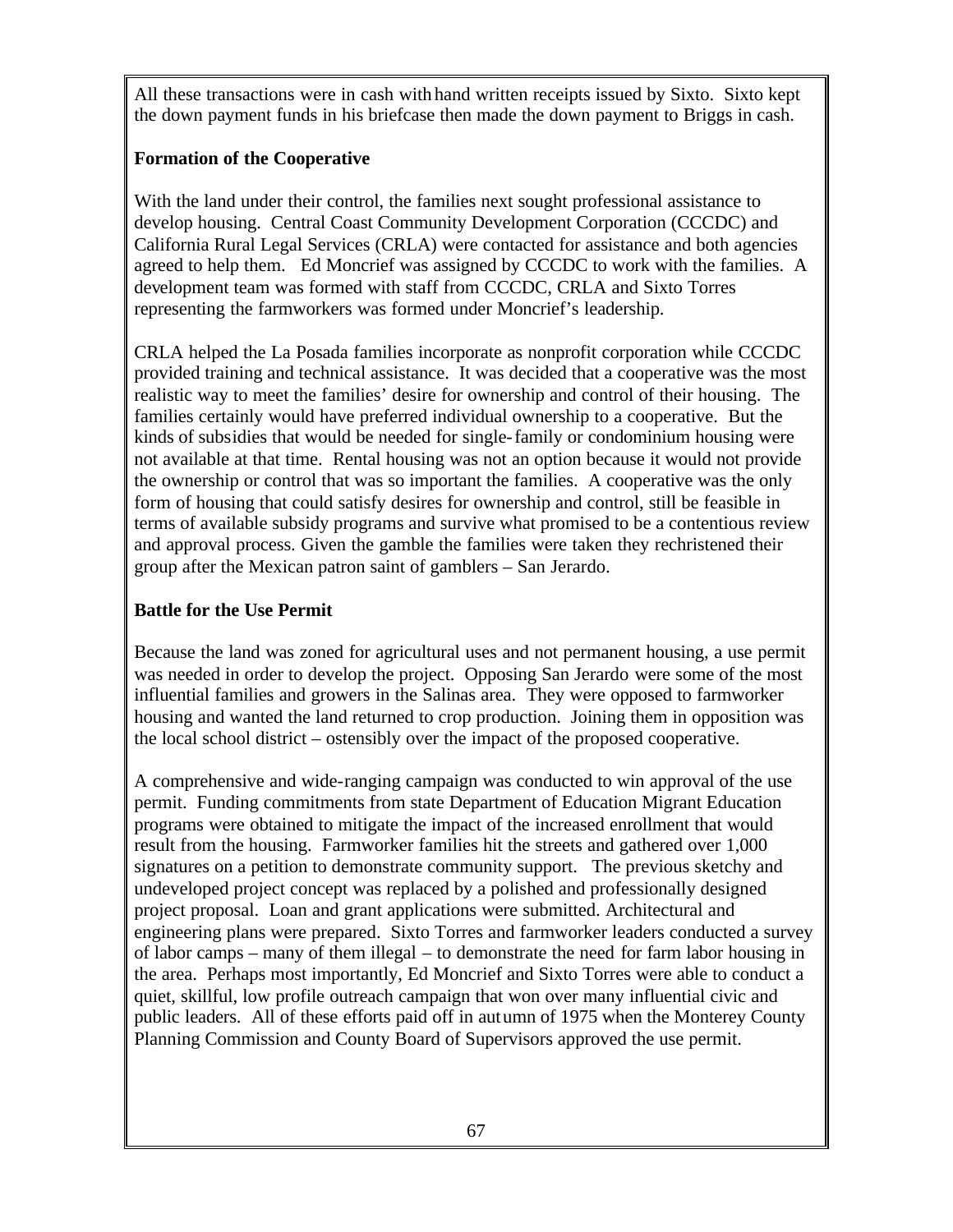### **Legal and Bureaucratic Hurdles**

At that time, cooperative farmworker housing was a very new and unfamiliar housing model to the various agencies that had to grant approvals and/or fund the project. For agencies such as FmHA (now Rural Housing Services), the California Department of Real Estate, the Public Utilities Commission, the California Water Quality Control Board and the California Corporations Commission, the cooperative did not easily fit into established policies and procedures. Agency staff became cautious or uncertain how to apply regulations or procedures designed for single-family subdivisions or rental projects to a cooperative project. Various review, approval and funding process became complicated, protracted and sometimes contentious as development moved forward.

In essence, San Jerardo had to blaze a new trail through difficult and sometimes hostile terrain. Moncrief and CRLA attorneys created model documents, especially designed for a cooperative. These forms were then used for funding and regulatory agencies whose standard forms were incompatible with a cooperative project. Creative adaptations in the physical design of the project circumvented bureaucratic architectural restrictions. When the review and approval processes of state agencies became hopelessly stuck, high-level state officials in the Brown Administration were enlisted to get the project moving again.

The first phase of the cooperative was finally completed in April 1978 and by 1979 all rehabilitation work was completed. But just as the construction work was completed, CCCDC withdrew from housing. Moncrief, in turn, left the organization and was in the process of starting up Community Housing Improvement Systems and Planning Association (CHISPA). As a result, the cooperative was without a nonprofit partner to assist them with operations and management. Also, despite the best efforts of the farmworker leaders, CCCDC and CRLA to carry out membership development, the external battles had diverted much of the resources and attention away from internal development of the membership. This problem was further compounded by the membership turnover due to the length of time it had taken to complete the cooperative. Consequently, many of the families did not fully understand how cooperatives worked or their role as members in the cooperative.

### **Operations**

Not surprisingly, the San Jerardo faced some major challenges its first three years. Controversy and internal conflict broke out over financial issues and some of the remaining original La Posada leaders were voted off the board – they eventually moved out of the cooperative. Social and youth delinquency problems developed around a few families. Board members – not fully prepared or understanding their role – were reluctant to take action against these problem families. The management company hired by the cooperative had no experience with cooperatives at all. Used to dealing with more traditional and experienced ownership, the management agent was unable to establish a working relationship with the board or provide the kind of training or technical support the board needed.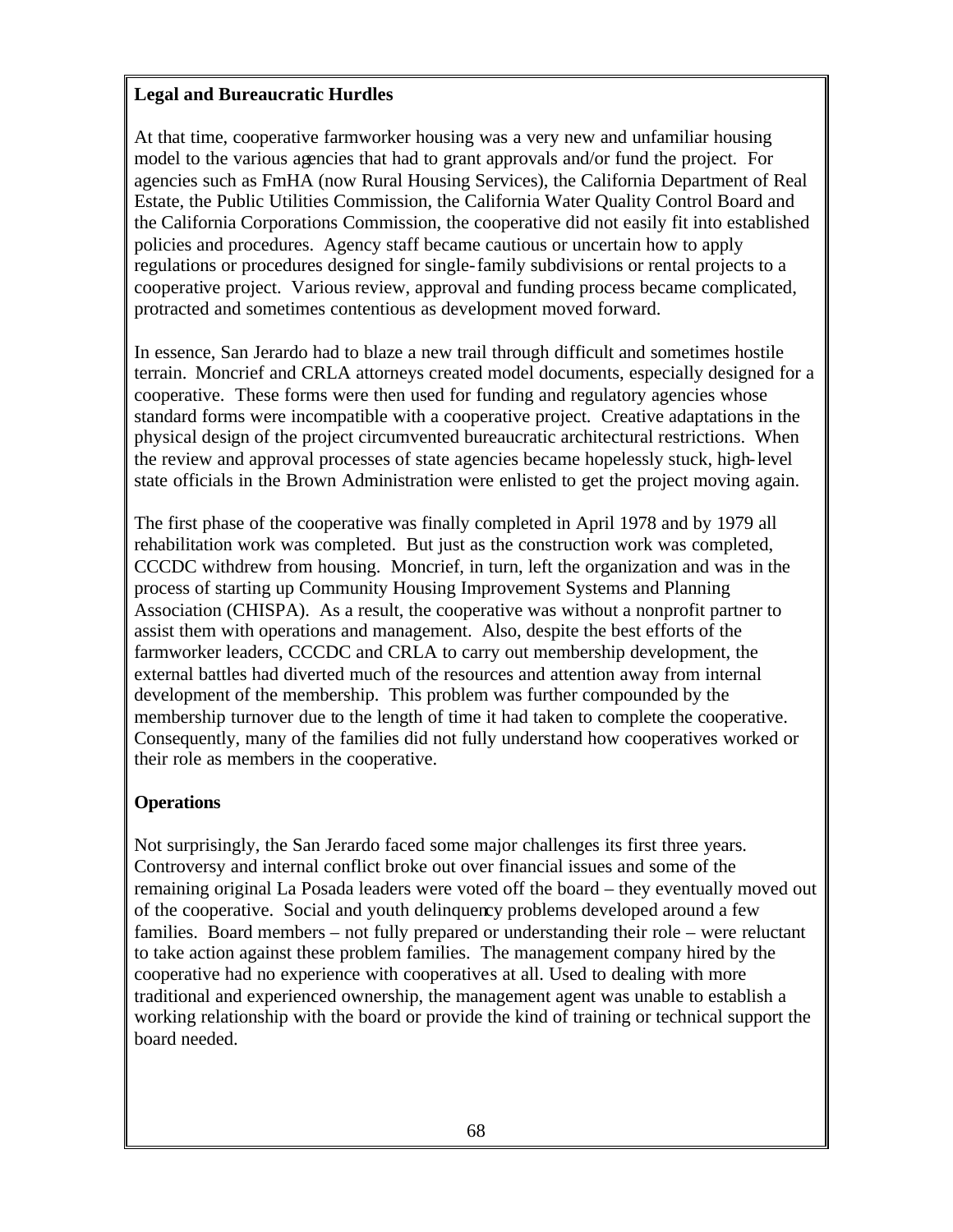#### **Self-Management**

An important milestone for the cooperative was securing FmHA approval for selfmanagement in 1983. In another important move, the cooperative hired Jose Trujillio. He was known and trusted by the board due to his prior work with the cooperative. Under his leadership, San Jerardo came into its own. He was able to provide the training and support the board so badly needed. Through his efforts, the board was able to remove problem families and reduce some of the accompanying social problems. Four new large family rental units were built and rented out to farmworker families at below-market rents. A convenience store was setup on site and a member selected to rent and operate it via a lottery process. Childcare services were provided through a contract with a local social service agency to operate an onsite facility. Over 20 years later, this program is still operating.

## **Current Status**

Jose Trujillio left as manager of the cooperative in 1997. His work, however, went a long way towards stabilizing the cooperative. The property is well run, the convenience store continues in operation and child development services are still provided in the community room. The board is exploring a prepayment of the Rural Housing Services Section 515 mortgage. This would mean the cooperative would convert from a restricted equity cooperative to a market or stock cooperative with no appreciation restrictions on the share value. However, the use permit will still remain and effect. San Jerardo's future may be providing home ownership opportunities to moderate-income farmworkers who are priced out of the high-cost Monterey County housing market and unable to buy a single family home.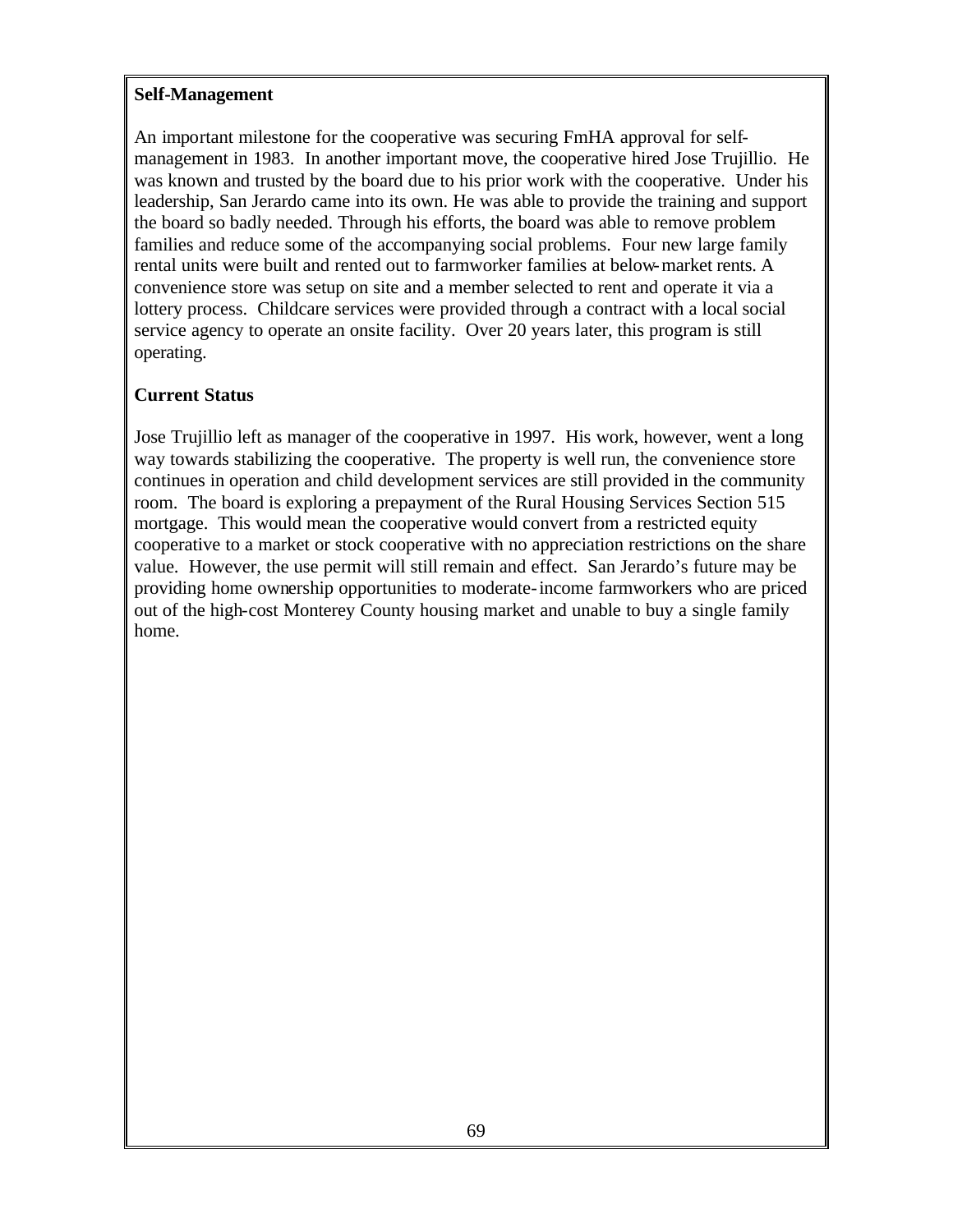## **Appendix C: History of La Buena Esperanza**

"La Buena Esperanza," translated into English, means "the good hope." And that was exactly what the La Buena Esperanza cooperative proved to be. A dream of dignity, security and respect that took root in twelve migrant families living in an overcrowded state migrant labor camp eventually blossomed into a forty-unit farmworker housing cooperative. The repercussions of that dream helped move race relations forward in a small rural town and opened the door for the development of several other affordable housing projects in the area.

# **Eviction from Migrant Camp**

Similar to the mass eviction of farmworkers from the La Posada labor camp that ignited the struggle for the San Jerardo cooperative, La Buena Esperanza began in April 1977 with the displacement of twelve farm worker families from the Monterey County Housing Authority's (MCHA) Jayne Street migrant camp in King City. This camp was open from June 1st through November  $30<sup>th</sup>$  each year to house migrant farm worker families. This pattern of seasonal operation was typical of state and county migrant housing camps in the Salinas Valley. When the harvest season was over, the camps closed and the families had to move on. Even securing a temporary abode in the government-operated camps was itself an uncertain proposition, since the camps had long waiting lists that always exceeded the number of available units.

However, families from the camp had become aware of the struggles of the La Posada families in Salinas that would eventually lead to the development of the San Jerardo Cooperative. The Jayne Street families were tired of the migrant life and wanted to have stable homes and settle down in the community they worked in. They began organizing families in the camp and when the camp was due to close in November 1976, eleven families refused to leave. Backed by assistance from California Rural Legal Aid (CRLA), they contested attempts by the MCHA to evict them.

Eventually, the families were evicted from the camp in March of 1977. However, like the La Posada families who squatted in the streets of Salinas, the Jayne Street families also camped out in the streets of King City. They began a state and local advocacy campaign that included a sit-in at then Governor Jerry Brown's office. Eventually, they were relocated to a labor camp approximately 40 miles outside of King City.

# **Families Regroup**

Although dispersed, the families were far from defeated. They began recruiting other farmworker families and the size of the group began to grow. Josephina Felix was part of this influx of new members. She was a natural, articulate and passionate leader who soon became the spokesperson and leader of the group. It was her leadership that kept the farmworkers focused on their housing goals and prevented them from drifting into other issues. She would also keep the up group's morale up during the long and difficult struggle to develop the housing that was to come.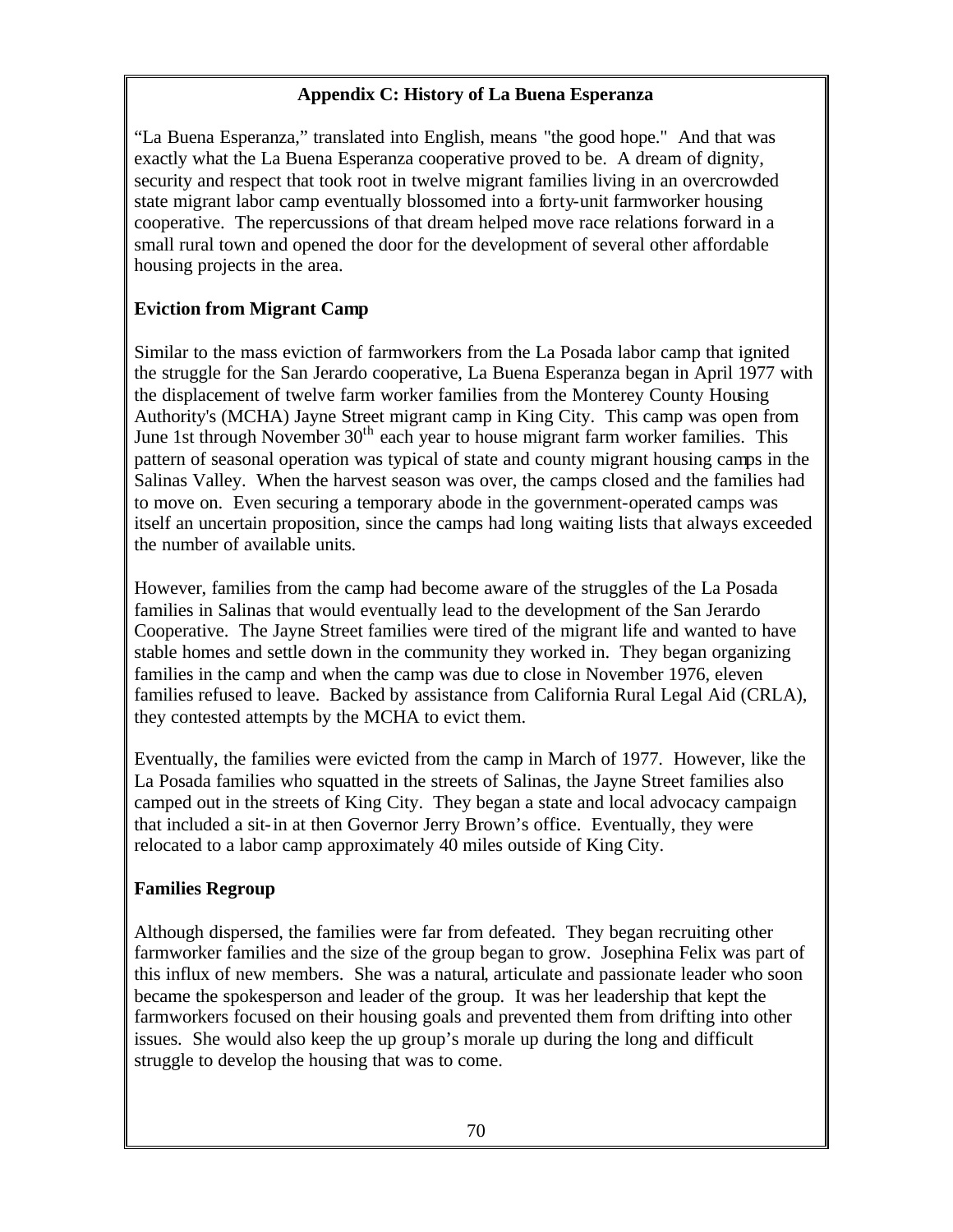As part of their regrouping, a request for assistance was made to Ed Moncrief, now serving as the Executive Director of the newly formed Community Housing Improvement Systems and Planning Association (CHISPA). While Moncrief was not able to work with the group himself due to ongoing work with other projects, he did assist the group in obtaining an operating grant from Rural America. He also assigned a new CHISPA staff person, Jose Vasquez, to work with them.

Vasquez and Felix started their work by building the capacity of the group. Articles and bylaws were adopted and the group was incorporated as a nonprofit corporation - La Buena Esperanza. A board of directors was elected that included Josephina Felix. An aggressive training program was also instituted to prepare the families for their new roles and responsibilities. Vasquez worked with the board to develop a systematic action plan to acquire land and build housing.

# **Land Search**

The first hurdle faced by the La Buena Esperanza group was finding a site on which to develop the housing. There was only a limited amount of land suitable for the development of housing within a small town such as King City. In addition, deeply ingrained prejudices and stereotypes toward farmworkers had to be overcome. These attitudes had been compounded by bitter UFW-led farmworker strikes that had strained race relations. Land acquisition efforts were further burdened by the lack of credibility nonprofit developers sometimes face when they attempt to purchase property. Local real estate agents and property owners thought that a group of poor farm worker families could never actually raise the funds needed to buy land, let alone develop it.

To overcome these obstacles, Vasquez conducted extensive outreach to civic leaders in King City, presenting the goals of the group and the need for farmworker housing in King City. Through these informal, one-on-one meetings, he was able to win over the support of key civic leaders and prominent growers in the town. This low-profile approach was part of a strategy to present a moderate image of the La Buena Esperanza families and project. In a town inflamed by labor conflict between the UFW and local growers, the plight of hardworking farmworker families was highlighted and the social justice elements of the struggle deemphasized.

Even so, finding land proved so difficult that by November 1979, a discouraged Vasquez decided that the time had come to give up. He had spent twelve months searching for land and had found only two potential sites. In both cases, however, the Monterey County Board of Supervisors rejected applications to develop housing on those sites. Every possible site had been identified and evaluated and there was simply nowhere left to look. The families would either have to give up or look for land in another town.

Josephina Felix and the farm worker board, however, simply refused to give up on King City and insisted that the search for land continue. To them, the effort to build housing in King City was more than just a self-interested effort to gain home ownership. It was a crusade to break down barriers of racism and assert the dignity of farmworkers. Even though potential sites were readily available in Greenfield--a small town twenty-two miles north of King City--the board would not consider them.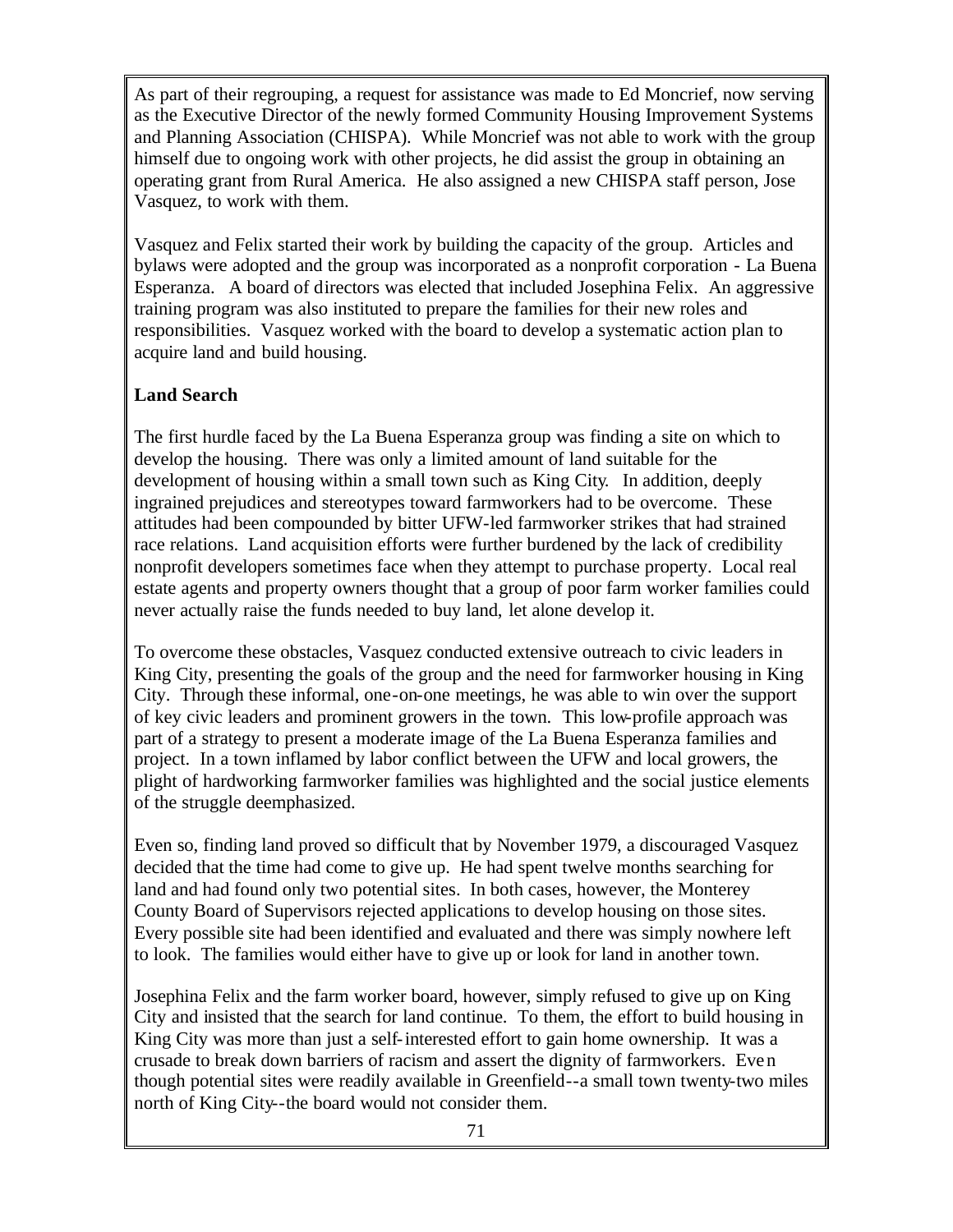### **Land is Found**

Shortly after the board made this decision a new subdivision providentially opened up and was annexed by King City. The lots had not been selling well and the developer was eager to make a deal. Vasquez was able to negotiate the purchase of a 2.282-acre parcel, zoned for multifamily housing, for \$570,000 in January 1980. Funding for the purchase was secured through the California Department of Housing and Community Development (HCD) predevelopment loan fund, a loan from the Housing Assistance Council (HAC) and the developer carrying the remainder of the purchase price. The purchase closed on February 7, 1980. In June 1980, permanent funding commitments were obtained through the FmHA (now Rural Housing Services).

Once the site was secured, the families faced a new issue – what kind of housing should be built. Even with the support of key civic leaders and growers, not everyone in King City was enthusiastic about the prospect of 40 units of farmworker housing being built in the middle of the town's newest single-family subdivision. If they chose to construct a conventional rental project, the approval process would be relatively straightforward and painless. But if they wanted ownership and control of their housing, then a use permit would be needed. And this would almost certainly mean a lengthy and difficult review process.

A cooperative was what the membership eventually decided upon. Like the struggle of other groups in this study, their struggle was about more than just housing. To be sure, they weren't completely clear about all the technicalities and implications of a cooperative. Most would have preferred single-family homes. But what they wanted most was the control, security and dignity that come with ownership. Vasquez, with help from Felix, convinced the members that rental units would not provide them ownership and control and that single-family homes or condominiums were financially infeasible. Cooperatives were the only viable option that still reflected the aspirations of the group.

# **Battle for the Use Permit**

With the land secured and the decision to go with cooperative housing made, the group made applications to the King City Planning Commission and City Council beginning in July 1980. The City Council and Planning Commission then subjected the proposed cooperative to intense examination. Although the proposed development met all zoning requirements, the city council approved the cooperative only after a very difficult two-year review process.

The basic dynamic of the process was intense and detailed scrutinization of the project and imposition of conditions for approval. While some aspects of this process were part and parcel of any development-related review process, others clearly reflected the farmworker nature of the project. Concerns that farmworkers would turn the development into a rural village with cars on blocks, clothes hung on lines between buildings and chickens running loose led to requirements for an oil change pit, prohibitions against any outside clothes lines and restrictions on pets. Plans for garages had to be changed to covered parking due to concerns that relatives of residents might set up residence in the proposed garages. An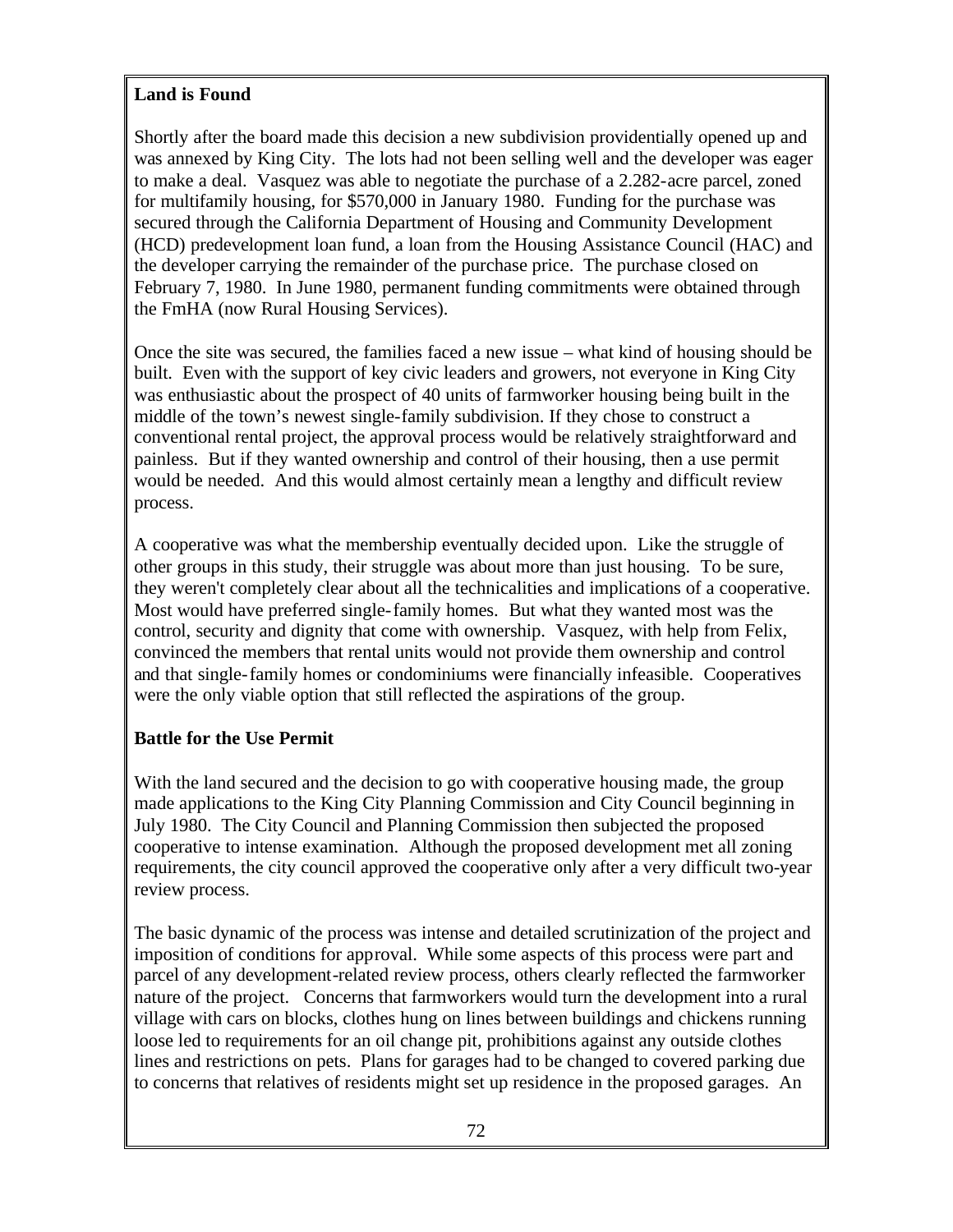economic impact report of the proposed project on property values in the neighborhood was required.

As these and other hurdles were surmounted the City Council began to exhaust the kinds of changes and issues it could raise. Council members were becoming concerned that they were pushing the envelope on the review process and were risking a lawsuit against the city. In addition, the informal, behind-the-scenes support of key civic and agricultural leaders, cultivated by Vasquez earlier, began to pay off. During the two-year review process, opposition to the project began to soften. The use permit was approved in March 1982, construction began shortly afterward, and by December 24, 1982, the families moved into the forty-unit cooperative.

# **Operations**

Once development was completed, CHISPA continued its relationship with the cooperative as its management agent. However, over time, board members and residents felt dissatisfied with the quality of services and level of attention they received from CHISPA. In 1997, the cooperative selected another management agent.

For its part, CHISPA felt that it did provide quality management to the cooperative. As at Las Casas de Madera, CHISPA felt La Buena Esperanza required more labor-intensive management services than rental housing and that they were losing money on their management contract. Whatever the merits of these different perspectives, this issue illustrates how the cooperative model provided farmworkers with the option of changing management if they so desired.

Perhaps the biggest challenge the cooperative now faces is expanded membership training and development. Because of very strict occupational eligibility requirements, the low share prices and the nearby opportunities for homeownership through CHISPA self-help housing, many of the residents are able to move up into single-family homeownership. With fewer long-term and experienced members and larger numbers of farmworkers new to cooperative ownership, the training needs for this cooperative may be more intense than at San Jerardo and Santa Elena who have more longer term members.

# **The Legacy of La Buena Esperanza**

Completion of the cooperative not only provided the La Buena Esperanza farmworker families with the ownership, dignity and sense of control they sought. As part of the larger civil rights and farmworker movements of the time, it helped break down some of the racial barriers in King City that kept farmworkers on the margins of the community. Civic and community leaders were visibly impressed with the high quality and efficient operation of the cooperatives. Farmworker families proved to be good neighbors and valuable members of the community. La Buena Esperanza added, not detracted, to the value of local property.

As a result, King City became somewhat more open towards farmworker housing and encouraged CHISPA to build more. CHISPA went on to build 45 self-help homes and another 50-unit multifamily housing development – although the latter project was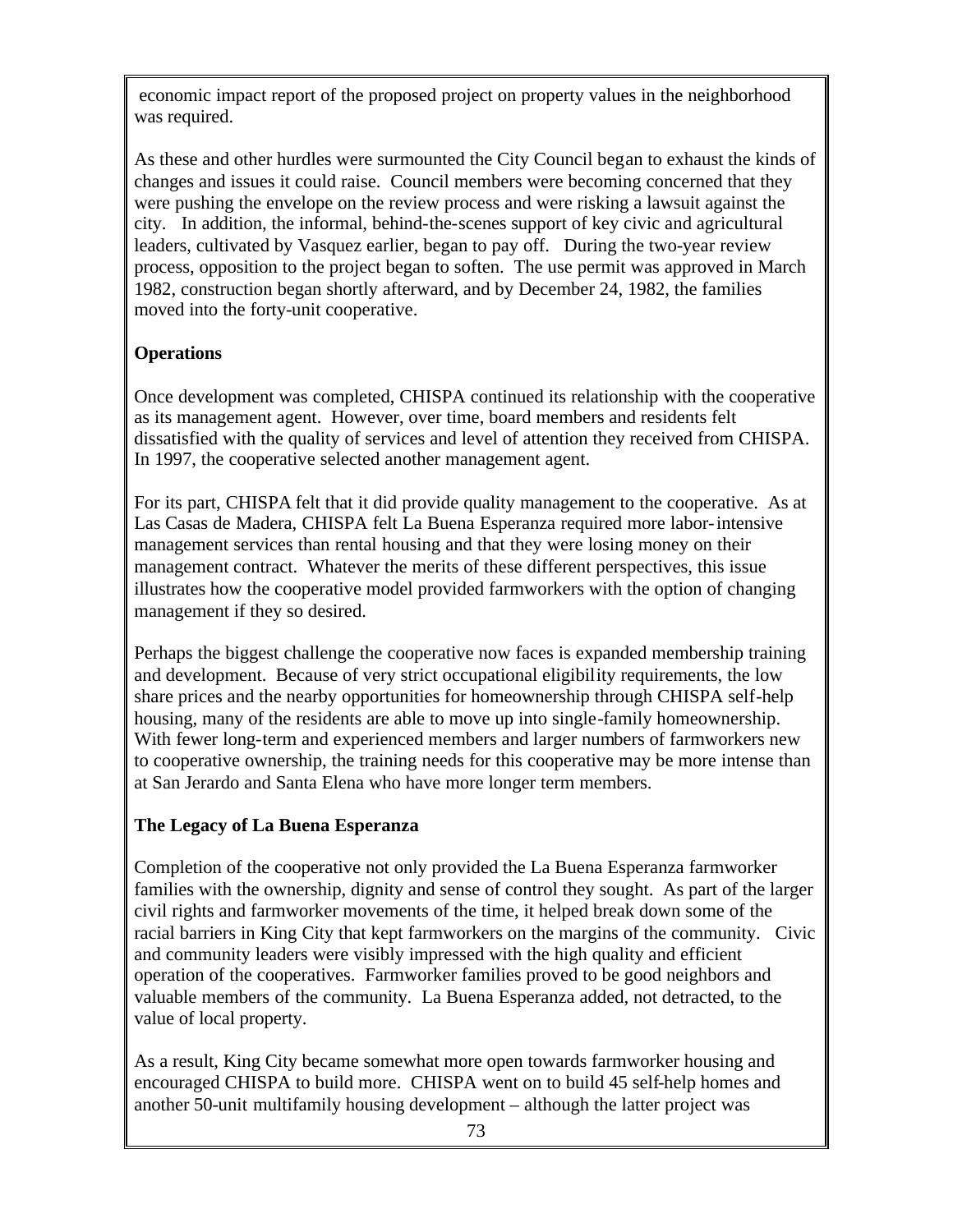opposed by the city. In nearby Greenfield, CHISPA would end up building over 200 selfhelp homes. Many of the families from La Buena Esperanza – including Josephina Felix – have gone on to single-family home ownership through CHISPA's self-help program. In this way, La Buena Esperanza provides another opportunity not envisioned by its founders. The cooperative serves as an intermediate form of ownership that prepares farmworkers to transition into single-family home ownership.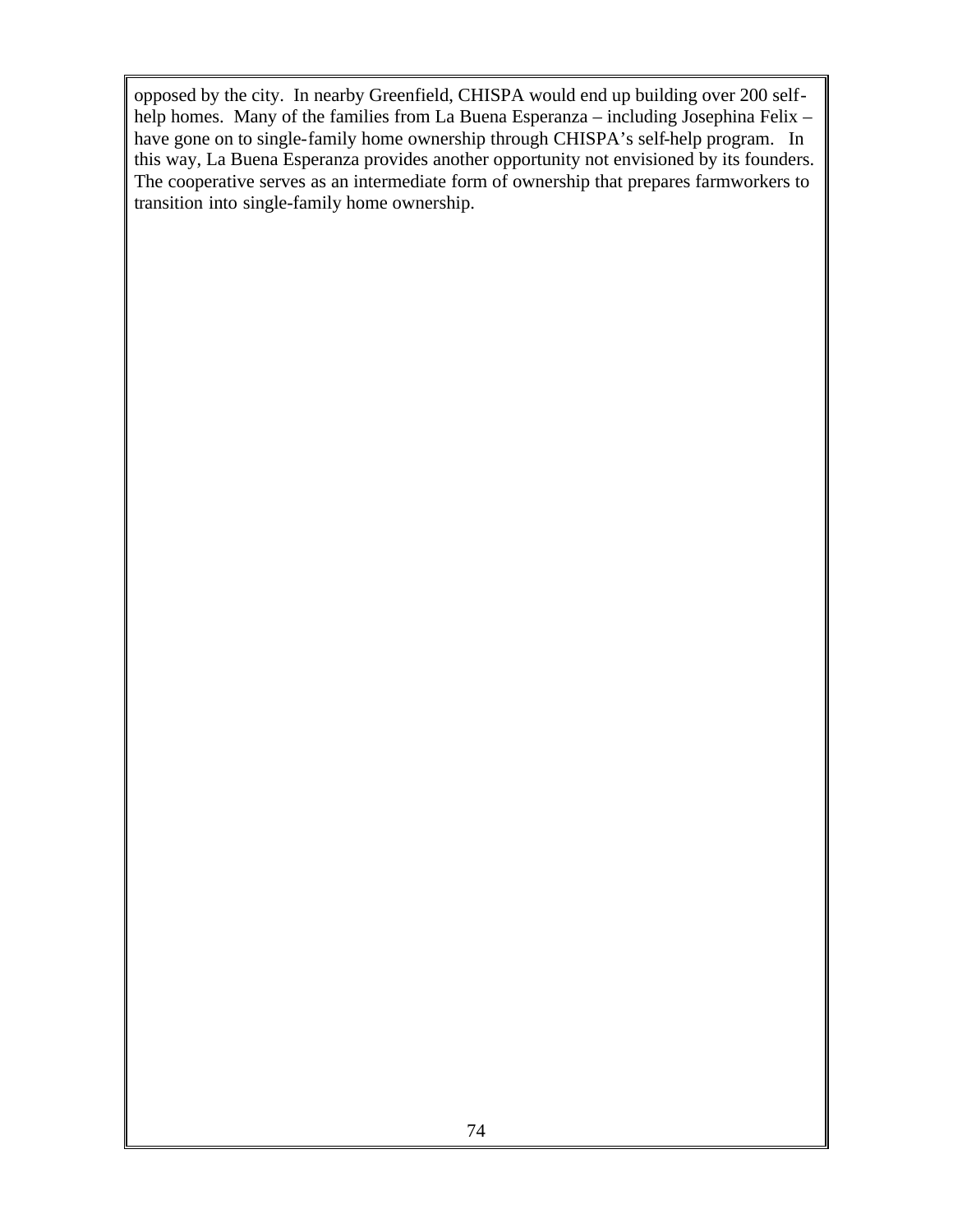## **Appendix D: History of Santa Elena**

Santa Elena was the dream come true of desperate farmworkers who turned around the nightmare of a shabby, high-rent, trailer park owned by absentee landlords. The origins of this cooperative go back to 1974 when investors decided to develop a luxury, 100-space mobile home park for retirees in the agricultural community of Soledad.

At first farmworkers found it difficult to rent a space in the park. The owners felt that a farmworker presence worked against their efforts to fill the park with middle class, white retirees. Farmworkers who tried to move in would find their applications rejected – ostensibly because of the age, condition and appearance of their trailers.

However, the owners soon found themselves with an empty mobile home park. Agriculture and the local state prison were the main sources of employment in the area. There was no market for a high-end senior mobile home park. Despite their best efforts, by 1976, only ten spaces had been rented to senior households.

With the high-end market failing, the owners reversed direction in mid-1976 and pursued the lower end of the market – farmworkers. With virtually no other mobile home or trailer parks in the area, the owners had a captive market to rent to. Farmworkers now filled up the park. To further exploit the plight of the farmworkers, the Pinnacles owners only allowed new mobile homes into the park. They made arrangements for a mobile home dealer to set up a sales lot right next to the park. New mobile homes were then sold to the farmworkers with financing provided by a local bank. So great was the housing shortage in the area, that financially strapped farmworkers had little other choice.

Once farmworkers navigated those hoops and moved in, they found the atmosphere less than inviting. Despite contracts stipulating that the park would provide a pool, jacuzzi, clubhouse, playground and other amenities the reality was quite different. Although they were the majority of park's residents, farmworkers felt they were discouraged from using these facilities and amenities. A decline in maintenance and serious physical deterioration accompanied the shift from a retirement community to a farmworker trailer park. Even worse, the owners took advantage of their captive market and hit the farmworkers with a series rent increases.

Increasingly, the farmworkers felt they were being pushed into a corner. The rents were reaching the financial breaking point for most of the families. Physical deterioration of the park seemed to keep pace with the rent increases. In order to move, a farmworker would have to find another farmworker family that was willing to purchase their mobile home and pay the high rent. The only other alternative was to move their mobile home, at a cost of approximately \$1,500, to another mobile home park - in an area where there were virtually no other parks. Unable to move and forced to live in squalid conditions, the farmworker families were in a trap.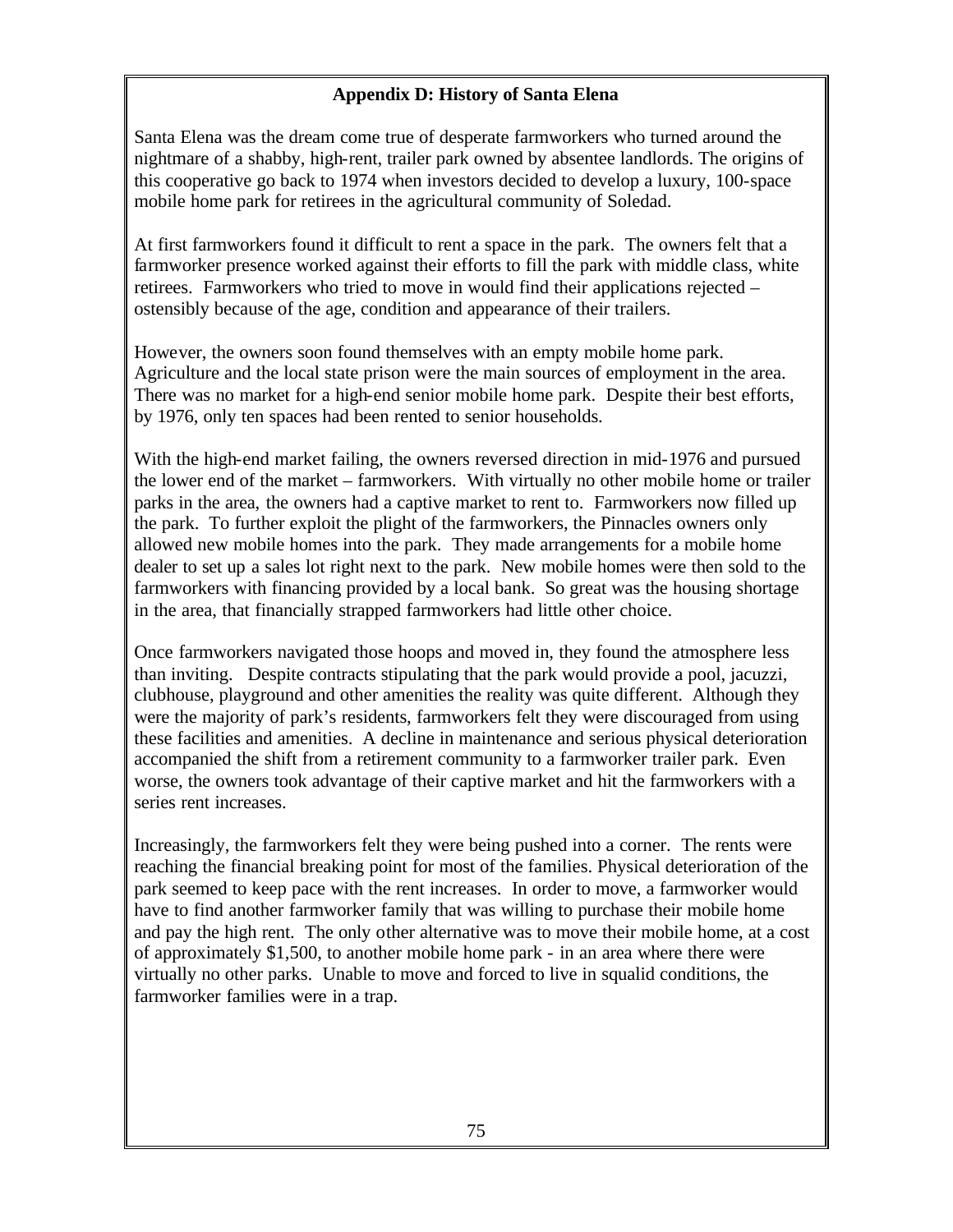### **Farmworkers Organize for Ownership**

By the fall of 1978, the residents were at the end of their rope and began looking for a way to spring the trap. Thanks to the organizing work of the United Farm Workers (UFW) the farmworkers had some experience and success in advocacy. Several leaders emerged in the park that were willing to take action. They organized a somewhat informal and looseknit resident association and began to take action. Their first step was to contact the local California Rural Legal Assistance (CRLA) office and explore strategies to address the high rents and poor conditions within the park. Hector de la Rosa was assigned by CRLA to work with the families.

Through these contacts, the farmworker leaders learned that little could be done about rent increases. There were no rent control laws covering mobile home parks at that time. Absent such controls, the owners had an almost unrestricted right to raise rents as often and as high as they wanted. It was clear that as long as the Pinnacles remained in private hands, rent increases would remain a fact of life for the residents.

The strategy of farmworker ownership emerged from these contacts. Farmworker ownership had already been established in the area by the completion of San Jerardo and another farmworker cooperative, La Buena Esperanza, was nearing completion in nearby King City. What was needed was leverage to pressure the owners into selling the property.

Outstanding repairs and breach of contract provided that leverage. The existing repair problems clearly violated state tenant-landlord law as well as local building codes. Additionally, the failure to provide the farmworkers with the amenities stipulated in their lease agreements constituted a breach of contract on the part of the owners. CRLA and the farmworker decided to pursue a two-pronged strategy of litigation and community pressure.

The farmworker leaders and Hector de la Rosa organized a series of project-wide and smaller house meetings with the residents to present the ownership plan and secure support. Through these meetings the residents first learned about the possibility of cooperative ownership – although at this stage their understanding was rudimentary.

### **Community Action and Litigation**

By 1979 the physical conditions in the park were approaching an all time low. Severe flooding occurred during the winter because of the inadequate drainage system. Flooding was further exacerbated by the unpaved interior streets and neglected landscaping in common areas. No concrete pads were provided on which to site the mobile homes, leading to sinking and consequent damage. Much of the electrical wiring within the park was jerry-rigged and did not meet code. The garbage disposal facilities, originally intended for elderly households, were completely inadequate for the large farmworker families that now occupied the park. As a result garbage overflowed and was blown throughout the common areas. The community room and recreational areas were no longer being maintained and were deteriorating. Broken-down cars were stored on the crowded interior streets.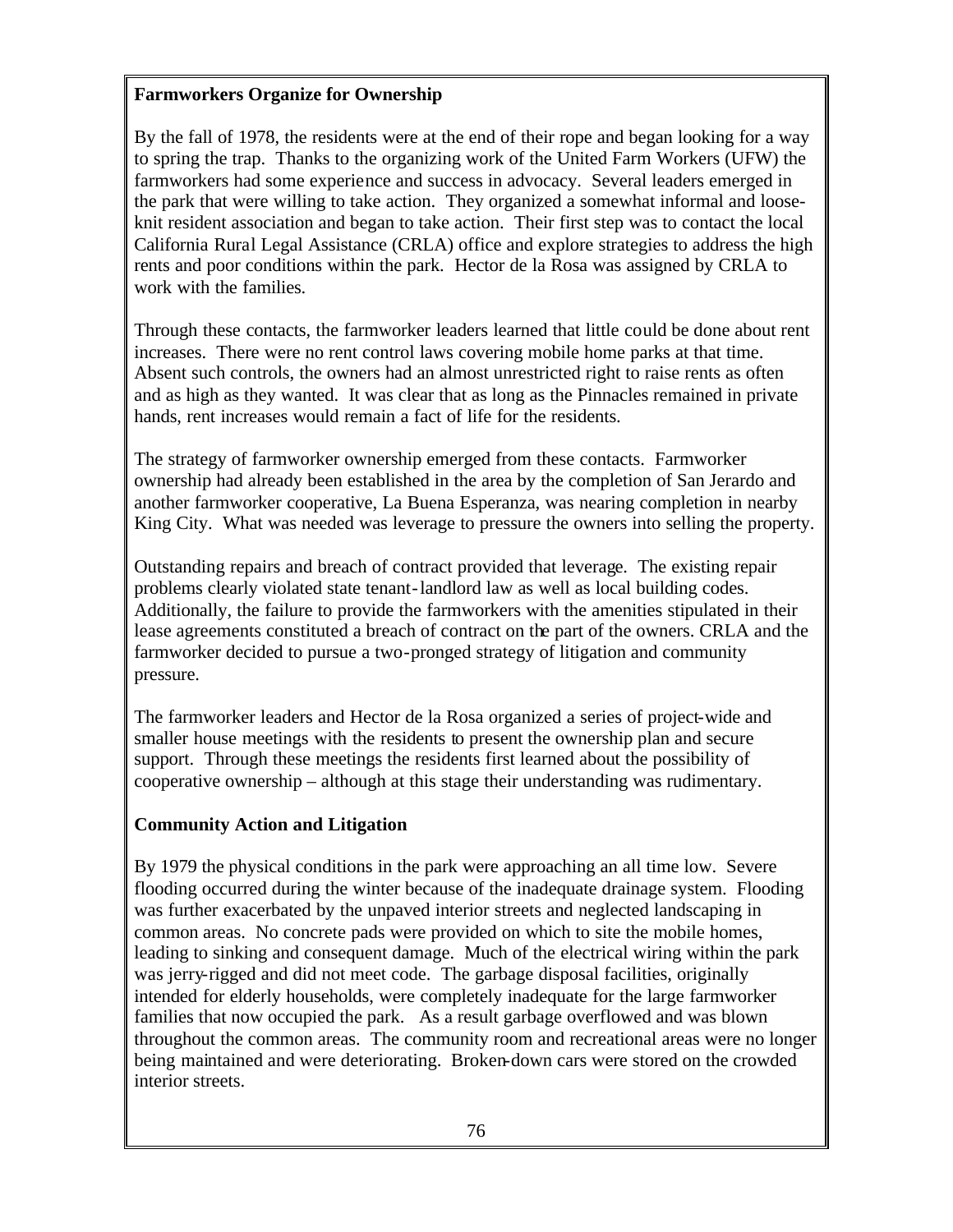Other safety and noise problems resulted from the park's location immediately adjacent to a busy state and railroad tracks. The lack of any sound wall, protective landscaping or other barrier meant the site was bombarded by road noise from the heavily traveled highway. This also created a danger for children at play who could easily wander out onto the highway or the railroad tracks.

Farmworker leaders went to city council meetings to request action on the repair issues. The council was sympathetic to the plight of the farmworkers. Soledad was a small city and local government was becoming more and more concerned about the future slum that was developing on a large, highly visible piece of property that sat near one of the main highway entrances into the town. Inspections were conducted, citations were issued for outstanding code violations and the council began to put pressure on the owners.

In 1979 CRLA filed suit on behalf of the tenants over outstanding repairs and code violations. As expected, negotiations ensued between the Pinnacles ownership and CRLA once litigation began. During the negotiations, CRLA presented the proposal for a farmworker buyout of the property. While the Pinnacles ownership was surprised by the concept of farmworkers actually buying the property, they were also open to the concept. The owners were under legal and political pressure to sell the park. Moreover, the whole Pinnacles venture had never turned out as the owners had expected and the litigation now represented a serious financial threat. An agreement was worked out for the farmworkers to purchase the park.

#### **Transition to Ownership**

Now that the farmworkers had a purchase agreement in hand, they needed technical and financial assistance to complete the deal and operate the housing. Fortunately, Rural Community Assistance Corporation (RCAC), an established and successful provider of technical assistance to rural housing groups, stepped in. Two RCAC staff, Ellen Reed and Marta Erisman, were assigned to work with the residents. On the financial front, RCAC developed a project budget and development plan, produced funding applications and eventually secured permanent financing from the from the National Cooperative Bank along with a state Farm Worker Housing Grant and a local Community Development Block Grant (CDBG). Organizationally, RCAC helped the residents incorporate themselves as a nonprofit cooperative corporation. They also provided extensive training to the residents on the operation of cooperative housing.

Under the cooperative structure that RCAC and residents set up, each household owned a \$500 share with no appreciation and no more than one share per household. Share ownership entitled the household to a space for their mobile home unit and one vote in elections. The individual household - not the cooperative - owned mobile homes themselves. As a result, the sales price of a mobile home is not restricted and is instead determined by negotiations between seller and buyer. All new members had to be approved by the board. Households had to reside in their space and were not allowed to rent out their mobile home.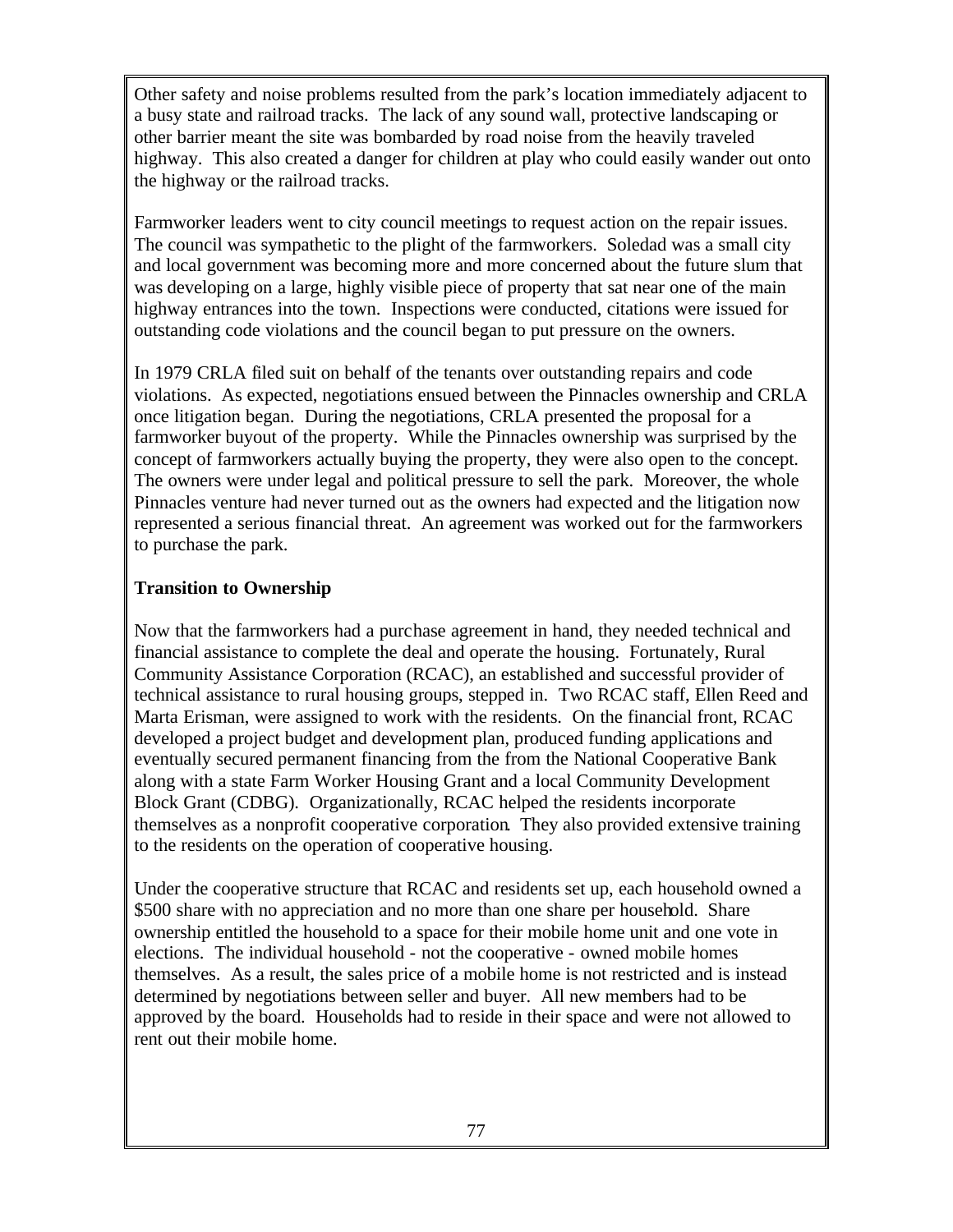This support was crucial for the success of the project. RCAC staff conducted numerous training and informational sessions for residents on how cooperative ownership operated and the new roles and responsibilities residents would have. With RCAC's assistance, elections were held to choose the first board. To ensure the board would be successful, RCAC conducted intensive sessions on management. Board members learned about financial management, maintenance, management techniques, record keeping and how to conduct board meetings. As a result of the se trainings and membership development activities, the board was able to produce the cooperative's management plan with assistance from RCAC.

# **Rehabilitation**

The cooperative was incorporated in April 1981 and sale of the property closed that same year. Residents and the board decided to rename the cooperative Santa Elena in appreciation of RCAC staffer Ellen Reed who worked closely with the families when they were forming the cooperative. With the sale completed, rehabilitation began. Interior streets were paved, the electrical system was brought up to code, cement slabs were provided for each unit and common areas and facilities were renovated. The drainage system was improved, a sound and safety wall along the freeway was put in and fencing added to keep children off the nearby railroad tracks was built.

# **Decision to Self-Manage**

When the farmworkers finally took over the park, they faced the challenges that come with ownership and control. Their first critical decision concerned whether the cooperative would be managed directly by the residents themselves or managed by a private management company. It was here that the earlier capacity development work by RCAC paid important dividends for the cooperative. The cooperative found that there were no management companies in the area with experience working with farmworker housing cooperatives. Rather than bring in an inexperienced management entity, the board and residents chose self-management instead.

Self-management provides a cooperative a chance to save money that would otherwise pay for the profit and overhead of a professional management company. Besides reducing operating costs, self-management provides more direct control by the residents and board. The downside is that the cooperative essentially must self-police when it comes to enforcement of house rules, evictions, and financial management. If the cooperative is unable to establish and adhere to sound management and financial practices, the consequences can be catastrophic.

Soon Santa Elena faced just such a challenge. Residents parking their cars along the narrow interior streets inside the park had become an established practice. In some cases vehicles were put up on blocks and stored on the streets. When the manager began to enforce the rules prohibiting parking or storing cars on the interior streets, some member households began to complain loudly. The Santa Elena board and residents had to decide whether to back their manager and enforce their rules upon themselves. If they fa iled this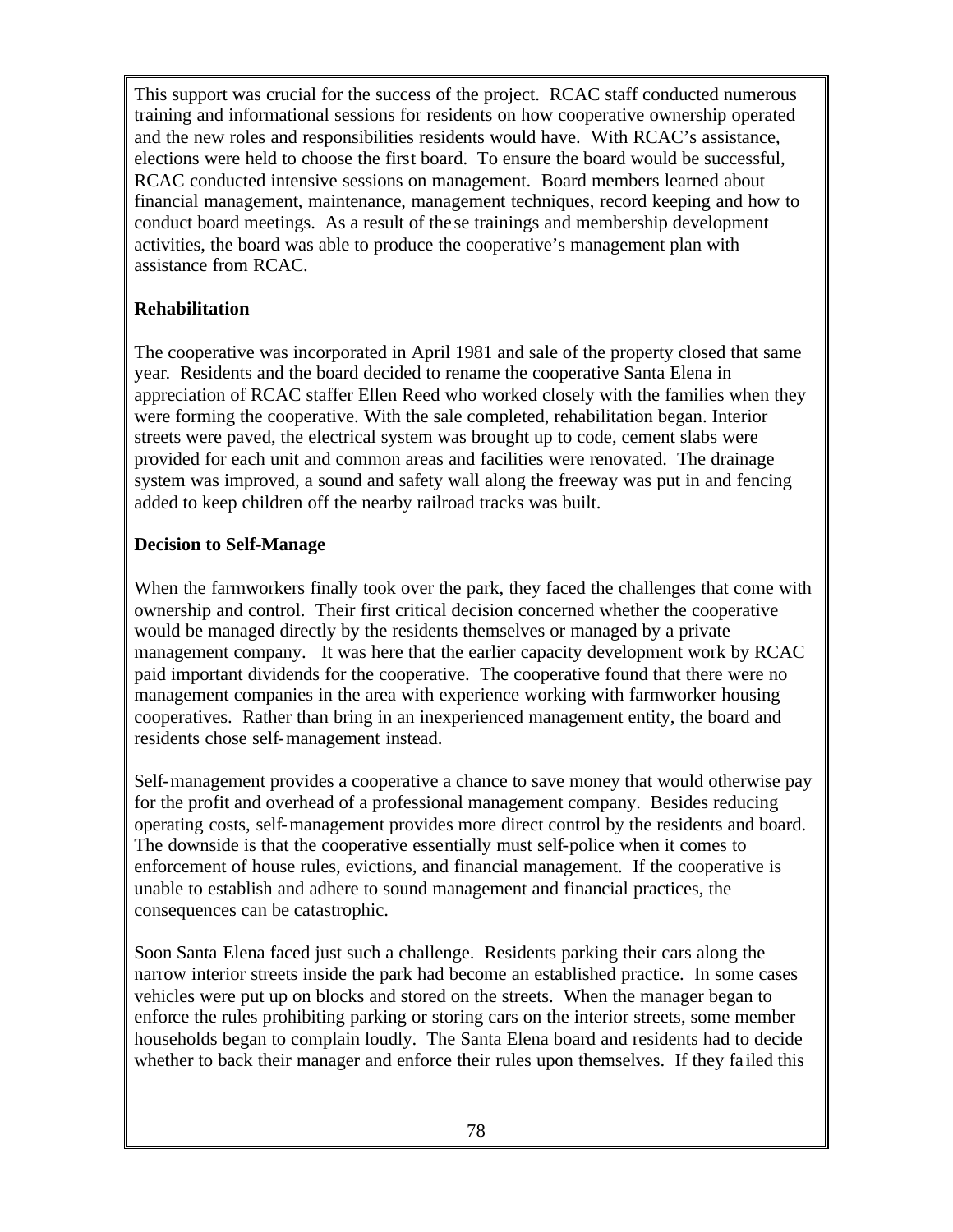first test, it would establish a bad precedent for other difficult issues the cooperative would inevitably face and undermine the entire self-management process. Thanks to the intensive training and technical support provided by RCAC and CRLA, the board was prepared for this issue and understood the stakes involved. After some debate, the board supported the manager, the cars were removed and the cooperative went on to successfully self-manage over the next 20 years.

One tangible benefit of self-management was the early retirement of the National Cooperative Bank mortgage on the property. The savings achieved through selfmanagement were channeled into paying down the mortgage as quickly as possible. Currently, the cooperative is debt free.

### **Sale of Mobile Home Units**

Financing the sale of mobile homes from outgoing households to new households wanting to move in is essential to the success of a farmworker mobile home park cooperative. With occupancy restricted to low-income farmworker households who were unlikely to have the cash for a full purchase and might have difficulty obtaining credit, some mechanism to had to be in place to finance such a large purchase. At first this wasn't a problem since a local bank continued its established practice of financing new members.

This arrangement worked well until the local branch bank was acquired in a merger with Bank of America soon after the sale to the residents was completed. After taking over, concerns were raised by the Bank of America headquarters about lending to low-income farmworkers on aging mobile homes. As noted earlier, the sale of the mobile home was between buyer and seller and the cooperative did not cosign or indemnify the bank in the event of a default. The level of risk for the bank exceeded normal underwriting standards.

The cooperative board turned to CRLA for assistance. Since the local branch bank was bound by underwriting standards established at the regional headquarters in San Francisco, the loan could no longer be made. CRLA met with the farmworker board and together they devised a strategy to circumvent the underwriting issue. Instead of trying to get the headquarters to make an exception in its conventional lending practices, CRLA and the Santa Elena board would propose the loans be treated as lending under the Community Reinvestment Act (CRA). As a CRA loan, the bank could adopt more flexible and relaxed underwriting standards than under conventional lending. The regional bank headquarters was receptive to their proposal and began a pilot CRA lending program with more flexible underwriting standards.<sup>4</sup>

# **Current Status**

 $\overline{a}$ 

Currently Santa Elena is in the process of conducting extensive member and board training. A college scholarship program is in place, and funded through a special assessment on members. The cooperative has no debt and continues to be well managed.

<sup>&</sup>lt;sup>4</sup> Due to mergers the bank now operating this CRA lending program is Community Bank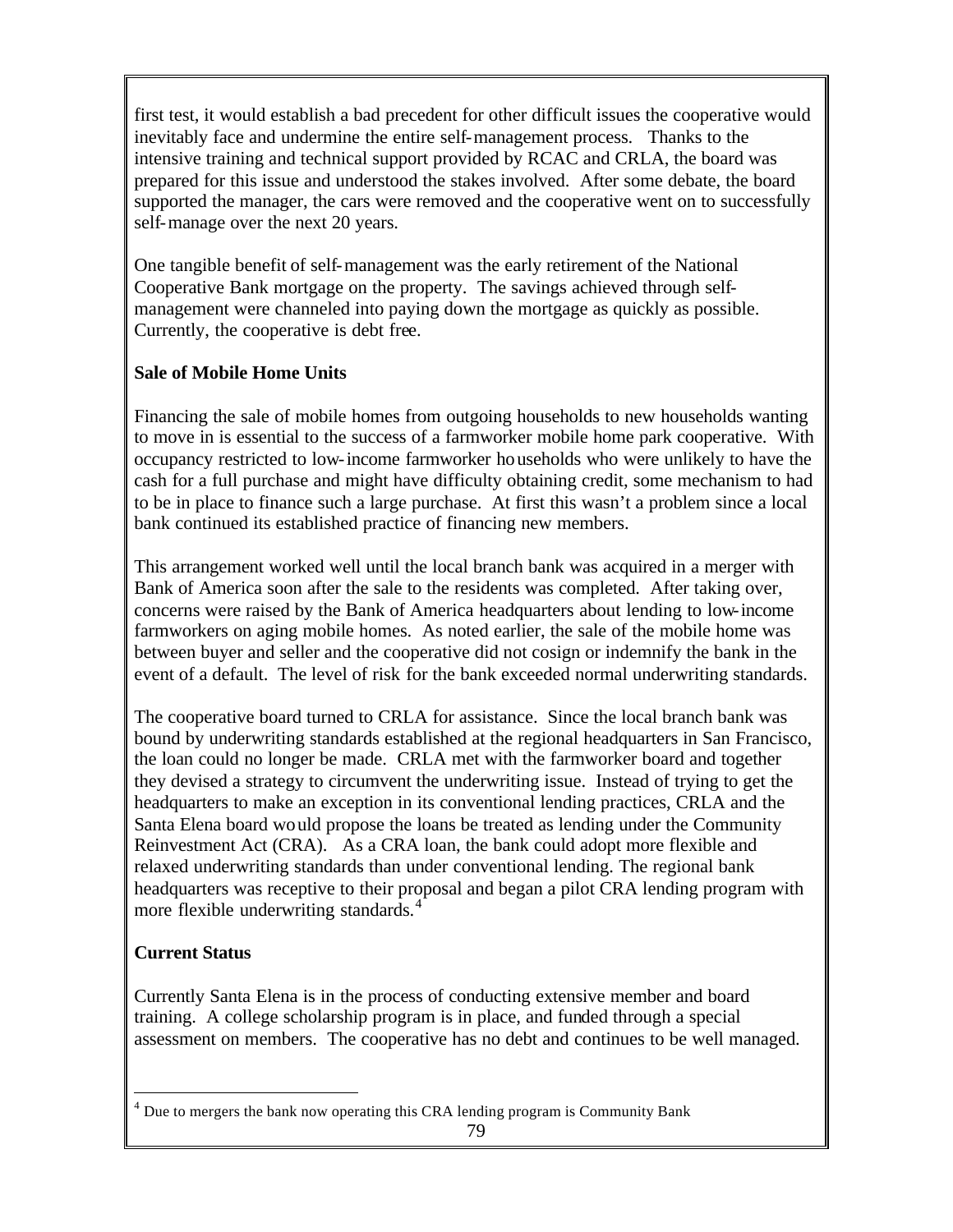### **Appendix E: History of Las Casa de Madera**

Las Casa de Madera (LCM) was one of the first housing projects undertaken by the newly formed Community Housing Improvement and Systems Planning (CHISPA). Ed Moncrief established CHISPA in September 1979 when the Central Coast Counties Community Development Corporation (CCDC) had begun to disengage from housing development. Energized by the success of San Jerardo, Moncrief and CHISPA were determined to provide badly needed ownership opportunities for farmworkers in Monterey County. At that time, the development of single-family housing in the County faced onerous land use regulations and approval processes.

Las Casas de Madera was the centerpiece of a CHISPA revitalization strategy that targeted an overcrowded, deteriorated section of the Hebron Heights neighborhood in central Salinas. Prior to development of the cooperative, the site was home to some forty farmworker families living in overcrowded, squalid old bungalows, sheds and shacks dating back to the 1930s. An auto-dismantling yard lay adjacent to the property. Under the revitalization plan, CHISPA demolished all of the existing housing and eventually relocated many of the families into Las Casa de Madera.

The site was comprised of some eleven different parcels. The sale of each had to be negotiated with the various different owners. CHISPA began purchasing the parcels in March 1980, using a Farm Worker Housing Grant (FWHG) from the California Department of Housing and Community Development (HCD) and with operational support from the City of Salinas. A City of Salinas-issued bond provided interim and permanent financing for the cooperative. Although San Jerardo had been financed through the USDA/FmHA (now RHS) 515 Multi-Family Housing Program and La Buena Esperanza through the 514/516 Farmworker Housing Program, CHISPA was not able to tap these resources because FmHA financing could not be used in communities with populations larger than ten thousand. Instead, a long-term HUD Section 8 New Construction contract was secured to help ensure affordability and a stable cash flow. Additional funding support was to come through a second FWHG.

### **Organizing the Farmworkers**

The organizing of the cooperative paralleled the physical development of the site. CHISPA obtained a \$120,000 grant from the Office of Self-Help Development, an agency launched during the Carter Administration. These funds supported CHISPA's work with the farmworker families to set up the cooperative entity. It should be noted that the Reagan Administration terminated both the Section 8 New Construction program and the Office of Self-Help Development within a few weeks after CHISPA had secured its commitments from these agencies. Only strong support from Congressman Leon Panetta preserved these commitments despite the tempest of budget cutting that characterized the times.

CHISPA conducted extensive outreach in the neighborhood and held a number of community meetings to promote the plan to redevelop the site as a housing cooperative. these efforts culminated in the spring of 1980 when Las Casas de Madera, Inc. was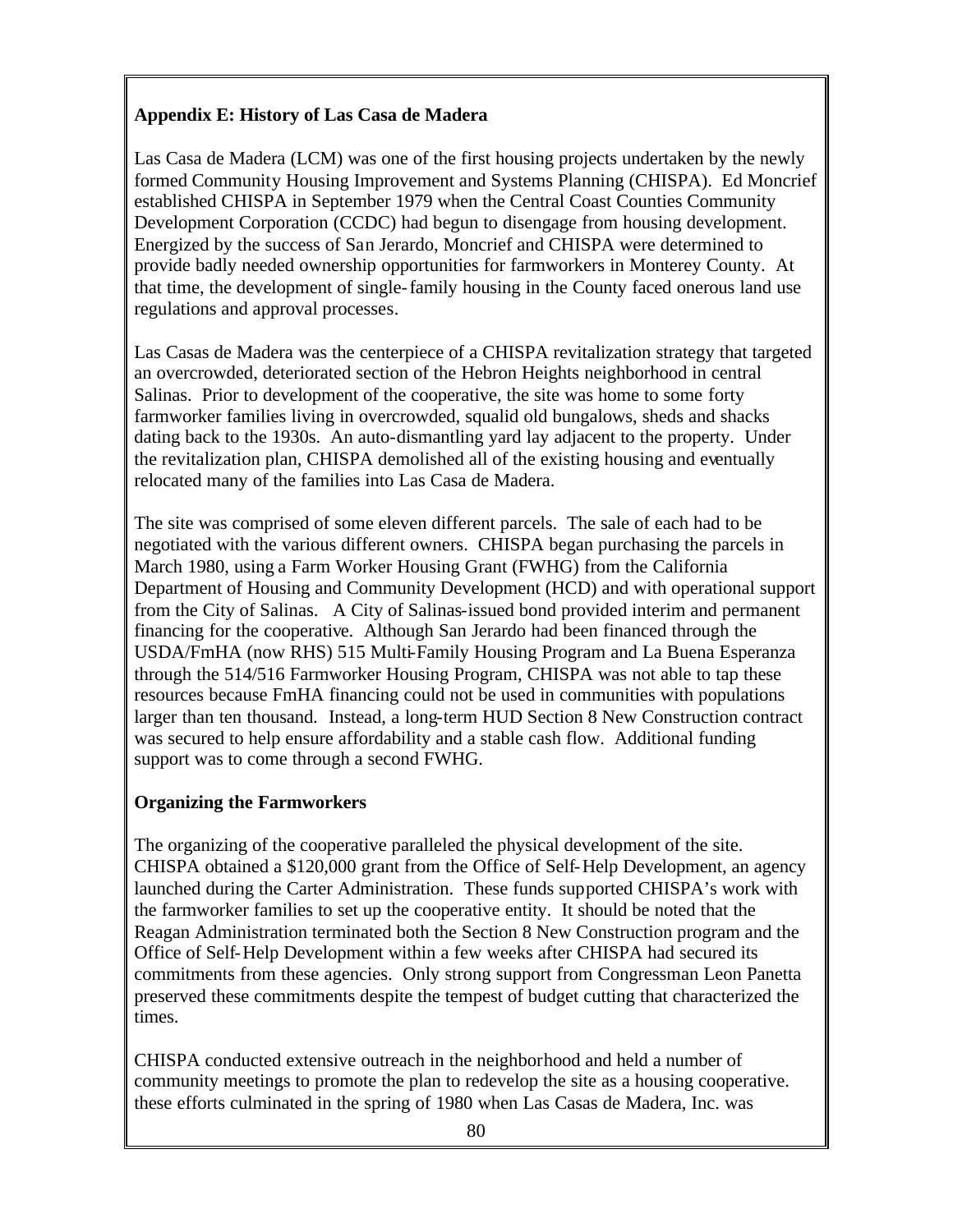formally organized. The latter was not a cooperative but a non-profit corporation that acted as the families' transitional development entity. Under HUD guidelines, the cooperative could not be formed until the members had been identified; but the members could not be identified until after they had been screened and qualified as eligible to live in the development. This could not occur until after the homes were constructed and ready for occupancy. Because of these timing issues, Las Casas de Madera, Inc. would actually own the project for two years until the limited equity cooperative corporation, Las Casas de Madera Cooperative, Inc. was fully formed and functioning to HUD's satisfaction. Only then could the transfer of ownership from the resident-controlled non-profit development entity to the cooperative be consummated.

The farmworkers were active and engaged partners with CHISPA in the creation both of the development entity and of the cooperative itself. CHISPA provided training and technical assistance to build the capacity of the group. Low-income farmworkers – many with little education and/or limited English – learned how to conduct meetings, keep minutes, maintain records, and prepare and understand financial reports. They also received training in the construction process and the management of cooperative housing.

During the development stage, the Las Casas de Madera board together with CHISPA staff held regular meetings with the membership to update them on progress, address any problems or issues that might have arisen, and respond to the questions and concerns of the membership. While CHISPA took the lead in representing the project at planning commission and city council meetings, the farmworker families also attended. Their participation served as an important visual reminder of the desperate need for safe, decent, and affordable housing for the city's farmworker population. As with San Jerardo and La Buena Esperanza, technical assistance staff conducted extensive outreach to key decision makers in the community to win support for the project and neutralize potential opposition.

This capacity building effort paid off in the planning, design and development of Las Casas de Madera. CHISPA and the farmworkers settled on a design for the seventy-fiveunit project that featured attractive townhouse units with stucco exteriors, porches, and fenced rear patios. A majority of these units were family-sized with three and four bedrooms. Additional amenities included a 2,100 square foot community room and a playground for small children.

#### **Political Opposition**

Although Las Casas de Madera didn't face the same level of opposition that San Jerardo or La Buena Esperanza did, its development was still far from smooth sailing. Perhaps the most perilous moment came at the final city council hearing to approve the bond financing. The cooperative and the housing development itself nearly died over a mix-up between the Salinas Redevelopment Agency and Salinas City Council procedures. Political opposition to Las Casas de la Madera surfaced at the last minute in the form of a newly elected City Council member who was, apparently, philosophically opposed to subsidized housing. The City Council served as the Board of the Redevelopment Agency. The Board had to approve bond financing to support the development and construction costs. Without the bond financing, the project would collapse. Only three council members were present at the meeting. When the vote to issue the bonds was called, two council members voted for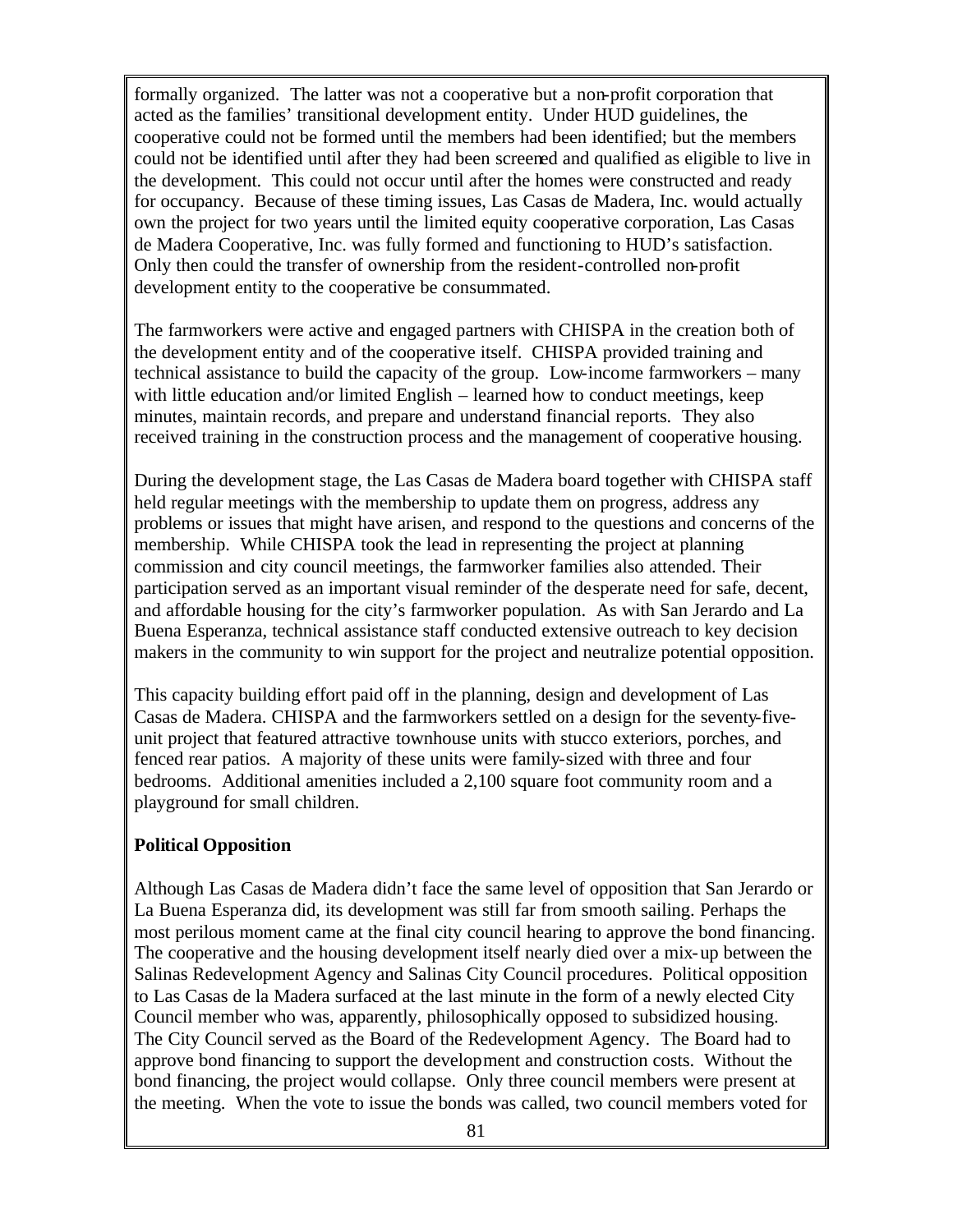the bonds. The newly elected member voted against them. Under City Council rules, a majority of the council – not the majority of those present – had to approve the bond. CHISPA and the farmworkers were stunned as they watched all their hard work disappear.

Fortunately, at the last minute, the city attorney caught the potentially disastrous but simple mistake. The Redevelopment Agency had different rules than the City Council. Under the Redevelopment Agency procedures, a majority of those present were sufficient for the bond approval. The bond financing went through and the related HUD Section 8 New Construction commitment was eventually secured.

#### **Bureaucratic Hurdles**

Cooperatives in California often face a more difficult approval process from funding agencies more familiar with rental housing. Las Casas de Madera proved to be no exception. Even though HUD was a relatively experienced cooperative lender, CHISPA still faced a number of problems in securing the agency's financing. While developing the Las Casas de Madera site, CHISPA had acquired a second site in the neighborhood just two blocks away. Initially, it planned to consolidate the two parcels, creating one cooperative as the owner of both; but neither HUD nor HCD would approve an entity that held multiple mortgages on separate parcels. Eventually, the second, smaller parcel became the site of the forty-unit Vista de la Terraza leased cooperative development.

 Other bureaucratic anomalies plagued the formation and initial management of Las Casas de Madera. Because CHISPA lacked housing management experience, HUD and HCD were hesitant to approve it as the management agent. CHISPA staff believed, however, that it was better equipped to manage a cooperative comprised primarily of Mexican-American farmworker families than most, if not all of, the private management companies it interviewed. Ongoing training and technical assistance to the members was essential to the success of the cooperative. CHISPA's observation of private management companies had led it to the conclusion that such companies would manage the project in the same manner they managed rental projects; with minimal resident input.

Although, in the early eighties, the number of farmworker housing cooperatives was growing, such developments were still far from the norm. Both HUD and HCD had extensive experience in monitoring their *rental* projects and approving management budgets related to this form of housing. Their staffs had developed cost parameters based on their experience with rental projects around the nation or the State. The farmworker housing cooperatives were markedly different from these in several respects. Many, if not most, projects financed by HUD and HCD at the time were one, two, and three-bedroom developments. In most HUD and HCD funded projects, the residents were comprised of English-speaking tenants. On the average, family sizes were smaller. The residents of rental projects do not enjoy the benefits, nor have they assumed the obligations of homeownership.

The residents of Las Casas de Madera and the other farmworker housing cooperatives of the time had larger families, occupying three and four bedroom units. Their primary language was Spanish. They had ownership rights and duties; and the management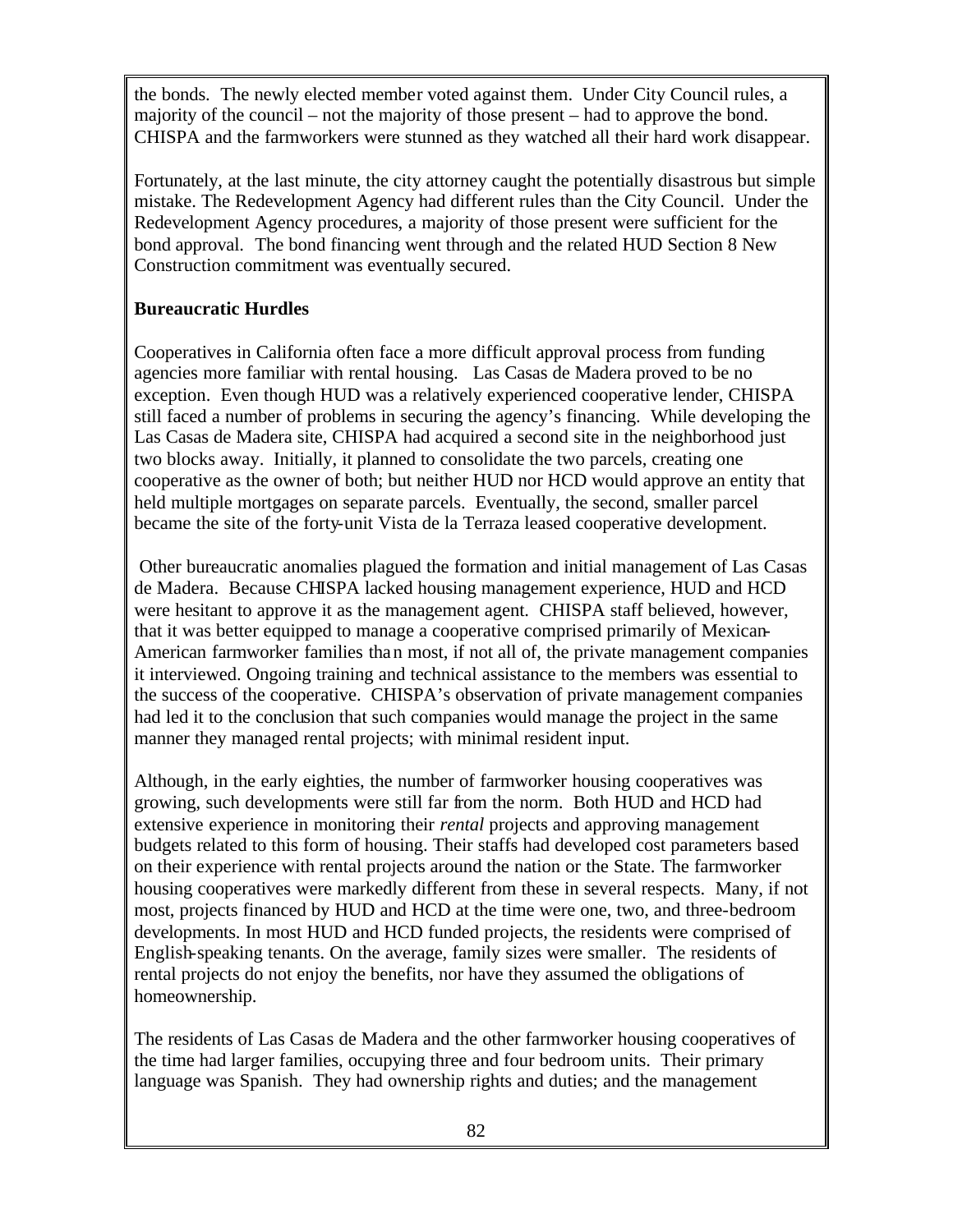company had to be fully committed to responding to these. The Financing agencies' rental experience led their staffs to apply rental parameters to the management costs. The obligations of the management company to train and support the cooperative board and membership were not adequately considered in the agencies budget-approval process.

 Ed Moncrief's hard gained experience with similar issues in the development of San Jerardo and La Buena Esperanza, both financed by USDA, proved invaluable to CHISPA in working with HUD and HCD in the management of Las Casas de Madera and Vista de la Terraza. Eventually, operating budgets were increased to reflect the cost of managing a large family housing cooperative.

CHISPA faced another hurdle in its effort to incorporate the cooperative Both the California Department of Real Estate and the California Corporations Commission had a hand in the approval process. The Corporations Commission required that the cooperative enroll its members before incorporation while the DRE simultaneously took the opposite position, *prohibiting* membership enrollment before incorporation. After some shuttle diplomacy between the two agencies, Moncrief was able to convince the DRE to accept pre- membership incorporation. The cooperative was incorporated in October 1982. With lenders satisfied and approvals by regulatory agencies secured, CHISPA was able to begin construction in September 1981**.** By the fall of 1982, construction was completed and the units occupied.

Upon the completion of construction and with CHISPA's assistance, seventy-five Section 8-eligible farmworker families were invited to become the project's first residents. Over the next eighteen months, this initial membership adopted articles and bylaws, instituted monthly dues, and elected officers and board members. Each family paid a \$1200 membership fee to capitalize the cooperative corporation.

### **Current Status**

Over the past twenty years, the cooperative has faced a variety of challenges, including issues related to the maintenance and management of the cooperative, the ongoing education of its ever-changing residents, and disagreements among the members.

Financially, the cooperative has made all loan payments and maintains satisfactory fiscal and accounting systems. CCRH's review of project records uncovered no significant financial problems, and the most recent audits show no major deficiencies. The biggest issues the cooperative has faced since its inception have been deterioration of common areas such as the community center and playground, changes in management agents, and internal issues related to the conduct of some Board members.

#### **Deferred Maintenance**

As discussed earlier, Las Casas de Madera was developed as family housing with the majority of the units three and four bedrooms. Although CHISPA used standard, midrange building materials in constructing the project, heavy use and breakage over the years has taxed the replacement reserve account. The Board has had to secure additional CDBG